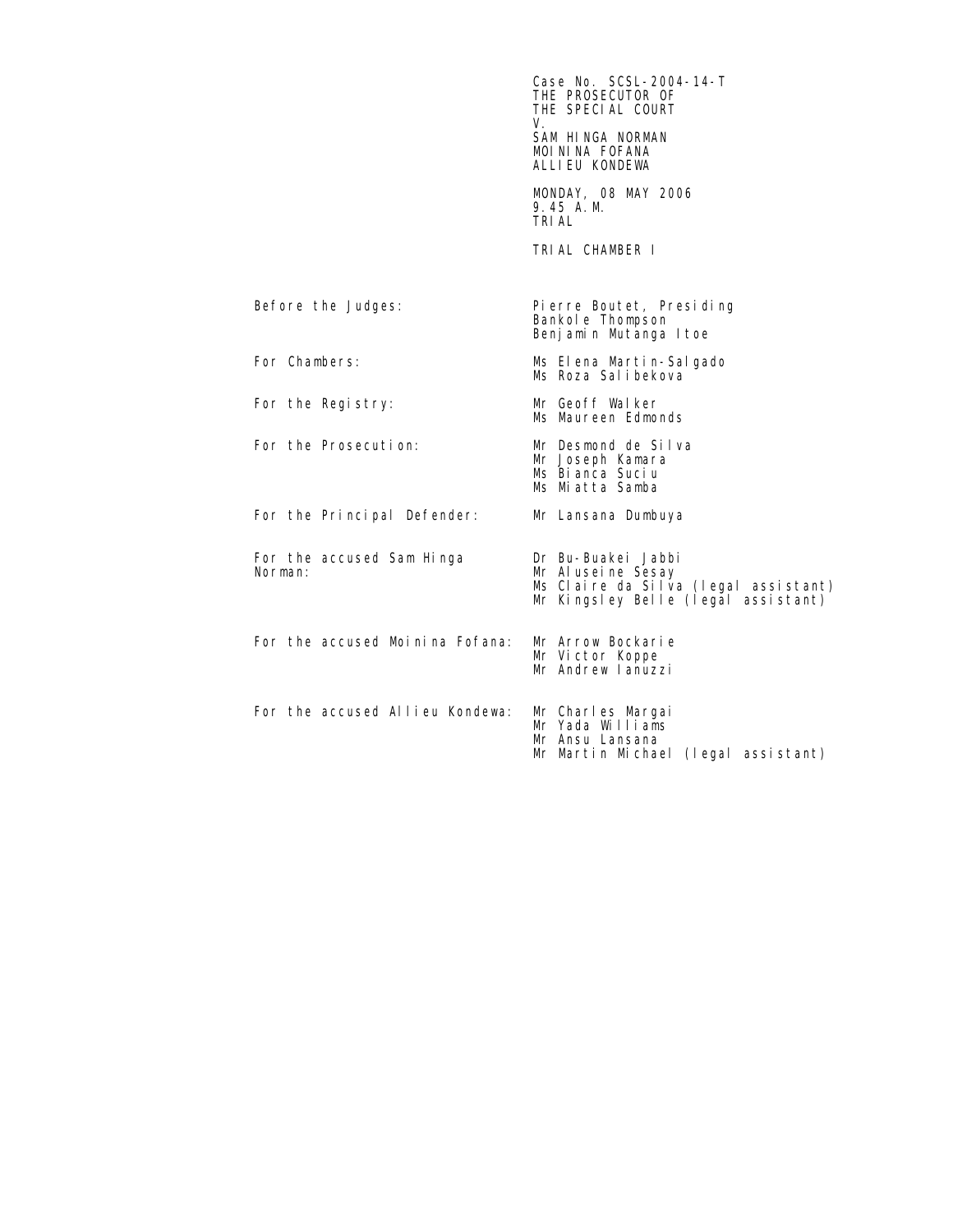| 1                 | [CDFO8MAYO6A - EKD]                                          |
|-------------------|--------------------------------------------------------------|
| 2                 | Monday, 8 May 2006                                           |
| 3                 | [Open session]                                               |
| 4                 | [The accused present]                                        |
| 09:34:20<br>5     | [Upon commencing at 9.45 a.m.]                               |
| 6                 | WITNESS: MUSTAPHA LUMEH [Continued]                          |
| 7                 | PRESIDING JUDGE: Good morning. Good morning, Mr Witness.     |
| 8                 | Good morning, Mr Prosecutor.                                 |
| 9                 | MR De SILVA: Good morning, My Lords.                         |
| $09:45:22$ 10     | PRESIDING JUDGE: When we adjourned on Friday we were at a    |
| 11                | certain stage in your cross-examination. Can we take it from |
| $12 \overline{ }$ | there?                                                       |
| 13                | MR De SILVA: Of course.                                      |
| 14                | CROSS-EXAMINED BY MR De SILVA:<br>[Continued]                |

09:45:33 15 Q. Good morning, Mr Witness.

16 A. Good morning.

17 Q. I hope you had a good weekend.

18 A. Definitely.

 19 Q. Good. Can I begin by saying to you that the Prosecution do 09:45:47 20 not dispute, nor does the Prosecution challenge much of the 21 evidence you have given. Do you understand?

- 22 A. Very well.
- 23 Q. And I am going to specify for the avoidance of doubt.
- 24 There is no dispute or challenge by the Prosecution that the CDF
- 09:46:16 25 and the Kamajors fought for the restoration of democracy. No
	- 26 dispute. Do you understand?
	- 27 A. Yes.
	- 28 Q. Insofar as any further evidence on this subject is
	- 29 concerned, I say that, what the Prosecution position is.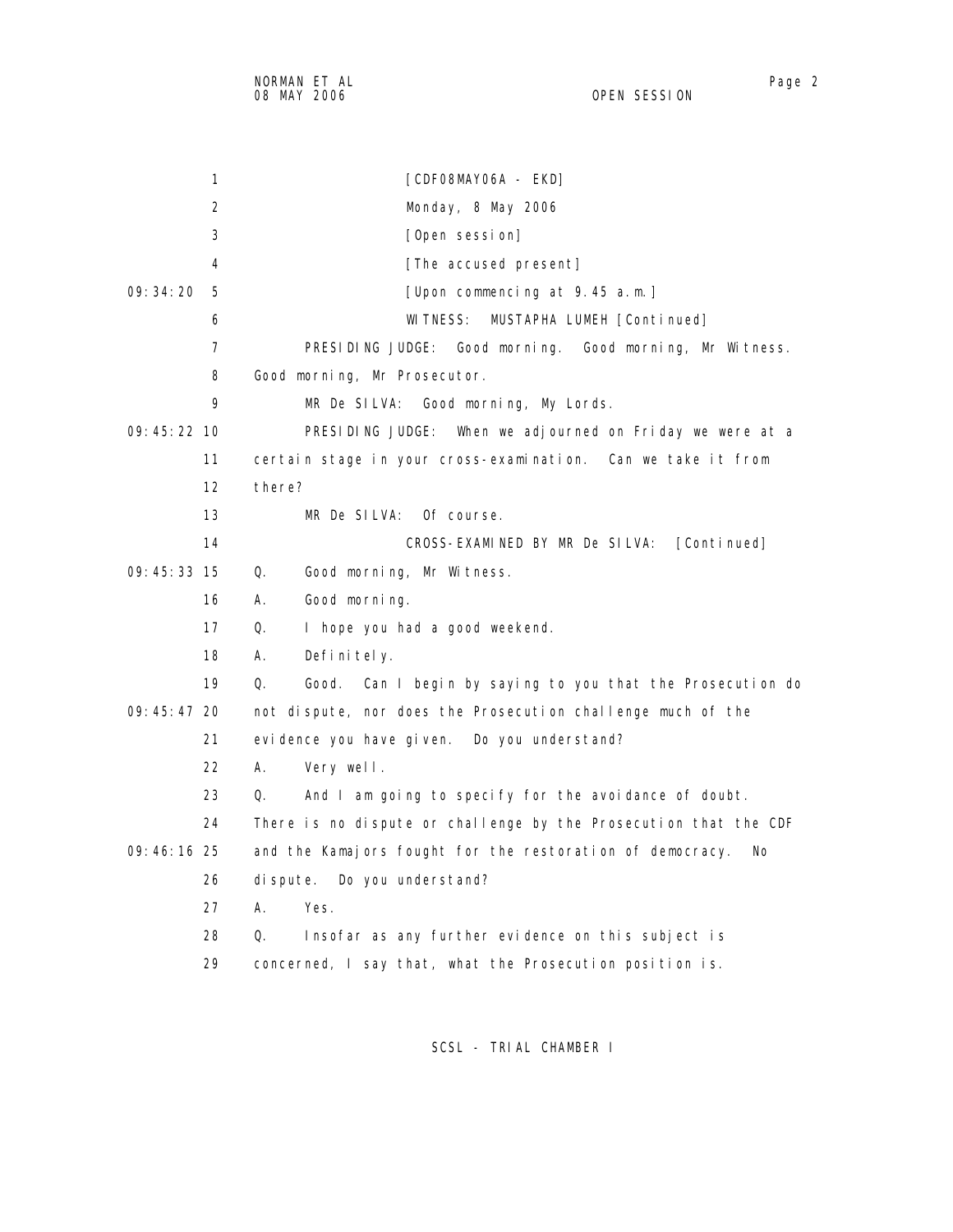NORMAN ET AL Page 3

 1 Secondly, there is no dispute that His Excellency, 2 President Kabbah, was very grateful to the CDF and the Kamajors 3 for what they did for the restoration of democracy. Do you 4 understand? 09:46:53 5 A. Yes, sir. 6 Q. That is what you were telling us on Friday, how 7 President Kabbah thanked you all at Lungi? 8 A. Yes. 9 Q. So there is no dispute? 09:47:09 10 PRESIDING JUDGE: For restoration of democracy and his 11 reinstatement? 12 MR De SILVA: Yes, yes. 13 Q. Thirdly, there is no dispute, nor is there any challenge, 14 that the Kamajor fighters received aid from ECOMOG. Again that 09:47:37 15 is something you were telling us about. 16 A. Exactly. 17 Q. What may be in dispute is the period, but in general terms 18 there is no dispute about the fact that indeed the Kamajors in 19 the CDF received aid from a number of sources. 09:48:02 20 PRESIDING JUDGE: When you say no dispute, may I ask you, 21 Mr Prosecutor, to specify, if you can, what you mean by "aid," 22 because there has been evidence talking of ammunitions, weapons, 23 food, medication? You know what I mean. 24 MR De SILVA: My Lord, I encompass all the items that 09:48:24 25 Your Lordship has mentioned. 26 PRESIDING JUDGE: I thank you. I am just trying to make 27 sure that there is no loose end in this respect. I didn't 28 understand your comments to be to that effect, but -- 29 MR De SILVA: All things that are necessary for a fighting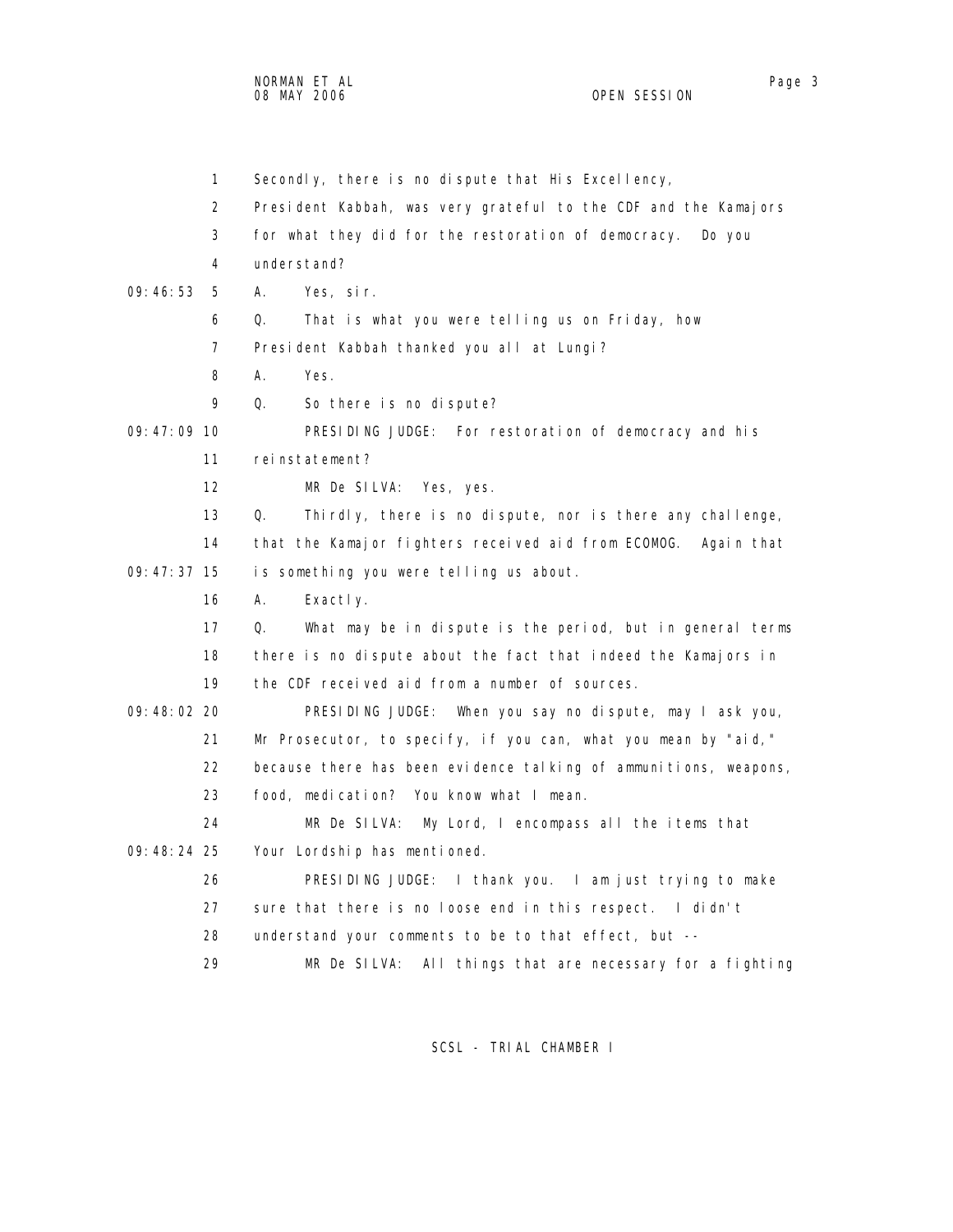1 force, whether it be blankets or bullets. 2 MR MARGAI: My Lords, just for the sake of clarity, do I 3 understand my learned friend to be using the word "aid" to 4 connote providing logistical support? 09:49:01 5 PRESIDING JUDGE: That is what I just classified with the 6 prosecutor. It means anything that was supplied to the CDF and 7 Kamajors from blankets to bullets. That is basically what the 8 Prosecution is saying. 9 MR De SILVA: What may be in dispute, and can I make the 09:49:24 10 position clear, is the period when that began or the time at 11 which that began. So long as I put down that caveat. I hope, 12 My Lords, I do this to assist the Court so that a lot of evidence 13 in the days to come may be rendered unnecessary. 14 PRESIDING JUDGE: That's fine. That should assist, 09:49:51 15 obviously. It is not disputed. This is, indeed from my 16 understanding, a lot of the evidence that has been led is in 17 support of these positions. 18 JUDGE ITOE: I think that is where we came in. I think it 19 was the Presiding Judge who came in some time ago to say - and we 09:50:04 20 all agreed with this - that we were maybe, should I say, fed up 21 somehow with the sing-song of, you know, working and fighting for 22 the restoration of the democratically elected government. We 23 have had a lot of that. Even if the learned prosecutor did not 24 come up with that, that was a fact that was already very 09:50:31 25 abundantly factored in the evidence that was adduced by the 26 Defence so far. 27 MR JABBI: My Lords. Sorry, please. 28 PRESIDING JUDGE: Yes, Dr Jabbi. 29 MR JABBI: Since the Prosecutor has so far excluded only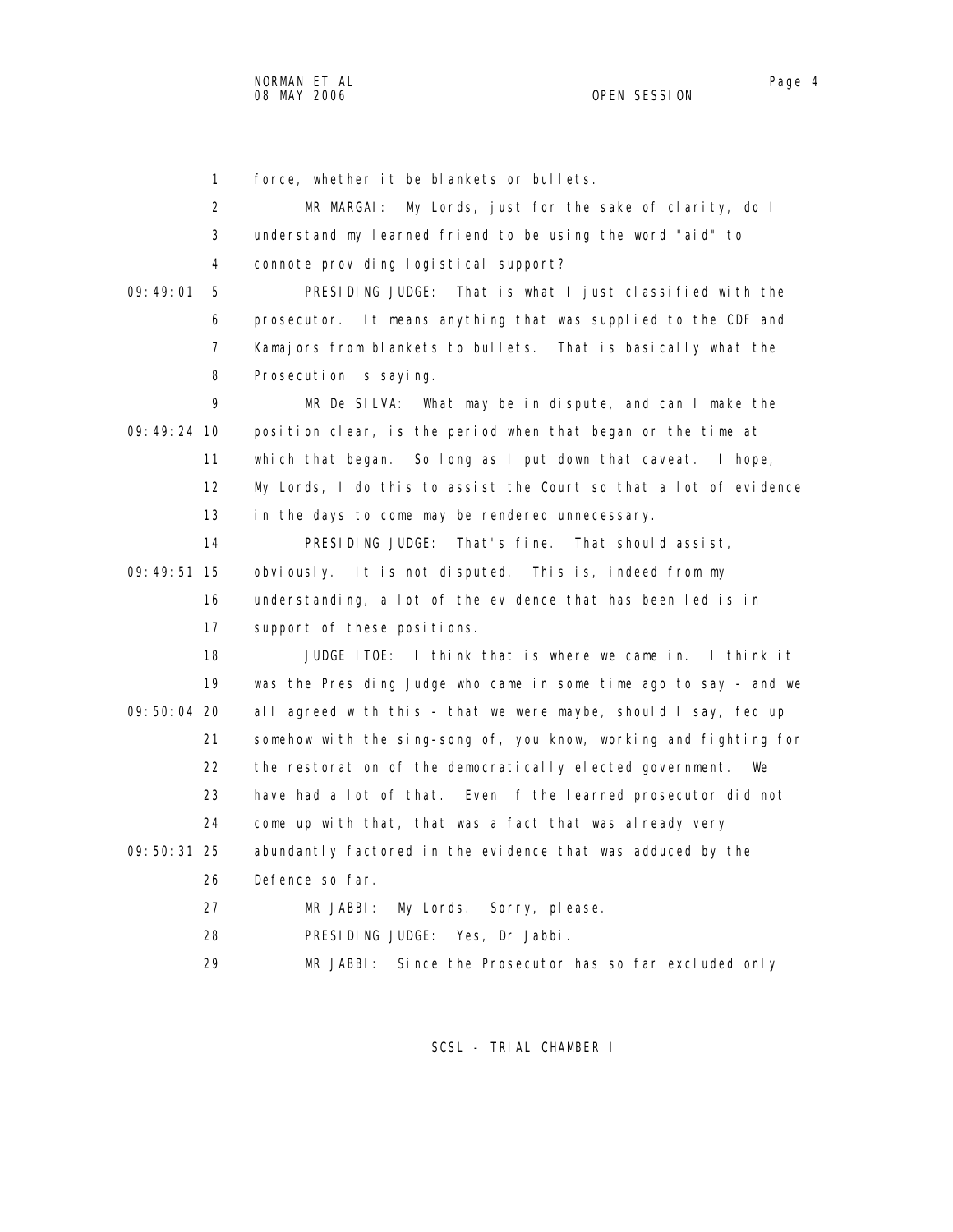| 1              | the period of this relationship, are we to understand that         |
|----------------|--------------------------------------------------------------------|
| 2              | command expertise is also part of the aid --                       |
| 3              | PRESIDING JUDGE: No, no, I mean that's -- the admission,           |
| 4              | what the Prosecution is saying now, is that they are not           |
| 09:51:07<br>5  | disputing -- this witness that you have there came to talk about   |
| 6              | logistics, logistical support, how much support they got from      |
| $\overline{7}$ | ECOMOG and so on. Command structure has not been in dispute.<br>We |
| 8              | are talking of logistics, this kind of help, not the command       |
| 9              | structure. At least this is not my understanding. I may stand      |
| 09: 51: 30 10  | corrected by you, Mr Prosecutor, in this respect.                  |
| 11             | MR De SILVA: From butter to bullets, that is what I am             |
| 12             | tal king about.                                                    |
| 13             | PRESIDING JUDGE: That is what I understood it to be.               |
| 14             | MR De SILVA: I am not talking about the command position.          |
| $09:51:46$ 15  | Finally, My Lords, and Mr Witness, there is no dispute about the   |
| 16             | way in which the National Co-ordinating Committee came to be       |
| 17             | formed, the rest of it.                                            |
| 18             | Now, Mr Witness, having made my position clear about what I<br>Q.  |
| 19             | do not dispute, can I now seek to address those matters about      |
| 09: 52: 25 20  | which I take issue with you. All right? You have told us on        |
| 21             | Friday, as a result of a question asked on behalf of the second    |
| 22             | accused, counsel by the second accused, that when you were at      |
| 23             | Base Zero, the second accused, Mr Fofana, did little more than to  |
| 24             | mediate in petty quarrels; you remember that?                      |
| $09:53:14$ 25  | I remember that.<br>А.                                             |
| 26             | And was that true?<br>Q.                                           |
| 27             | А.<br>Pardon?                                                      |
| 28             | 0.<br>Was that evidence true?                                      |
| 29             | Α.<br>Yes, those things, like mediation.                           |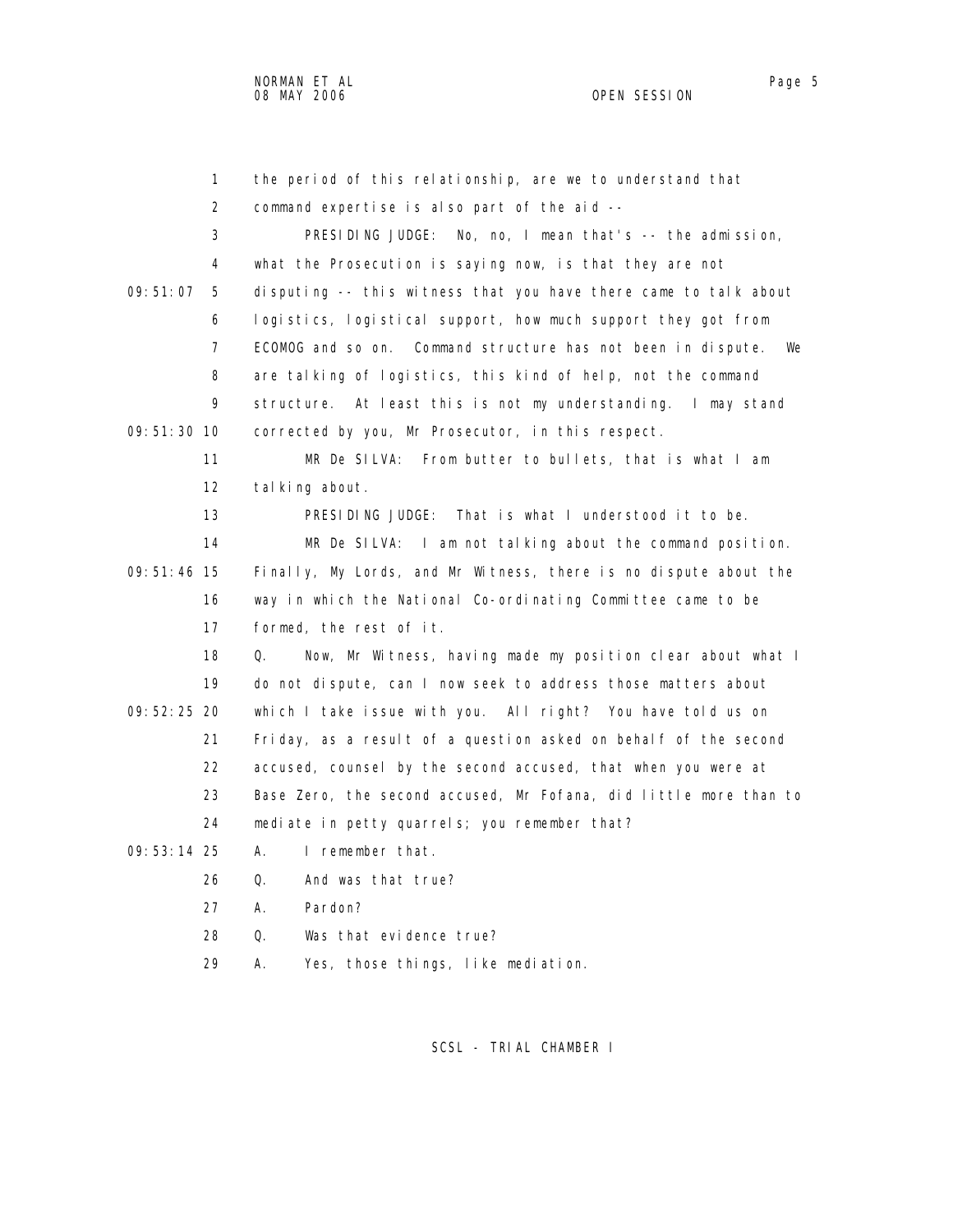NORMAN ET AL Page 6 08 MAY 2006 OPEN SESSION

|               | $\mathbf{1}$ | Q.<br>When you told My Lords that what he did at Base Zero was    |
|---------------|--------------|-------------------------------------------------------------------|
|               | 2            | little more than to mediate in petty squabbles or petty quarrels, |
|               | 3            | is that the impression you wished to give My Lords about Fofana's |
|               | 4            | behaviour in Base Zero?                                           |
| 09: 53: 53    | 5            | А.<br>Yes.                                                        |
|               | 6            | I'm going to give you another chance to change your<br>Q.         |
|               | 7            | position, if you wish, or is that the position you wish to        |
|               | 8            | maintain about the role played by Mr Fofana at Base Zero?         |
|               | 9            | Well, I was not saying that was only what he did. I mean,<br>А.   |
| 09:54:17 10   |              | you cannot be there only to mediate in petty quarrels and so      |
|               | 11           | forth.                                                            |
|               | 12           | $\Omega$ .<br>Yes.                                                |
|               | 13           | But what you were leading me to, whether he -- the question<br>А. |
|               | 14           | that was asked, whether he did command any troops or something, I |
| 09: 54: 37 15 |              | said no.                                                          |
|               | 16           | To say that he was there, mediating in petty squabbles or<br>Q.   |
|               | 17           | petty quarrels, is to give a particular impression of Mr Fofana   |
|               | 18           | to the Court; do you agree with that?                             |
|               | 19           | А.<br>Yes, sir.                                                   |
| 09: 54: 58 20 |              | So, far from being a director of war, he should have been<br>Q.   |
|               | 21           | called director of peace?                                         |
|               | 22           | А.<br>There was no peace?                                         |
|               | 23           | Q.<br>If he was spending his time mediating in petty<br>No.       |
|               | 24           | quarrels, instead of being called the director of war he should   |
| $09:55:24$ 25 |              | have been called director of peace?                               |
|               | 26           | MR SESAY:<br>I object to that question. It is very                |
|               | 27           | speculative, My Lord.                                             |
|               | 28           | PRESIDING JUDGE: He's in cross-examination.                       |
|               | 29           | JUDGE ITOE: It is not speculative.                                |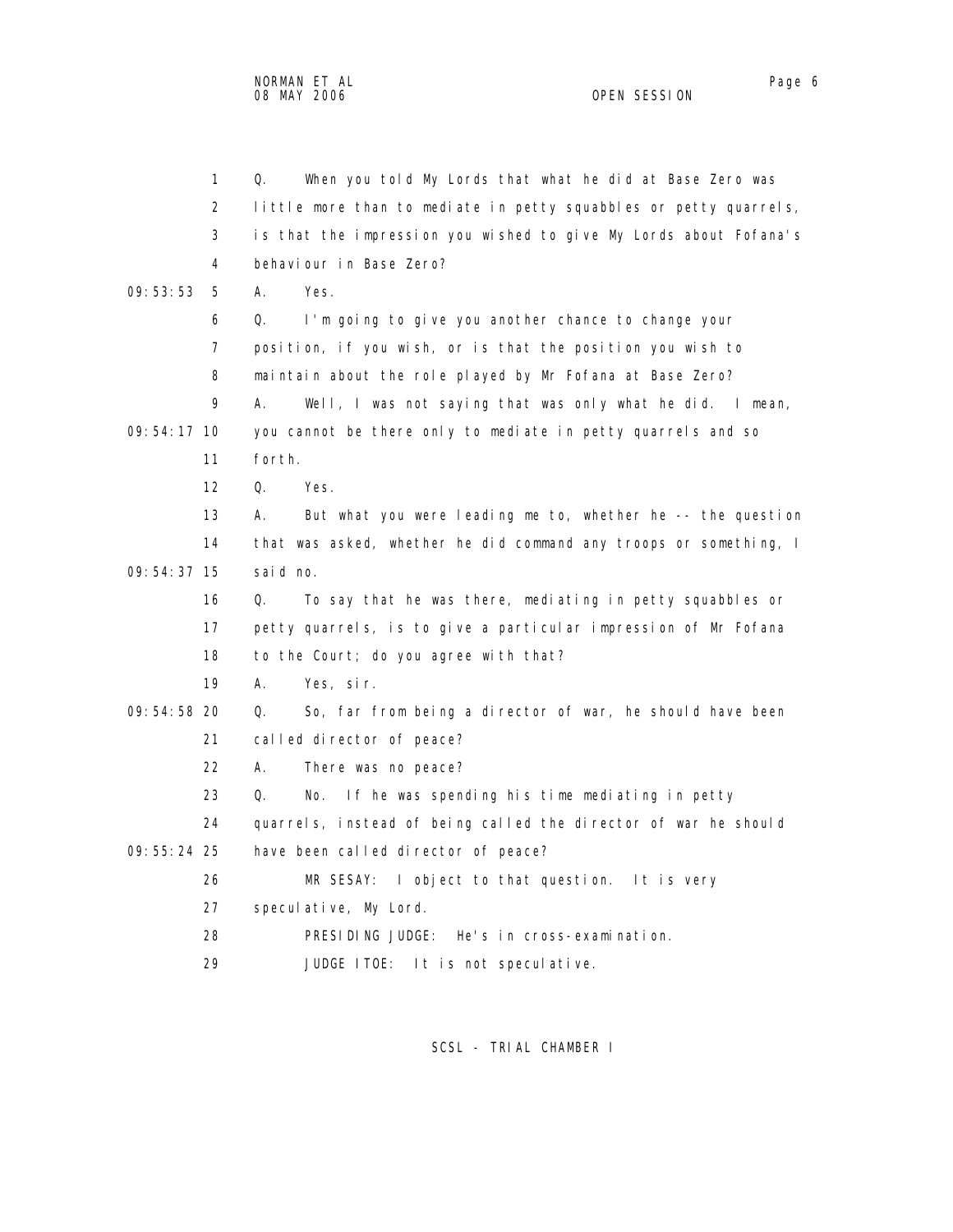| 1              | PRESIDING JUDGE: The witness is capable of answering this         |
|----------------|-------------------------------------------------------------------|
| 2              | question.                                                         |
| 3              | MR SESAY: As My Lords please.                                     |
| 4              | MR De SILVA:                                                      |
| 09:55:38<br>5  | You see, you know that the Prosecution say he was the<br>Q.       |
| 6              | director of war, don't you?                                       |
| $\overline{7}$ | $A_{1}$<br>$\mathsf{I}$ do.                                       |
| 8              | Q.<br>From your knowledge of Mr Fofana at Base Zero, you know he  |
| 9              | had a secretary, don't you, because he was illiterate?            |
| 09: 55: 58 10  | А.<br>I don't know whether he had a specific secretary. Those     |
| 11             | clericals aides at the NCC were there to help anybody who was not |
| 12             | able to read and write.                                           |
| 13             | Q.<br>So there was clerical assistance?                           |
| 14             | А.<br>Yes.                                                        |
| $09:56:23$ 15  | PRESIDING JUDGE: Mr Prosecutor, are we at NCC or at               |
| 16             | Base Zero?                                                        |
| 17             | THE WITNESS: I'm sorry, the war -- on the War Council.            |
| 18             | MR De SILVA:                                                      |
| 19             | Q.<br>To put this beyond doubt, at Base Zero there were<br>Yes.   |
| 09:56:36 20    | clerical facilities available for members of the War Council;     |
| 21             | that's right, isn't it?                                           |
| 22             | А.<br>Yes, and all those commanders, directors, who were not able |
| 23             | to read and write.                                                |
| 24             | Perfectly natural and perfectly sensible. The other<br>Q.<br>Yes. |
| $09:57:16$ 25  | matter which I want to deal with with which I take issue with     |
| 26             | you, was when you told My Lords there was no central command at   |
| 27             | Base Zero.<br>Do you remember telling us that on Friday?          |
| 28             | Yes, other than the War Council.<br>А.                            |
| 29             | Other than the War Council?<br>Q.                                 |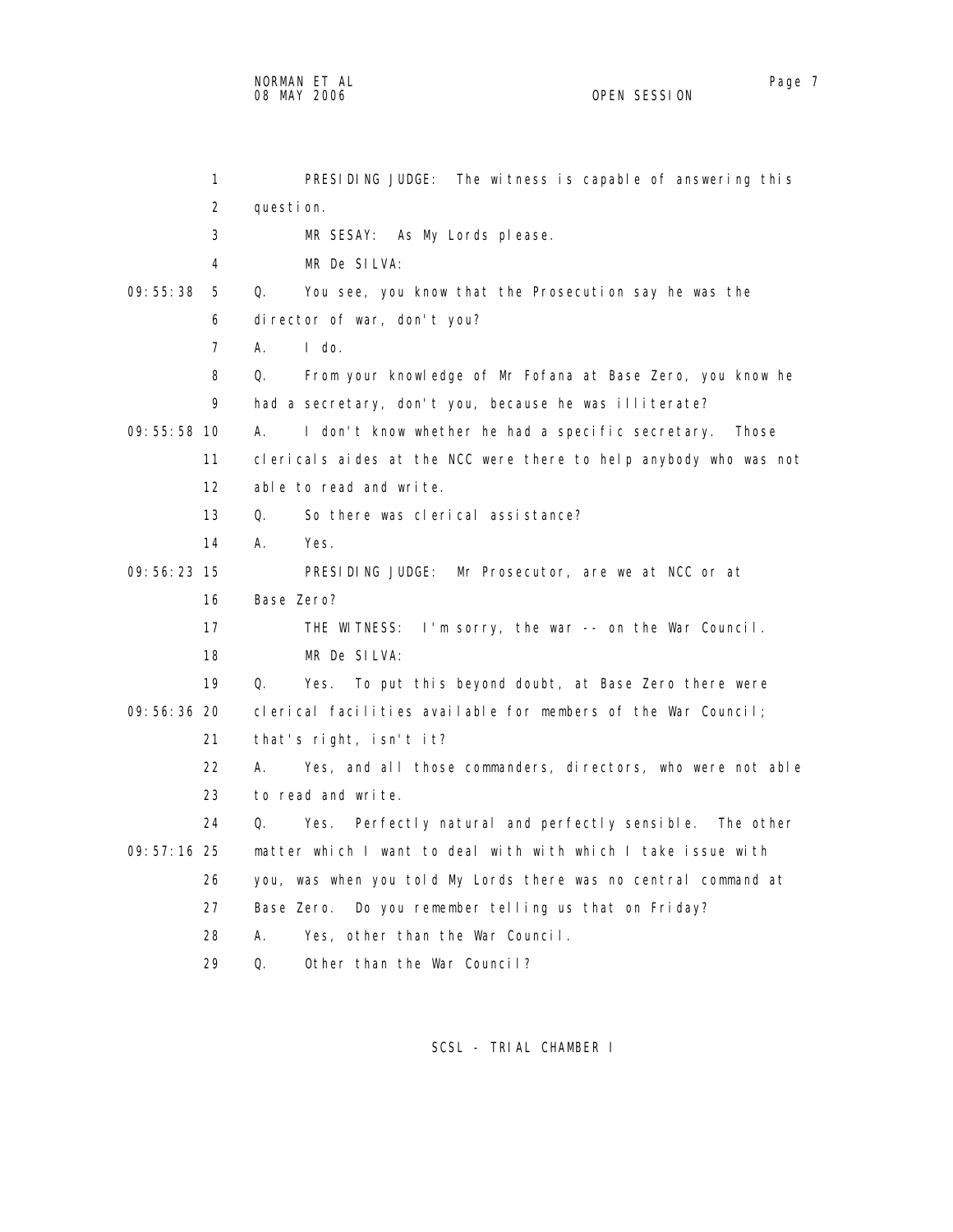1 A. Yes. 2 Q. So you accept the War Council represented the central 3 command? 4 A. Not specifically. 09:57:44 5 Q. But in what way? 6 A. In a sense that they were policy makers and the execution 7 of the war itself, the planning of the war itself, I told the 8 Court that that was done by commanders in the field. 9 Q. I put it to you that you are trying to conceal the true 09:58:08 10 role of the War Council in these matters. 11 A. No. 12 Q. Well, let's just examine the evidence you have given My 13 Lords in the light of certain exhibits. 14 MR De SILVA: My Lords, I am inviting Your Lordships to 09:58:42 15 look at Exhibit 11. I have hard copies for Your Lordships and 16 there is one for the witness too. These are for My Lords. 17 MR MARGAI: Is my learned friend obliging us with copies? 18 MR De SILVA: I am most obliging and, as my learned friend 19 Mr Margai knows, of course I have copies for him and his friends. 09:59:29 20 I'd assume they would have files of their own, however. 21 MR MARGAI: Thank you. 22 MR De SILVA: 23 Q. Now, Mr Witness, let's take a look at this document, you 24 and I together. It is headed "Civil Defence Forces of 09:59:47 25 Sierra Leone Headquarters Base Zero"; correct? Is that right? 26 A. Yeah. 27 Q. If you now go to the bottom right-hand corner, you will see 28 a seal there, around the edge of which goes the words, 29 "Director of war and operations, Mr Moinina Fofana,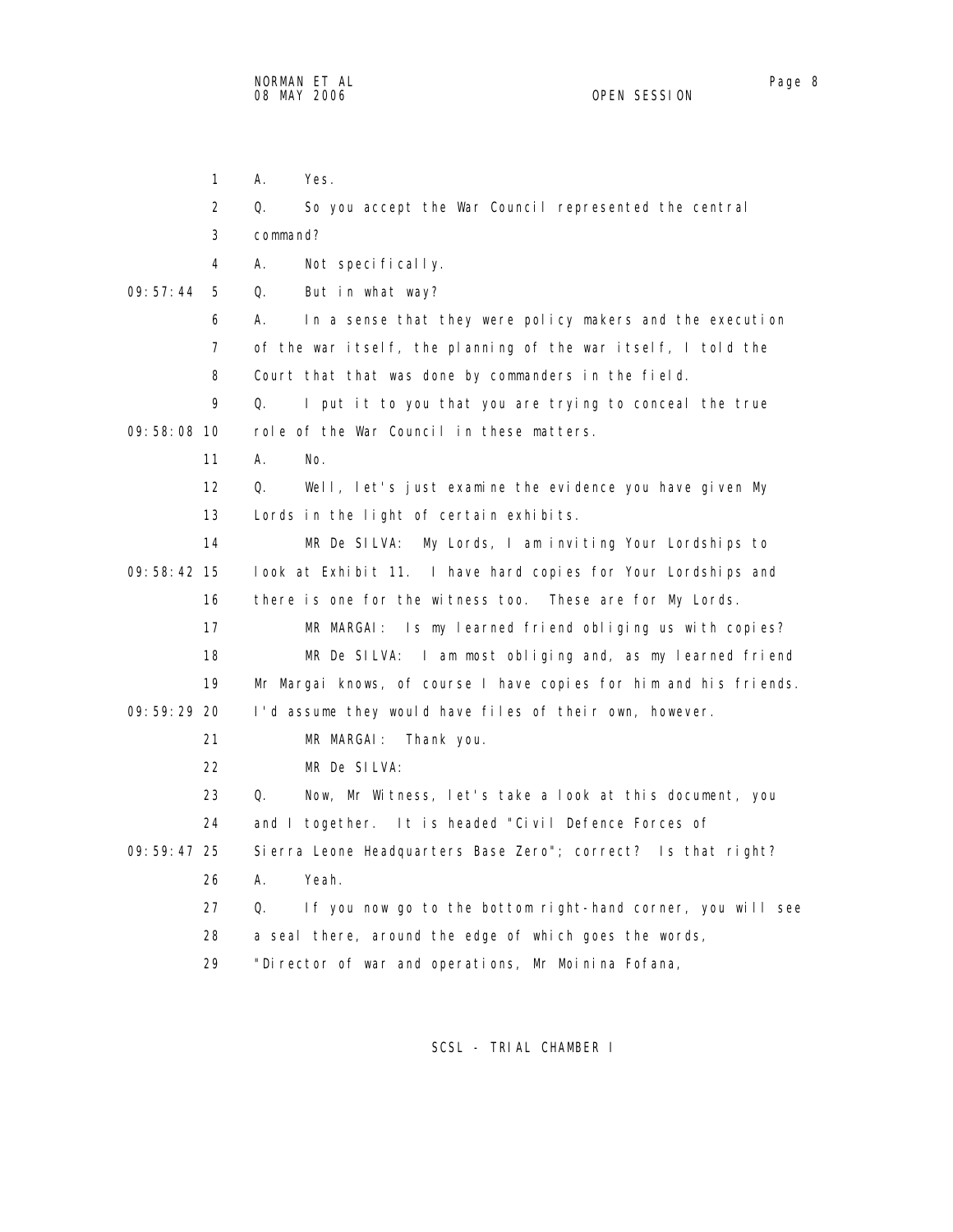1 director of war." 2 A. I see that. 3 Q. This is the peacekeeper you were talking about, the man who 4 settles petty quarrels; right? 10:00:18 5 A. Frankly, I don't -- this document, as I see it, I don't see 6 this signature. I cannot say this is the director of war who 7 signed this. 8 Q. I wouldn't worry about that too much if I were you. This 9 has already been made an exhibit some time ago. Let's look at 10:00:42 10 the language. You will see it is dated 24 February 1998 from the 11 director of war to Mr Joe Gassimu. Now, Mr Joe Gassimu was a 12 ground commander for the Koribundu attack, wasn't he? 13 A. Joe Gassimu, Joe Tamidey. 14 Q. Yes, you know the name. He was a field commander, wasn't 10:01:08 15 he? 16 A. He was the commander at Koribundu. 17 Q. All right. Let's look at this letter on the face of it 18 from a Mr Fofana to a commander. "Dear commander, recaptured 19 vehicles and other items. It has come to the notice of the Civil 10:01:32 20 Defence Forces high command, including the co-ordinator, the 21 Honourable SH Norman and War Council, that vehicles and other 22 items were captured and are now under your command." Correct? 23 That is what it says? 24 A. That is what the letter says. 10:01:49 25 Q. Look at the next line: "I am now ordering you not to 26 release." "Ordering you", so on the face of it -- 27 THE INTERPRETER: My Lords, can learned counsel take it 28 slowly for the interpreter?

29 PRESIDING JUDGE: I'm sorry, Mr Prosecutor, there is a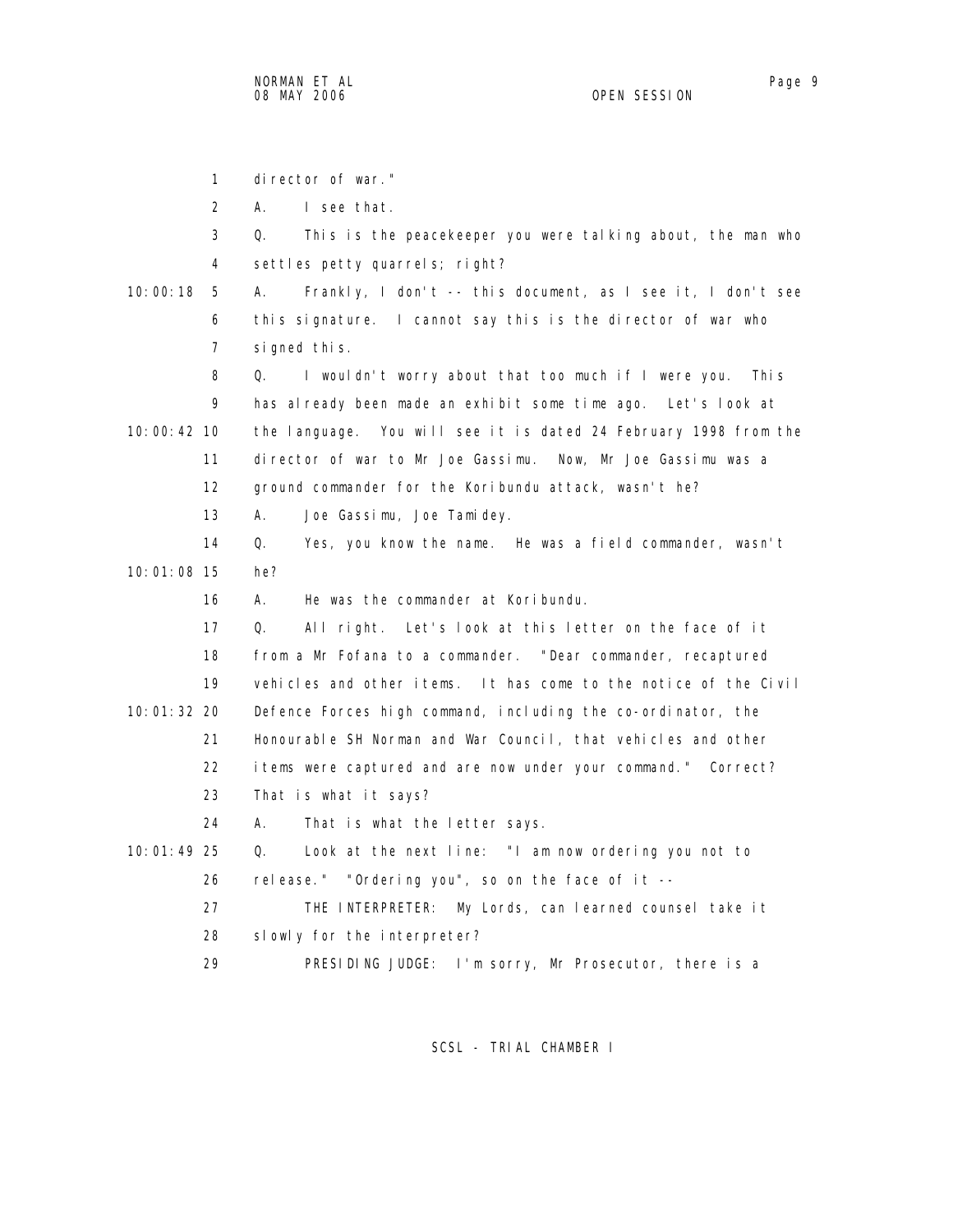NORMAN ET AL Page 10

 1 comment by the interpreter if you could slow down a bit, because 2 they have difficulties following you. 3 MR De SILVA: I'm so sorry. 4 Q. "I am now ordering you not to release any one of them," 10:02:23 5 vehicles and other items, "to any other persons until they are 6 registered with CDF headquarters. This is for your own 7 protection in case the owners take action regarding them in 8 future. Comply please." And we see it is copied to the 9 co-ordinator, that is, of course, Sam Hinga Norman. Do you 10:02:55 10 agree, Mr Witness? 11 A. Yeah, yeah. 12 Q. It is copied to the director of intelligence and it is 13 copied to the chairman of the War Council. On the face of it, 14 going to the second paragraph, you have the man you have been 10:03:17 15 describing, Moinina Fofana, ordering - "I am now ordering" - 16 issuing an order to a field commander; correct? 17 A. The word there say so, yes. 18 Q. Now if that document is true, it does not seem to square 19 with your own evidence, does it? 10:03:45 20 A. No. If you ask, in my opinion it's part of peace making 21 where, if vehicles are taken you say, "Well, no, please do not 22 release those vehicles to any other person until they are 23 registered, just in case in the future the owners take issue." 24 So, in my opinion, that's part of peace making. 10:04:17 25 Q. I see. So this document, issued under the seal of the 26 director of war, is a part of his peace-making activities, is it? 27 A. Yes. 28 Q. I see. That is what you want My Lords to understand by 29 your evidence?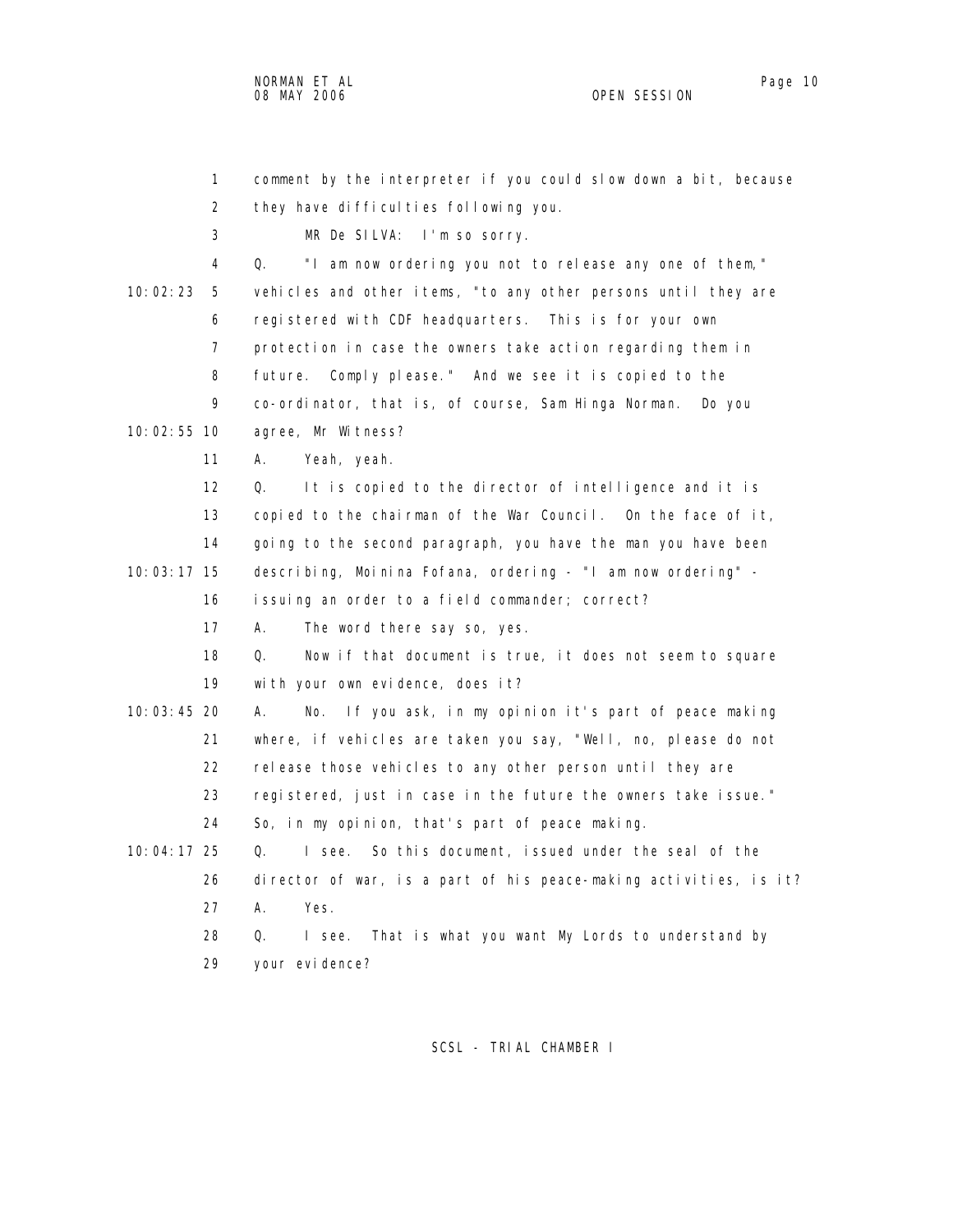1 A. But let me make it clear that if you are illiterate and 2 somebody is writing for you, it is left with that person who is 3 illiterate to say that I was the one in fact who said what was 4 written. It is not for me to say. 10:04:59 5 JUDGE THOMPSON: Don't get into those theories and don't 6 get into interpretational problems. Let's get your evidence on 7 this document. Something that we can evaluate, not what your 8 theories about when an illiterate person is in fact making a 9 statement, because we the judges are familiar with procedures as 10:05:19 10 to what protections exist for persons making documents who are 11 illiterate. I don't think we want to get into that kind of 12 theoretical exploration. Let's get back to the evidence. What 13 is your answer to the question? 14 THE WITNESS: Please ask the question again. 10:05:39 15 MR De SILVA: 16 Q. Yes, I will ask the question again. On the face of it it 17 looks like a clear order given to a commander in the field, 18 doesn't it? 19 A. Yes, it does. 10:05:51 20 Q. Thank you. And one person who could give a very clear 21 order to a commander in the field is the director of war. That's 22 right, isn't it? 23 MR BOCKARIE: My Lord, sorry. My Lord, I am objecting on 24 the grounds that this is speculative, because -- 10:06:26 25 PRESIDING JUDGE: No, no. 26 JUDGE ITOE: It is not speculative. 27 PRESIDING JUDGE: We are in cross-examination here. The 28 witness was a director of logistics, he's familiar with the 29 structure at the time, he is quite capable of answering that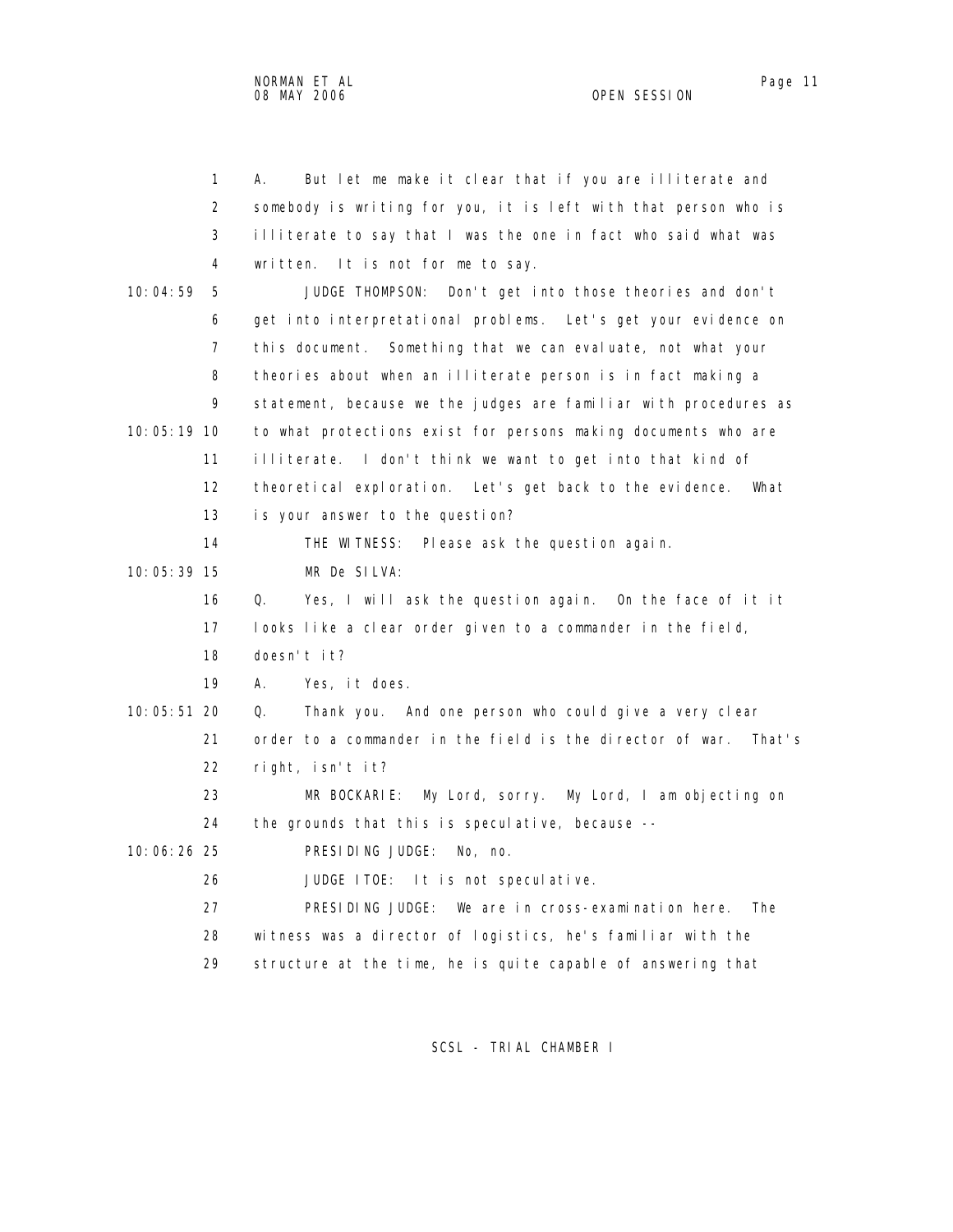NORMAN ET AL Page 12 Page 12 Page 12 08 MAY 2006 OPEN SESSION

|             | 1                 | Your objection is overruled.<br>questi on.                        |
|-------------|-------------------|-------------------------------------------------------------------|
|             | 2                 | MR BOCKARIE:<br>As My Lord pleases.                               |
|             | 3                 | MR De SILVA:                                                      |
|             | 4                 | Q.<br>And I come back to putting this to you: The one person who  |
| 10:06:46    | 5                 | could -- or one person who could give orders to a commander in    |
|             | 6                 | the field, of course, was the director of war?                    |
|             | $\overline{7}$    | А.<br>My answer is one of the persons who could give order could  |
|             | 8                 | be a director of war, yes.                                        |
|             | 9                 | Thank you. You see, Mr Witness, I said to you when I began<br>Q.  |
| 10:07:24 10 |                   | a little while ago that the impression you wanted to give         |
|             | 11                | My Lords about the role of Mr Fofana was a misleading one, wasn't |
|             | $12 \overline{ }$ | i t?                                                              |
|             | 13                | А.<br>No.                                                         |
|             | 14                | I see. I shall move on. My questions are now related<br>Q.        |
| 10:08:07 15 |                   | purely to Base Zero. It was from Base Zero that Kamajor fighters  |
|             | 16                | were sent to engage the AFRC/RUF in battle. Would you agree with  |
|             | 17                | that?                                                             |
|             | 18                | Sometimes from Base Zero, sometimes from other<br>А.<br>Yes.      |
|             | 19                | pl aces.                                                          |
| 10:08:33 20 |                   | Q.<br>But certainly from Base Zero?                               |
|             | 21                | А.<br>Exactly. Base Zero was a supply centre.                     |
|             | 22                | Let's get it clear. It was from Base Zero<br>JUDGE ITOE:          |
|             | 23                | that the Kamajors were dispatched to --                           |
|             | 24                | MR De SILVA:<br>Engage the AFRC/RUF in battle.                    |
| 10:08:59 25 |                   | THE WITNESS:<br>My answer to that:<br>Not in all cases.           |
|             | 26                | PRESIDING JUDGE: Sometimes, you said.                             |
|             | 27                | THE WITNESS:<br>Sometimes, yes.                                   |
|             | 28                | MR De SILVA:                                                      |
|             | 29                | Q.<br>At Base Zero the undisputed leader was                      |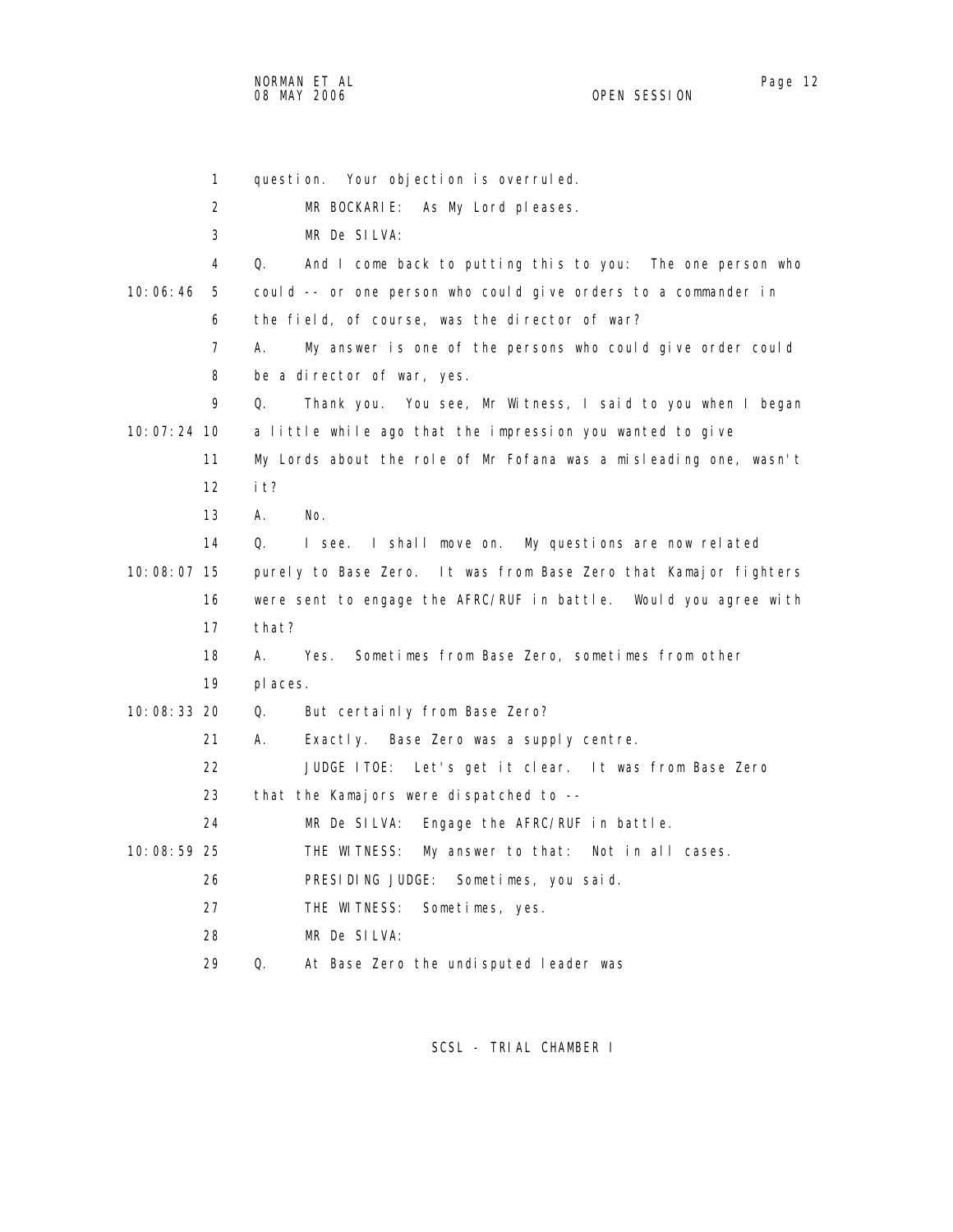|               | $\mathbf{1}$ | Chi ef Samuel Hi nga Norman?                                      |
|---------------|--------------|-------------------------------------------------------------------|
|               | 2            | The undisputed leader was the chairman of the National<br>А.      |
|               | 3            | War Council. Chief Sam Hinga Norman was the government            |
|               | 4            | representative at Base Zero and co-ordinator of the Civil Defence |
| 10:09:52      | 5            | Forces.                                                           |
|               | 6            | Q.<br>Again I suggest to you that you are trying to fade          |
|               | 7            | Chief Norman from the picture in order to assist him?             |
|               | 8            | No, how can I?<br>А.                                              |
|               | 9            | We'll see. You see, you went to Base Zero, if my memory<br>Q.     |
| 10: 10: 26 10 |              | serves me right, with Chief Norman in June/July '97; is that      |
|               | 11           | right?                                                            |
|               | 12           | А.<br>In September 1997.                                          |
|               | 13           | In September 1997. From September 1997 when was it that<br>Q.     |
|               | 14           | you actually finally departed from Base Zero?                     |
| 10: 10: 54 15 |              | А.<br>We finally departed Base Zero in February, around           |
|               | 16           | February/March 1998.                                              |
|               | 17           | Q.<br>'98?                                                        |
|               | 18           | А.<br>Yes.                                                        |
|               | 19           | Q.<br>So, in rough terms, for six to seventh months Base Zero was |
| 10: 11: 17 20 |              | your base?                                                        |
|               | 21           | Yeah.<br>А.                                                       |
|               | 22           | Q.<br>And it was also a very critical time in the conflict,       |
|               | 23           | wasn't $i$ t?                                                     |
|               | 24           | А.<br>Yes.                                                        |
| 10: 11: 34 25 |              | Q.<br>Because it was --                                           |
|               | 26           | JUDGE ITOE:<br>Mr Prosecutor, this witness had mentioned that     |
|               | 27           | Base Zero was his base if he was not travelling.                  |
|               | 28           | MR De SILVA: Yes, correct.                                        |

29 JUDGE ITOE: If he was not involved in travelling to other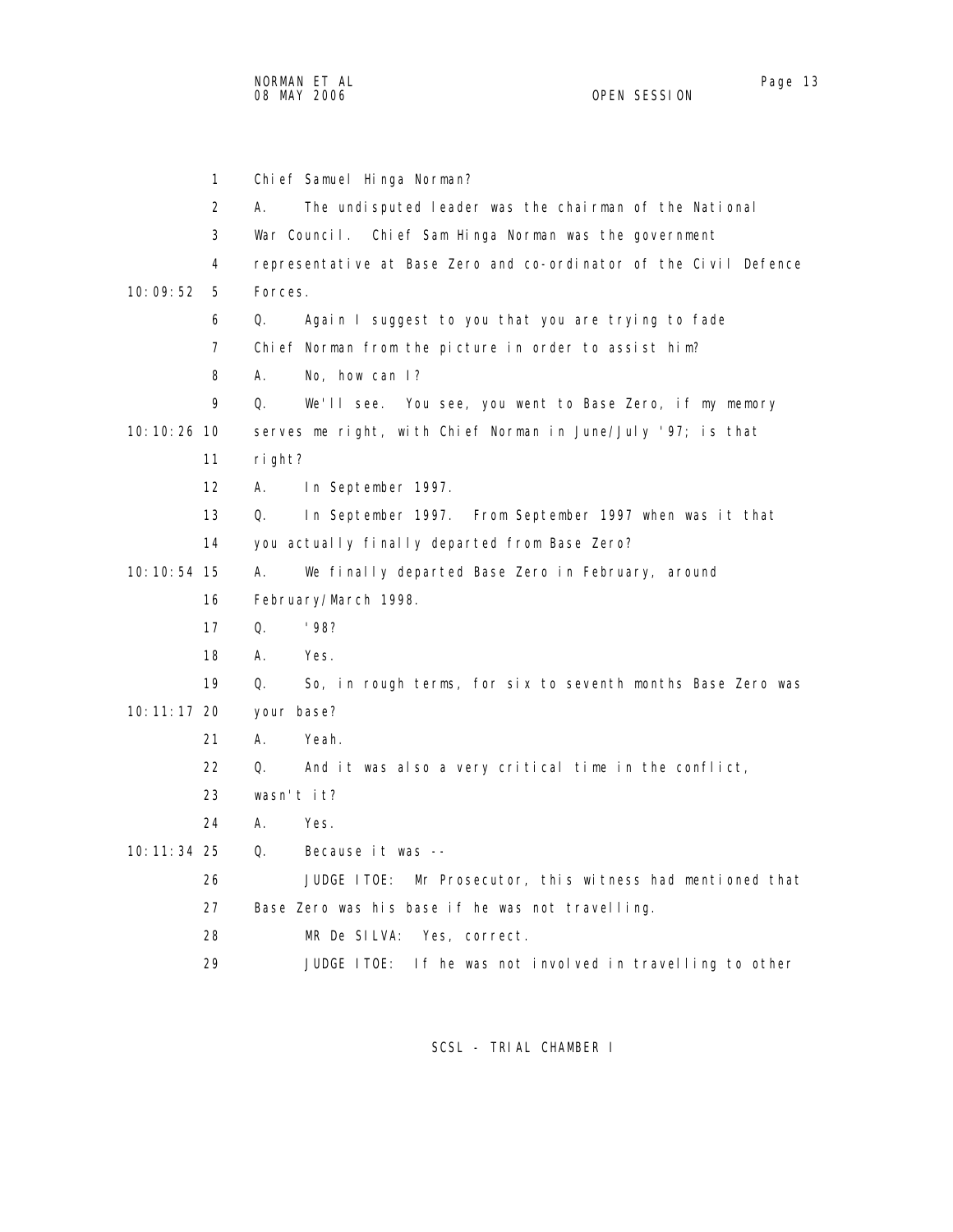NORMAN ET AL Page 14 and 20 and 20 and 20 and 20 and 20 and 20 and 20 and 20 and 20 and 20 and 20 and 20 and 20 08 MAY 2006 OPEN SESSION

| 1               | places. So it suggests that he was not there all the time for a   |
|-----------------|-------------------------------------------------------------------|
| 2               | continuous period of six months. Are we ad idem on this?          |
| 3               | MR De SILVA:<br>Yes.                                              |
| 4               | JUDGE ITOE:<br>Right, thank you.                                  |
| 10: 12: 09<br>5 | MR De SILVA:                                                      |
| 6               | Q.<br>Of course, as playing the important role you were playing,  |
| $\overline{7}$  | having been, in case I'm chided again, recommended by             |
| 8               | Chief Norman - correct? - and selected by whoever it was, ECOMOG, |
| 9               | you were at Base Zero with somebody who you owed a great -- well, |
| 10: 12: 42 10   | you owed him your job, in a sense, for having recommended you.    |
| 11              | Well, let me make one point clear. That I was a member of<br>А.   |
| 12              | the committee, as I said, and the committee was a responsible     |
| 13              | committee helping to assist the Kamajors.                         |
| 14              | JUDGE ITOE:<br>A logistics committee.                             |
| $10:13:11$ 15   | THE WITNESS: No, we had a committee in Monrovia.                  |
| 16              | JUDGE ITOE:<br>I see.                                             |
| 17              | THE WITNESS: By patriotic Sierra Leoneans, and I was one          |
| 18              | So I was doing -- like I said, I was gainfully<br>of them.        |
| 19              | employed. It is not a question of somebody looking for a job for  |
| 10: 13: 32 20   | which you would be ever grateful for someone for having           |
| 21              | recommended you, no. So I was in Base Zero on my free will.       |
| 22              | MR De SILVA:                                                      |
| 23              | Mr Witness, I think you misunderstand me. I want to make<br>Q.    |
| 24              | myself perfectly clear. You were grateful to Chief Norman for     |
| 10: 13: 50 25   | having had confidence in you and trust in you to recommend you to |
| 26              | such a vital position, can I put it that way?                     |
| 27              | А.<br>Yes, if you put it that way, yes.                           |
| 28              | Q.<br>Thank you. I now want to come to deal with a matter         |
| 29              | My Lord Itoe raised. From time to time you would go off on        |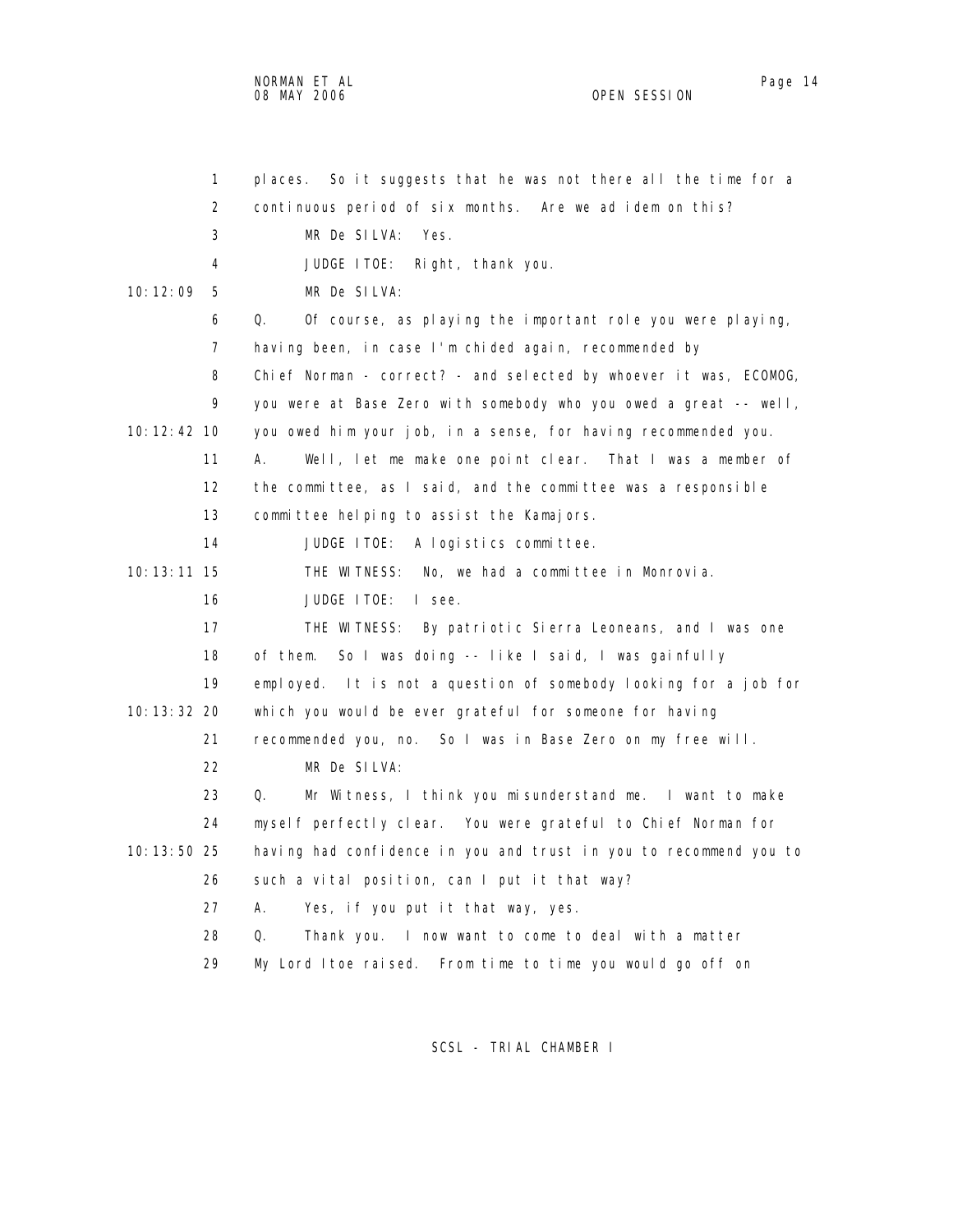1 expeditions to either acquire or deliver such items as blankets 2 or bullets? 3 A. Yes. 4 Q. Forgive me for not running through all the items but I 10:14:42 5 think I hope you know what I mean. Of course when you came back 6 to base, Base Zero, you must have been most anxious to find out 7 what had been happening whilst you were away? 8 A. No. I mean -- 9 Q. Really? 10:15:05 10 A. No, no, no. Except regards to my logistic supplies, but I 11 wouldn't be anxious to find out what was happening in other 12 spheres because that was not my role. 13 Q. As playing the role in logistics that you were playing, you 14 accepted on Friday when I put the question to you that your role 10:15:33 15 was one critical to the success of warfare. Would you agree with 16 that? 17 A. I agree with that. 18 Q. So when you come back from your travels, the first thing 19 you must have done was to consult people at Base Zero. "What's 10:16:01 20 been happening whilst I was away? How is the war going?" You 21 must have -- 22 A. Of course, sometimes I did. 23 Q. Thank you. So, in other words, it would be perfectly 24 normal and natural for you to acquaint yourself with what had 10:16:27 25 been going on in your absence. I mean, it's normal, isn't it? 26 A. Pertaining to? 27 Q. Pertaining to the life at Base Zero and what was going on? 28 A. Yes. 29 Q. I mean, it's not only normal, it's just pure common sense,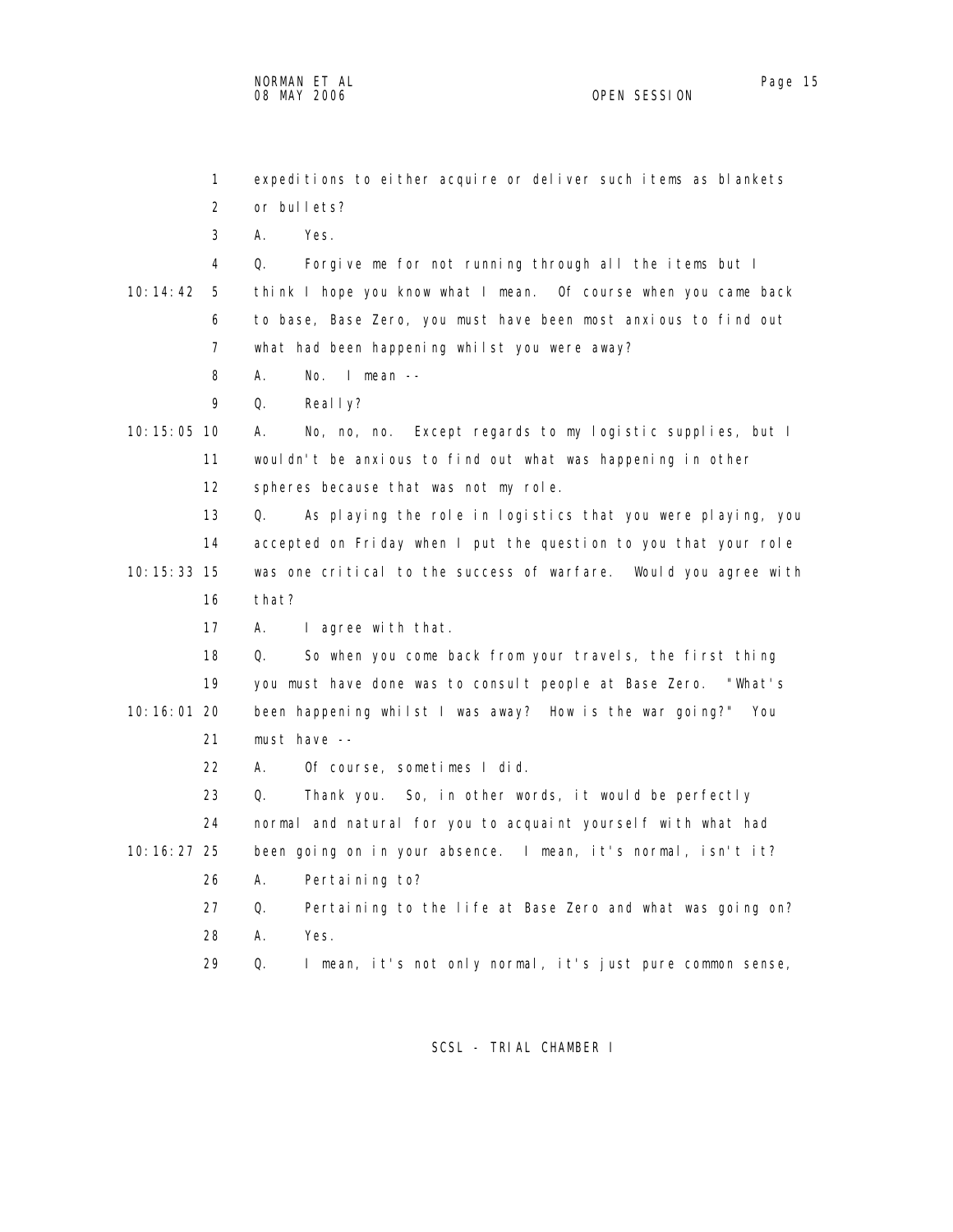1 isn't it? 2 A. Yes. 3 Q. It's like coming back if you have been a travelling 4 salesman, finding out how things have been with the family whilst 10:16:59 5 you were away? 6 A. Yes. 7 Q. And so, keeping in touch with things happening at Base Zero 8 when you were obviously there, keeping in touch in the way in 9 which you have described with things happening at Base Zero 10:17:31 10 whilst you were away, I want you to answer this question to My 11 Lords: Were you aware of somebody called Borbor Tucker? I think 12 he had another name, Jegbeyama? 13 A. I used to know Borbor Tucker. 14 Q. You know, of course, that he has given evidence in this 10:18:02 15 Court? 16 A. I don't know about that. 17 Q. Don't you? 18 A. No. 19 Q. You knew, of course, of something called a Death Squad at 10:18:34 20 Base Zero? 21 A. No. 22 Q. No? 23 A. I didn't. I mean, there were many squads, the Death Squad, 24 whatever, but I didn't know specifically there was a Death Squad. 10:18:42 25 PRESIDING JUDGE: Mr Prosecutor, I just wish to remind you 26 that many of the witnesses that have testified for the 27 Prosecution have testified under closed protection, under 28 protective status as such and their identity in most cases, I 29 would say 95 plus --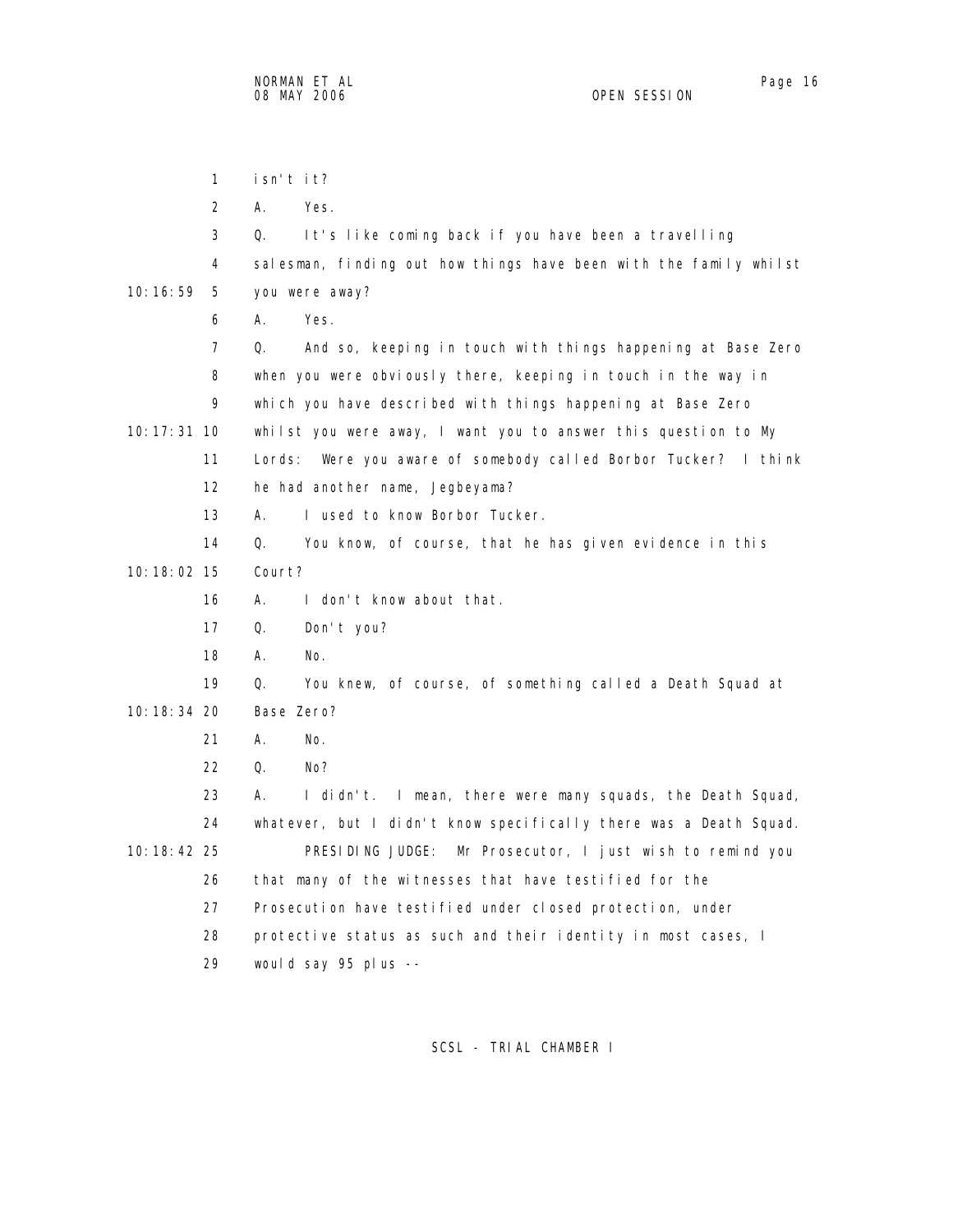NORMAN ET AL Page 17

 1 MR De SILVA: Not in his case, not in the case of the 2 witness I mentioned. My Lord, I was conscious -- I am grateful 3 to Your Lordship. I can assure Your Lordship it is -- 4 PRESIDING JUDGE: Fine. 10:19:10 5 MR De SILVA: It is not a mistake I made. 6 PRESIDING JUDGE: Thank you, then it is my mistake. 7 MR De SILVA: I hesitate to say that. 8 PRESIDING JUDGE: Very well. If he was not protected. 9 That was my concern. Thank you. 10:19:27 10 MR De SILVA: 11 Q. Coming back to the Death Squad, tell me about some of the 12 other squads that existed. 13 A. Like I said, I dealt mostly with administrators. The other 14 squads, to me, there were no other squads that I can think of. 10:19:55 15 Q. No other squads, I see. I thought you just told us there 16 were other squads. 17 A. That could be in the field. But at Base Zero, I'm talking 18 about Base Zero. 19 Q. Yes. 10:20:09 20 JUDGE ITOE: Mr Witness, I thought you just said that you 21 know there were other squads but that you did not know whether 22 the Death Squad was one of those squads. 23 THE WITNESS: Yes, sir, but for me to name squads, that I 24 cannot now remember any of the names. 10:20:31 25 MR De SILVA: 26 Q. You can't remember the names so do you think you might have 27 forgotten the name of the Death Squad as well? 28 A. Probably. 29 Q. You think you might have forgotten it?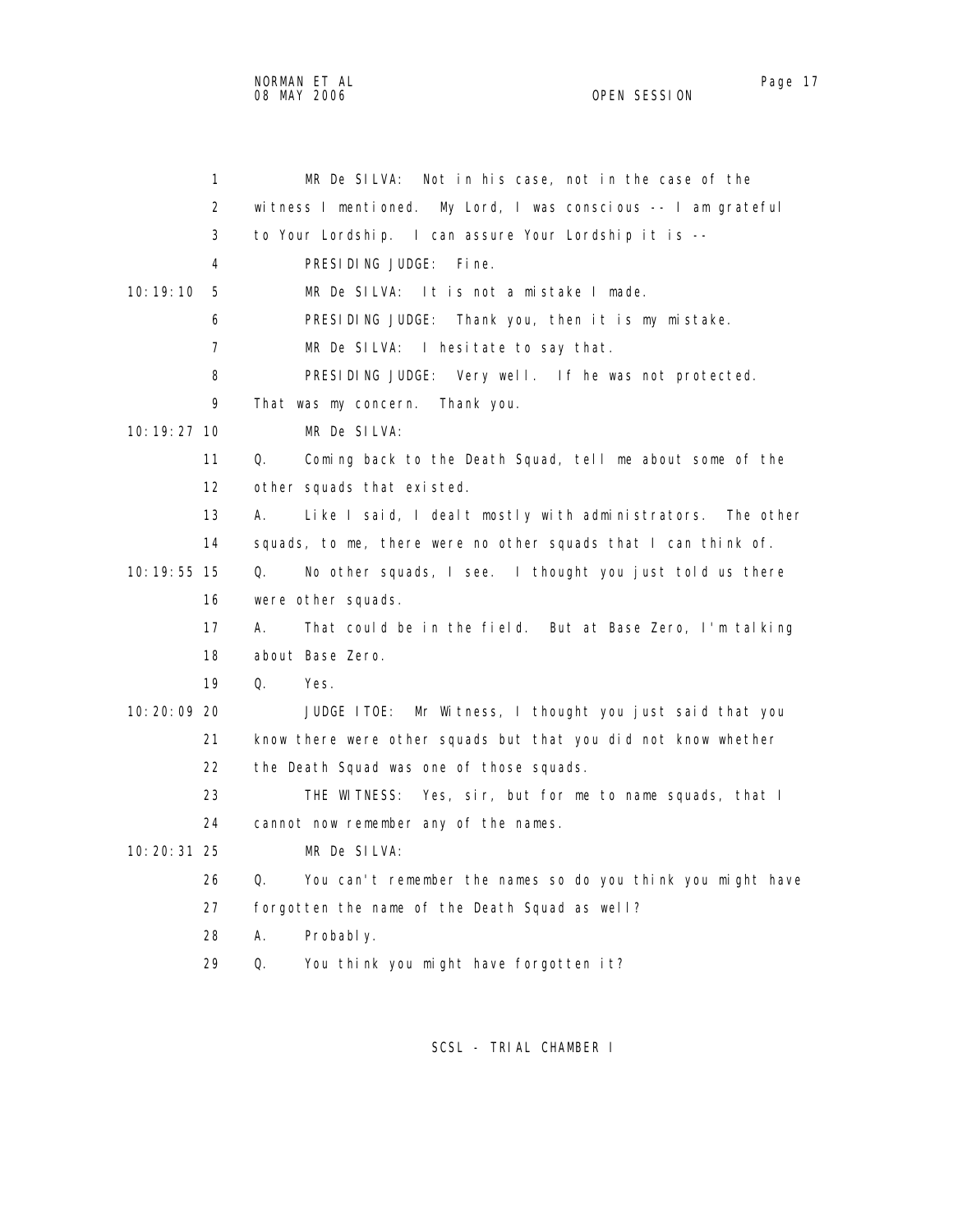|               | $\mathbf{1}$   | Yes, but particularly Death Squad I didn't know the<br>А.         |
|---------------|----------------|-------------------------------------------------------------------|
|               | 2              | existence of a Death Squad.                                       |
|               | 3              | Aren't my questions bringing the Death Squad back to your<br>Q.   |
|               | 4              | memory?                                                           |
| 10:21:00      | 5              | А.<br>No.                                                         |
|               | 6              | Q.<br>You see, you know perfectly well, I suggest, by reason of   |
|               | $\overline{7}$ | your position and by reason of the time you spent at Base Zero,   |
|               | 8              | you know perfectly well that there was, one, a Death Squad, and,  |
|               | 9              | secondly, that it was answerable to Chief Norman, to Fofana and   |
| 10: 21: 34 10 |                | to Mr Kondewa.                                                    |
|               | 11             | I have just told you I don't know of any Death Squad that<br>А.   |
|               | 12             | was there. Nor do I know that they were answerable to anybody.    |
|               | 13             | Q.<br>You see, if there was a squad known as the Death Squad - if |
|               | 14             | there was - it's a name very difficult to forget.<br>Would you    |
| 10: 22: 03 15 |                | agree with that?                                                  |
|               | 16             | Yes, definitely.<br>А.                                            |
|               | 17             | So if there was a death -- if My Lords find that there was<br>Q.  |
|               | 18             | a Death Squad and you say there wasn't --                         |
|               | 19             | А.<br>I said I didn't know there was a Death Squad.               |
| 10: 22: 22 20 |                | JUDGE THOMPSON:<br>That's the difficulty here. Is he saying       |
|               | 21             | he did not know or is he saying categorically that there was no   |
|               | 22             | Death Squad. We need to have the position on it.                  |
|               | 23             | I said I did not know there was a<br>THE WITNESS:                 |
|               | 24             | Death Squad. I did not say there could not have been, but I       |
| 10: 22: 38 25 |                | didn't know about it.                                             |
|               | 26             | JUDGE THOMPSON: So that is your final position?                   |
|               | 27             | THE WITNESS: Yes, sir.                                            |
|               | 28             | JUDGE ITOE:<br>Let's have that final position again, please.      |
|               | 29             | THE WITNESS:<br>Yes, sir. I did not know the existence of a       |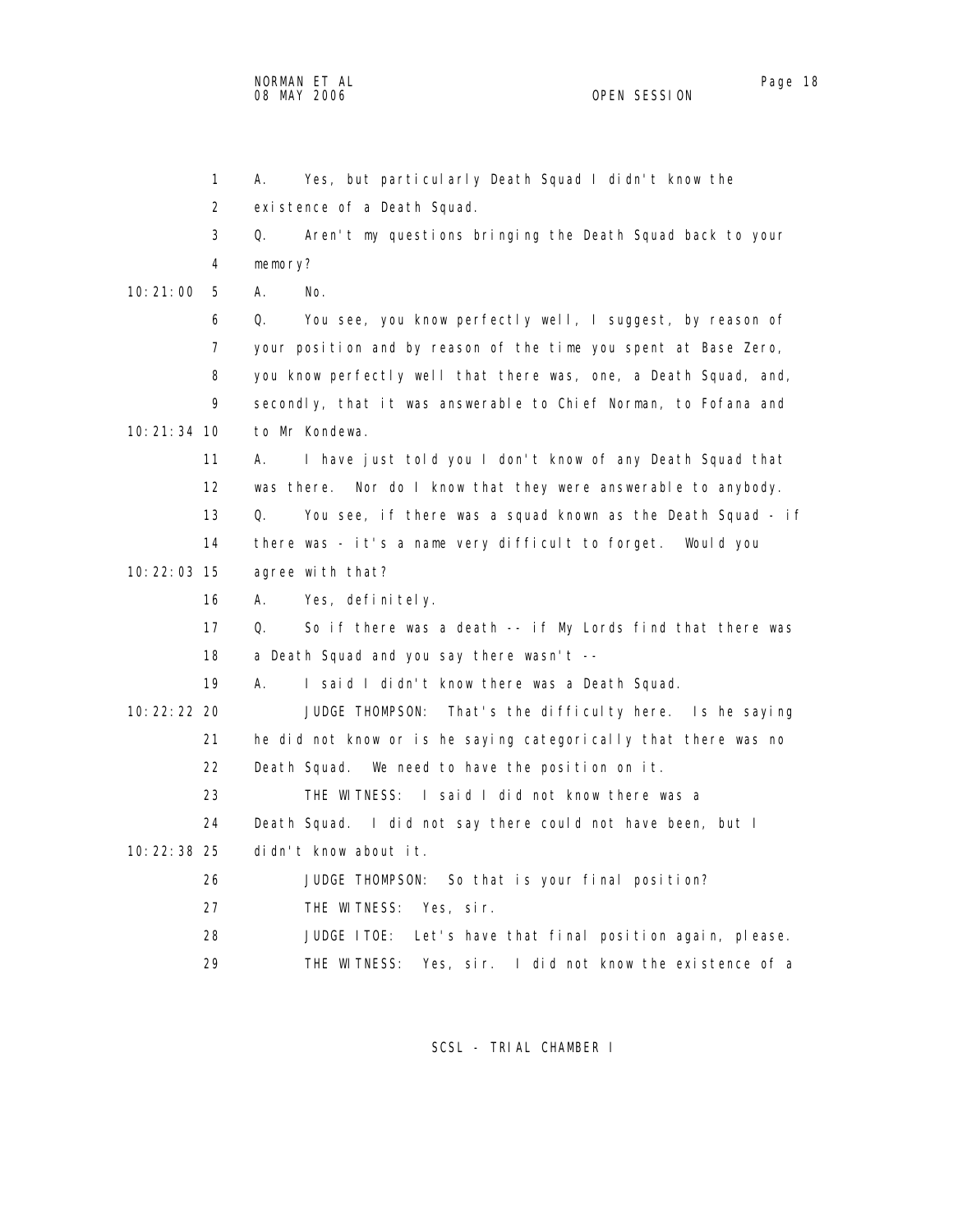1 Death Squad at Base Zero. 2 MR De SILVA: 3 Q. I think you will agree that the very name "Death Squad" is 4 a name so chilling that if you had heard it, you're not likely to 10:23:25 5 have forgotten it either. 6 A. Of course. 7 JUDGE THOMPSON: Does he accept your theory? 8 MR De SILVA: I think the answer is yes. 9 THE WITNESS: Please repeat that question, because your 10:23:37 10 questions are coming in a way -- I'm not a lawyer. Please -- 11 JUDGE THOMPSON: Counsel, let's tread over that territory 12 again because you are putting forward a theory, a theory of 13 memory somehow. Go ahead. 14 THE WITNESS: Pardon? 10:23:57 15 JUDGE THOMPSON: No, it's the Prosecutor. 16 THE WITNESS: Okay. 17 MR De SILVA: 18 Q. Would you agree with me that the name "Death Squad" is a 19 chilling or frightening title? 10:24:08 20 A. Of course I do. 21 Q. Thank you. Would you then go on to agree with me that if 22 you heard such a name when you were at Base Zero, that there was 23 such a chilling or frightening squad, it's not the sort of thing 24 you are likely to forget? 10:24:34 25 A. Exactly. I mean, if it existed at Base Zero, I would not 26 have likely forgotten. But I didn't hear about it, talking for 27 myself. 28 Q. I suggest to you, once again --

29 JUDGE THOMPSON: So he accepts your theory?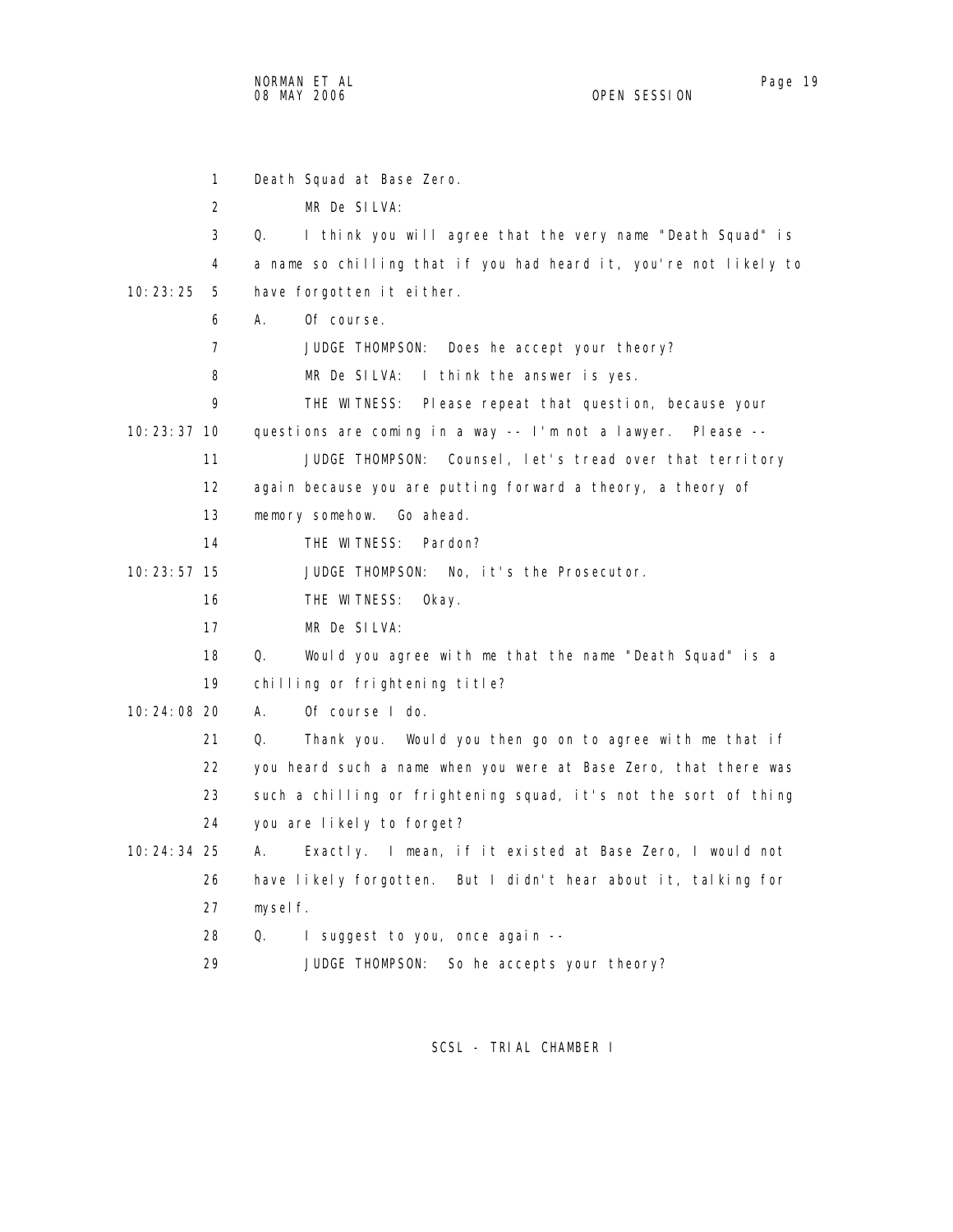1 MR De SILVA: Yes. 2 JUDGE THOMPSON: By reason of the fact that this is a 3 chilling name, according to you? 4 MR De SILVA: Is his evidence, as I understand it, is it is 10:25:12 5 such a chilling name that had he heard it he would remember it. 6 JUDGE THOMPSON: All right. 7 MR De SILVA: 8 Q. I suggest to you, Mr Witness, that not only are you fully 9 alive to the fact that such a Death Squad existed, you are also 10:25:35 10 in full knowledge that that Death Squad perpetrated terrible 11 atrocities? 12 A. No, I didn't know there was a Death Squad. How can I know 13 that they perpetrated terrible atrocities? 14 Q. So you're saying no Death Squad, no atrocities? 10:25:54 15 A. At Base Zero -- 16 MR JABBI: My Lord, the witness has been very, very clear 17 about this. He constantly says he did not know there was one. 18 He has not said there was no Death Squad -- 19 PRESIDING JUDGE: What is your objection? 10:26:08 20 MR JABBI: Pardon, My Lord? 21 PRESIDING JUDGE: What is your objection? 22 MR JABBI: My Lord, at least the finality rule should apply 23 now. 24 PRESIDING JUDGE: We are in cross-examination and it has do 10:26:19 25 obviously with credibility of a witness. We are not talking 26 about issues that -- matters that are in issue. We are talking 27 about credibility of the witness. 28 MR JABBI: But, My Lord, this has been interminably put to 29 the witness.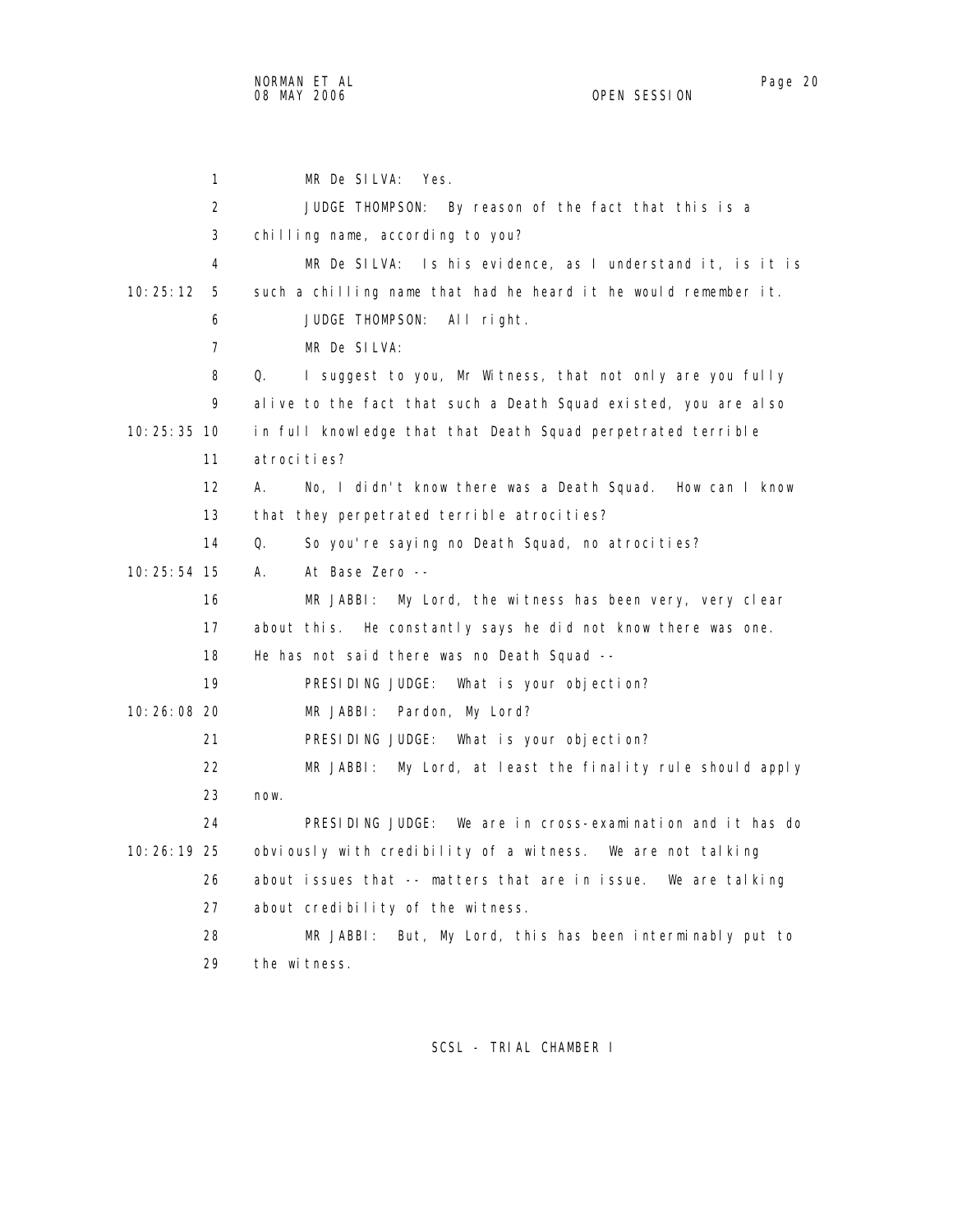NORMAN ET AL Page 21 and the set of the set of the set of the set of the set of the set of the set of the set o 08 MAY 2006 OPEN SESSION

|               | 1              | PRESIDING JUDGE: Your objection is overruled, Dr Jabbi.                   |
|---------------|----------------|---------------------------------------------------------------------------|
|               | $\overline{2}$ | MR JABBI: As Your Lordships please.                                       |
|               | 3              | MR De SILVA:                                                              |
|               | 4              | $\Omega$ .<br>One of my duties as cross-examining counsel, Mr Witness, is |
| 10:26:42      | 5              | to confront you with evidence and to ask you for your comments.           |
|               | 6              | I will wait until you get yourself a glass of water.                      |
|               | 7              | А.<br>You have been very generous.                                        |
|               | 8              | Q.<br>It is not me who is pouring your water.                             |
|               | 9              | А.<br>Yes, sir.                                                           |
| $10:27:06$ 10 |                | On 16th November 2004 Witness TF2-008 at page 60 to 61 told<br>Q.         |
|               | 11             | My Lords that there was a Death Squad and it was answerable to            |
|               | 12             | the gentlemen whose names I have put to you, first, second, third         |
|               | 13             | accused, and the commander of that Death Squad was Jegbeyama who          |
|               | 14             | is otherwise known, of course, as Borbor Tucker. Your answer to           |
| 10:28:09 15   |                | that is "I don't know." Is that correct?                                  |
|               | 16             | А.<br>Yes.                                                                |
|               | 17             | Q.<br>TF2-014 who gave evidence on 14 March 2005 at page 41 said          |
|               | 18             | this, "Chief Hinga Norman" --                                             |
|               | 19             | JUDGE ITOE: TF what is that?                                              |
| 10: 28: 38 20 |                | MR De SILVA:                                                              |
|               | 21             | Q.<br>TF2-014, 14 March 2005, page 41. "Chief Hinga Norman used           |
|               | 22             | the Death Squad to molest the War Council, to loot and torture            |
|               | 23             | captives." What do you have to say about that?                            |
|               | 24             | As I have said, I did not know the existence of a<br>А.                   |
| 10:29:07 25   |                | War Council nor do I know that Chief Norman used it to molest or          |
|               | 26             | loot or do anything of that nature.                                       |
|               | 27             | Q.<br>So in all the time you were at Base Zero and when you came          |
|               | 28             | back from your travels, nobody ever said to you, "By the way, by          |
|               | 29             | the way, do you know we've got a Death Squad?"                            |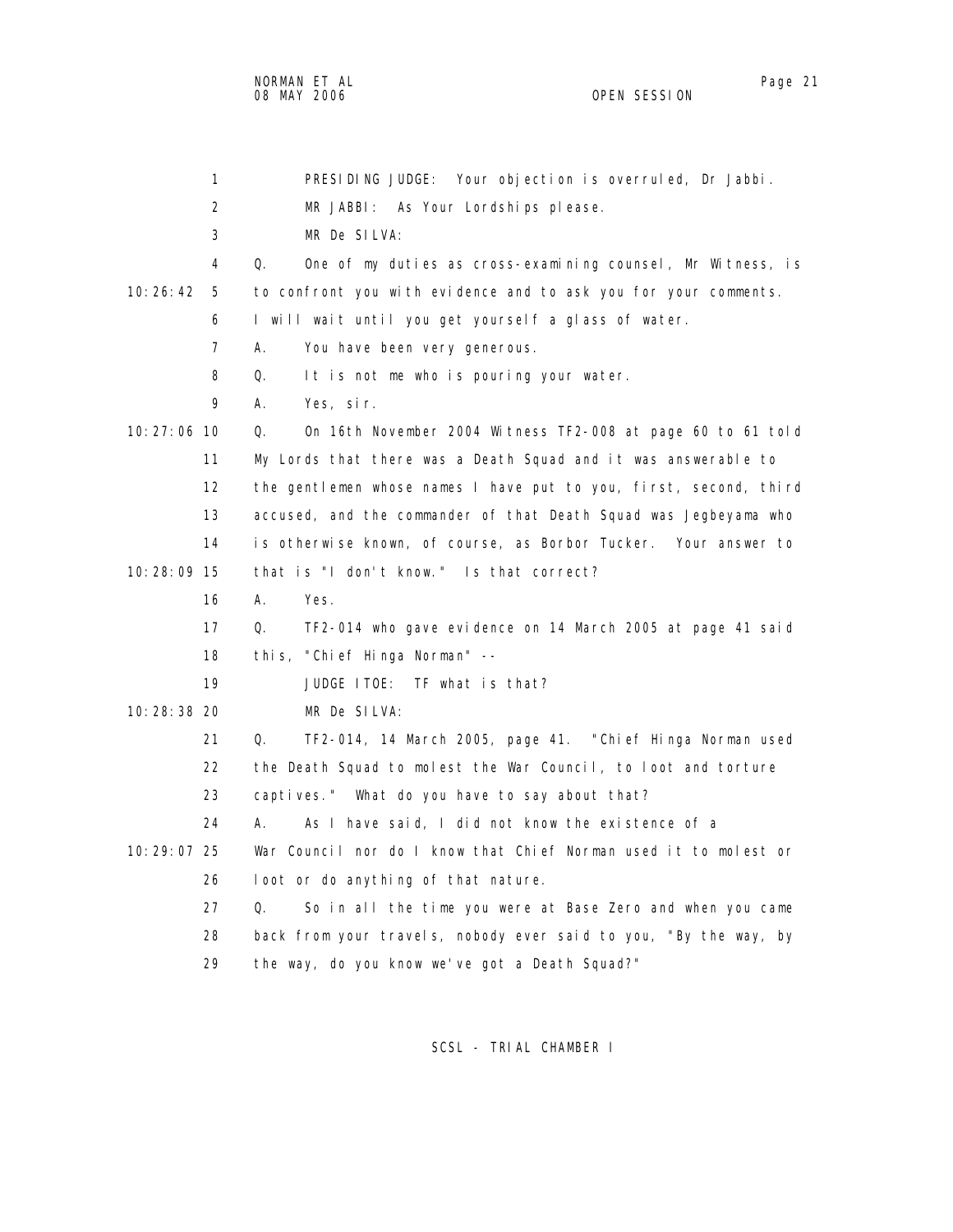1 A. No. 2 PRESIDING JUDGE: Mr Witness, you just said in your answer 3 you did not know of the existence of the War Council. I presume. 4 THE WITNESS: No, no, I meant the Death Squad. Sorry, sir. 10:29:53 5 MR De SILVA: 6 Q. TF2-005, on 15th February 2005 at page 94, told the Court 7 that the War Council was prevented by Chief Hinga Norman from 8 investigating complaints made against the Death Squad. You said 9 "I know nothing about it"? 10:30:28 10 A. I said no. 11 Q. The reason I am doing this, Mr Witness, is to give you the 12 full body of evidence for you to deal with. Do you understand? 13 A. Yes, but let me say the War Council was such a powerful 14 organisation at Base Zero for anybody to have interfered with 10:30:53 15 their work. That is the fact. 16 Q. TF2-190, giving evidence on 10th February 2005 at page 34, 17 told My Lords -- 18 JUDGE ITOE: Evidence on what date, please? 19 MR De SILVA: 10th February 2005, page 34. 10:31:26 20 Q. That "the Death Squad received its orders from Pa Norman 21 and not any person else". You know nothing about it? 22 A. No. 23 Q. TF2-008, giving evidence on 16th November 2004 at page 62, 24 said he had received a complaint from Commander Nallo that the 10:32:29 25 Death Squad were killing innocent civilians and looting 26 properties whenever they were sent to war. Again, this is 27 something that comes to you as a surprise, is it? 28 A. Very big surprise. 29 Q. Borbor Tucker, the man you said you knew, he gave evidence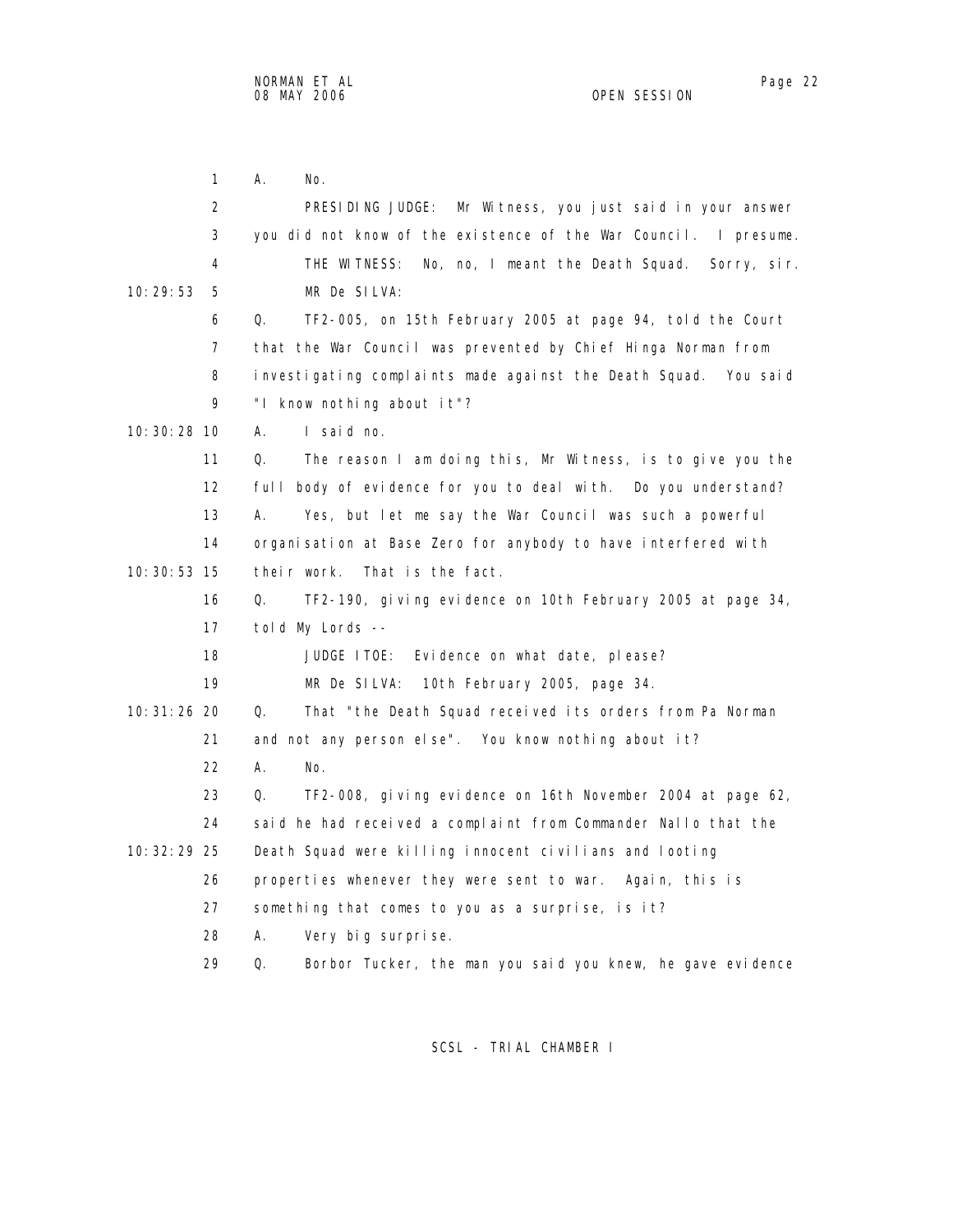1 on 10th February 2005. There is no number for him because he the 2 courage to use his own name. 3 A. Pardon. 4 Q. He didn't use a number, he gave his name. You understand? 10:33:25 5 A. Okay. I just wanted to ask whether those numbers were 6 ghosts. 7 Q. The numbers were what? 8 A. Were ghosts, because you were not naming names, you are 9 just calling numbers. 10:33:37 10 Q. Well, some witnesses give evidence with code names, with 11 numbers, you understand, for reasons of security, some not. 12 A. I now understand. 13 Q. I am sorry. I didn't explain myself in layman's terms. He 14 said he was the commander of the Death Squad and answerable only 10:33:54 15 to Chief Hinga Norman. He's the man you knew? 16 A. That's a very surprising thing because Borbor Tucker, as I 17 know, was not even based in Base Zero. He was not, as I know 18 him. Borbor Tucker was somewhere in the north, not at Base Zero.

 19 I mean, whenever I came to Base Zero, I asked, he was not there. 10:34:19 20 Q. You asked what?

- 21 A. When I asked for him he was not there.
- 22 Q. Because you expected to find him at Base Zero, that's why 23 you asked for him?
- 24 A. No, I told you on Friday that Base Zero was a village 10:34:35 25 setting. Those that you know, if you meet one, you will just 26 definitely find out -- I mean, ask where, where is this person? 27 Q. Yes, because you expected to find him at Base Zero? 28 A. Not necessarily.
	- 29 Q. I'm not saying -- don't get me wrong. I'm not saying that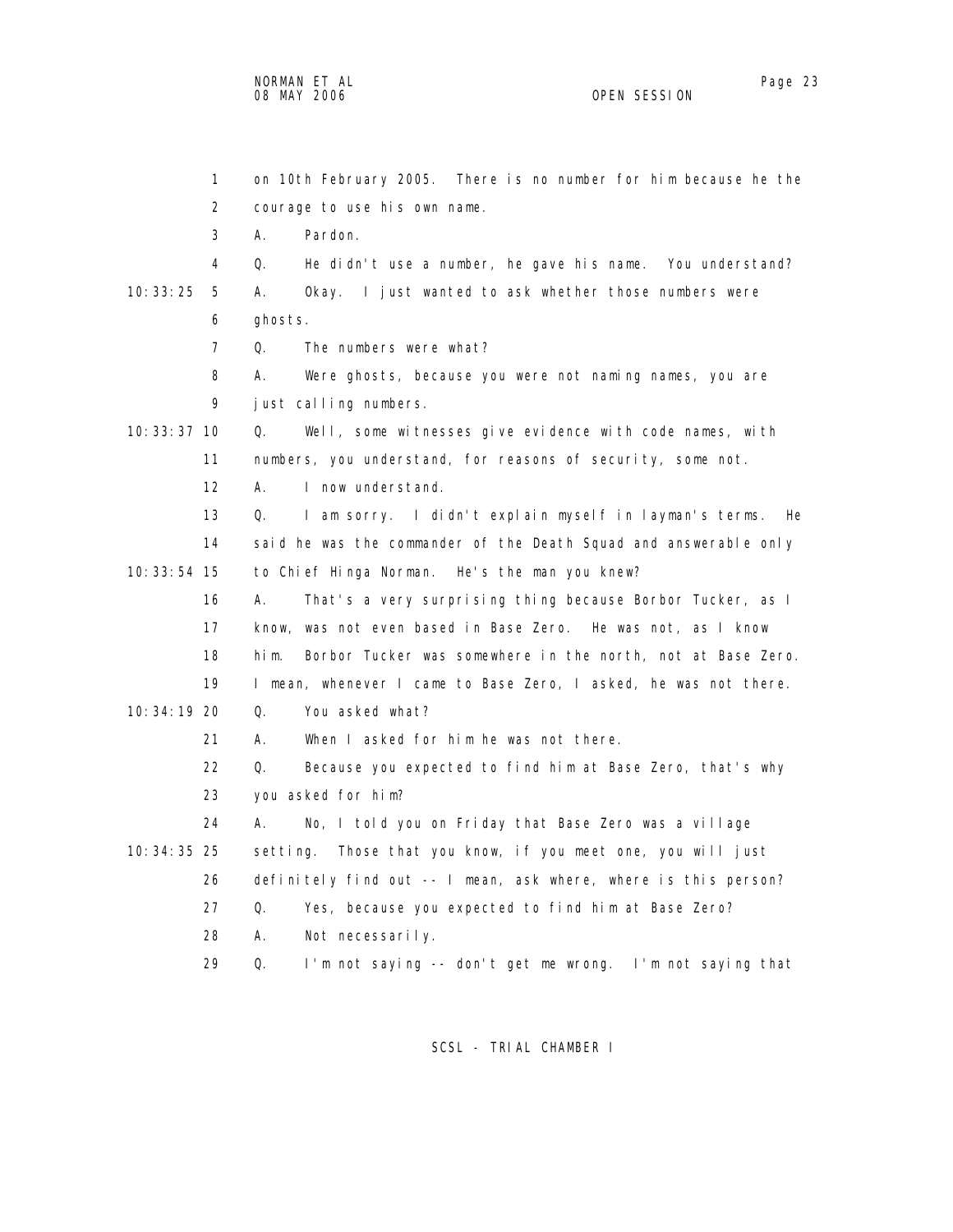1 the Death Squad did not wander out of Base Zero, you understand, 2 but that they were based in Base Zero? 3 A. I know, I'm not talking about the Death Squad. I am 4 talking about Borbor Tucker. I said he, as I know, was not based 10:35:11 5 in Base Zero. I didn't even know that there was a war -- I mean, 6 a Death Squad. Nor do I know that Borbor Tucker was the 7 commander of that squad. 8 Q. You don't seem to have been terribly well informed, do you? 9 A. Pardon? 10:35:30 10 Q. You don't seem to have been very well informed about what 11 was going on at your base? 12 A. I bothered about things that concerned me then at the base. 13 Q. What, bullets and blankets only? 14 A. Exactly. 10:35:43 15 Q. So unless it was about bullets and blankets, you're not 16 interested in other things? 17 A. Blankets and other necessary things. Don't forget at 18 Base Zero we are enclosed, so I was going to Monrovia and other 19 places to get supplies. I mean, that alone was a Herculean task 10:36:03 20 for me to concern myself with what was going on in mundane areas, 21 other areas that were not mine. 22 Q. Let me suggest to you, Mr Witness, that there could not 23 have been a single, solitary soul who had anything to do with 24 Base Zero who was unaware of the existence of the Death Squad and 10:36:27 25 its murderous activities. There couldn't have been one person 26 who had anything to do with Base Zero who failed to realise the 27 existence of this chilling and murderous squad. Do you 28 understand? 29 A. I take it I'm the only exception, because I didn't know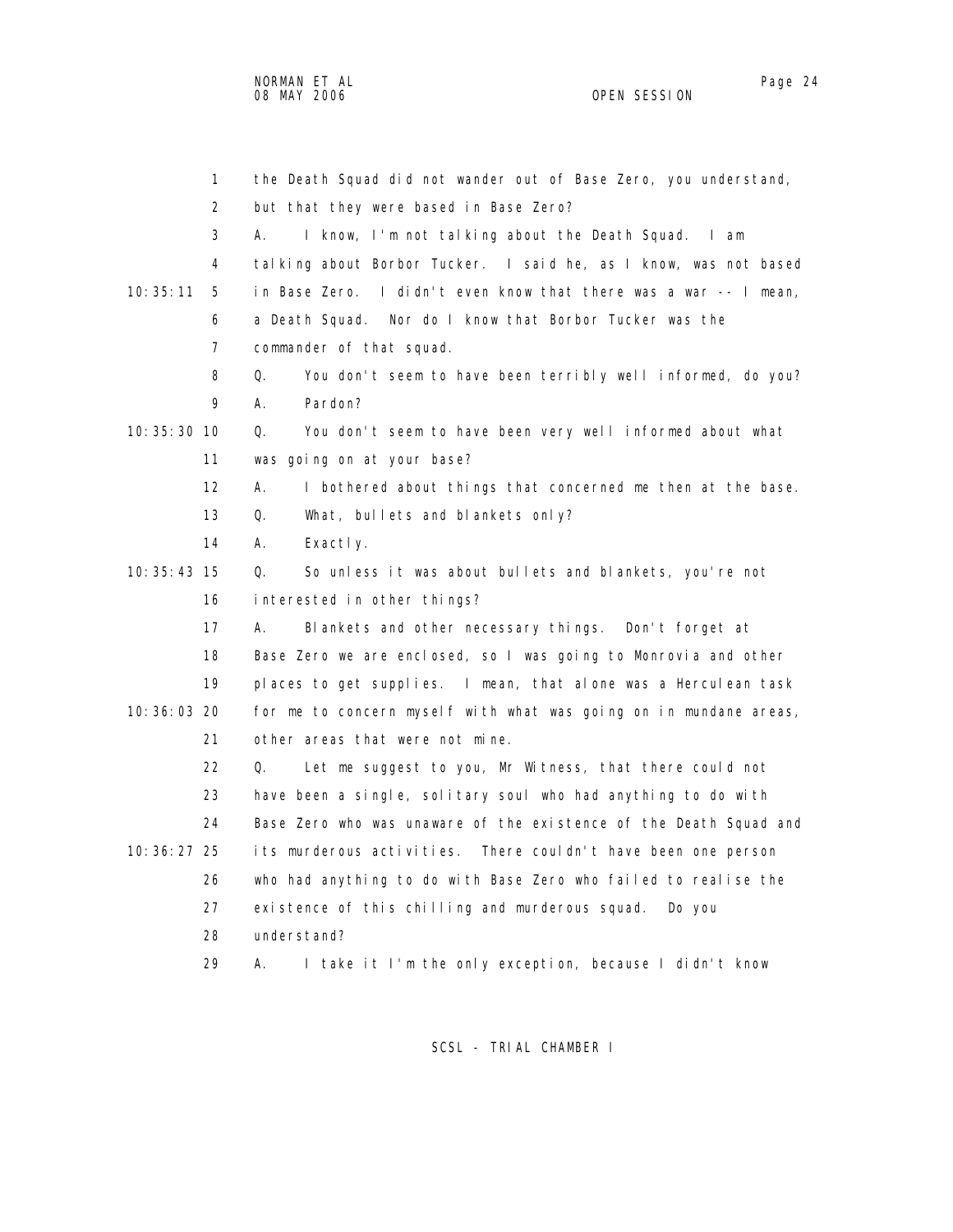1 about it. 2 Q. You may well be the only exception. Is that your serious 3 answer, that you are the one exception? 4 A. I did not know about a Death Squad at Base Zero. That is 10:36:57 5 my answer. 6 Q. The question is: Is your answer correct that you gave My 7 Lords that you may be the one exception who didn't know? 8 A. I was following your question. You said there was nobody 9 who could have lived in Base Zero who didn't know about the 10:37:12 10 Death Squad. I said if that is the case then I could have been 11 the only exception, because I didn't know about the Death Squad 12 at Base Zero. 13 Q. So if there was in fact a Death Squad, then you are the one 14 exception? 10:37:26 15 A. No, I didn't say so. 16 MR JABBI: My Lord, I don't know, but this is beginning to 17 border on badgering. The witness has given his answer so many 18 times. I don't know how long this interminable -- 19 PRESIDING JUDGE: Sustained, Dr Jabbi. Let's move ahead, 10:37:46 20 please, Mr Prosecutor. 21 MR De SILVA: Right, let's leave Mr Borbor Tucker behind. 22 MR JABBI: My Lord, just before counsel leaves 23 Borbor Tucker, he did not give a page reference of the evidence 24 cited about Borbor Tucker. 10:38:06 25 MR De SILVA: Yes, 38. 10th March 2005, page 38. 26 Q. Now, TF2-0118, but I don't think that's right, who gave 27 evidence on 18th June 2005 at page 22 told My Lords that the 28 Death Squad was formed by Chief Samuel Hinga Norman. You 29 understand?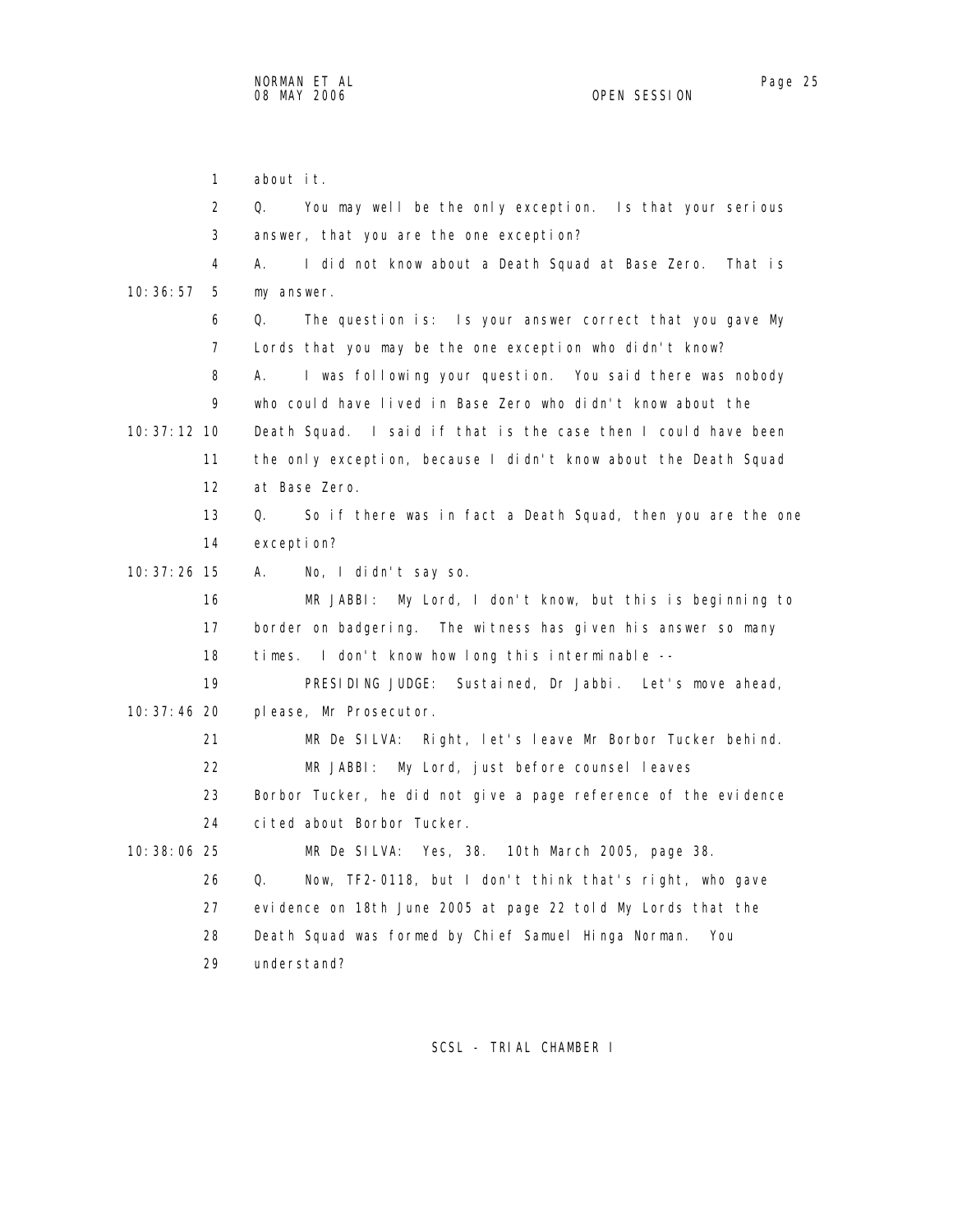NORMAN ET AL Page 26

 1 A. Is that a question or a statement. 2 Q. It is in fact a statement. That is the only way I can tell 3 you what the witness said. 4 A. Okay. 10:39:08 5 Q. So of all the things that Chief Hinga Norman may or may not 6 have said to you, with your relationship with him, he never told 7 you he had formed a Death Squad? 8 A. No, not at all, definitely not. 9 Q. I see. Perhaps I can tell you this. I've just given you a 10:39:40 10 glimpse of the witnesses who have given evidence on this subject 11 and you no doubt will still maintain the same position that you 12 have maintained throughout this line of questioning. Is that 13 correct? 14 A. No. I mean, if I know of anything, certainty of anything, 10:40:03 15 why should I maintain the same position as I maintained? When 16 the question comes, I answer it. 17 Q. That was about the Death Squad about which basically you 18 know nothing; correct? 19 A. Basically nothing. 10:40:27 20 Q. I now want to deal with wanton murder at Base Zero. 21 Perhaps I should ask you this question before I begin. Are you 22 aware of civilians being murdered wantonly at Base Zero? 23 A. Not when I was there, no, I was not. 24 Q. And if you happened to be aware and you came back and 10:41:13 25 asked, "What's been going on whilst I've been away," nobody told 26 you about any killings that took place? 27 A. Not only asking. If there was any killing of any nature, 28 if I got there I would know, but I didn't know. 29 Q. You would know?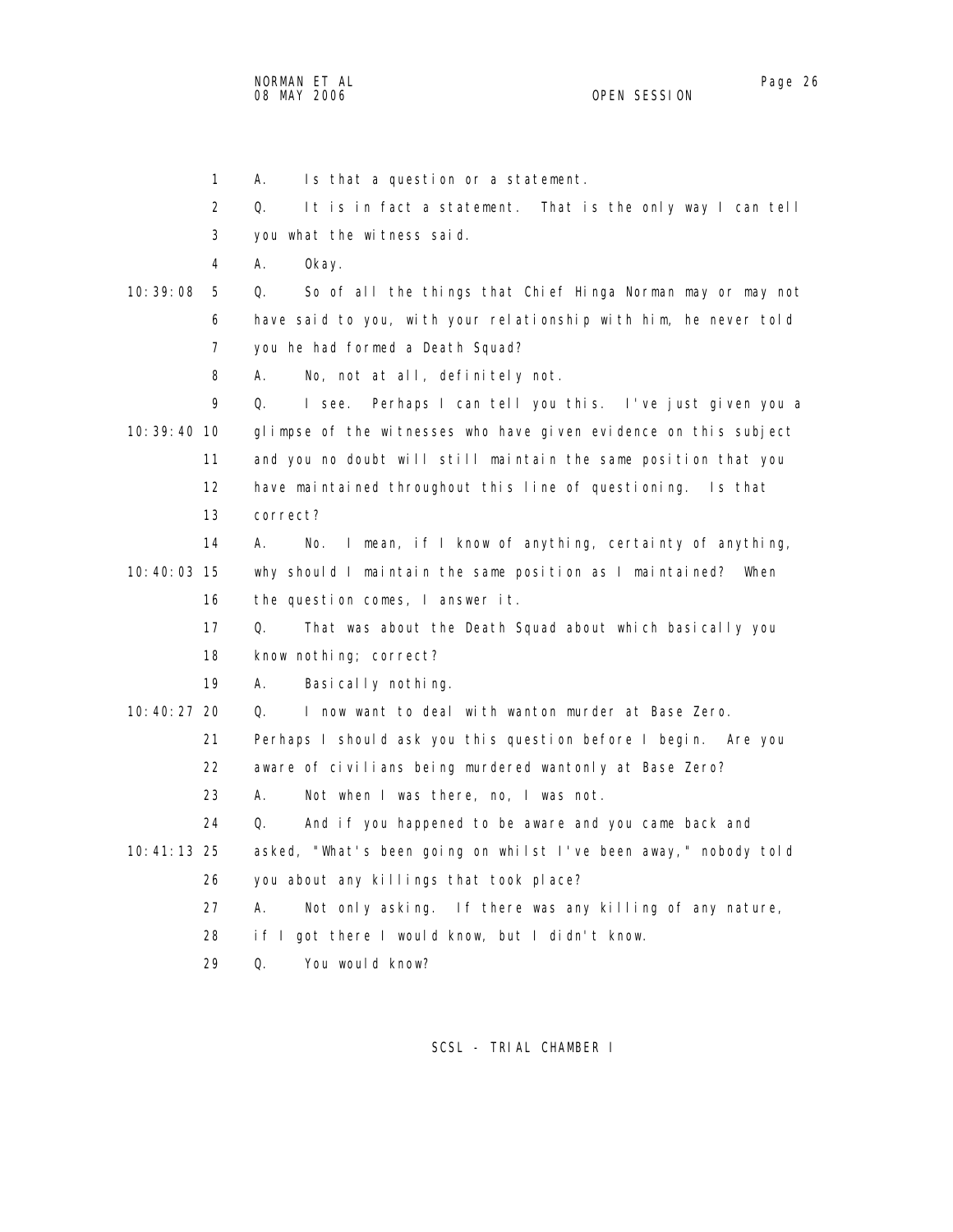|               | $\mathbf{1}$ | Of course, but I didn't hear about that.<br>А.                     |
|---------------|--------------|--------------------------------------------------------------------|
|               | 2            | If there had been -- the answer you just gave My Lords is<br>Q.    |
|               | 3            | this: If there had been any killings at Base Zero you would have   |
|               | 4            | known?                                                             |
| 10:41:43      | 5            | Of course, as a village setting, small thing, you know.<br>А.      |
|               | 6            | Exactly. So even though you might have been delivering<br>Q.       |
|               | 7            | bullets to someone in the bush, on your return it is something     |
|               | 8            | you would have discovered?                                         |
|               | 9            | Of course.<br>А.                                                   |
| 10:42:01 10   |              | Q.<br>Thank you. That's why I was asking you about the             |
|               | 11           | Death Squad, you see.<br>Anyway, we left that subject. So let's go |
|               | 12           | on to wanton killings. TF2-133, who gave evidence on 6th June      |
|               | 13           | $2005 - -$                                                         |
|               | 14           | PRESIDING JUDGE: What's the witness number again, again?           |
| 10: 42: 42 15 |              | MR De SILVA:<br>TF2-133 gave evidence on 6th June 2005 and         |
|               | 16           | her evidence is on pages 5 to 7, unchallenged by the Defence, if   |
|               | 17           | I might say so.                                                    |
|               | 18           | She was a lady who gave evidence that she had been captured<br>Q.  |
|               | 19           | by the Kamajors at York Island and taken to Base Zero. That's      |
| 10:43:18 20   |              | the evidence she gave. Also taken was her mother to Base Zero.     |
|               | 21           | Did you know a man called Moina Jusu?                              |
|               | 22           | А.<br>No.                                                          |
|               | 23           | Her mother was killed in the oil plantation.<br>Q.<br>There was an |
|               | 24           | oil plantation close to there, wasn't there?                       |
| 10:43:46 25   |              | Yes, around Matru Jong. Not in Base Zero itself, Matru<br>А.       |
|               | 26           | Jong, far from Base Zero.                                          |
|               | 27           | She also referred the killing of somebody called Momie,<br>Q.      |
|               | 28           | M-O-M-I-E, also in the oil plantation.<br>Now these killings that  |
|               | 29           | took place at Base Zero I suggest took place within Base Zero and  |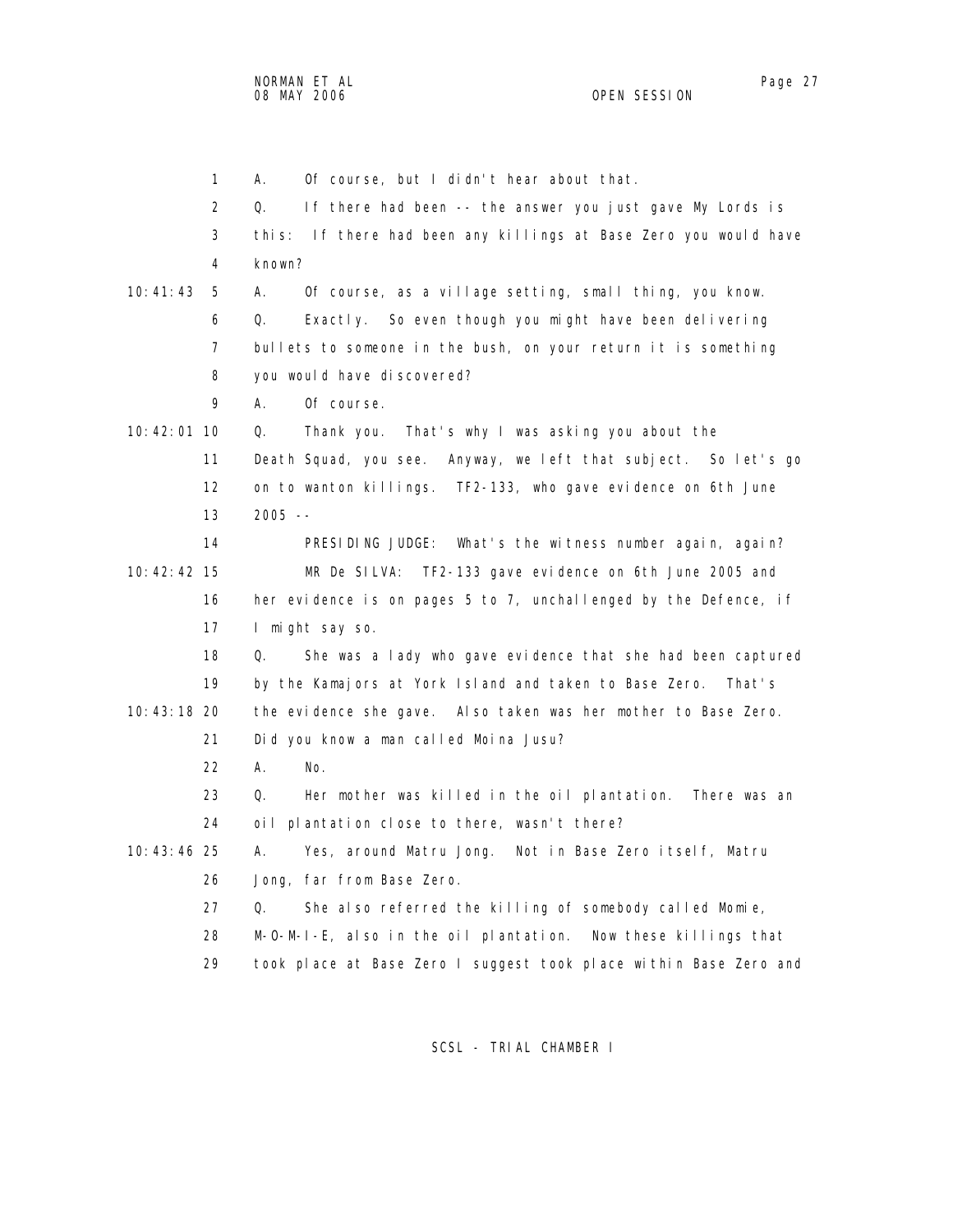| $\mathbf{1}$  | around Base Zero. You understand?                                 |
|---------------|-------------------------------------------------------------------|
| 2             | Witness TF2-188, another woman, who gave evidence on 31st         |
| 3             | May 2005, pages 14 to 18, she and her mother were both taken to   |
| 4             | Talia as prisoners, you understand? She told My Lords that her    |
| 10:45:10<br>5 | mother was killed in the presence of witnesses. That is actually  |
| 6             | on page 16. She saw her mother's throat being slit and she        |
| 7             | identified Kondewa in court as the person who ordered the death   |
| 8             | of her mother. You never heard about that?                        |
| 9             | А.<br>Never.                                                      |
| 10:45:42 10   | TF2-109 who gave evidence on 30th May 2005 at pages 34 to<br>Q.   |
| 11            | 37, another lady. She was captured and taken to Base Zero and     |
| 12            | she told us about the killing of a man called Lahai Lebbie,       |
| 13            | L-E-B-B-I-E, who was killed by the Kamajors. They put a tyre      |
| 14            | around him and they burnt the tyre, and they dropped it on his    |
| 10:46:48 15   | That's the way she described that. And she says<br>bare skin.     |
| 16            | there was a man called Baggie and somebody called N-G-0-J-S-U     |
| 17            | that were also killed by the Kamajors. You know nothing about     |
| 18            | that?                                                             |
| 19            | А.<br>Nothing.                                                    |
| 10:47:20 20   | TF2-096 on 8th November - must be last year, I think - page<br>Q. |
| 21            | 20 to 23 gave evidence of a soldier who had been captured in      |
| 22            | Koribundu, an enemy soldier who was brought to Base Zero and      |
| 23            | killed. You know nothing about that?                              |
| 24            | А.<br>Nothing.                                                    |
| 10: 47: 56 25 | TF2-108, who gave evidence on 30th May 2005, page 5 to 15,<br>Q.  |
| 26            | another captured prisoner brought to Base Zero. This may connect  |
| 27            | with the earlier witness. She saw Jusu Shalley, Baggie Vayei,     |
| 28            | V-A-Y-E-I, and Lahai Lebbie being killed by the Kamajors in       |
| 29            | In the case of Jusu Shalley she saw his stomach being<br>Talia.   |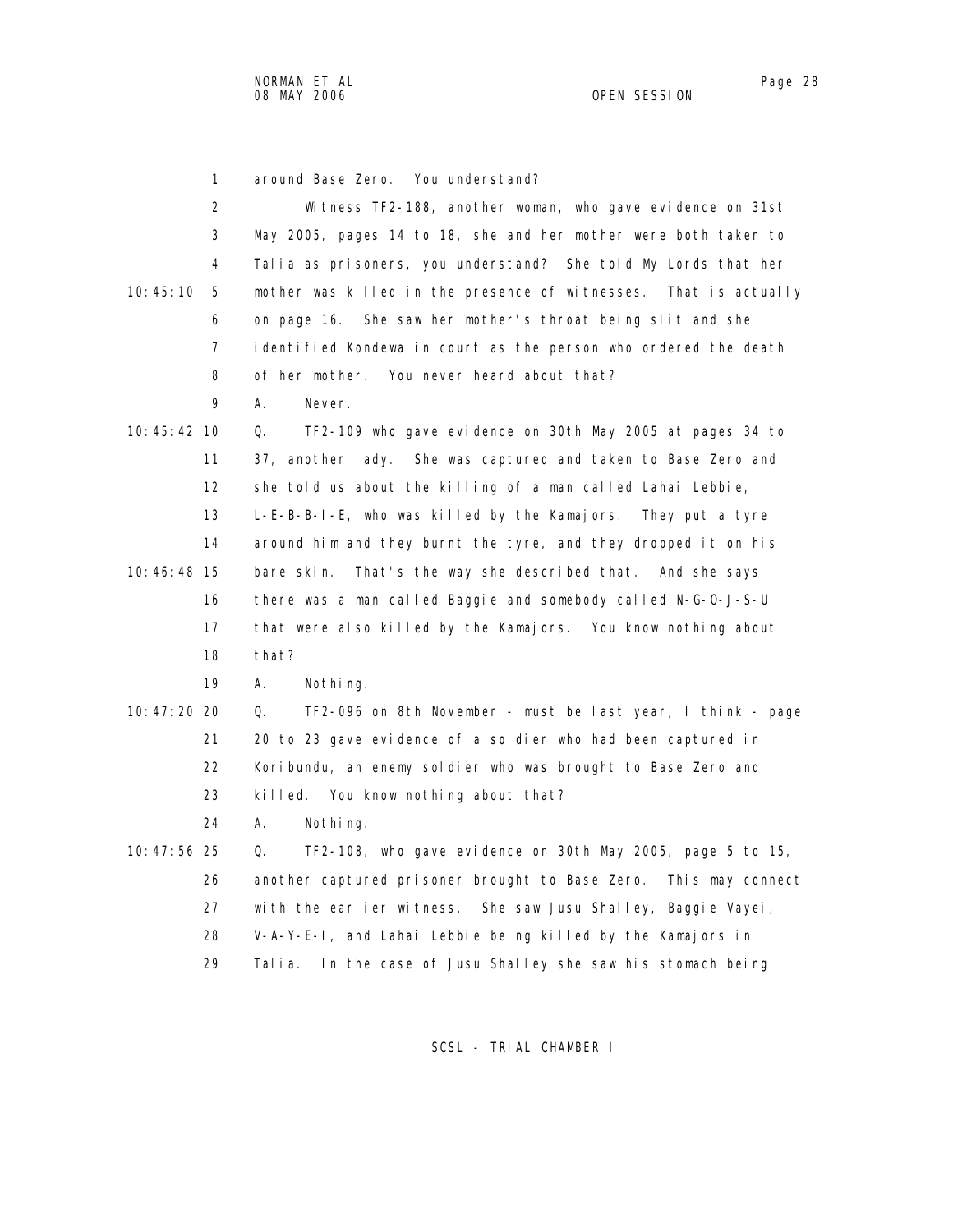| $\mathbf{1}$   | split open with a cutlass. In the case of Baggie Vayei, she saw    |
|----------------|--------------------------------------------------------------------|
| 2              | his body dismembered. Again, you know nothing about this and       |
| 3              | heard nothing about it?                                            |
| 4              | А.<br>May I ask, this, what period, what time these things occur?  |
| 10:49:24<br>5  | Q.<br>This was in that period which we are talking about.          |
| 6              | From September '97 --<br>А.                                        |
| $\overline{7}$ | Q.<br>Yes, yes.                                                    |
| 8              | Nothing, no killing. As far as<br>А.<br>-- to February. Never.     |
| 9              | I'm concerned, no killing took place. Don't even -- no killing,    |
| 10: 49: 39 10  | I don't know of any killing at Base Zero at that time.             |
| 11             | Q.<br>I just want to put two more matters to you. TF2-187 gave     |
| 12             | evidence 1st June 2005, pages 13 to 14. That witness's uncle       |
| 13             | made a report about Kondewa's boys, as they were called, as a      |
| 14             | result of which her uncle was arrested, she saw him tied up and    |
| 10:50:20 15    | burning plastic poured over his body till he died. Again,          |
| 16             | something you know nothing about and never heard about it?         |
| 17             | А.<br>Never.                                                       |
| 18             | Wi tness TF2-189 gave evidence on 3rd June 2005, pages 8 to<br>Q.  |
| 19             | 12, she saw her husband killed by the Kamajors at Talia, a man     |
| 10:50:54 20    | called Nulele, N-U-L-E-L-E, cut his throat, removed his head in    |
| 21             | front of the civilians gathered there. Again you know nothing      |
| 22             | about it?                                                          |
| 23             | А.<br>Absolutely nothing.                                          |
| 24             | Never heard about it?<br>Q.                                        |
| $10:51:11$ 25  | А.<br>Absolutely nothing.                                          |
| 26             | Q.<br>Do you think you were remarkably ill-informed about what     |
| 27             | was going on?                                                      |
| 28             | No, no, no. You see, when you talk about killings at<br>Α.<br>No.  |
| 29             | Base Zero, I'm not only surprised but I'm amazed.<br>Because while |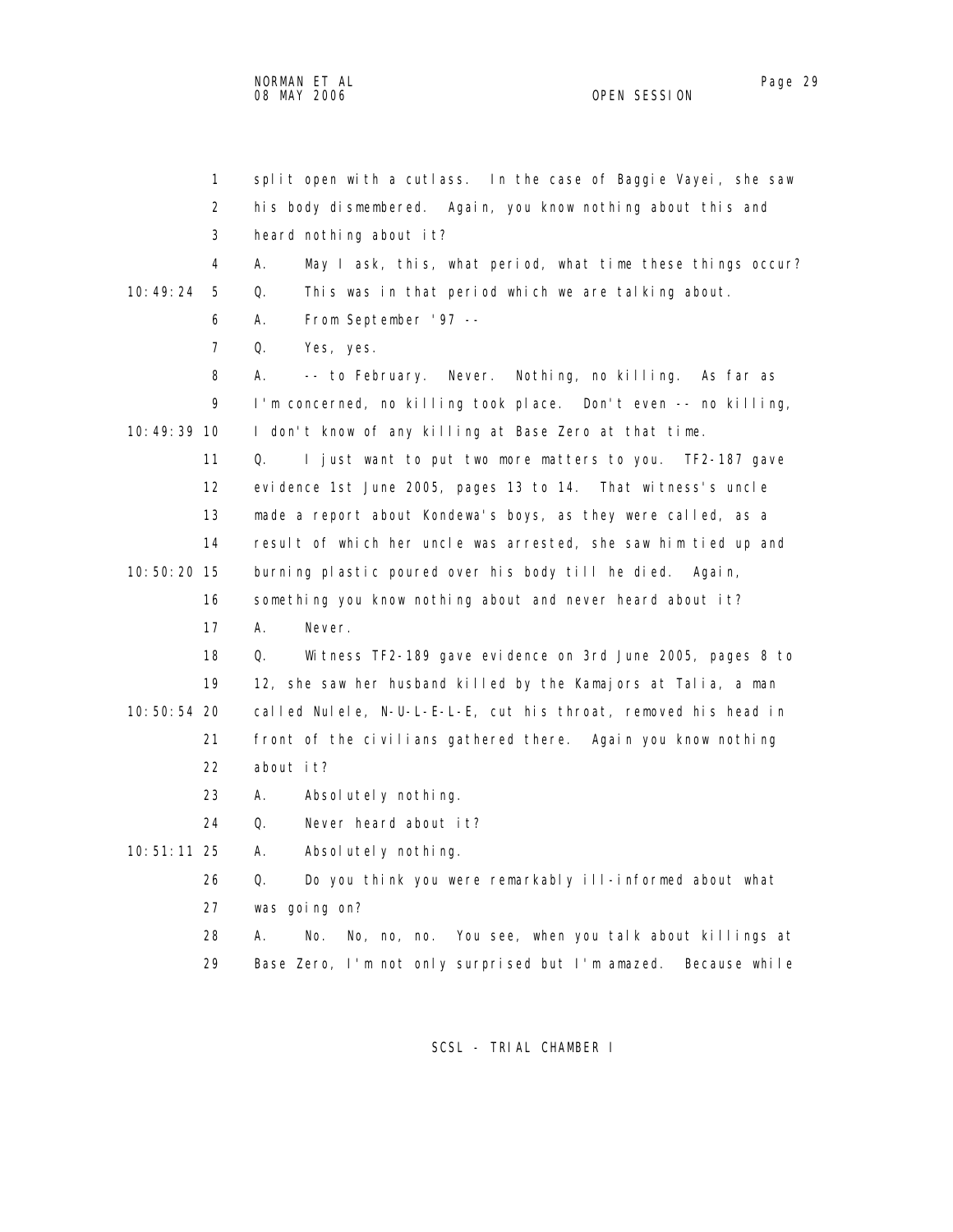NORMAN ET AL Page 30 08 MAY 2006

 2 Q. You're amazed? 3 A. Quite amazed when you talk about it. 4 Q. Amazed? 10:51:37 5 A. Yes. 6 Q. So all these things I have been putting to you are really 7 qui te astoni shing to you? 8 A. Very, very strange indeed. 9 Q. So the Death Squad's astonishing and all the witnesses who 10:51:49 10 speak about that amaze you? 11 A. Completely. 12 Q. All the people who spoke about the killings they witnessed, 13 including their own relations, amazed you? 14 A. At Base Zero. 10:52:02 15 Q. Yes. 16 A. Yes. 17 Q. Either they are all very untruthful or -- 18 JUDGE ITOE: No conclusions, Mr Prosecutor. No 19 conclusions. Leave that open-ended and let's see what 10:52:21 20 conclusions we shall arrive at at the end of it all. 21 MR De SILVA: My Lord, yes, of course. 22 Q. I suggest to you that Base Zero, under the control of the 23 three men in the dock, was the scene of great human rights abuses 24 and you know it. 10:52:58 25 A. No. We were so far from the battlefront that we even -- 26 that in December 1997 there was enjoyment in Base Zero, we were 27 dancing up and down. There was no such thing like human rights 28 abuses. 29 Q. So it was dancing as opposed to death, is it?

1 I was there, there was no killing of any nature.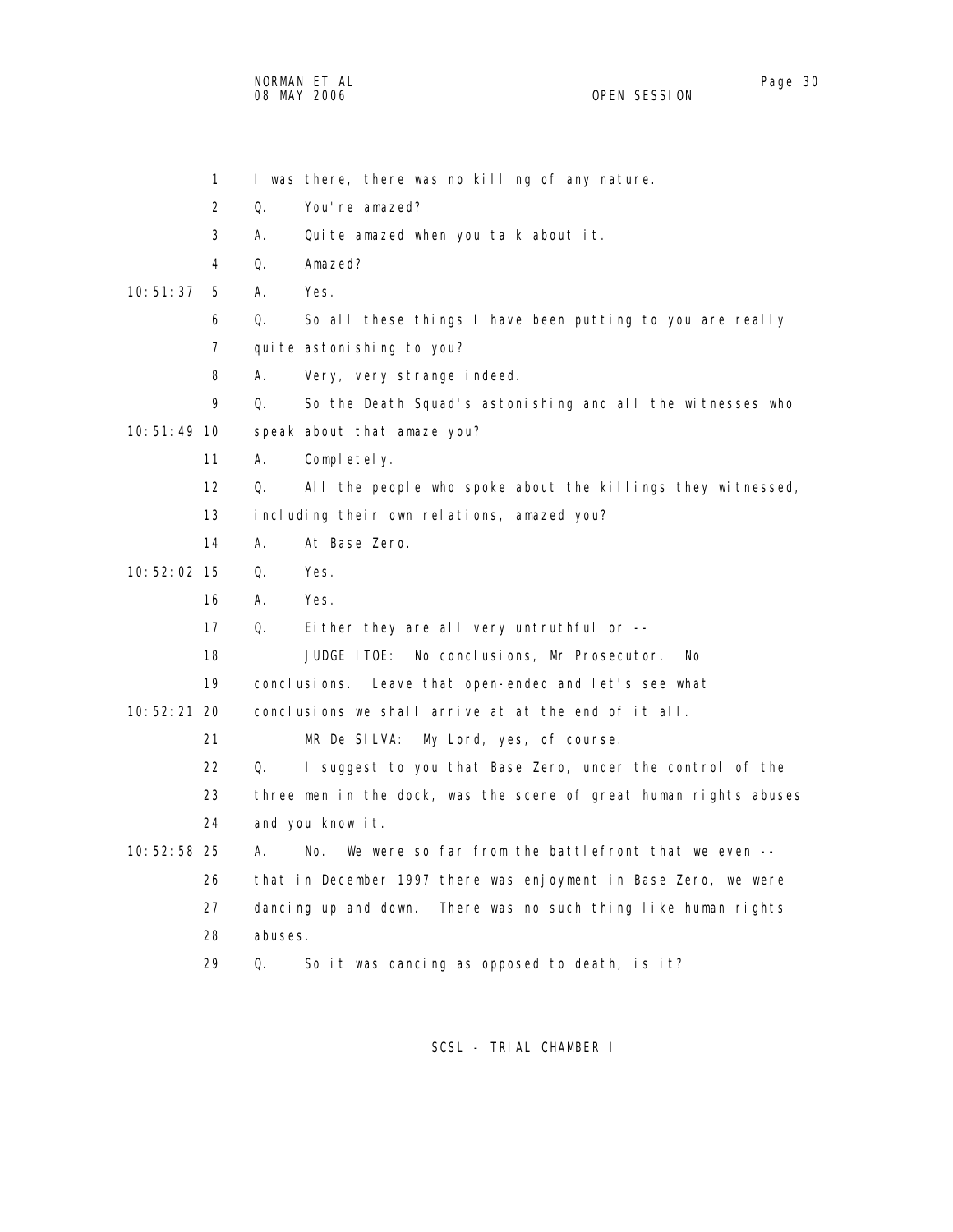NORMAN ET AL Page 31

OPEN SESSION

 1 A. "Dancing as opposed to death"; what do you mean by that? 2 Q. Well, I am talking about death and you talk about dancing. 3 That is our different points of view? 4 A. Yes, we were not killing. 10:53:30 5 JUDGE THOMPSON: That is why when you get to these 6 argumentative areas you suddenly have these extreme mutually 7 exclusive perceptions. 8 MR De SILVA: Indeed, My Lord. I am trying to get to the 9 bottom of what this witness's true position is. 10:53:51 10 Q. Help us, I am going to ask you a question in two parts and 11 I want you to listen to the full question before you give an 12 answer. All right? 13 A. Please. 14 Q. Is it your position that the Kamajors committed no 10:54:06 15 atrocities, for example, wanton murder and looting, or is it your 16 position that if they did it was justified by the circumstances 17 that they were fighting for democracy? Which is your position? 18 A. If you talking about mistakes, in any organisation you have 19 people there must be some mistake of some nature. I cannot 10:54:40 20 conclude -- 21 MR MARGAI: My Lords, I'm sorry, I do not think this is a 22 question for the witness. I believe my learned friend is trying

 23 to usurp the functions of the Bench. This witness is here to 24 testify both in --

 10:54:56 25 PRESIDING JUDGE: Mr Margai, I want to stop you. In which 26 quality are you objecting now, bearing in mind you were 27 cross-examining this witness?

28 MR MARGAI: Sorry, My Lord.

29 PRESIDING JUDGE: In what quality can you make this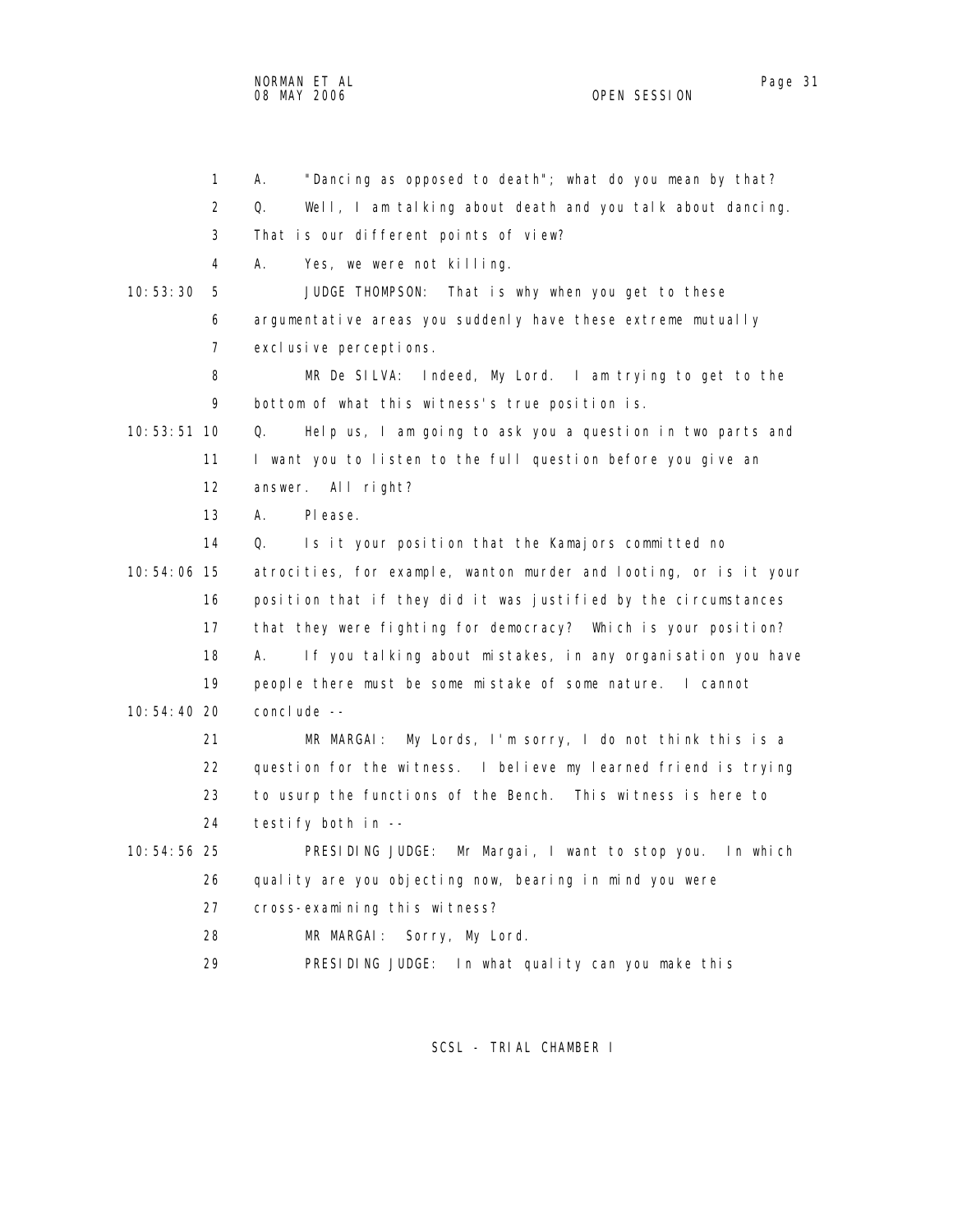| $\mathbf{1}$   | objection at this time given the fact you were cross-examining    |
|----------------|-------------------------------------------------------------------|
| $\overline{2}$ | this witness? This is not your witness.                           |
| 3              | MR MARGAI: This is not my witness but the witness's               |
| 4              | testimony could very well affect my client.                       |
| 10:55:18<br>5  | PRESIDING JUDGE: Very well, in those circumstances I will         |
| 6              | allow your comment.                                               |
| $\overline{7}$ | MR MARGAI: As My Lord pleases. My Lord, I am saying this          |
| 8              | is not a question for the witness. Conclusions as to the          |
| 9              | intentions of witnesses are matters reserved for the Bench and    |
| 10:55:34 10    | the Bench alone.                                                  |
| 11             | JUDGE THOMPSON: I have very strong reservations about the         |
| 12             | question as it is framed. Even if it does not amount to a direct  |
| 13             | usurpation of the function of the Tribunal on the issue of the    |
| 14             | ultimate question of guilt or innocence, it comes very close to   |
| 10:55:59 15    | that. Of what assistance would this be in terms of the            |
| 16             | Tribunal's ability to evaluate the evidence of this witness       |
| 17             | should this witness be telling us whether in his opinion --       |
| 18             | because you are not asking for facts.                             |
| 19             | MR De SILVA:<br>No.                                               |
| 10:56:23 20    | JUDGE THOMPSON: If you were asking for facts that is a            |
| 21             | different thing. He has virtually told you he knew of no such     |
| 22             | killings or further said that there were no such killings, but if |
| 23             | you are asking him what his position is, I think you are asking   |
| 24             | for a legal position. Unless you persuade me otherwise, I think   |
| 10:56:44 25    | I have some reservation. Of course you are open to persuade the   |
| 26             | Bench, the entire Bench.                                          |
| 27             | MR De SILVA: All I'm saying is I am not asking a                  |
| 28             | non-lawyer for a legal position. I am asking him is it his        |
| 29             | stance --                                                         |
|                |                                                                   |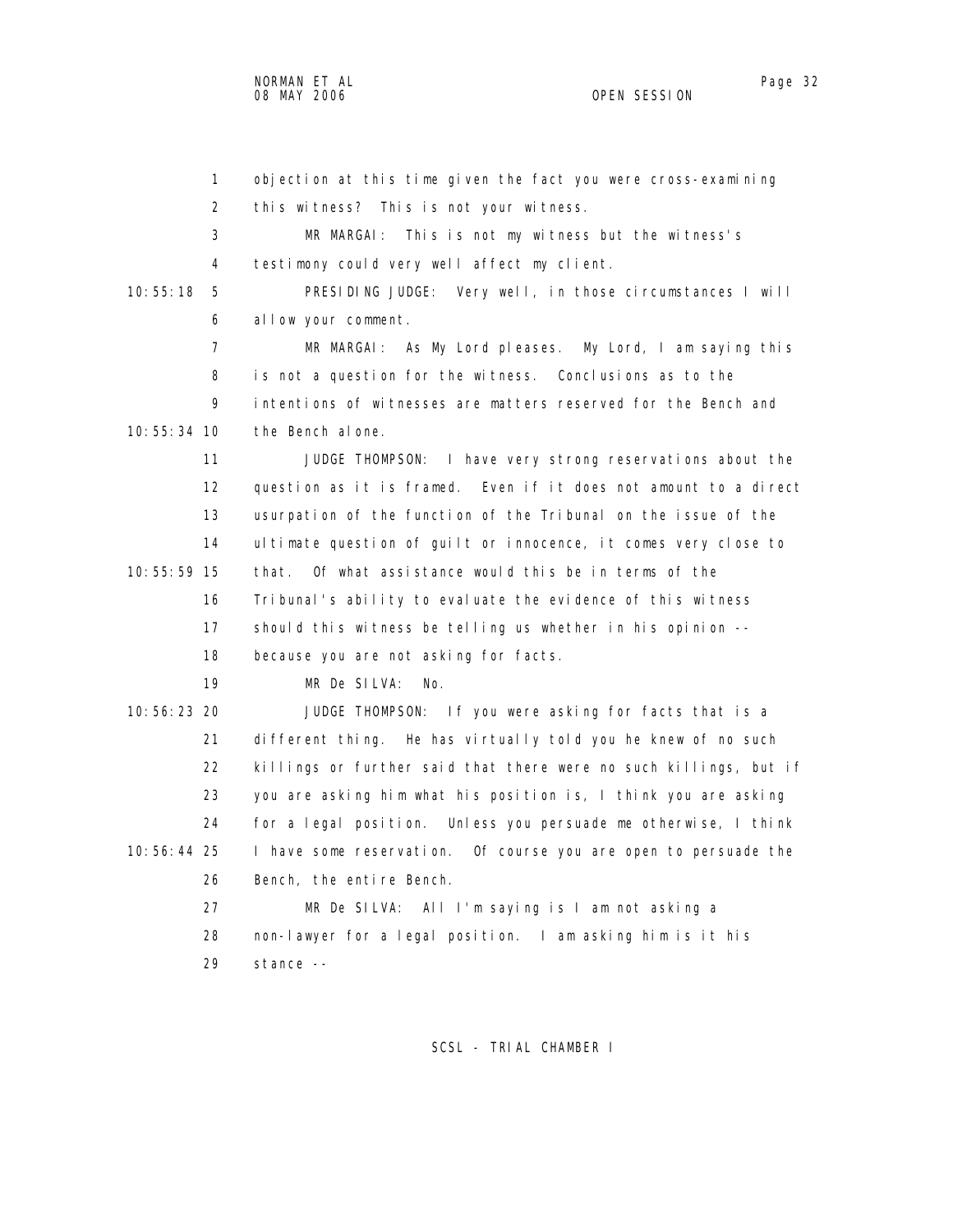1 JUDGE THOMPSON: He could be stating a moral position here 2 which we are not bound by. The question really for me is why 3 does he have to guide the Court on this? Of what value would 4 this be for the Court? 10:57:14 5 MR De SILVA: It may be a way of testing the credibility of 6 the witness. If he takes about the position that it is his -- 7 from what he knows and the closeness he has had with the high 8 command of the CDF and the Kamajors, there have been no 9 atrocities of any kind committed, or the alternative position is, 10:57:34 10 which he referred to, well, all organisations make mistakes -- 11 JUDGE THOMPSON: That is the point I am making. Why does 12 he have to lecture us on theories about organisations, whether 13 they make mistakes or not. Of what value is that for the 14 Tribunal when we are trying to ascertain factual matters? 10:57:55 15 MR De SILVA: Well, My Lord, can I -- 16 JUDGE THOMPSON: The first part if reformulated may well 17 pass the test. I am saying that it may not amount to a direct 18 usurpation of the role of the Tribunal to determine the ultimate 19 question of guilt, but it comes close to it. The second one is 10:58:15 20 purely speculative, theoretical. Why do we need it? We are not 21 here to evaluate the relative merit of theories or speculative 22 ideas. We want facts. Did he know whether there were these 23 wanton killings as alleged? Did he witness them? Or if he 24 didn't know of them we want to know. You have tested his 10:58:38 25 credibility all along. Factually we will make our determination 26 as to whether the evidence is credible or not. 27 MR De SILVA: Yes. My Lord, as Your Lordships know, it has 28 been held for certainly 150 years or so that the state of a man's 29 mind is the same as the state of his stomach or the rest of him,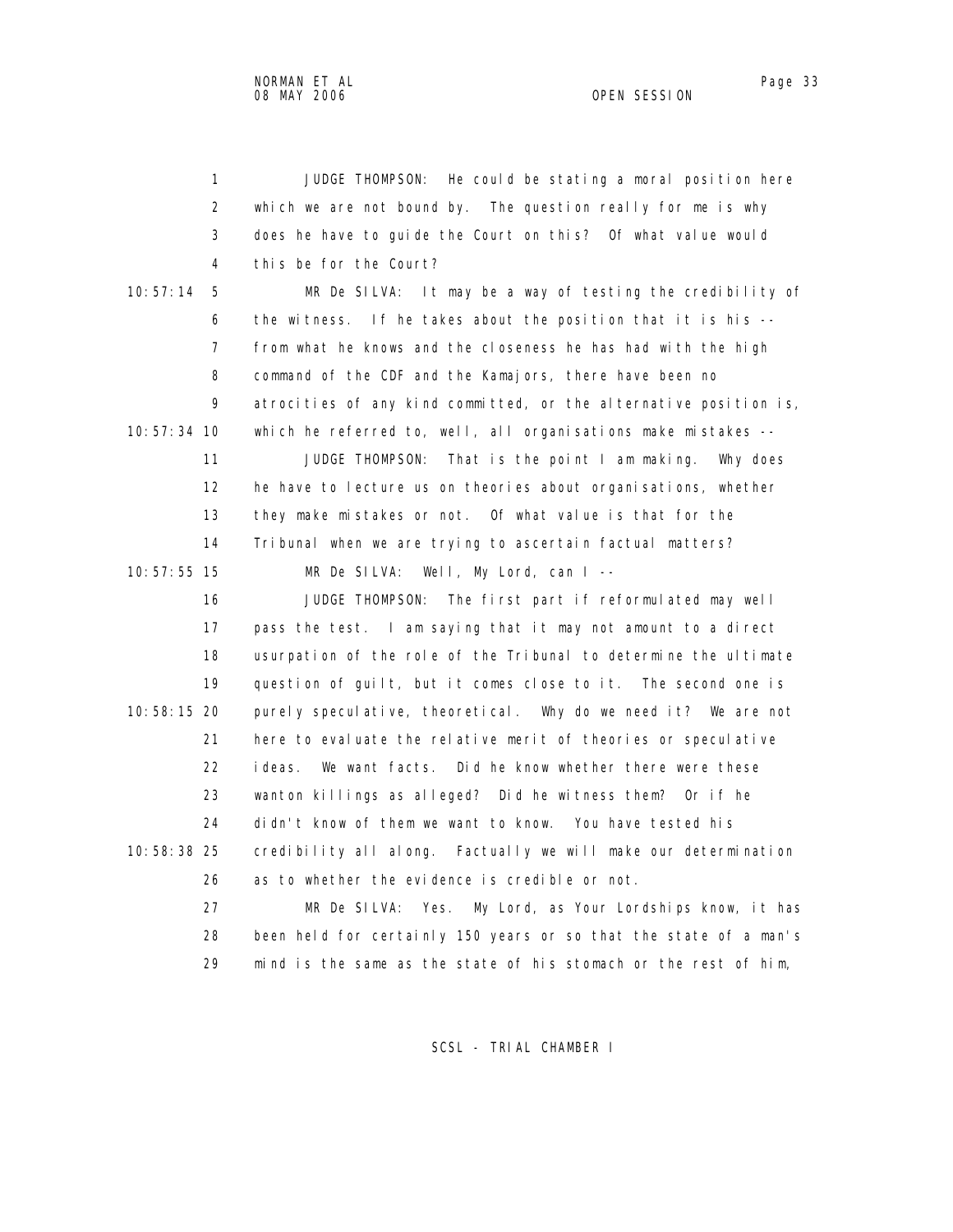1 and that is why I am asking him -- 2 JUDGE THOMPSON: Sometimes the devil himself does not know 3 the state of a man's mind, much more the state of a man's 4 stomach. 10:59:06 5 MR De SILVA: I don't know which particular devil 6 Your Lordship has in mind. But I am asking him about the devils 7 at Base Zero at the moment. 8 JUDGE THOMPSON: Counsel, that is my own position on that. 9 PRESIDING JUDGE: That question is not -- 10:59:20 10 JUDGE ITOE: I think as far as this witness is concerned 11 the facts are settled. As far as he is concerned. And that is 12 that he knew of the commission of no atrocities in Base Zero. 13 Base Zero. The witness has not generalised this. He has limited 14 himself to Base Zero. Mr Witness, am I right? 10:59:46 15 THE WITNESS: Yes, exactly, sir, Your Honour. 16 MR De SILVA: My Lords, I will leave that and I will not 17 seek to take the matter any further. I shall move on to a 18 different subject. Forgive me, I am just trying to get some 19 exhibits in order for Your Lordships. 11:00:10 20 [CDF08MAY06B - CR] 21 Q. Now, Mr Witness, perhaps you can help us about this. You 22 know, of course, that the United Nations played a significant 23 part in setting this Court up. 24 A. Yes, sir. 11:00:37 25 Q. You know, of course, that international human rights 26 organisations have taken a considerable interest in the 27 occurrences, to put it neutrally, that took place in Sierra Leone 28 during this tragic war. 29 A. I do.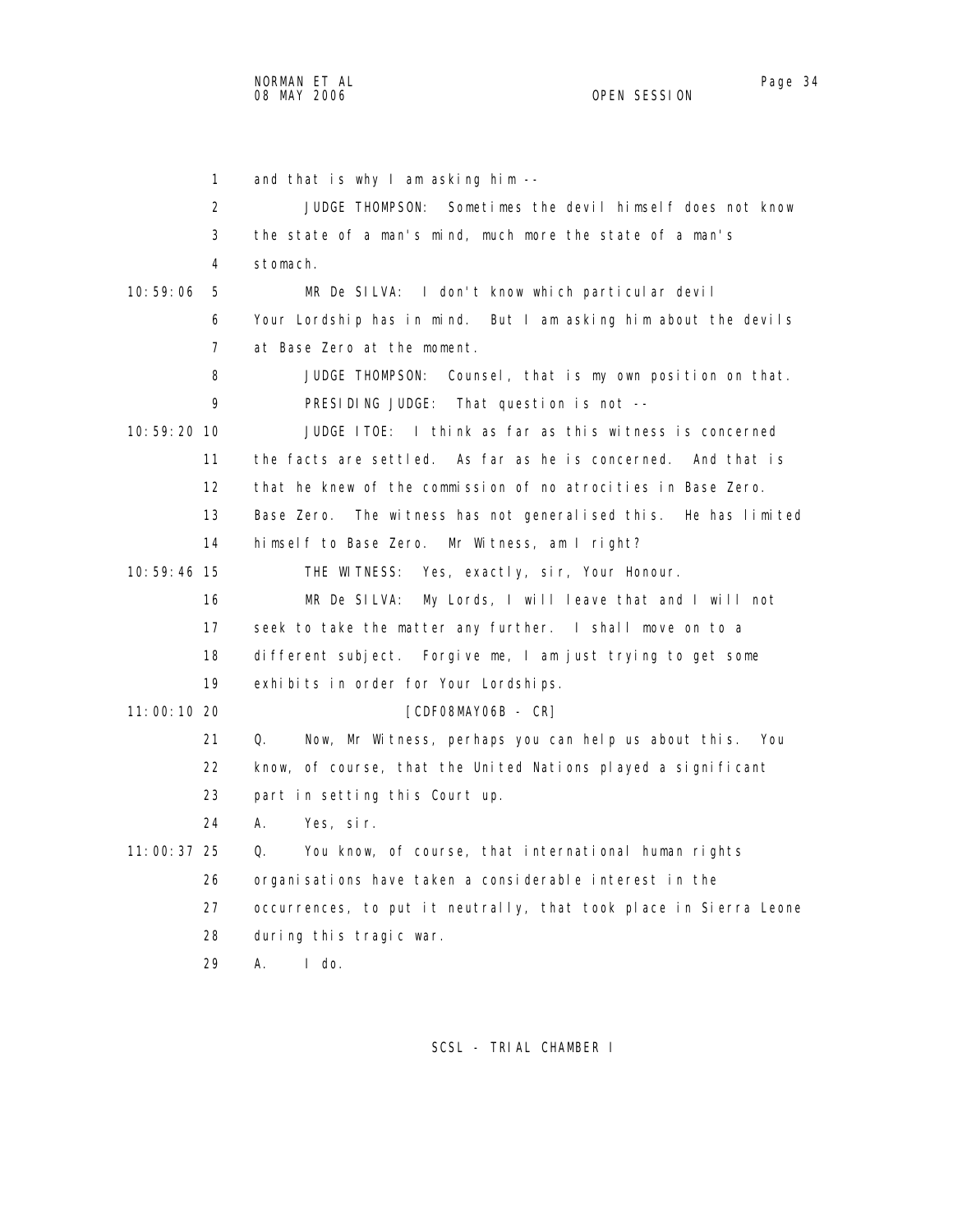NORMAN ET AL Page 35 and the set of the set of the set of the set of the set of the set of the set of the set o 08 MAY 2006 OPEN SESSION

|               | $\mathbf{1}$   | Q.<br>You know that international organisations have investigated  |
|---------------|----------------|--------------------------------------------------------------------|
|               | $\overline{2}$ | the horrors of what occurred.                                      |
|               | 3              | I don't know about that.<br>А.                                     |
|               | 4              | You don't know that. Well, let's help you.<br>Q.                   |
| 11:01:31      | 5              | My Lords, I'm going to pass up to Your<br>MR De SILVA:             |
|               | 6              | Lordships Exhibits 110, certainly, and 115.                        |
|               | $\overline{7}$ | PRESIDING JUDGE: In the exhibit list, Mr Prosecutor, 110           |
|               | 8              | has four parts to it. Which one?                                   |
|               | 9              | MR De SILVA: I'm going to refer to all of the bracketed            |
| $11:03:22$ 10 |                | 110A, Your Lordship will see it on the document itself<br>parts.   |
|               | 11             | that it is all bracketed.                                          |
|               | 12             | PRESIDING JUDGE: Yes, but I think it's 110A.                       |
|               | 13             | MR De SILVA: Yes, 110A. Your Lordship is absolutely                |
|               | 14             | right.                                                             |
| $11:03:57$ 15 |                | PRESIDING JUDGE: The one you passed around is 110A.                |
|               | 16             | MR De SILVA: Yes. I should also give Your Lordships some           |
|               | 17             | further documentation. I gave Your Lordships the start of 110A.    |
|               | 18             | There is another part to it.                                       |
|               | 19             | Can I start, please, with Exhibit 110A. Mr Witness, you<br>Q.      |
| $11:05:12$ 20 |                | will see the numbering on the left-hand side. You will see a       |
|               | 21             | part of the document bracketed in. This is from an organisation    |
|               | 22             | which I believe -- you may not have heard about it in murders of   |
|               | 23             | Talia, or the Death Squad, but I'm sure you have heard of Human    |
|               | 24             | Rights Watch, haven't you?                                         |
| $11:05:29$ 25 |                | А.<br>I have heard about it.                                       |
|               | 26             | Thank you very much. Well, that's some progress. You have<br>Q.    |
|               | 27             | heard of Human Rights Watch. Let's see what they have to say.      |
|               | 28             | Headed "Abuses committed by members of Civilian Defence Forces     |
|               | 29             | CDF. "<br>Now, I want to take you through this bit, because I want |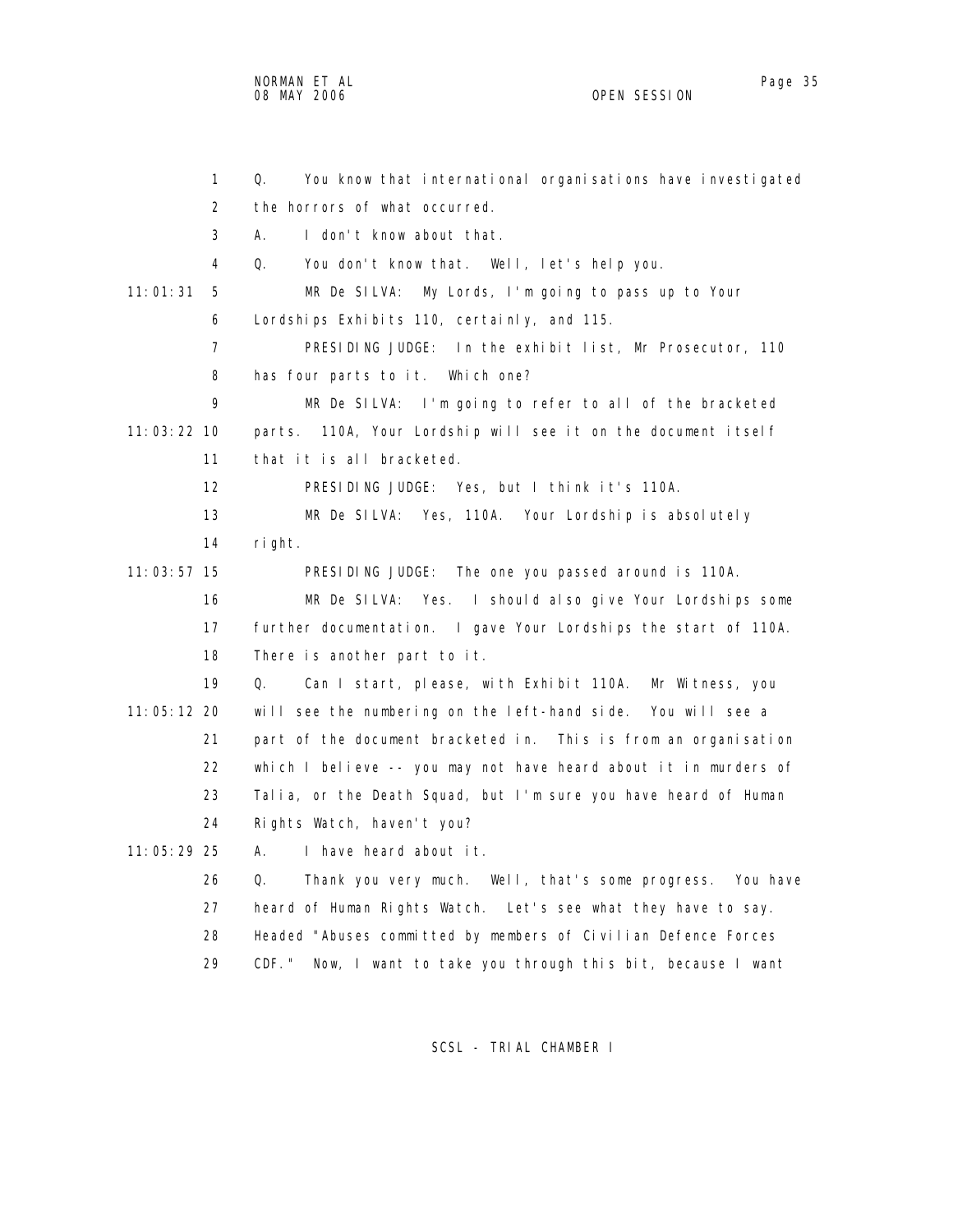1 you to comment. 2 "Human Rights Watch documented numerous abuses, including 3 killings and torture by members of the Civilian Defence 4 Forces, frequently referred to in local dialects as 11:06:03 5 traditional hunters." 6 What would you say to that finding? From your closeness 7 with the CDF and Kamajors over the period concerned, what would 8 you say about that? Completely unfounded? 9 A. Where I was, completely unfounded. 11:06:27 10 Q. Completely unfounded? 11 A. Where I was at Base Zero. I don't know of the whole 12 country, but where I was, that was unfounded. 13 Q. My question to you was: Given your closeness to the 14 centres of authority in the CDF, are you saying that that first 11:06:54 15 sentence is completely unfounded? 16 A. It's unfounded. 17 Q. Thank you. At least we know exactly what your position is. 18 Second sentence -- 19 JUDGE ITOE: Let me get this clear. You got the witness to 11:07:11 20 say that it was unfounded where he was in Base Zero. Could we 21 get it clear? Is he saying that it's unfounded as far as the 22 rest of the territory of operation is concerned? 23 THE WITNESS: No. I said where I was at Base Zero I saw 24 nothing like that, and so, therefore, the quote is unfounded 11:07:34 25 completely. 26 PRESIDING JUDGE: But this report does not necessarily 27 refer to Base Zero, Mr Witness. It refers to CDF activities at 28 large. 29 JUDGE THOMPSON: Let me also complicate it a bit. Counsel,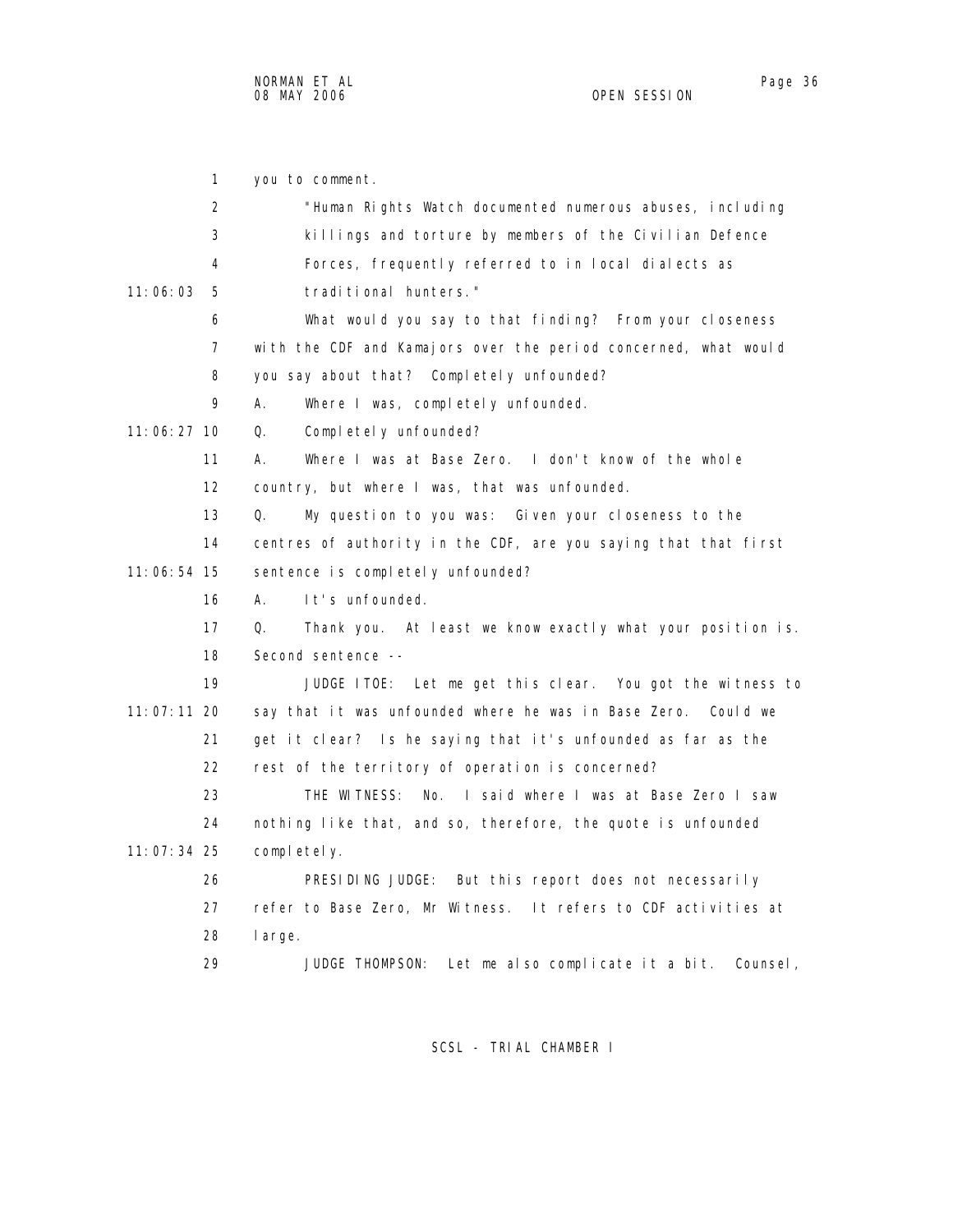1 when you said the first sentence is unfounded, do you really mean 2 that you can put that to the witness, the first sentence of that 3 particular -- read the first sentence yourself and tell me 4 whether you can put the question whether the first sentence is 11:08:05 5 unfounded to the witness. 6 MR De SILVA: My Lord, what I'm asking him is -- 7 JUDGE THOMPSON: Not the first sentence, because that's -- 8 if I understand what the first sentence says, it says that Human 9 Rights Watch documented certain things and up to, what, 11:08:22 10 traditional hunters. You cannot put that to the witness, can 11 you, whether they documented it or not, and ask whether that is 12 unfounded. 13 MR De SILVA: My Lord -- 14 JUDGE THOMPSON: We're lawyers. Let's be quite precise. 11:08:39 15 MR De SILVA: My Lord, any lawyer in this world would 16 realise that I was referring to abuses, killings and torture. 17 JUDGE THOMPSON: You can put it out of context. I mean, 18 you're talking about the whole sentence. I don't think you 19 should actually put just that part. The whole sentence must be 11:08:58 20 taken in its total context. It says, "Human Rights Watch

 21 documented numerous abuses, including killings and torture, by 22 members of the Civil Defence Forces, frequently referred to in 23 local dialects as traditional hunters." Your question in respect 24 of that sentence is: Is that sentence unfounded? I take issue 11:09:28 25 with it as a matter of logic. Can that question be put in the 26 form in which it is put? If we read further, the other 27 allegations there can be put to the witness as unfounded. I 28 mean, let us be quite precise here. I don't understand what it 29 means to ask the witness whether that particular sentence is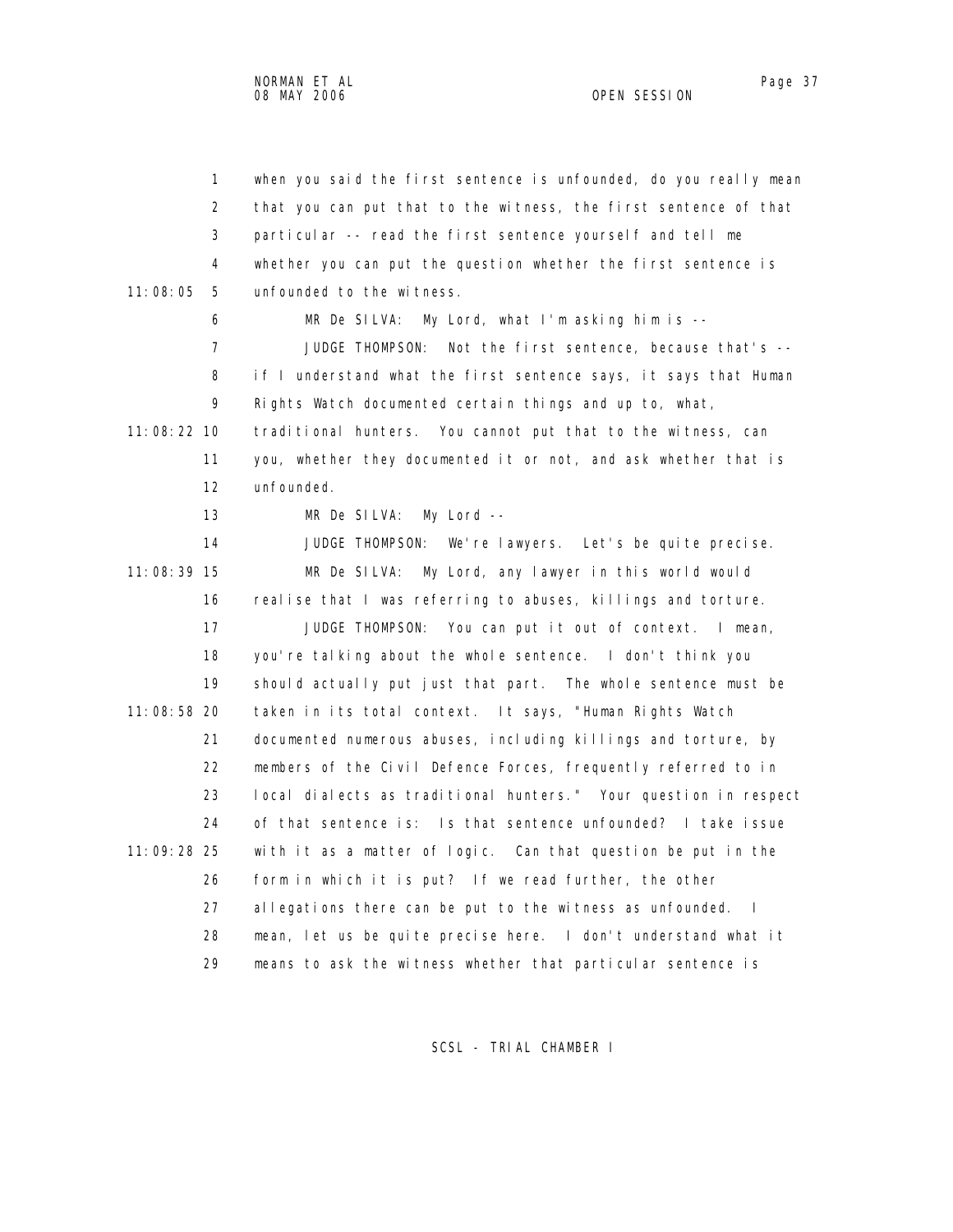1 unfounded.

| 2               | MR De SILVA: The question I asked --                              |
|-----------------|-------------------------------------------------------------------|
| 3               | JUDGE THOMPSON: Well, I heard the word "unfounded."               |
| 4               | No, the question I asked, My Lord, with<br>MR De SILVA:           |
| 11: 10: 02<br>5 | greatest respect was, given his closeness to the High Command, is |
| 6               | that sentence unfounded. However, I take Your Lordship's --       |
| 7               | JUDGE THOMPSON: Counsel, if you treat this Court with             |
| 8               | candour, that sentence, as it is, put to the witness, the inquiry |
| 9               | cannot be made whether the sentence is unfounded or not.<br> f    |
| 11: 10: 27 10   | understand the English language correctly, you are reporting to   |
| 11              | him that a particular NGO group documented certain activities and |
| 12              | to ask the question whether the sentence is unfounded does not    |
| 13              | seem to make much sense to me.                                    |
| 14              | MR De SILVA: Yes, well, we'll go on. I was trying to be           |
| $11:10:52$ 15   | fair to the witness and take him through it sentence by sentence. |
| 16              | If I had read the whole paragraph to him, I would have been       |
| 17              | accused of failing to take him through it in detail.              |
| 18              | JUDGE THOMPSON: But, counsel, we the Bench must understand        |
| 19              | what you are doing. I find that I don't understand what it means  |
| $11:11:06$ 20   | and you have not yet persuaded me that you can logically put to   |
| 21              | the witness whether just that first sentence alone is unfounded.  |
| 22              | It doesn't make allegations. It documented allegations.<br>As a   |
| 23              | matter of language and logic the question is not, in my judgment, |
| 24              | comprehensible. I think with your seniority you can treat the     |
| $11:11:35$ 25   | Court with candour. After all, we all sometimes make lapses.      |
| 26              | MR De SILVA:<br>My Lord, candour means honesty. If the            |
| 27              | suggestion is that I'm not behaving honestly with the Court, I    |
| 28              | personally take exception to that.                                |
| 29              | No, I'm not suggesting that, counsel.<br>JUDGE THOMPSON:<br>- 1   |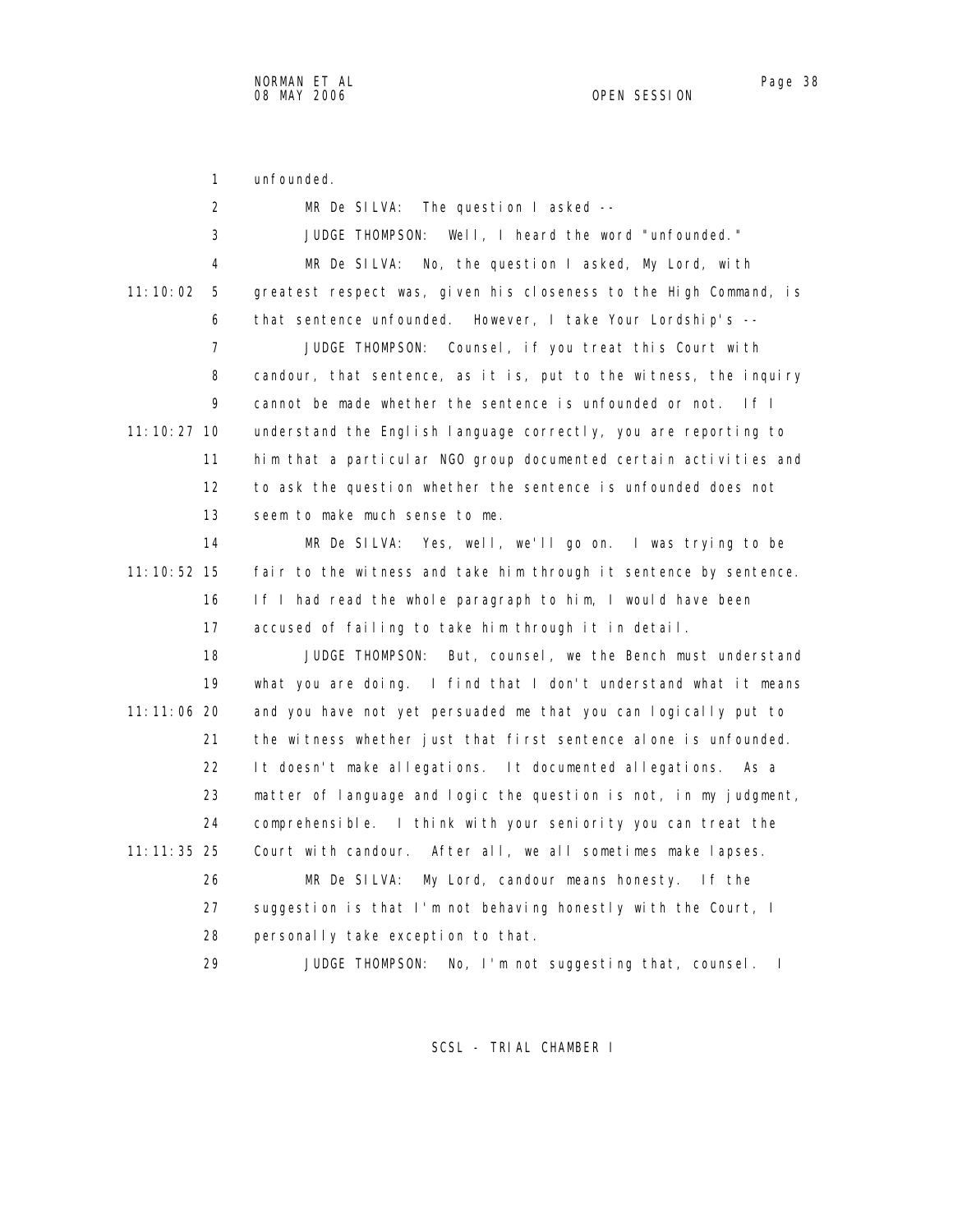|               | $\mathbf{1}$ | would never suggest that you've treated this Court with anything |
|---------------|--------------|------------------------------------------------------------------|
|               | 2            | other than a sense of decency and a commitment to the high       |
|               | 3            | traditions of the profession. But I just want, for my own        |
|               | 4            | enlightenment, whether the question put clearly is consistent    |
| 11:12:05      | 5            | with logical language.                                           |
|               | 6            | MR De SILVA: My Lord, perhaps the answer to this is I can        |
|               | 7            | move on and deal with the matter. I can move on to an area       |
|               | 8            | where, perhaps, there will be no dispute.                        |
|               | 9            | PRESIDING JUDGE: Mr Prosecutor, before you move on, given        |
| 11: 12: 18 10 |              | the observation made by my colleague Justice Itoe, the answer of |
|               | 11           | the witness was, "Where I was" - these were his words - "this is |
|               | 12           | completely unfounded." Just for greater clarity and certainty,   |
|               | 13           | this document is a report of July 1998. So this is, essentially, |
|               | 14           | the time frame that you're addressing with the witness, so there |
| $11:12:44$ 15 |              | is no misunderstanding as to the period of time we're talking    |
|               | 16           | about.                                                           |
|               | 17           | MR De SILVA:<br>Yes.                                             |
|               | 18           | Q.<br>Mr Witness, can we look at the next sentence.              |
|               | 19           | "Civilian Defence Forces were developed primarily in the         |
| 11:13:00 20   |              | early 1990s as local protection responses to insecurity and      |
|               | 21           | vi ol ence throughout Si erra Leone."                            |
|               | 22           | Now, that is a perfectly straightforward remark. You would       |
|               | 23           | probably agree with it, wouldn't you?                            |
|               | 24           | А.<br>I was not in Sierra Leone at that time.                    |
| $11:13:21$ 25 |              | I thought you told us -- you gave us an explanation as<br>Q.     |
|               | 26           | to -- no, I'm not going to ask that. So that is your answer to   |
|               | 27           | the question?                                                    |
|               | 28           | Yes.<br>Α.                                                       |
|               | 29           | Are you trying to be helpful to the Court?<br>Q.                 |
|               |              |                                                                  |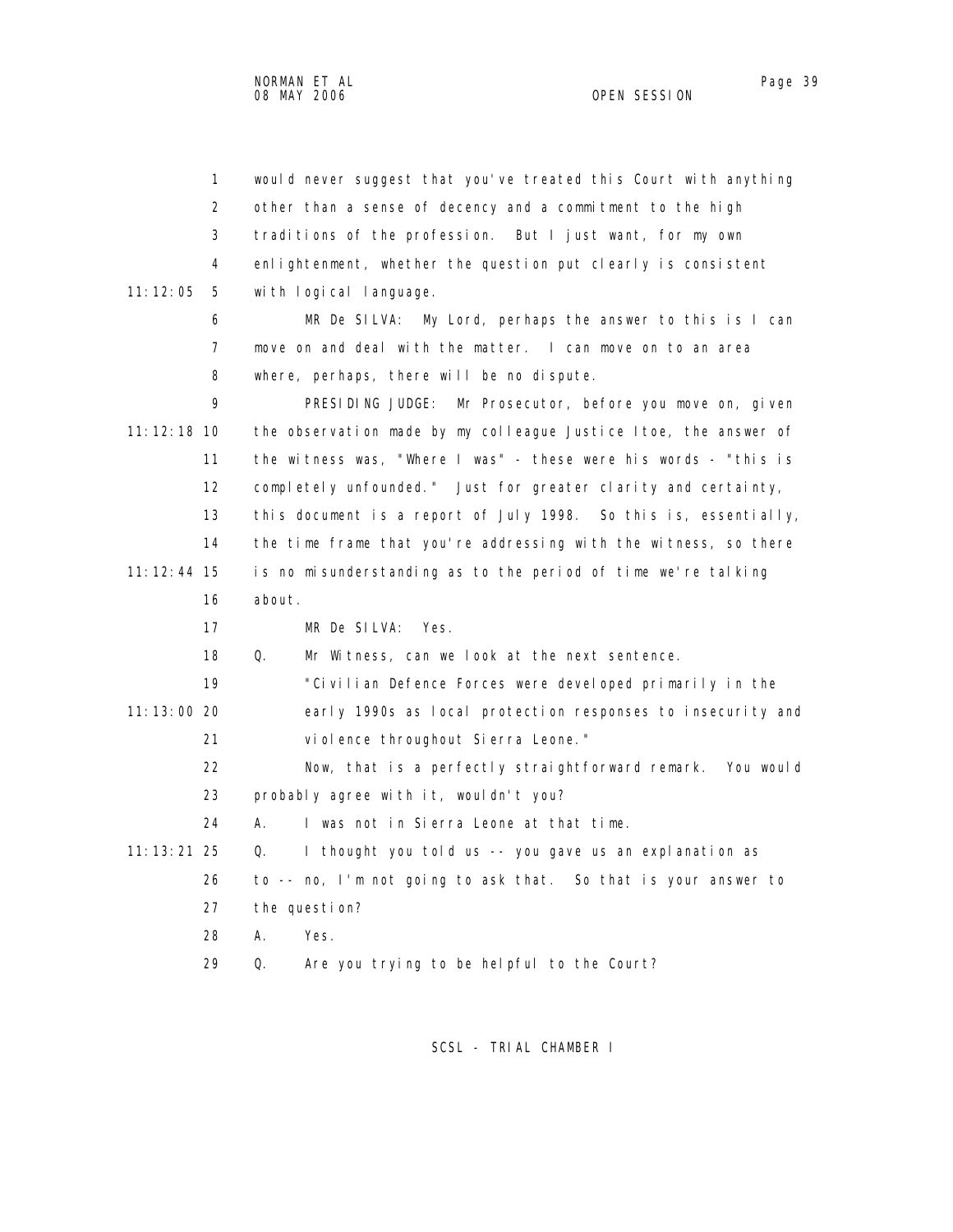NORMAN ET AL Page 40 and the set of the set of the set of the set of the set of the set of the set of the set o 08 MAY 2006 OPEN SESSION

|               | $\mathbf{1}$   | А.          | Very much so, sir.                                               |
|---------------|----------------|-------------|------------------------------------------------------------------|
|               | 2              | Q.          | And so you know nothing about the fact that the Civilian         |
|               | 3              |             | Defence Forces were developed primarily in the early 1990s as    |
|               | 4              |             | local protection responses to insecurity and violence throughout |
| 11:13:52      | 5              |             | Sierra Leone; is that it?                                        |
|               | 6              | А.          | No, I don't know about that.                                     |
|               | $\overline{7}$ | Q.          | You don't know?                                                  |
|               | 8              | А.          | I was not here, I was in Liberia at that time.                   |
|               | 9              | Q.          | And that is your answer?                                         |
| $11:14:01$ 10 |                | А.          | And I was not following up on that.                              |
|               | 11             | Q.          | And that is your answer, all right.                              |
|               | 12             |             | "The largest and most powerful of these groups, the              |
|               | 13             |             | Kamajors, was responsible for the majority of the most           |
|               | 14             |             | serious abuses, committed by those fighting on behalf of         |
| 11: 14: 20 15 |                |             | the Kabbah government since February 1998. In recent             |
|               | 16             |             | months, Kamajors have also been responsible for obstructing      |
|               | 17             |             | humanitarian assistance and demanding money or compensation      |
|               | 18             |             | for roadblocks."                                                 |
|               | 19             |             | I just want your comment on that.                                |
| $11:14:47$ 20 |                | Α.          | I don't know about that, frankly speaking, because I'm           |
|               | 21             | under oath. |                                                                  |
|               | 22             | Q.          | Right. So, "I know nothing."                                     |
|               | 23             |             | "Humanitarian and United Nations<br>Next paragraph:              |
|               | 24             |             | organisations complain that Kamajors frequently obstruct         |
| 11: 15: 06 25 |                |             | the delivery of aid to IDPs and civilian groups in need."        |
|               | 26             |             | I might as well read the whole paragraph.                        |
|               | 27             |             | "Humani tari an agency vehicles were frequently commandeered     |
|               | 28             |             | by Kamajors and aid workers were occasionally detained by        |
|               | 29             |             | Kamajors, two as recently as June 1998.<br>Groups providing      |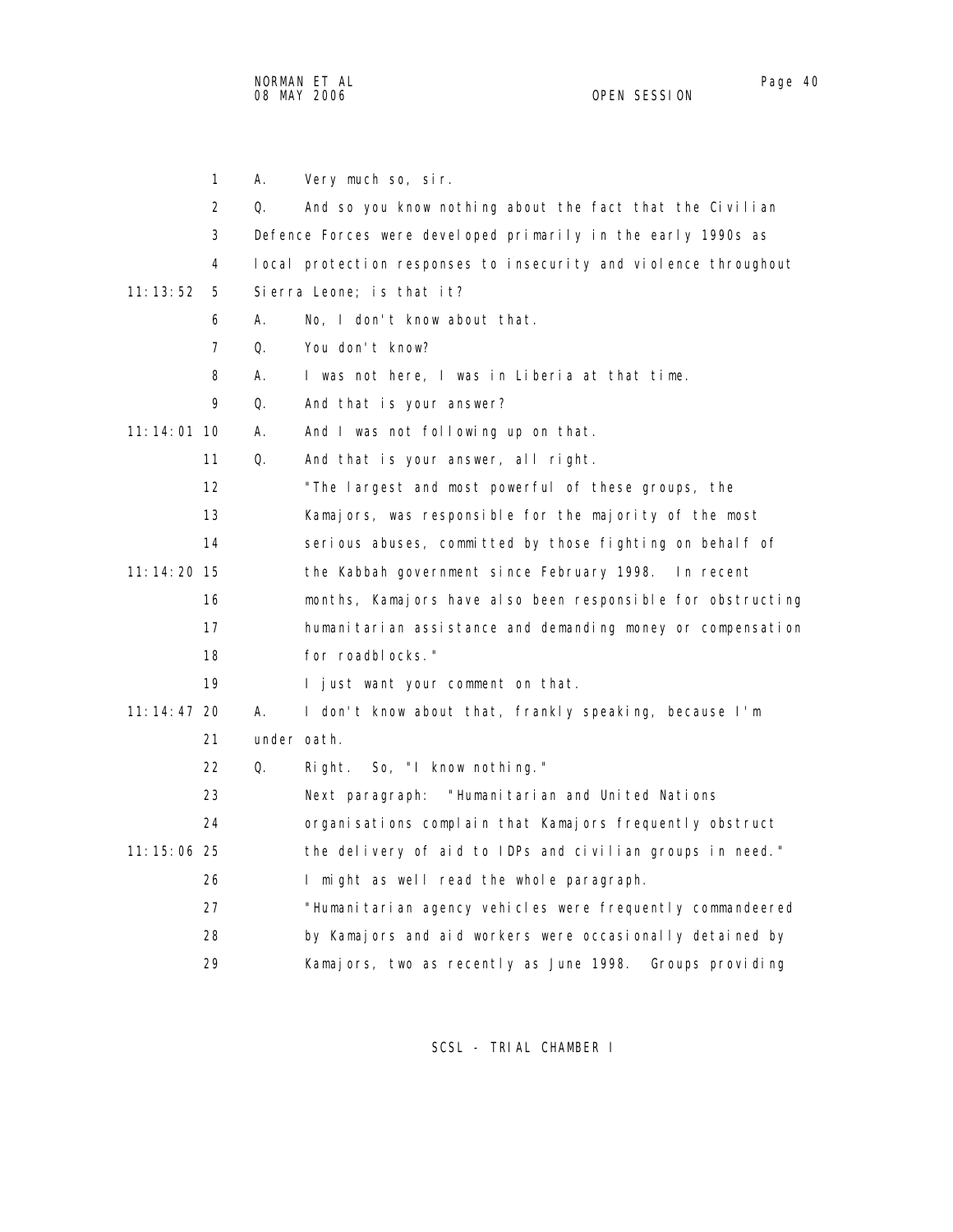| 1             | assistance to the interior of Sierra Leone reported in June          |
|---------------|----------------------------------------------------------------------|
| 2             | that Kamajors had become increasingly demanding at                   |
| 3             | checkpoints, often insisting that they be compensated for            |
| 4             | having liberated the country from AFRC/RUF."                         |
| 11:15:54<br>5 | Now, is that a fair representation, in your view, of what            |
| 6             | you knew from being close to the higher echelons of the CDF?         |
| 7             | А.<br>That is very unfair.                                           |
| 8             | So that is an unfair -- you would say of that paragraph,<br>Q.       |
| 9             | it's an unfair paragraph about the CDF and Kamajors, would you?      |
| 11:16:16 10   | А.<br>Yes.                                                           |
| 11            | Q.<br>Let's move on.<br>Next heading:                                |
| 12            | "Killings and mutilations. The scale and nature of the               |
| 13            | abuses committed by Kamajors and other members of CDF                |
| 14            | differ significantly from atrocities carried out by the              |
| 11:16:40 15   | AFRC/RUF, but the abuses are often no less horrific.<br>Many         |
| 16            | wi tnesses of abuses committed by Kamajors spoke of the              |
| 17            | grotesque nature of killings, at times, including                    |
| 18            | disembowelment, followed by consumption of vital organs,             |
| 19            | such as the heart. Acts such as these were intended to               |
| 11: 17: 11 20 | transfer the strength of the enemy to those involved in the          |
| 21            | Killings by Kamajors usually targeted people<br>consumption.         |
| 22            | they believed to be members of the AFRC/RUF and their                |
| 23            | civilian supporters."                                                |
| 24            | Before you answer that, I've been reading to you evidence            |
| 11: 17: 36 25 | about captured prisoners being killed, and the rest of it.<br>Qui te |
| 26            | apart from this report. What do you have to say about that           |
| 27            | paragraph?                                                           |
| 28            | That again I'm not aware of that.<br>Α.                              |
| 29            | Q.<br>And you're taken by surprise, are you, by these findings?      |
|               |                                                                      |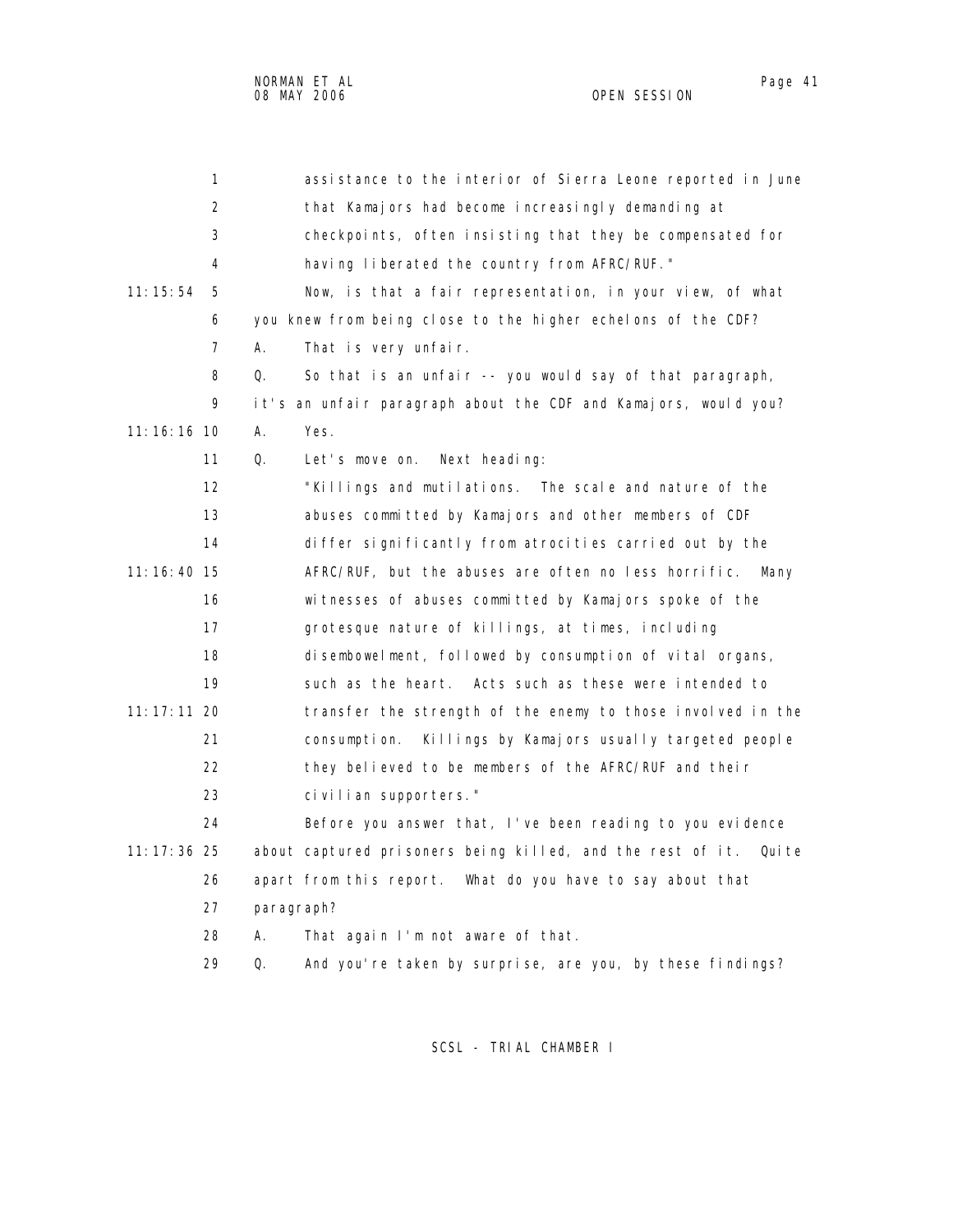|               | $\mathbf{1}$      | А.<br>Yes.                                                       |
|---------------|-------------------|------------------------------------------------------------------|
|               | $\overline{2}$    | 0.<br>Is that a serious answer?                                  |
|               | 3                 | А.<br>Pardon?                                                    |
|               | 4                 | Is that a serious answer?<br>Q.                                  |
| 11:18:13      | 5                 | MR SESAY: Your Honour, may I object to this line of              |
|               | 6                 | cross-examination.                                               |
|               | $\overline{7}$    | PRESIDING JUDGE: Which line of cross-examination.                |
|               | 8                 | MR SESAY: By asking the witness whether in fact it is a          |
|               | 9                 | serious answer to the question.                                  |
| $11:18:24$ 10 |                   | PRESIDING JUDGE:<br>Why?                                         |
|               | 11                | MR SESAY: Because, My Lord, the witness has answered, and        |
|               | $12 \overline{ }$ | he has answered twice the same question.                         |
|               | 13                | PRESIDING JUDGE: Your observation is overruled. Proceed.         |
|               | 14                | MR De SILVA:                                                     |
| 11: 18: 42 15 |                   | That, Mr Witness, is your serious answer to my serious<br>Q.     |
|               | 16                | question, is it?                                                 |
|               | 17                | MR MARGAI: The witness is saying that he wishes to attend        |
|               | 18                | to nature's call.                                                |
|               | 19                | Yes. We'll take the recess now.<br>PRESIDING JUDGE:<br>We are    |
| 11:19:00 20   |                   | close to it anyhow. We will take the morning recess and resume   |
|               | 21                | after that.<br>Thank you. Court is in recess.                    |
|               | 22                | [Break taken at 11.20 a.m.]                                      |
|               | 23                | [Upon resuming at 11.50 $a.m.$ ]                                 |
|               | 24                | PRESIDING JUDGE:<br>Mr Prosecutor.                               |
| 11:50:00 25   |                   | MR De SILVA:<br>My Lord, might I seek Your Lordship's            |
|               | 26                | assistance. I can't remember which exhibit I was on last.        |
|               | 27                | PRESIDING JUDGE: 110A. You were at the last paragraph of         |
|               | 28                | that exhibit, that is the killing and mutilation part.           |
|               | 29                | MR De SILVA:<br>Yes.<br>I shall move on now.<br>There is another |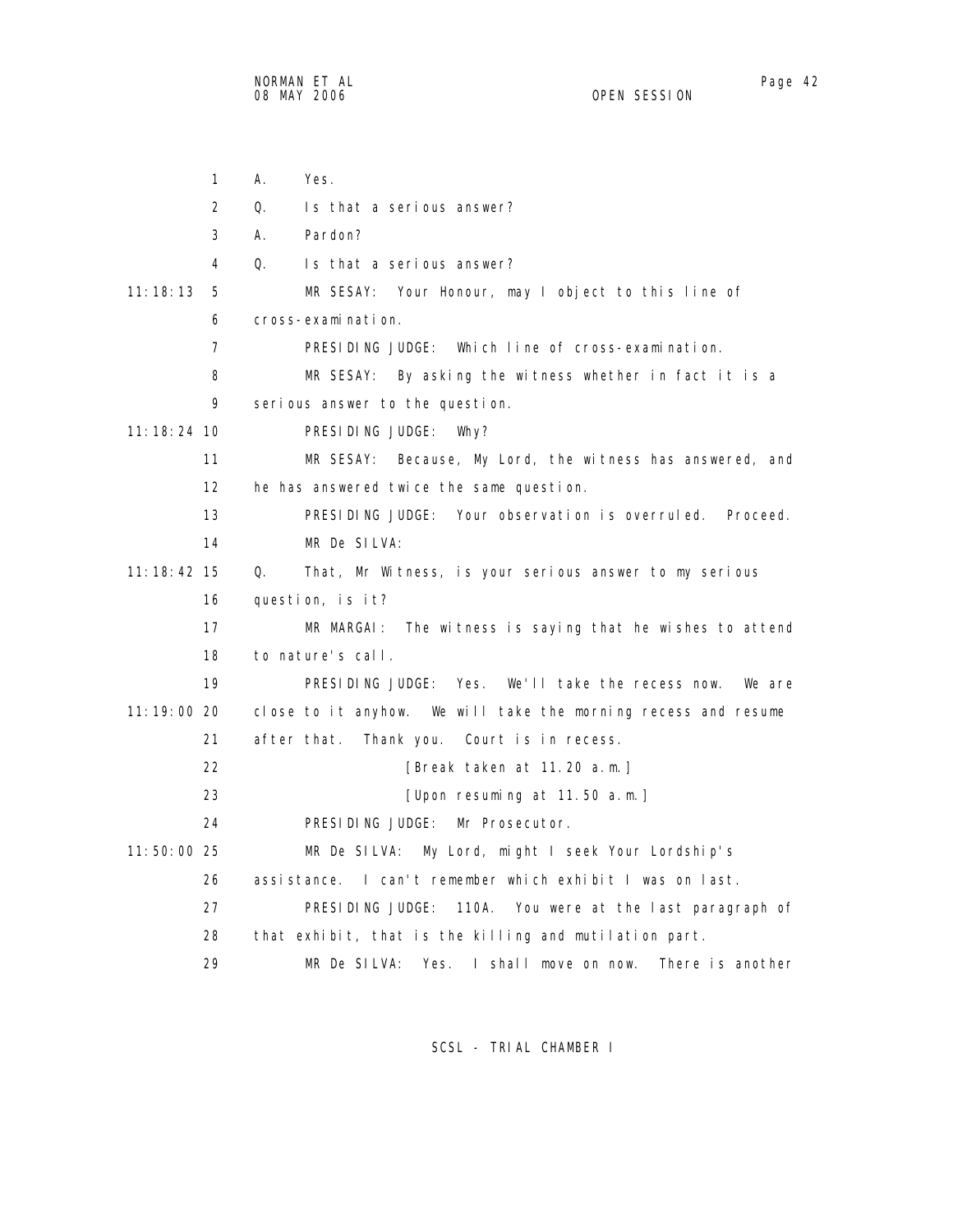1 report, which is a Human Rights Watch report dated 1999. 2 Q. Mr Witness, on the left-hand corner you will find 117B. 3 Have you found that document? 4 PRESIDING JUDGE: Are you saying "B"? I thought you were 11:50:51 5 going with A. At least you gave us a copy of A. 6 MR De SILVA: My Lord, I take the view A represents the 7 allegations already gone through. I think I can take it more 8 shortly by just going to B. 9 Q. Do you see that, Mr Witness? 11:51:06 10 A. No, I don't have B. I have 117A. 11 PRESIDING JUDGE: You gave the Bench and the witness A, not 12 B. 13 MR De SILVA: Oh, have I failed? I am so sorry. It may 14 well be right. 11:51:39 15 PRESIDING JUDGE: What you have distributed to the Bench 16 was 110A, 115C and 117A. 17 MR De SILVA: Yes. With 117A, below that is 117B. 18 PRESIDING JUDGE: Yes. Thank you. Now we have. 19 MR De SILVA: I'm grateful. I hope the witness will 11:52:08 20 forgive me. It is a marked up copy, but it is the only one I 21 have. 22 Q. Mr Witness, if you look at 117B, which you have just been 23 handed, you will see 117B on the left-hand side. 24 A. Yes. 11:52:22 25 Q. This is a different sort of matter. 26 "There were also many child soldiers among the Kamajors and 27 despite promises by the government to demobilise all 28 combatants under the age of 18, the CDFs continued to 29 recruit children at least until July."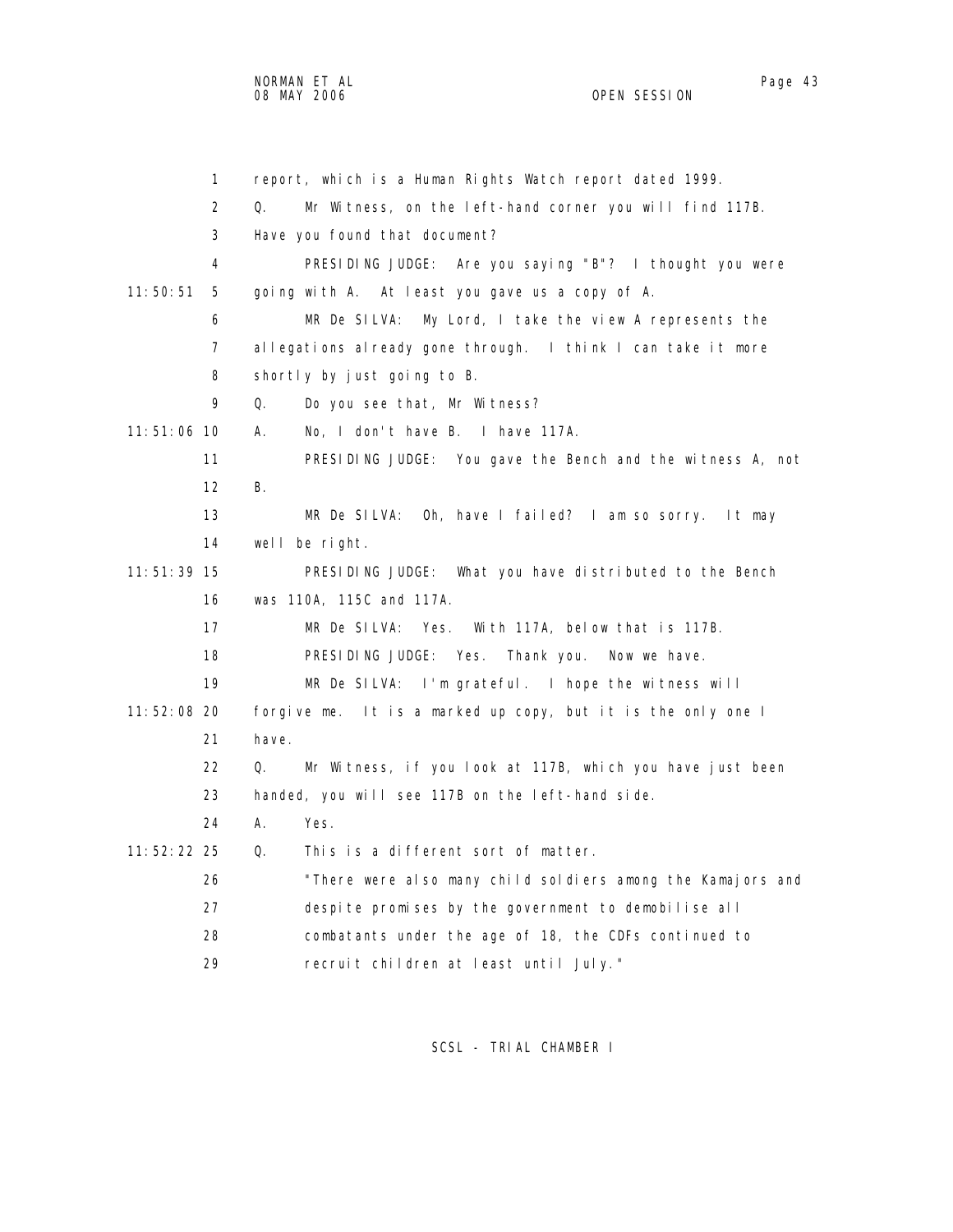NORMAN ET AL Page 44

OPEN SESSION

 1 My question is this: Are you aware of child soldiers being 2 recruited by the CDF? 3 A. No. I am not aware. 4 Q. From that it follows that you are unaware of any child 11:53:05 5 soldiers being used by the CDF? 6 A. No, I mean there were offence, offence of people who were 7 killed. And those children, some of them were with the CDF. 8 Some of whom we sent to the Catholic organisation for children. 9 Those are the children that were with us, but they were not child 11:53:26 10 soldiers. I want to clarify that. 11 Q. To put it beyond doubt, you are unaware of the use of any 12 child soldiers in combatant; this is really what I'm talking

- 13 about.
- 14 A. Absolutely.
- 11:53:47 15 Q. And you're unaware about the process of recruitment of 16 child soldiers, for example, to carry ammunition and things of 17 that kind.
	- 18 A. Not aware.

 19 Q. Not aware. Help us about this, please; one further matter. 11:54:17 20 Since the arrest of Chief Hinga Norman, as you know, there have 21 been meetings of supporters. You're aware of that, aren't you?

- 22 A. I have not been here. I was not here when he was arrested.
- 23 Q. But since he has been arrested -- where have you
- 24 been since --

11:54:35 25 A. In Liberia. I live in Liberia.

- 26 Q. Even now?
- 27 A. Even -- now, now, from my village to Liberia, it's just
- 28 about nine miles. So I'm in and out.

29 Q. Are you saying to My Lords you have never participated in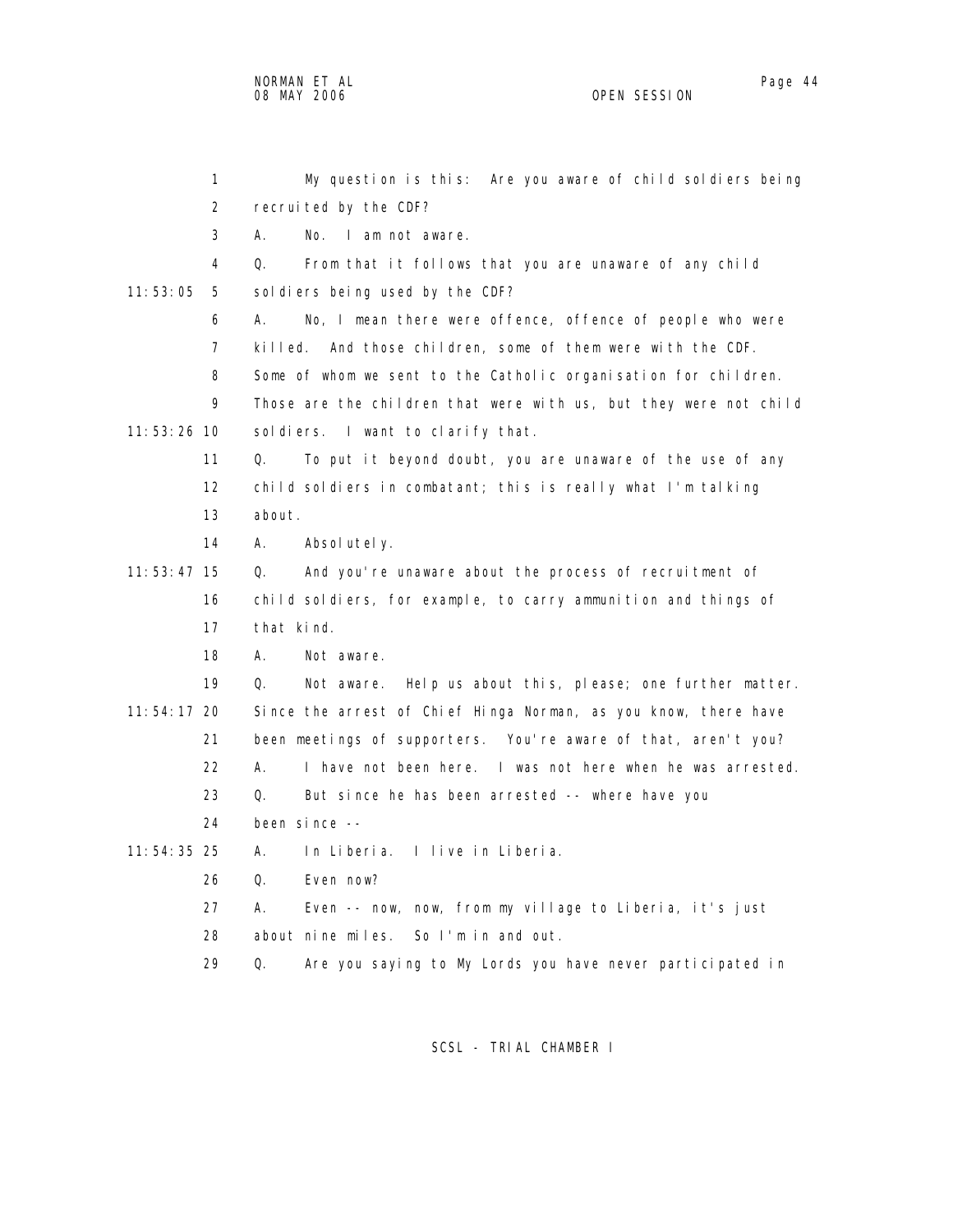| $\mathbf{1}$  | any meeting of the supporters of Chief Hinga Norman?               |
|---------------|--------------------------------------------------------------------|
| 2             | I did participate in one meeting. That was the -- when I<br>А.     |
| 3             | was informed, I came. That was the time he declared he wanted to   |
| 4             | run for the party nomination. And in that meeting, yes, I did      |
| 11:55:18<br>5 | participate, here in Freetown.                                     |
| 6             | He had a little difficulty about addressing the meeting, I<br>Q.   |
| 7             | suppose.                                                           |
| 8             | Pardon?<br>А.                                                      |
| 9             | Q.<br>Never mind. Thank you very much.                             |
| 11:55:31 10   | PRESIDING JUDGE: That concludes your cross-examination?            |
| 11            | My Lord, yes.<br>MR De SILVA:                                      |
| 12            | PRESIDING JUDGE: You had 115C. I guess it is of no use to          |
| 13            | you?                                                               |
| 14            | No, My Lord. I was trying to cut it down.<br>MR De SILVA:          |
| $11:55:45$ 15 | PRESIDING JUDGE: Thank you very much. Any re-examination?          |
| 16            | MR SESAY:<br>My Lord, I don't know, but I rather put it in         |
| 17            | some other way. I recall when the learned Prosecutor was asking    |
| 18            | the witness questions, he had indicated those matters which are    |
| 19            | not in dispute. I recall him saying there is no dispute that       |
| 11:56:19 20   | ECOMOG -- the Kamajor fighters received from ECOMOG.<br>My Lord, I |
| 21            | recall when the witness was testifying on Friday, he did say also  |
| 22            | they received aid from the Government of Sierra Leone, My Lord.    |
| 23            | The reason why I'm bringing this out, My Lord, is for this matter  |
| 24            | to lay to rest so we may not come back on this issue anymore in    |
| $11:56:43$ 25 | respect of the testimony of witnesses. I will take the cue from    |
| 26            | Justice Itoe that there has been evidence from almost every        |
| 27            | witness who has testified on behalf of the Defence in relation to  |
| 28            | these matters. I recall he did say that in fact the Kamajors       |
| 29            | also had aid from the Government of Sierra Leone at some stage,    |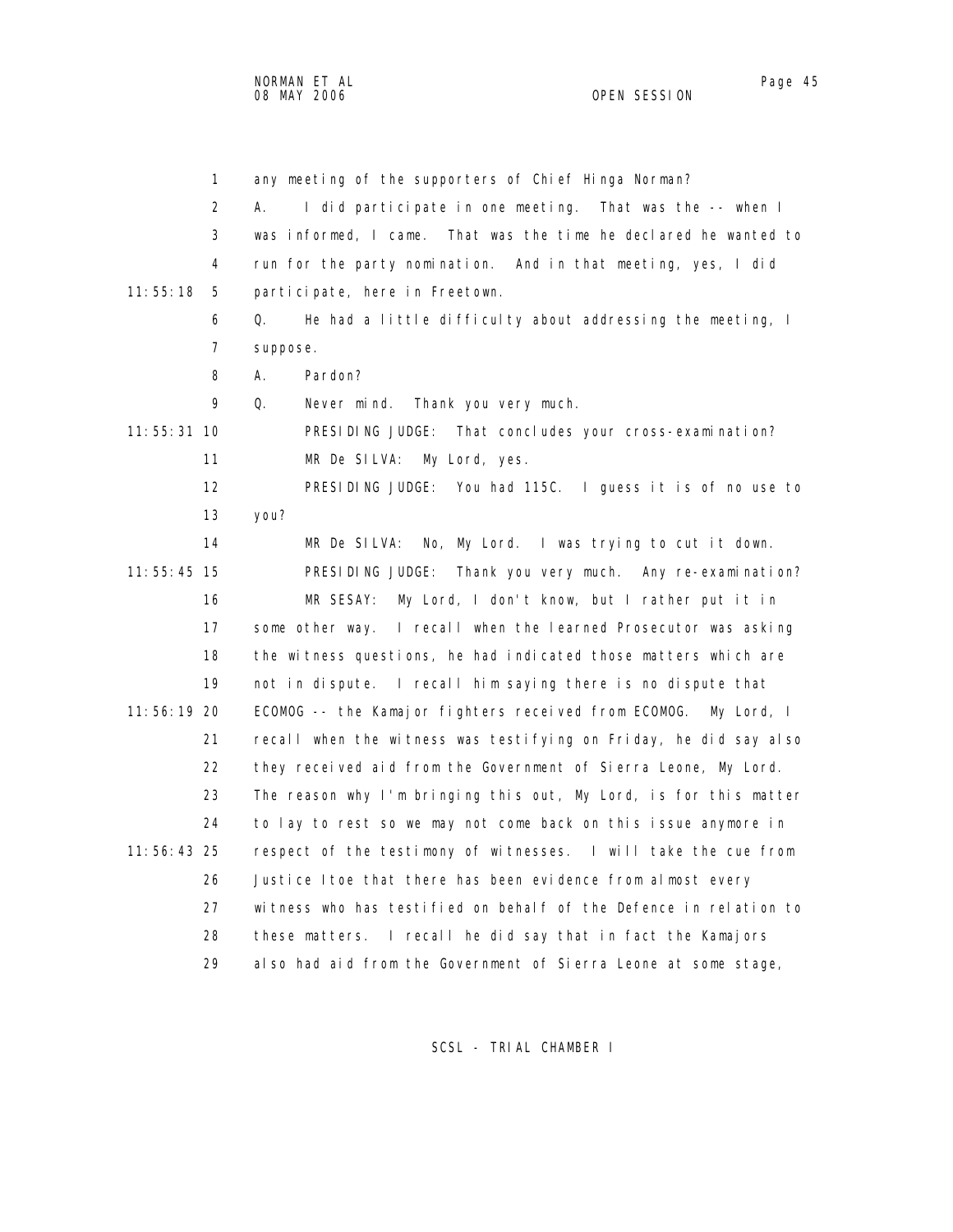1 My Lord, in his testimony on Friday. 2 PRESIDING JUDGE: Mr Prosecutor, is it -- 3 MR De SILVA: It's never been the position of the 4 Prosecution that the CDF and the Kamajors did not get aid in the 11:57:25 5 way in which I've described from a number of sources, be it the 6 government, be it ECOMOG and so on. It's not the position of the 7 Prosecution that there was no aid from a number of sources to the 8 CDF and the Kamajors. 9 JUDGE ITOE: Including sources from the government; would 11:57:48 10 you go that far? I think that's the crux. 11 MR De SILVA: We wouldn't dispute that. 12 PRESIDING JUDGE: You remember there was evidence, I think 13 from this witness, if I'm not mistaken, about bags of rice being 14 issued to Kamajors and monies being paid to them and so on from 11:58:06 15 the government. 16 MR De SILVA: That's why I didn't challenge it. We only 17 challenge what we dispute. So long as learned counsel for the 18 Defence understand, we only challenge what we dispute. If we 19 don't dispute something, we don't challenge it. Therefore, it 11:58:22 20 can be taken as read that we don't disagree with that. 21 PRESIDING JUDGE: Thank you, Mr Prosecutor. 22 MR SESAY: My Lord, in that light, there is no 23 re-examination. 24 PRESIDING JUDGE: Thank you. Mr Koppe, no re-examination 11:58:38 25 of this witness? 26 MR KOPPE: No, Your Honour. 27 PRESIDING JUDGE: Thank you very much. 28 MR KOPPE: I have to add, this witness is not a common 29 witness.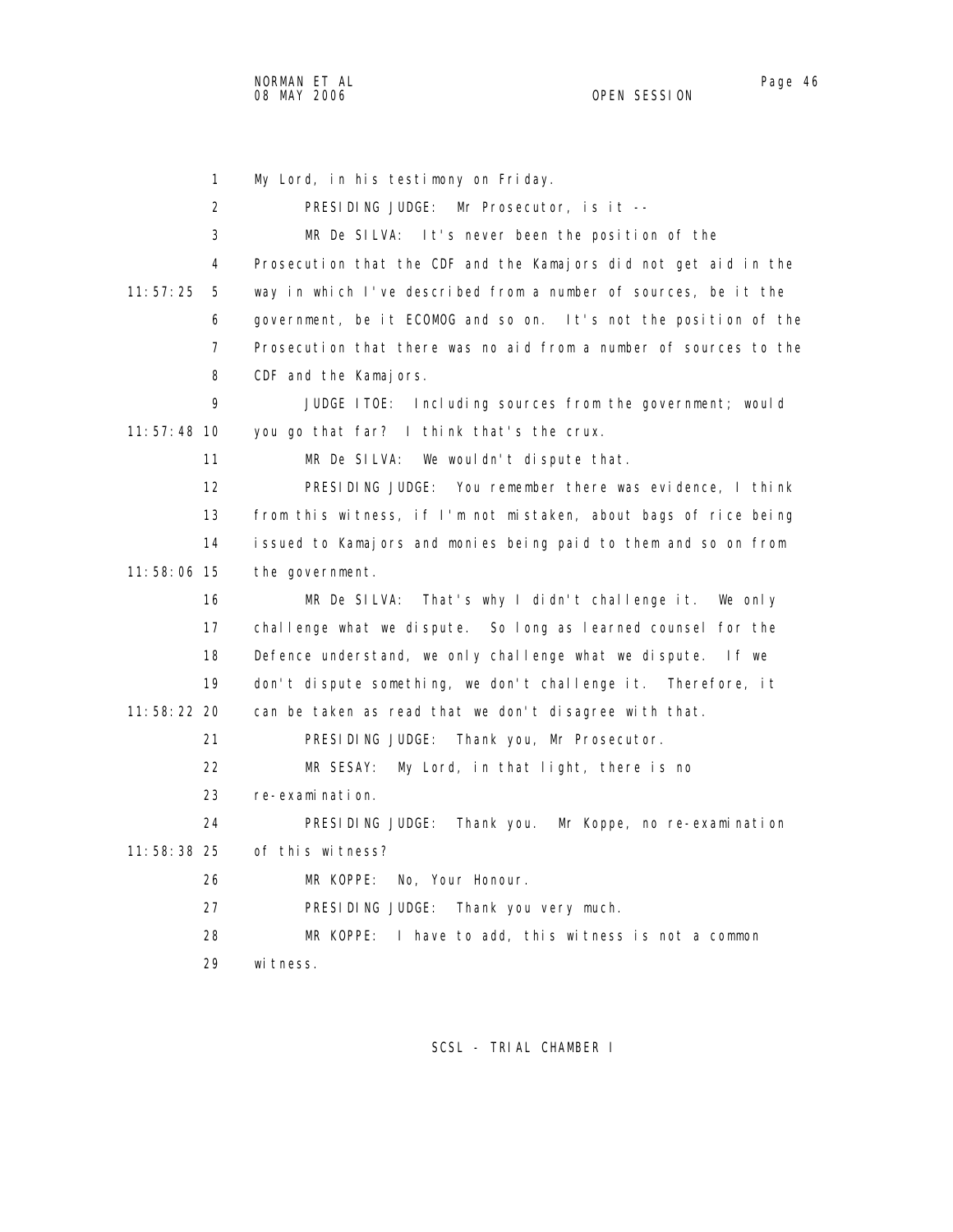1 PRESIDING JUDGE: You were in cross-examination? 2 MR KOPPE: Yes. 3 PRESIDING JUDGE: So then I shouldn't ask you if you had 4 any re-examination. 11:58:54 5 MR MARGAI: Just an observation, My Lords. I have noticed 6 that my learned friend de Silva refers to the CDF and the 7 Kamajors. 8 PRESIDING JUDGE: Yes. 9 MR MARGAI: The Kamajor is a component of the CDF. 11:59:12 10 MR De SILVA: Yes. 11 MR MARGAI: Just for the records. 12 JUDGE ITOE: That we know. 13 PRESIDING JUDGE: I don't think there is a dispute on that 14 either. 11:59:19 15 MR MARGAI: It is just a reference to the CDF, the 16 Kamajors. 17 JUDGE ITOE: Well, were they twin brothers or twin sisters, 18 we don't know. In any event, there is no dispute about that, 19 Mr Margai. 11:59:32 20 PRESIDING JUDGE: We have noted your comments, Mr Margai. 21 Mr Witness, we thank you very much for coming to give your 22 evidence for this Court. That concludes your evidence. You may 23 go back to your normal and usual activities. Thank you very 24 much. 11:59:44 25 THE WITNESS: Thank you very much. 26 PRESIDING JUDGE: Have a safe trip back home. 27 THE WITNESS: Thank you. 28 PRESIDING JUDGE: Can the witness be assisted, please?

29 Counsel for first accused. We're back to you now with your next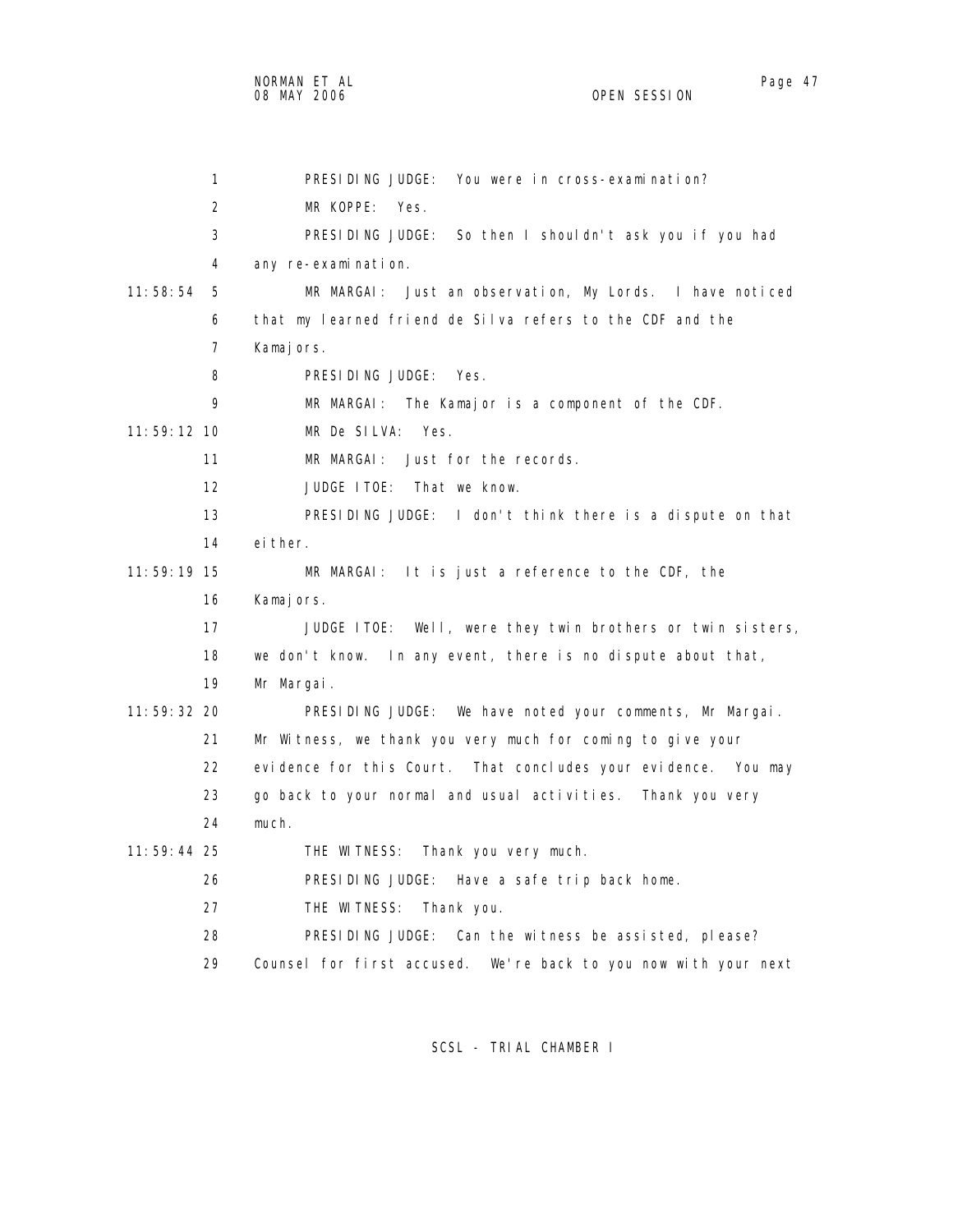NORMAN ET AL Page 48

OPEN SESSION

 1 witness. Mr Sesay, is this the one listed as number 4 Dixon 2 Kosia? 3 [The witness withdrew] 4 MR SESAY: Yes, My Lord. 12:00:30 5 PRESIDING JUDGE: This witness, I take it, based on the 6 information you have supplied, will be giving evidence in Mende? 7 MR SESAY: Yes. In Mende, My Lord. 8 PRESIDING JUDGE: Yes, in Mende. 9 JUDGE ITOE: This would be your 11th? 12:00:49 10 MR SESAY: It should be 11th. 11 JUDGE ITOE: Is it the 11th. 12 MR SESAY: Should be 11th. 13 JUDGE ITOE: 11th. 14 MR SESAY: Yes, My Lord. 12:02:41 15 [The witness entered court] 16 WITNESS: DIXON SAIDU KOSIA [sworn] 17 **Interpreter** [Witness answered through interpreter] 18 PRESIDING JUDGE: Mr Witness -- just one moment, please. I 19 want to make sure that the witness has the translation in Mende. 12:02:49 20 I had a feeling. 21 THE WITNESS: Yes, I'm getting you clearly. 22 PRESIDING JUDGE: Yes, Mr Sesay. 23 EXAMINED BY MR SESAY: 24 Q. Good afternoon, witness. 12:03:07 25 A. Yes, good afternoon, grandfather. 26 JUDGE ITOE: Are you one already, Mr Sesay? I didn't know 27 you were a grandfather already. Then you must have started the 28 race very early. 29 THE WITNESS: I am not Sesay.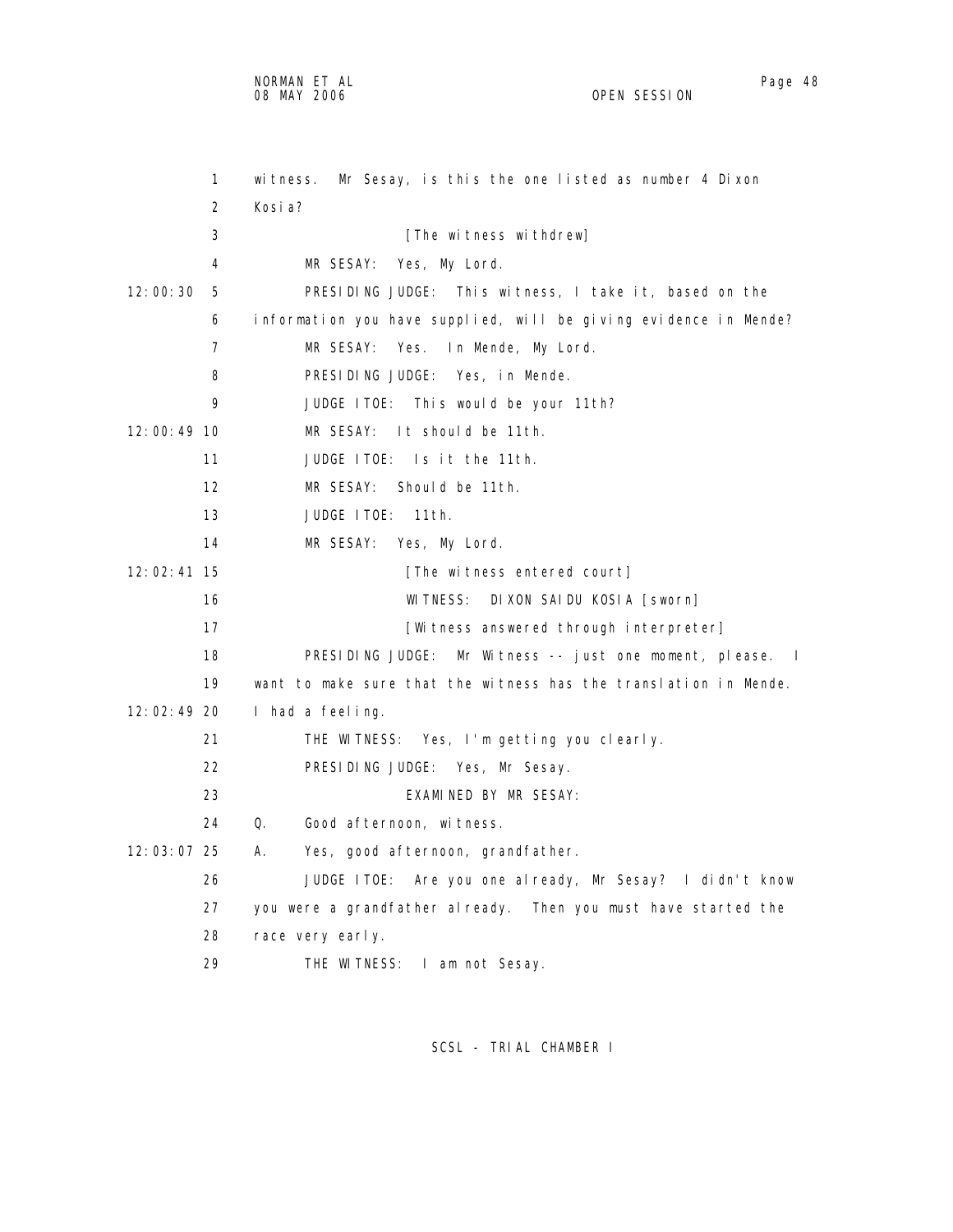NORMAN ET AL Page 19 Page 49 Page 49 Page 19 Page 49 Page 19 Page 19 Page 19 Page 19 Page 19 Page 19 Page 19 Page 19 08 MAY 2006 OPEN SESSION

|               | 1  |            | No, I'm not referring to you.<br>JUDGE ITOE:           |
|---------------|----|------------|--------------------------------------------------------|
|               | 2  |            | MR SESAY:                                              |
|               | 3  | Q.         | Now, you speak out slowly and you watch the pens after |
|               | 4  |            | every answer, okay.                                    |
| 12:03:44      | 5  | Α.         | 0kay.                                                  |
|               | 6  | 0.         | Can you tell the Court your full names?                |
|               | 7  | А.         | My name is Dixon Saidu Kosia.                          |
|               | 8  | Q.         | Where do you live?                                     |
|               | 9  | А.         | I'm coming from Koribundu, Jiama Bongor Chiefdom.      |
| $12:04:17$ 10 |    |            | Jiama Bongor, My Lords, is --<br>MR SESAY:             |
|               | 11 |            | PRESIDING JUDGE:<br>That's fine, we know.              |
|               | 12 |            | MR SESAY:                                              |
|               | 13 | Q.         | How old are you?                                       |
|               | 14 | А.         | I am 56 years old.                                     |
| 12:04:26 15   |    | Q.         | Are you employed.                                      |
|               | 16 | А.         | I am not employed. I mine diamonds, yes.               |
|               | 17 | Q.         | You are a miner?                                       |
|               | 18 | А.         | Yes.                                                   |
|               | 19 | Q.         | You are married?                                       |
| 12:04:58 20   |    | А.         | Yes.                                                   |
|               | 21 | Q.         | Are you a Kamajor?                                     |
|               | 22 | А.         | Very well.                                             |
|               | 23 | Q.         | When did you become a Kamajor?                         |
|               | 24 | Α.         | I became a Kamajor in 1995, in August.                 |
| 12:05:30 25   |    | $\Omega$ . | Where was that?                                        |
|               | 26 | Α.         | I was initiated in Tihun, Sogbini Chiefdom.            |
|               | 27 | Q.         | For how long did you stay in Tihun, Sogbini?           |
|               | 28 | А.         | We were there for about two weeks.                     |
|               | 29 | 0.         | What was your status in the Kamajor society?           |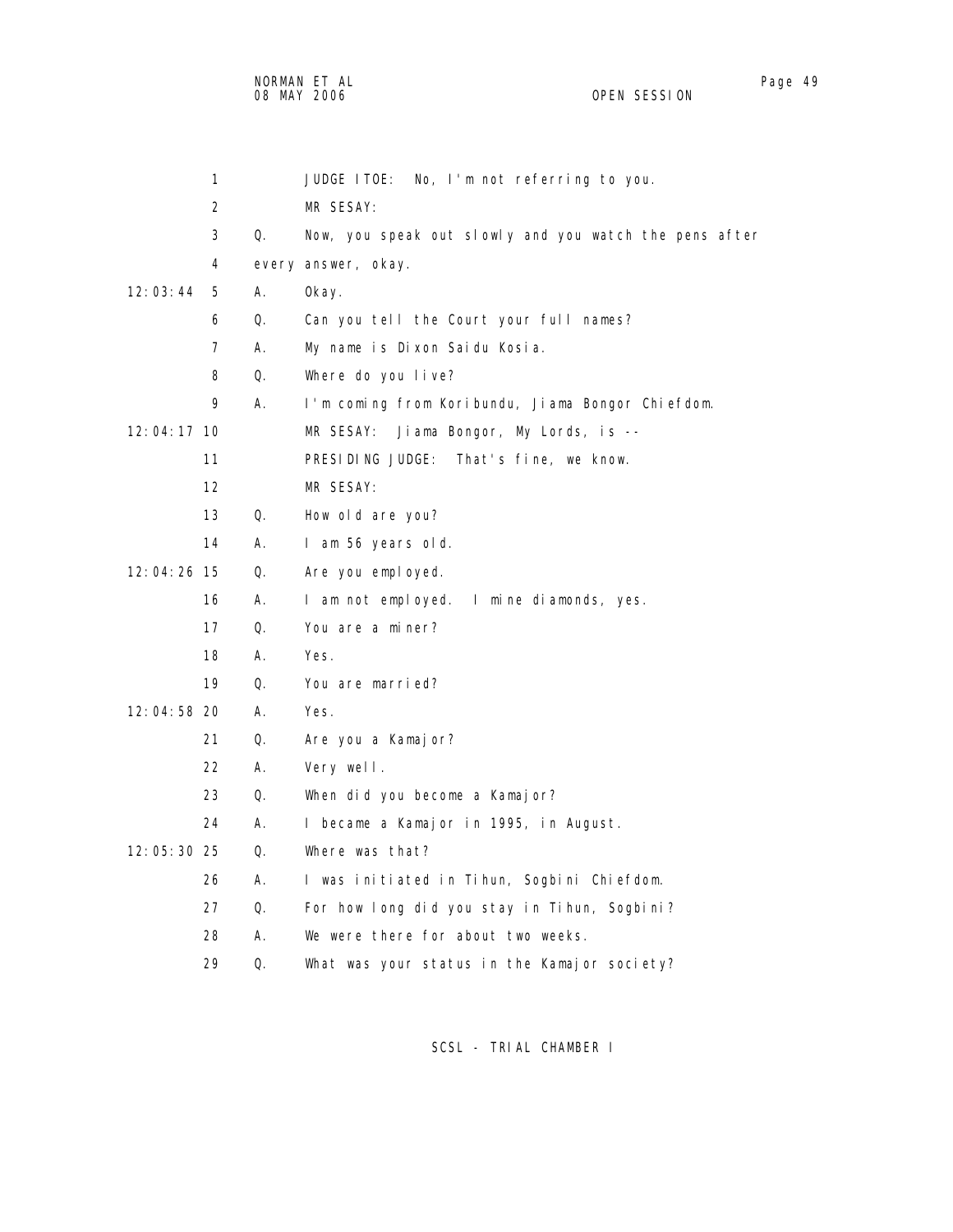NORMAN ET AL Page 50 and the set of the set of the set of the set of the set of the set of the set of the set o 08 MAY 2006 OPEN SESSION

| 1             | Initially, I was a clerk. I was doing the job of a clerk.<br>Α. |
|---------------|-----------------------------------------------------------------|
| 2             | For how I ong and when?<br>Q.                                   |
| 3             | I became a clerk in 1997 up till 1998.<br>А.                    |
| 4             | What were you after 1998?<br>Q.                                 |
| 12:07:06<br>5 | I became a deputy battalion commander, working under<br>А.      |
| 6             | Joe Tamidey.                                                    |
| 7             | I will come to Joe Tamidey. Now, where were you based?<br>Q.    |
| 8             | We were in Koribundu. Yes.<br>А.                                |
| 9             | Q.<br>Now, the time when you said you were in Koribundu, who    |
| 12:07:59 10   | occupied Koribundu?                                             |
| 11            | The juntas were there.<br>А.                                    |
| 12            | Did you take part in the attacks on Koribundu by the<br>Q.      |
| 13            | Kamajors?                                                       |
| 14            | А.<br>Very well.                                                |
| 12:08:51 15   | Can you tell the Court how many times such attacks were<br>Q.   |
| 16            | made on Koribundu?                                              |
| 17            | We did it four times. Three times, and the fourth one we<br>А.  |
| 18            | dislodged them.                                                 |
| 19            | PRESIDING JUDGE: May I suggest, Mr Counsel, that you            |
| 12:09:12 20   | clarify the time frame of what we're talking about?             |
| 21            | MR SESAY: Yes, My Lord, I'm coming to that. It's just a         |
| 22            | preface to the next question.                                   |
| 23            | Let's take the first attack on Koribundu. Do you recall<br>Q.   |
| 24            | when?                                                           |
| 12:09:26 25   | А.<br>The first one, we went there -- we came there in June.    |
| 26            | Q.<br>In what year?                                             |
| 27            | 1997.<br>А.                                                     |
| 28            | Who was the leader of the attack? Who led that attack?<br>Q.    |
| 29            | The leader for the attack was called xxx xxx.<br>А.             |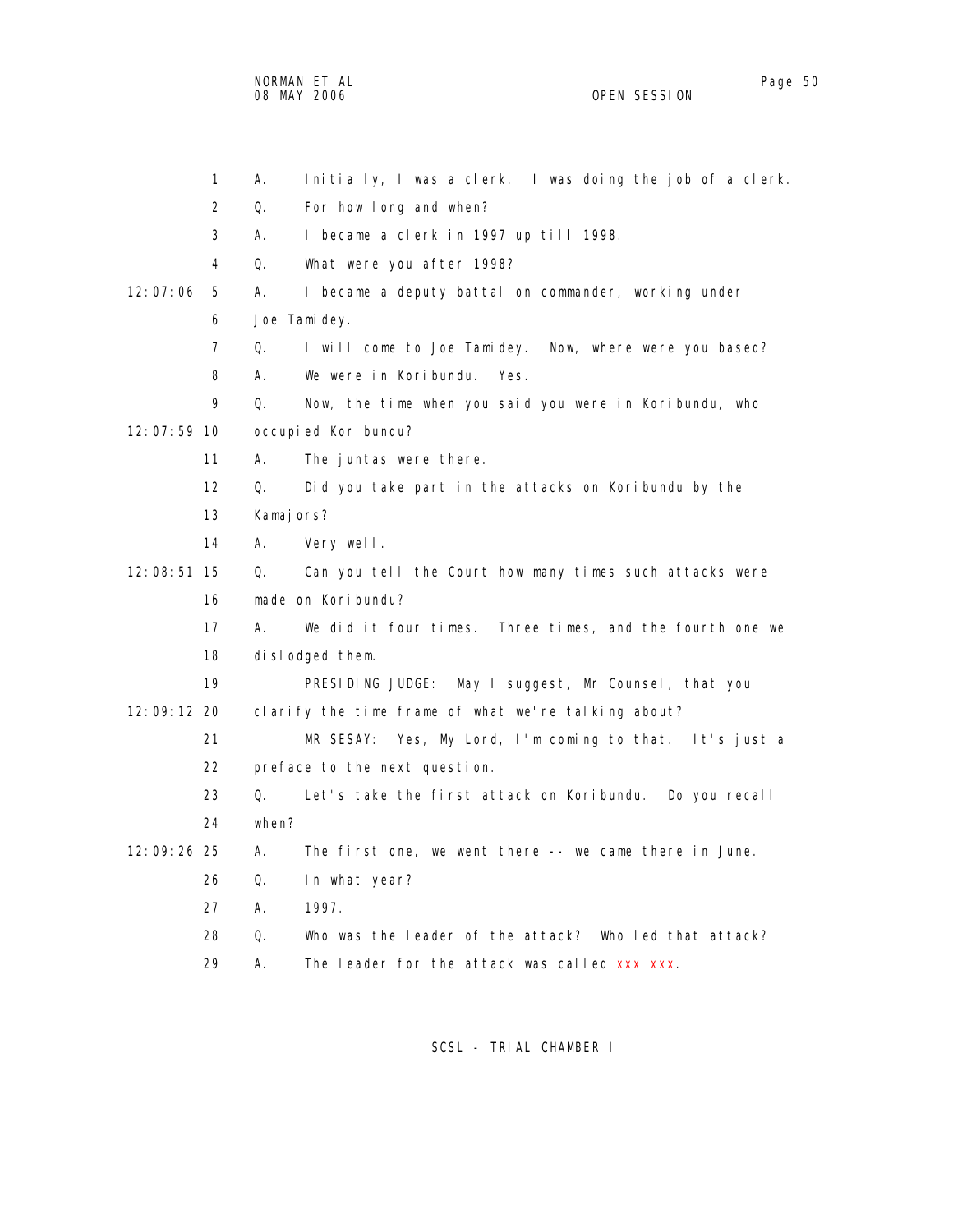|               | 1              |            | THE INTERPRETER: Your Honours, will counsel please wait     |
|---------------|----------------|------------|-------------------------------------------------------------|
|               | $\overline{2}$ |            | for the interpretation.                                     |
|               | 3              |            | PRESIDING JUDGE: Mr Counsel, you heard the comment?         |
|               | 4              |            | MR SESAY: Yes, My Lord. I will get to be quite slow as      |
| 12:10:09      | 5              |            |                                                             |
|               | 6              |            | best as possible, My Lord.                                  |
|               |                | Q.         | Now, you've just mentioned the name xxx xxx. What was       |
|               | $\overline{7}$ |            | the status of xxx xxx at that time?                         |
|               | 8              | А.         | He was director of operations.                              |
|               | 9              | Q.         | What happened to that first attack?                         |
| 12:10:49 10   |                | А.         | The first attack, we went and couldn't dislodge them, so we |
|               | 11             | retreated. |                                                             |
|               | 12             | Q.         | You came back to where. We were in Kpetewoma Lugbu.<br>We   |
|               | 13             |            | returned to Kpetewoma Lugbu.                                |
|               | 14             |            | MR SESAY: I don't know if I would obliged to spell          |
| 12: 11: 31 15 |                | Kpetewoma. |                                                             |
|               | 16             |            | PRESIDING JUDGE: That's fine. If we need it, we'll ask      |
|               | 17             | you.       |                                                             |
|               | 18             |            | Grateful, My Lord.<br>MR SESAY:                             |
|               | 19             | Q.         | Now, how about the second attack, when was that?            |
| 12: 11: 39 20 |                | А.         | It was in 1998.                                             |
|               | 21             | Q.         | It was in 1998?                                             |
|               | 22             | А.         | Yes.                                                        |
|               | 23             | Q.         | Do you recall the month?                                    |
|               | 24             | А.         | Yes.                                                        |
| 12: 12: 08 25 |                | Q.         | In what month?                                              |
|               | 26             | А.         | We started in January.                                      |
|               | 27             | Q.         | January?                                                    |
|               | 28             | А.         | Yes.                                                        |
|               | 29             | Q.         | Who again led that attack?                                  |
|               |                |            |                                                             |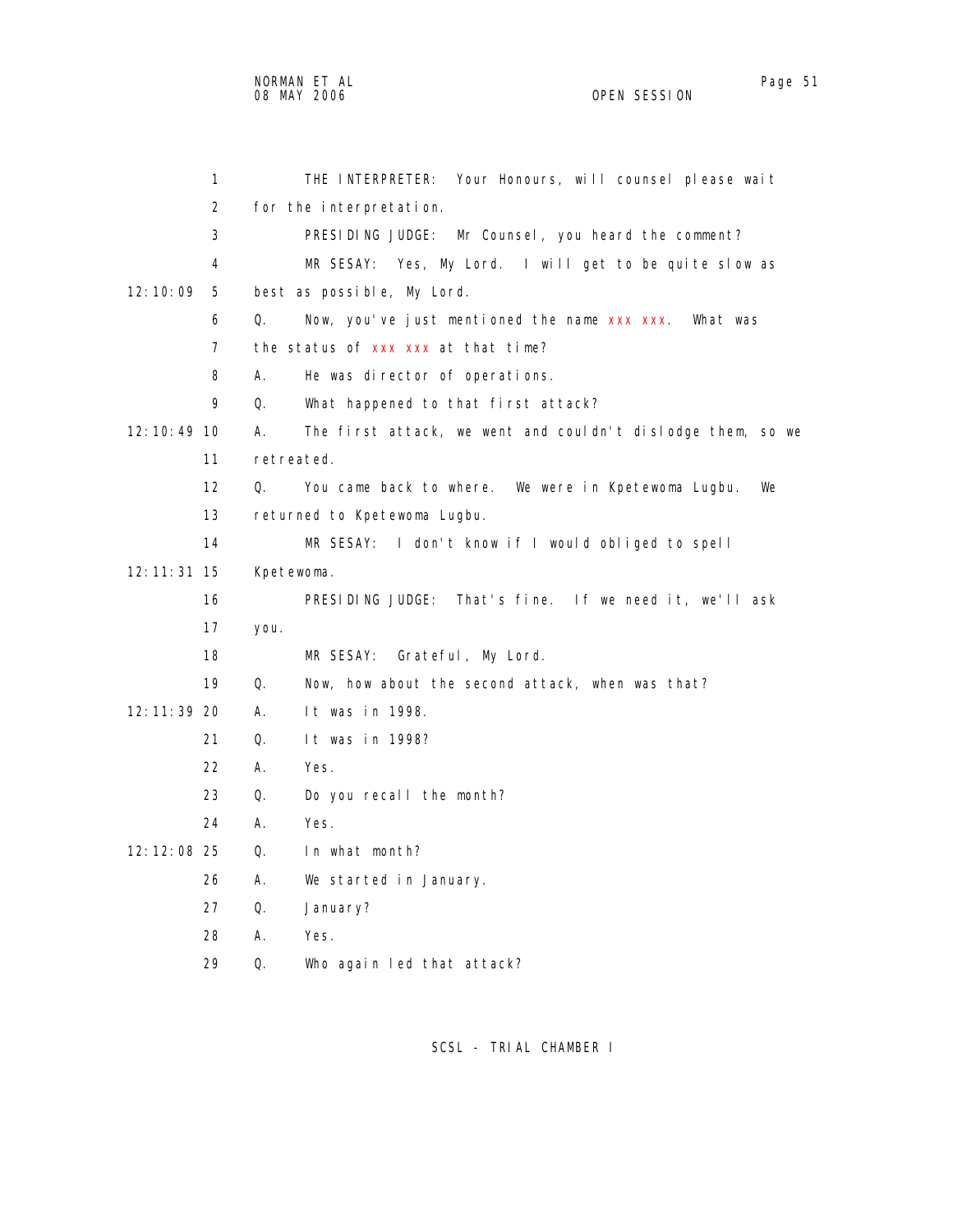1 A. xxx xxx. 2 Q. What happened to that attack? 3 A. We also couldn't dislodge them, so we returned to 4 Kpetewoma. 12:13:02 5 Q. Now, the third attack, when was that? 6 A. In that month as well we couldn't dislodge them, so we 7 returned. 8 Q. So you said it was in the same month and the same year that 9 you made the third attack -- 12:13:23 10 A. Yes. 11 Q. Who led that third attack? 12 A. It was also xxx xxx. 13 Q. Now, the fourth attack, when was that? 14 A. It was in February, 1998. 12:14:28 15 Q. Who again led that attack? 16 A. xxx xxx. 17 Q. Can you tell the Court how that fourth attack was planned? 18 A. We who planned it, we were based in Kpetewoma, Mr xxx 19 called some of us one day and told us -- now that we had gone 12:15:20 20 there three times without succeeding to dislodge the juntas at 21 Koribundu, the fourth one, we should be successful, and we said, 22 "How would we go about that?" So he explained to us as to how to 23 go about it. Now whenever we were going there, we would use the 24 same route, the Sumbuya route because Koribundu is situated on -- 12:15:52 25 at the junction. 26 Q. Speak up, please. Come very close to the mic, please. are 27 you okay now? Now proceed from where you left. 28 A. Koribundu is situated at the junction with four roads. 29 Whenever I'd be going there, we had been using the same road, the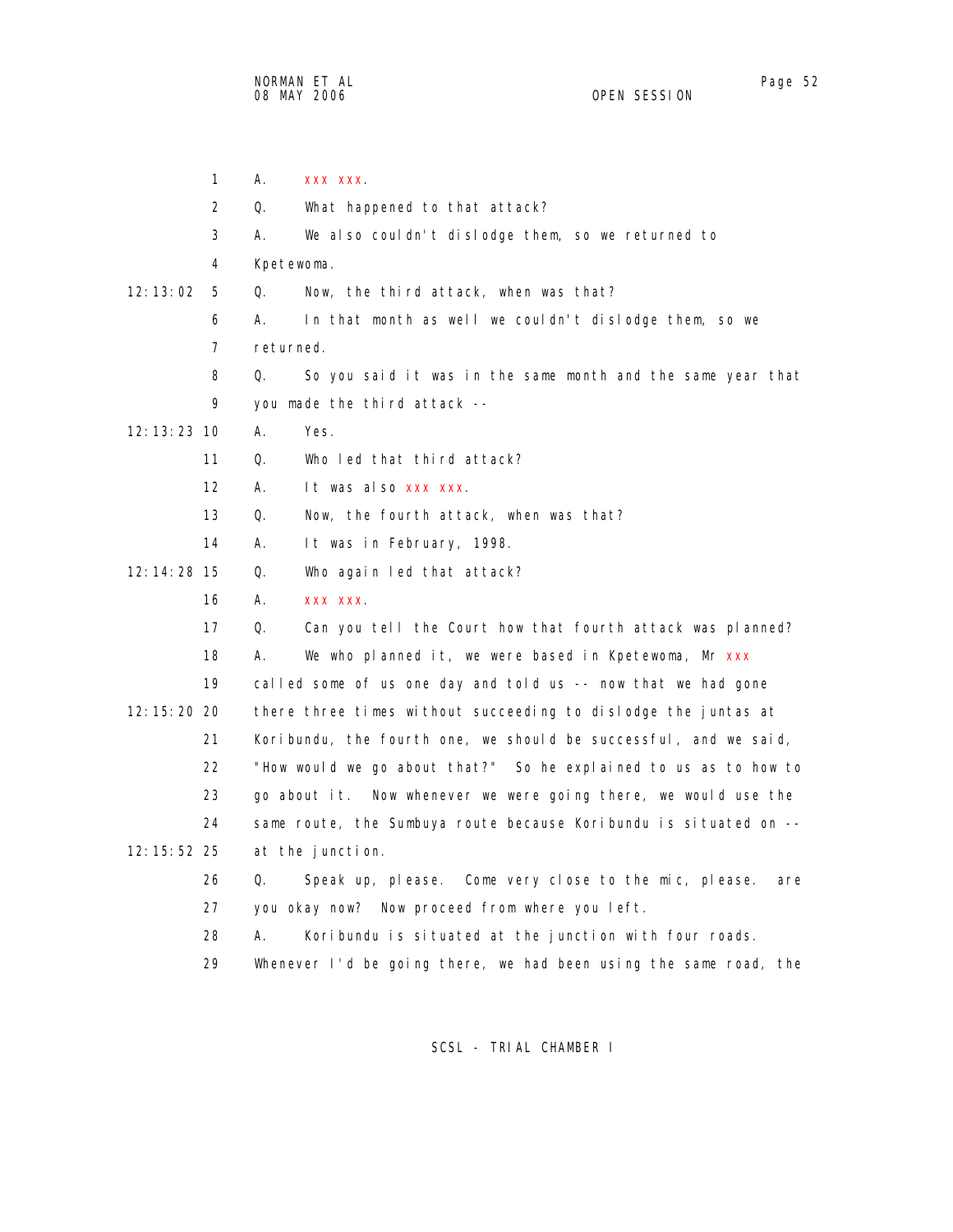| $\mathbf{1}$      | Sumbuya Road and we were not successful. At this time, we should  |
|-------------------|-------------------------------------------------------------------|
| 2                 | distribute the commanders, and therefore they would use all the   |
| 3                 | four roads, and they would go with the fighters. Borbor Tucker,   |
| 4                 | also called Jegbeyama, together with Joe Nuni, their own group    |
| 12:16:47<br>5     | would go by the Bo Road. The other fellow called Sacramento and   |
| 6                 | Commander Lamin would capture the Pujehun Road with the fighters. |
| $\overline{7}$    | Borbor Tucker was on what road? He was to<br>JUDGE ITOE:          |
| 8                 | come from what road?                                              |
| 9                 | MR SESAY:                                                         |
| $12:17:16$ 10     | On what road $-$<br>0.                                            |
| 11                | The Bo Road.<br>А.                                                |
| $12 \overline{ }$ | Q.<br>The road leading to Koribundu?                              |
| 13                | Yes, sir.<br>А.                                                   |
| 14                | And the other one?<br>JUDGE ITOE:                                 |
| $12:17:26$ 15     | MR SESAY:<br>He said the next person.                             |
| 16                | THE WITNESS:<br>The other person was called Sacramento and        |
| 17                | Lamin.<br>They captured the Pujehun Road.                         |
| 18                | MR SESAY:                                                         |
| 19                | Q.<br>Yes.                                                        |
| $12:17:41$ 20     | At night, Joe Tamidey and his group would cross the road<br>А.    |
| 21                | together with them, the Blama Road. Then, myself sitting here     |
| 22                | and xxx xxx and Lahai Judge, he was a commander. We used          |
| 23                | the Sumbuya Road. We came from the Sumbuya end.                   |
| 24                | Before moving towards the attack, do you know, in fact, who<br>Q. |
| 12: 18: 26 25     | gave instructions? From whom did you receive instructions in      |
| 26                | respect of that attack?                                           |
| 27                | А.<br>It was xxx xxx. He would tell us everything that we         |

- 28 did.
- 29 Q. Now, after the planning and instructions, what happened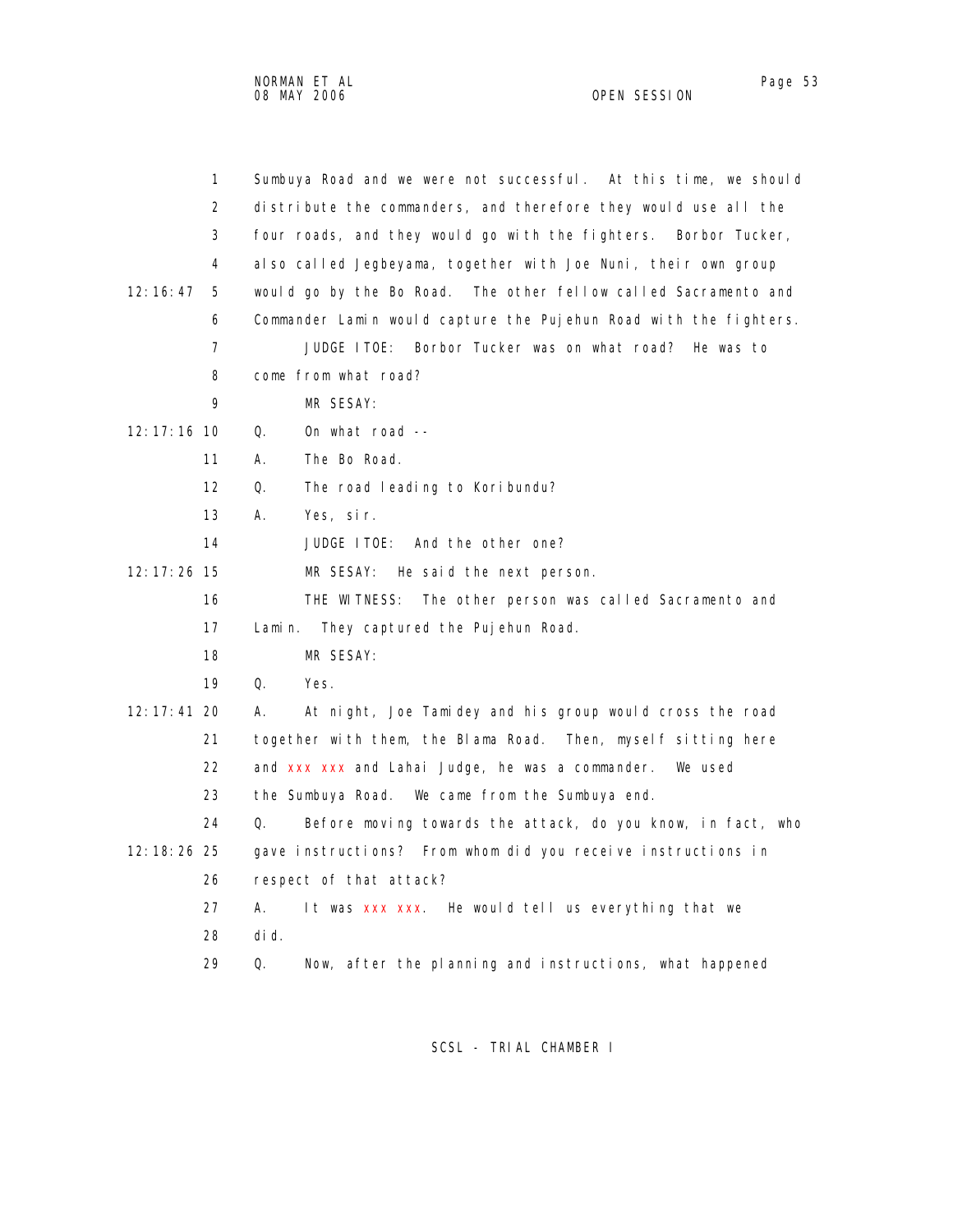1 after that?

|               | 2              | Well, on the Friday, February 12th, all of us came and<br>А.       |
|---------------|----------------|--------------------------------------------------------------------|
|               | 3              | attacked the juntas at Koribundu. At first, myself here and        |
|               | 4              | xxx xxx, together with Lahai Judge and the other fighters --       |
| 12:20:06      | 5              | 0.<br>Yes, what happened?                                          |
|               | 6              | We were the first to come outside from the Sumbuya Road,<br>А.     |
|               | $\overline{7}$ | and the Pujehun people also followed suit. But Borbor Tucker,      |
|               | 8              | also known as Jegbeyama and Joe Nuni and the others, we told them  |
|               | 9              | Mr xxx xxx said that you who are on the Bo Road, if you            |
| 12: 20: 50 10 |                | found out that there were several civilians and we actually want   |
|               | 11             | them to leave the town to go to Bo, please, if you see a soldier   |
|               | 12             | among them, please leave them so that they will go to Bo, they     |
|               | 13             | will escape.                                                       |
|               | 14             | Q.<br>Now, did you eventually get to Koribundu?                    |
| $12:21:24$ 15 |                | А.<br>Very well.                                                   |
|               | 16             | What happened on arrival at Koribundu?<br>Q.                       |
|               | 17             | А.<br>On that Friday when we entered Koribundu, we did not fight.  |
|               | 18             | We did not meet them; we did not meet the juntas. Not a single     |
|               | 19             | one did we meet. So we returned to the bush. We slept there        |
| 12: 22: 13 20 |                | until the next morning. Joe Tamidey shouted, said they had         |
|               | 21             | entered by Blama Road. Before that, there his uncle called         |
|               | 22             | Mr Sundai, up till that we were confused. He came first. We        |
|               | 23             | came and met him dead. His guts were tied to both ends of the      |
|               | 24             | checkpoint. So we all entered the town.                            |
| 12: 23: 08 25 |                | Now did you inquire -- you said you met that unpleasant<br>Q.      |
|               | 26             | Did you inquire, in fact, what happened and who did it?<br>scene.  |
|               | 27             | А.<br>We don't know. Up to this day, we don't know who did<br>Yes. |
|               | 28             | that to him.                                                       |
|               | 29             | How did you observe the town, the Koribundu Town itself?<br>Q.     |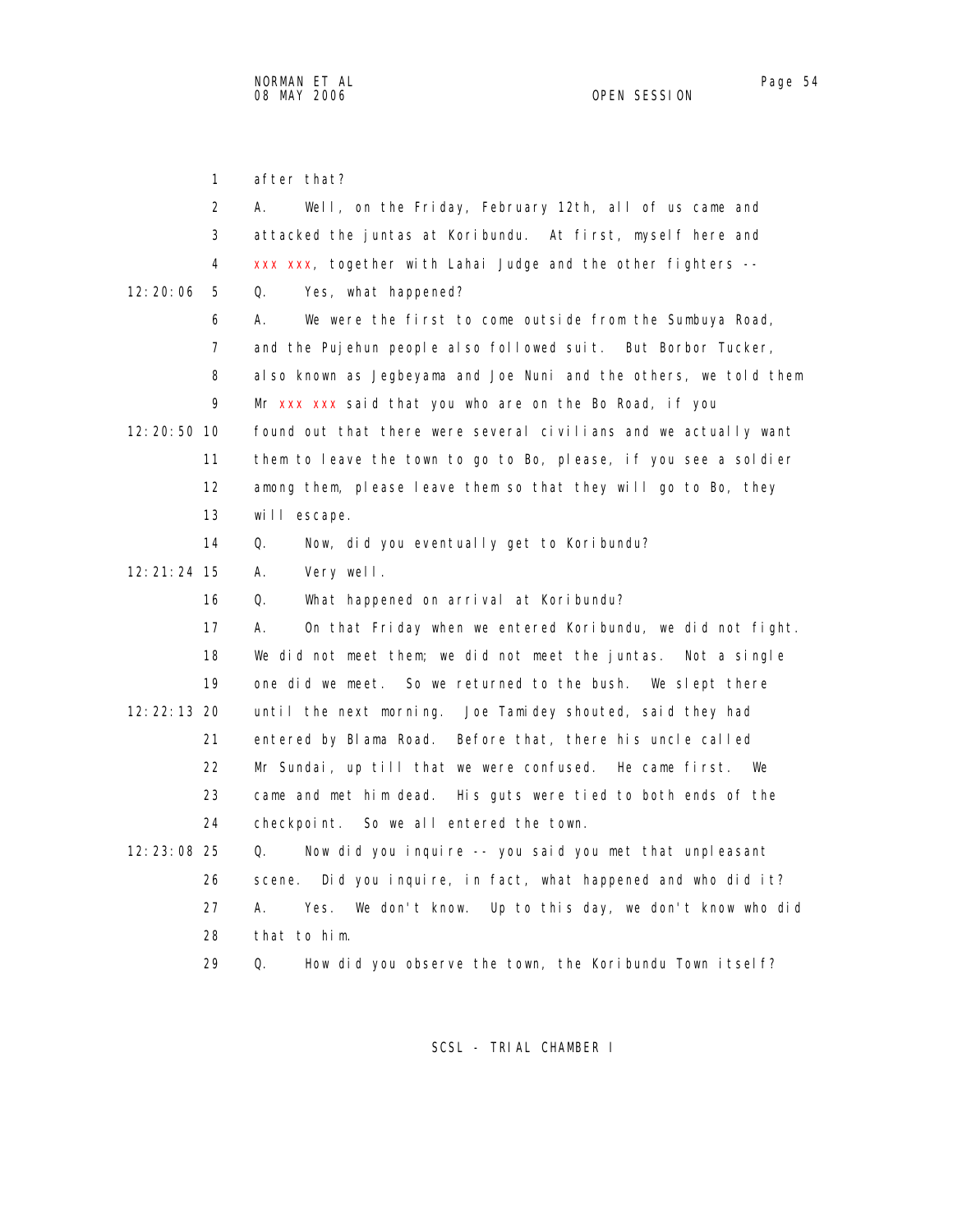|               | 1              | At the time we entered, we met -- coming from the Sumbuya<br>А.   |
|---------------|----------------|-------------------------------------------------------------------|
|               | $\overline{2}$ | Road at that junction, we met houses on fire going towards the Bo |
|               | 3              | Road.<br>Then two houses, Haja Mamie Jabbi's [phon] house --      |
|               | 4              | Q.<br>Your evidence will have to be interpreted and the judges    |
| 12:24:23      | 5              | will have to write, so I advise that you go slowly, please.       |
|               | 6              | А.<br>0kay.                                                       |
|               | $\overline{7}$ | Q.<br>Go over that again. You say whose houses were burnt?        |
|               | 8              | At that time when we entered Koribundu, we saw along the<br>А.    |
|               | 9              | Sumbuya Road two houses on fire. Haja Mamie Jabbi owned the two   |
| $12:25:00$ 10 |                | houses, and the others along the Pujehun Road, they were Lebanese |
|               | 11             | by the junction, their house was also on fire. And the other      |
|               | 12             | houses along the street, but we did not see any junta.<br>But we  |
|               | 13             | believed that when they were leaving the town, they had caused    |
|               | 14             | those atrocities.                                                 |
| 12: 25: 42 15 |                | Did you do anything in respect of those houses that you met<br>Q. |
|               | 16             | on fire?                                                          |
|               | 17             | Yes, some of the civilians that we met there, the few<br>А.       |
|               | 18             | civilians that we met, we all put forces together and were        |
|               | 19             | bringing water to put out the fire.                               |
| 12: 26: 14 20 |                | THE INTERPRETER: Your Honours, may the witness please             |
|               | 21             | repeat his last answer?                                           |
|               | 22             | PRESIDING JUDGE: Mr Witness, can you repeat your last             |
|               | 23             | answer, please.                                                   |
|               | 24             | MR SESAY:                                                         |
| 12: 26: 27 25 |                | Now, can you go over that in respect of -- I asked you, in<br>Q.  |
|               | 26             | fact, what you did, in respect of those houses that you met on    |
|               | 27             | fi re.<br>Can you go over what, in fact, you did?                 |
|               | 28             | А.<br>We went together with the civilians, fetched water, and we  |
|               | 29             | started putting out the fires on the houses. That was what we     |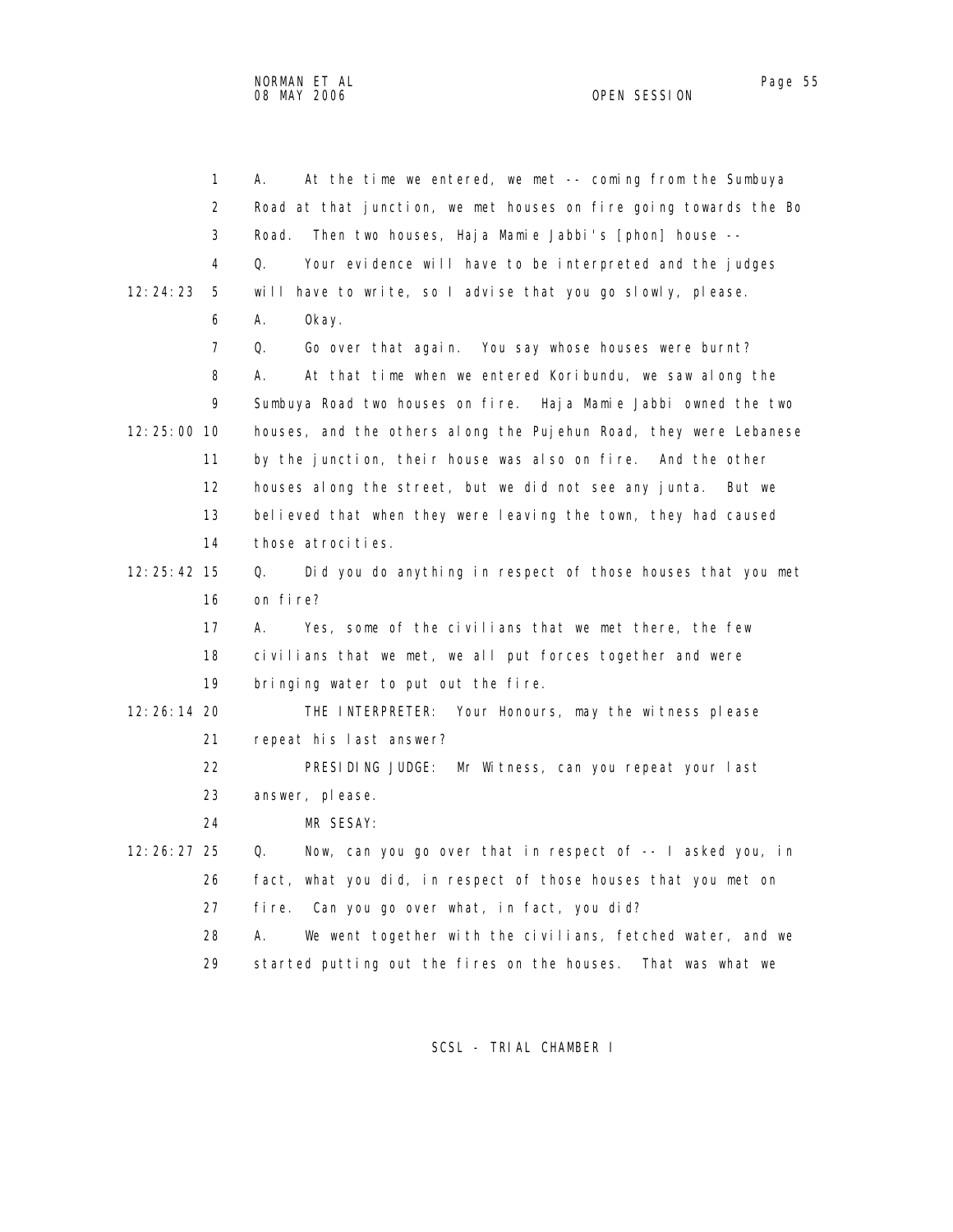1 did. 2 Q. For how long have you been in Koribundu? 3 A. When we captured there, we were based there. That day 4 there was jubilation all over the place that at last we had 12:27:37 5 recaptured Koribundu from the juntas. 6 Q. Now, my next question to you is before the war, before the 7 war, I'm talking of before 1996, were you acquainted with 8 Koribundu, the town itself, Koribundu. Had you ever been there 9 before the war? 12:28:06 10 A. Yes, since I was a schoolboy I'd been going there. 11 Q. Now, can you, with your indulgence, describe the town 12 itself, briefly, please. 13 A. When we entered the town, there were not many civilians. 14 Not until when we were telling our brothers who were there 12:29:01 15 already, that's if you -- if they have their relatives in the 16 bushes, please tell them to come back so we'll all be in this 17 town. On that same day that we capture the town. 18 Q. Now, I want to ask you again. I mean, I'm sure you may be 19 in a position to tell the Court. I'm asking about the houses in 12:29:23 20 Koribundu before the attacks, all the attacks. Do you know how 21 many houses are there in Koribundu? Can you approximately tell 22 this Court? 23 A. No, no, I can't say how many houses were there. The town 24 is a very big town. 12:29:47 25 Q. Now, you said you arrived in the Koribundu town after 26 successfully removing the junta during the fourth attack. Do you 27 recall saying that? 28 A. Yes. 29 Q. Now, did you have any encounter with the junta upon arrival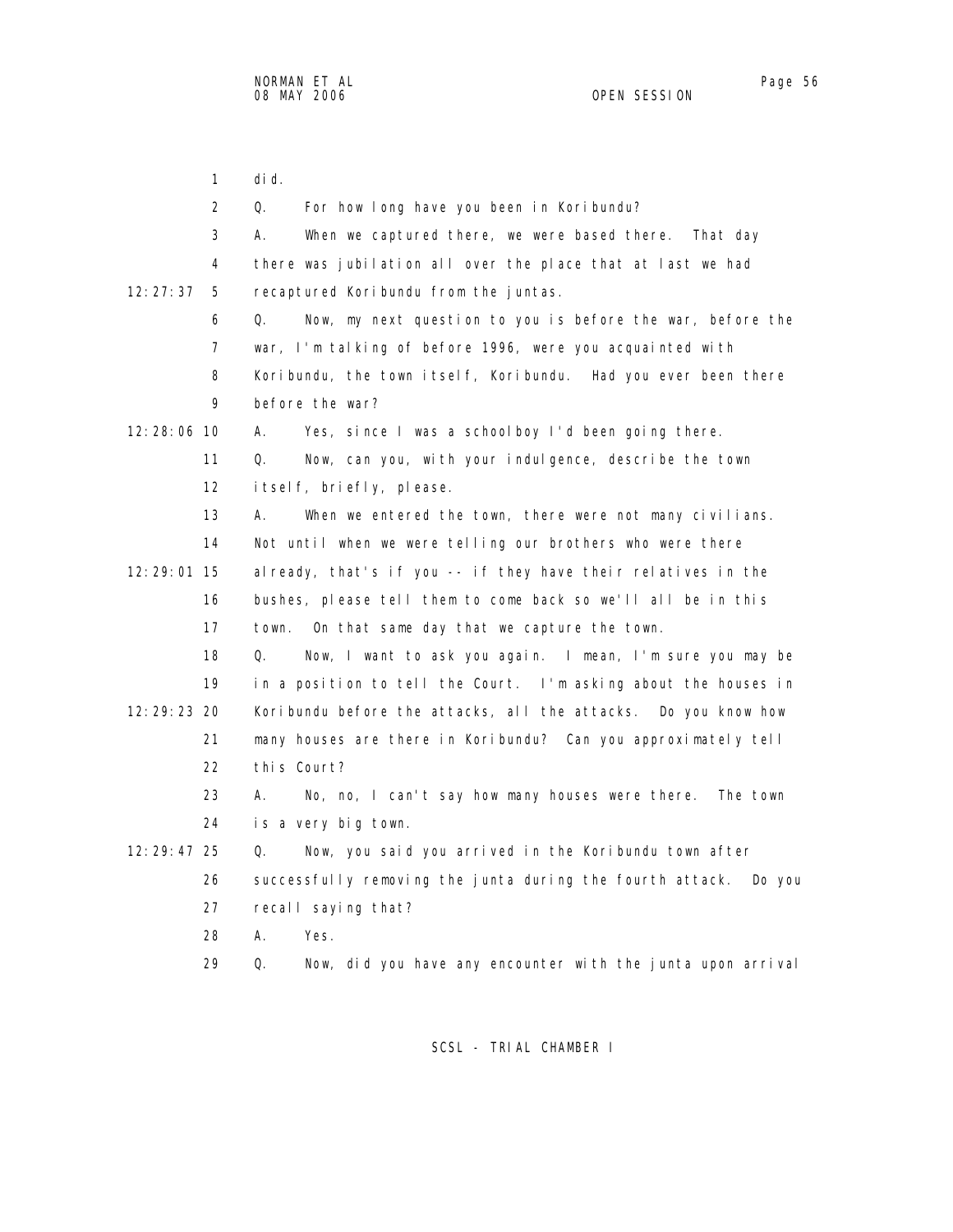| $\mathbf{1}$    | in Koribundu?                                                       |
|-----------------|---------------------------------------------------------------------|
| 2               | А.<br>Yes, but not on the day that we reached -- we reached there   |
| 3               | on a Friday.                                                        |
| 4               | JUDGE ITOE:<br>[Microphone not activated].                          |
| 12: 30: 53<br>5 | Your Honour?<br>MR SESAY:                                           |
| 6               | JUDGE ITOE:<br>He said they arrived on the day of arrival and       |
| 7               | they'd escaped, so there was no encounter.                          |
| 8               | MR SESAY:<br>My Lord --                                             |
| 9               | JUDGE ITOE: On the day of arrival.                                  |
| 12:31:02 10     | [Indiscernible] use of the phrase "encounter" I<br>MR SESAY:        |
| 11              | may wish to revisit that issue, My Lord, that question.             |
| 12              | Now did you see the soldiers in Koribundu?<br>0.                    |
| 13              | When we entered there on that Friday, we did not see any<br>А.      |
| 14              | sol di ers.                                                         |
| 12: 31: 10 15   | [Microphone not activated].<br>MR SESAY:                            |
| 16              | PRESIDING JUDGE: [Microphone not activated] the question            |
| 17              | is answered and the interpretation be completed. Please.            |
| 18              | The day we entered, I did not see any<br>THE WITNESS:               |
| 19              | soldier. I only saw a soldier on the Saturday, the day after we     |
| 12: 31: 35 20   | entered, 5 o'clock at Focus time. We were there at that four        |
| 21              | road, that junction, listening to the BBC and we heard a gunshot    |
| 22              | from the Pujehun end. It was heavy. Then we switched off the        |
| 23              | radio and we all gathered together and went towards the place,      |
| 24              | went there, we met a Land Cruiser and soldiers were in it.<br>They  |
| 12: 32: 20 25   | had come from Potoru, Barri Chiefdom, together with their wives.    |
| 26              | As soon as they saw us, they all put down their guns and they put   |
| 27              | up their hands. They asked that we should please help them.<br>So   |
| 28              | we put all of them in the vehicle and brought them to town.         |
| 29              | Their leader was Sergeant Kamanda.<br>So our own commander himself, |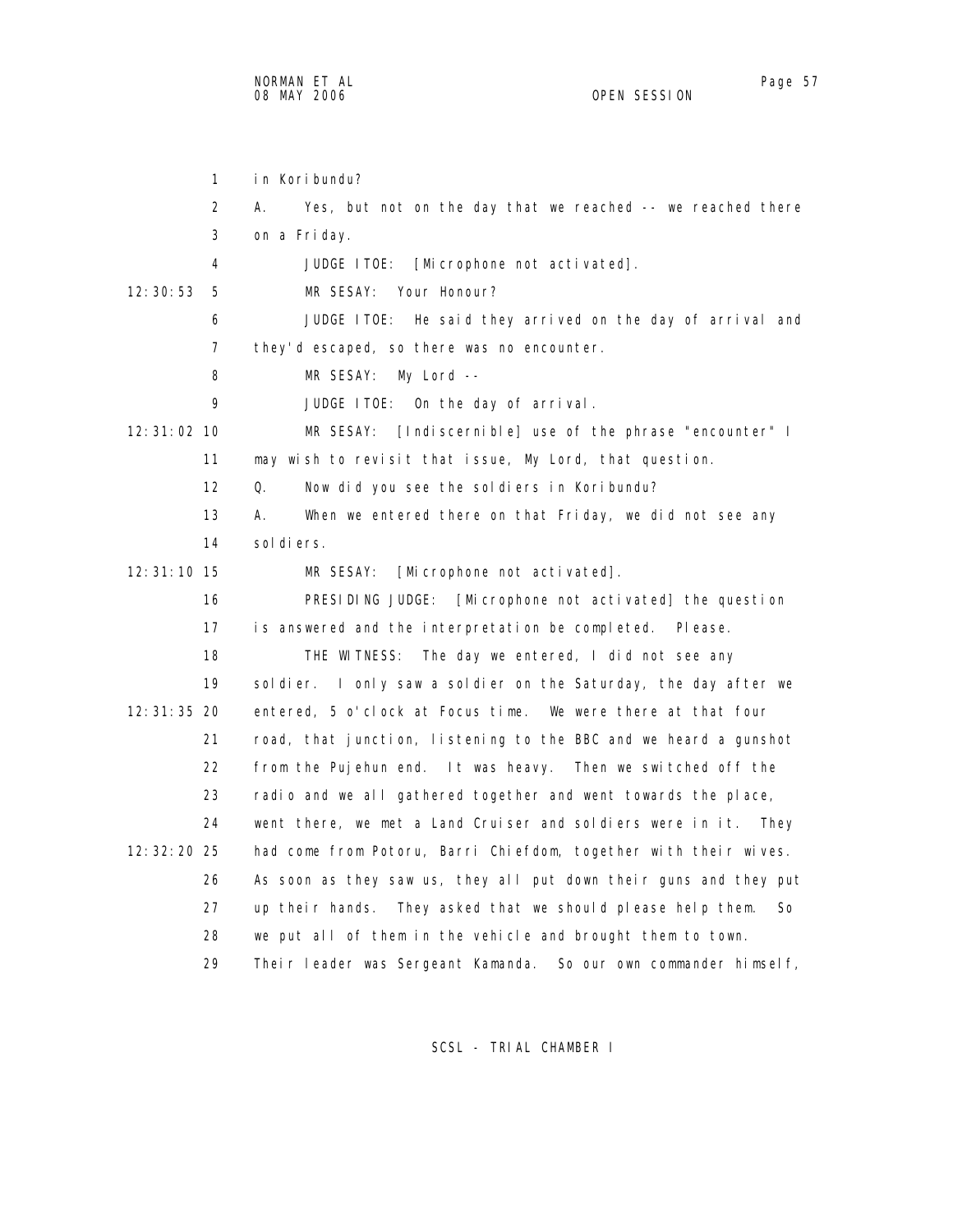|               | 1  |       | Joe Tamidey, we gave all of them one house and gave them food as |
|---------------|----|-------|------------------------------------------------------------------|
|               | 2  | well. | So Joe went to Bo to explain this to the ECOMOG.<br>So they      |
|               | 3  |       | released an ECOMOG commander called Colonel Ihaji and they all   |
|               | 4  |       | came, and they took back the vehicle. That vehicle belonged to   |
| 12:33:50      | 5  |       | So they went and gave back their vehicle,<br>MSF - MSF Belgium.  |
|               | 6  |       | saying that these were medical people; they'd come to treat the  |
|               | 7  |       | people, to treat us. Two days after that, the MSF staff,         |
|               | 8  |       | including one lady and a man, came to thank us.                  |
|               | 9  |       | [CDFO8MAYO6C - SV]                                               |
| $12:34:41$ 10 |    |       | So the soldiers themselves and their relatives, ECOMOG took      |
|               | 11 |       | them to Bo.<br>So that was what we did.                          |
|               | 12 |       | MR SESAY:                                                        |
|               | 13 | 0.    | You made reference to those sol diers. Do you know what          |
|               | 14 |       | happened to those soldiers that you met in that vehicle, in that |
| $12:35:02$ 15 |    |       | MSF Land Cruiser?                                                |
|               | 16 | А.    | When they took them to ECOMOG?                                   |
|               | 17 | 0.    | So they took them to ECOMOG.                                     |
|               | 18 | А.    | I wouldn't have known anything. I can't explain.                 |
|               | 19 | Q.    | Where?                                                           |
| $12:35:14$ 20 |    | А.    | Bo.                                                              |
|               | 21 | Q.    | In Bo?                                                           |
|               | 22 | А.    | Yes, Bo.                                                         |
|               | 23 |       | JUDGE ITOE:<br>Who took them to Bo? Is it the ECOMOG?            |
|               | 24 |       | MR SESAY:                                                        |
| $12:35:24$ 25 |    | Q.    | Who took them to $-$                                             |
|               | 26 | А.    | ECOMOG.<br>ECOMOG.                                               |
|               | 27 |       | JUDGE ITOE:<br>Thank you.                                        |
|               | 28 |       | THE WITNESS: Yes, sir.                                           |
|               |    |       |                                                                  |

29 MR SESAY: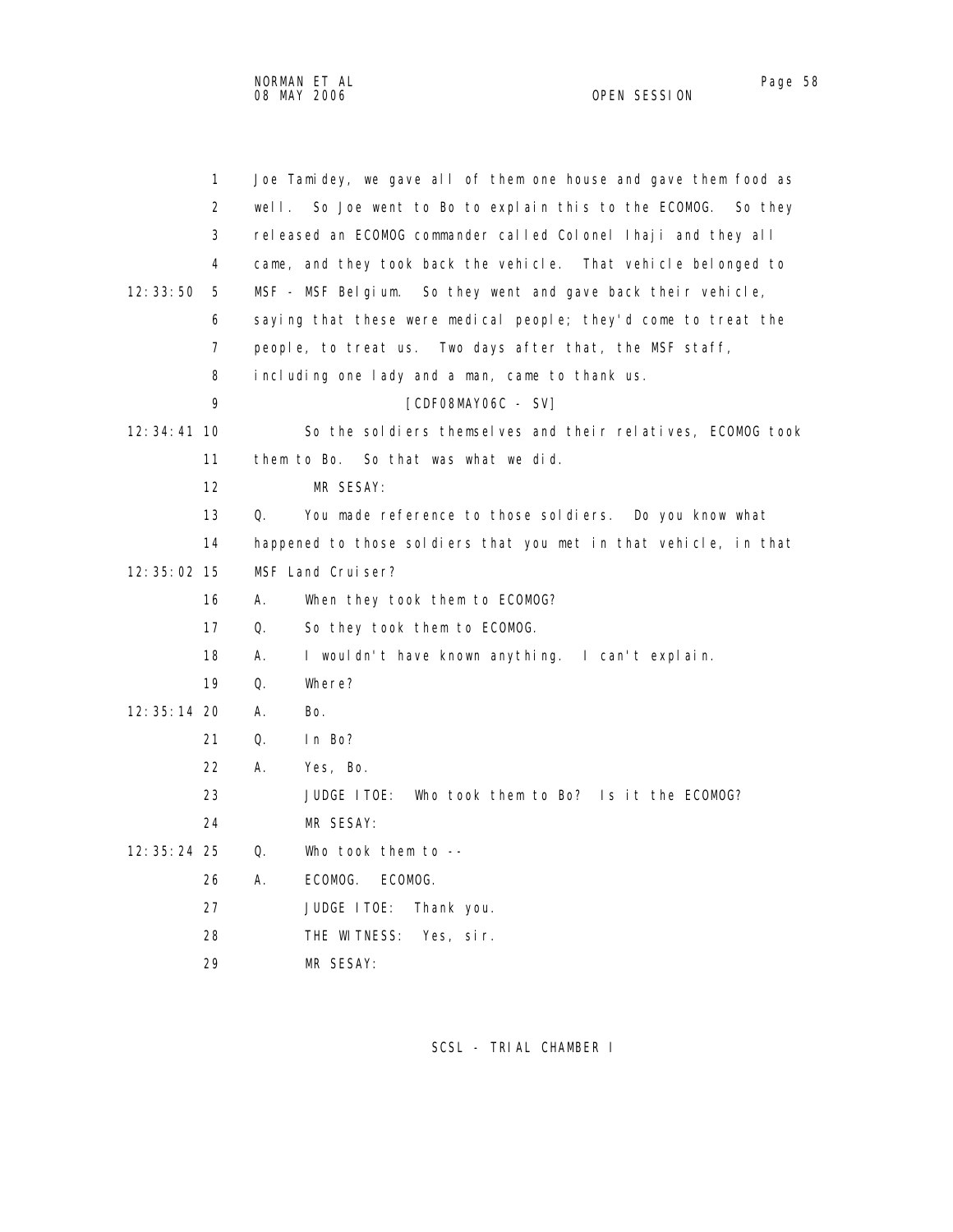NORMAN ET AL Page 59 and the set of the set of the set of the set of the set of the set of the set of the set o 08 MAY 2006 OPEN SESSION

1 Q. You earlier on made reference to whose uncle, you said

|          | 2              | whose uncle was killed. Now whose uncle was killed? You say       |
|----------|----------------|-------------------------------------------------------------------|
|          | 3              | when entering into Koribundu you saw the guts of somebody whom    |
|          | 4              | you identified to be the uncle of?                                |
| 12:36:03 | 5              | JUDGE I TOE:<br>Did he not say "Tamidey"?                         |
|          | 6              | THE WITNESS: Joe Tamidey.                                         |
|          | $\overline{7}$ | MR SESAY: Joe Tami dey.                                           |
|          | 8              | JUDGE ITOE: He said Joe Tamidey's uncle.                          |
|          | 9              | MR SESAY:<br>As My Lord please.                                   |
|          | $12:36:09$ 10  | JUDGE ITOE:<br>That's what he says.                               |
|          | 11             | MR SESAY: I merely wanted to clarify, My Lord.                    |
|          | 12             | THE WITNESS: It was Joe Tamidey's uncle, Mr Sundai [phon].        |
|          | 13             | JUDGE ITOE: And that up to date they had no report what           |
|          | 14             | really happened to him.                                           |
|          | 12: 36: 20 15  | MR SESAY: Yes, My Lord.                                           |
|          | 16             | Q.<br>You had made mention of xxx xxx.                            |
|          | 17             | My Lord, I am referring now to the testimony of<br>MR SESAY:      |
|          | 18             | TF2-014. His testimony was on 23rd November 2004.                 |
|          | 19             | Q.<br>You said xxx xxx was the director of operations.            |
|          | 12: 36: 55 20  | А.<br>Yes.                                                        |
|          | 21             | And you said he was the one who gave instructions in all<br>Q.    |
|          | 22             | the four attacks; not so?                                         |
|          | 23             | А.<br>Very well.                                                  |
|          | 24             | I want you to listen to this question carefully before<br>Q.      |
|          | $12:37:19$ 25  | answering. He said that Chief Norman told him $-$ xxx xxx         |
|          | 26             | was saying that Chief Norman told him they have attacked          |
|          | 27             | Koribundu on several times but failed. The root cause was         |
|          | 28             | because civilians there had given their children to the juntas in |
|          | 29             | marriage, so they are spies and collaborators.                    |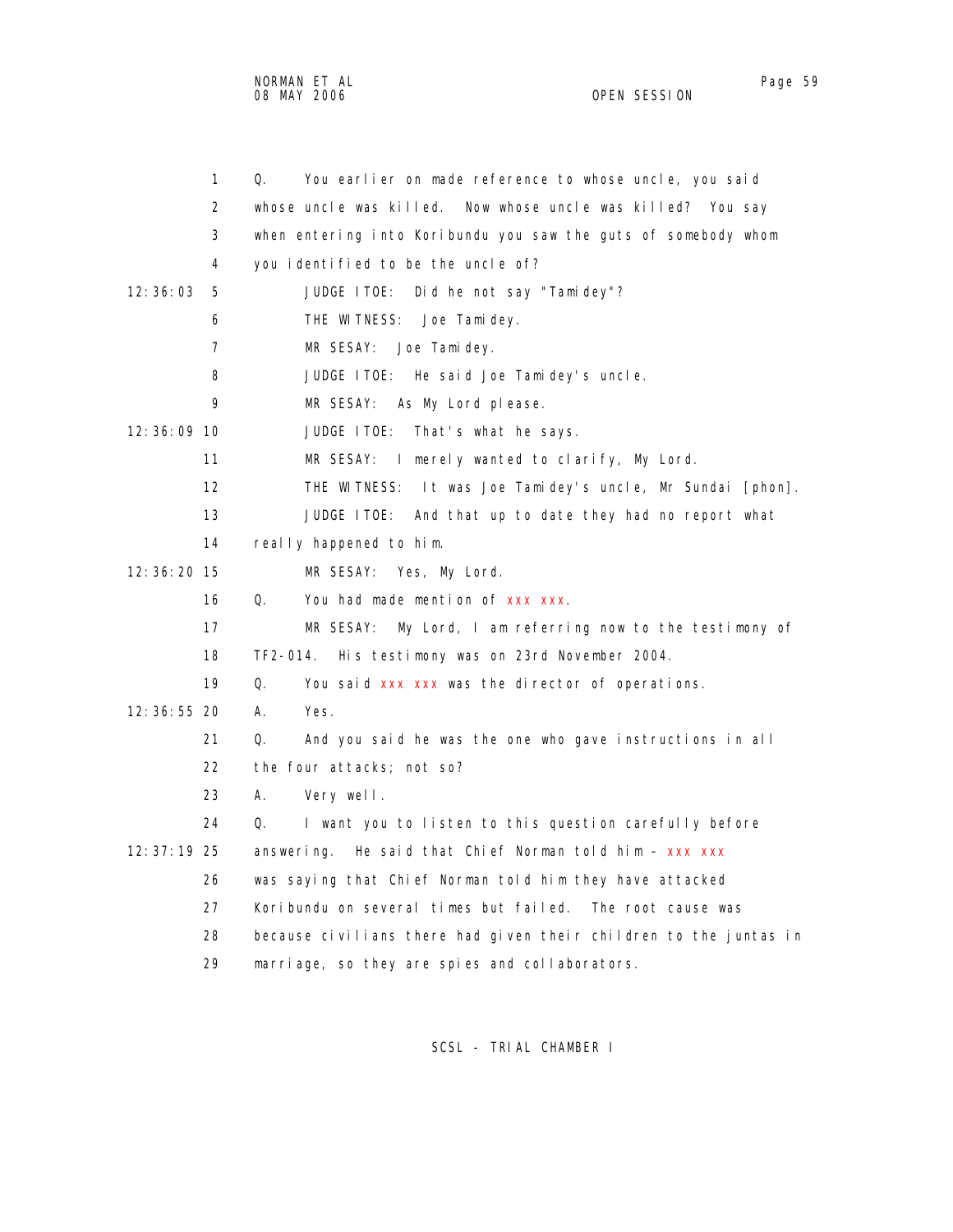1 PRESIDING JUDGE: Slowly. It needs to be interpreted. 2 MR SESAY: Yes, My Lord. 3 Q. "The root cause was because civilians there had given their 4 children to the juntas in marriage, so they are spies and 12:38:09 5 collaborators. So when I go to Koribundu let me see that 6 nobody should be left, not even a farm. All houses should 7 be burnt and petrol was given for that operation." 8 What do you have to say about that? 9 A. It was a surprise to me when I heard that Chief Norman had 12:39:02 10 said, because I am not a stranger in Koribundu. Not a day did I 11 ever hear that Chief Norman had said so, that if they go there 12 they will not even leave a fowl alive, that not even a coop they 13 could leave untouched. I never heard that. 14 Q. Now in relation to the petrol, you heard me referring to 12:39:35 15 petrol, that he said they gave petrol for that operation. Now at 16 any time in all those four attacks was petrol provided by 17 Chief Norman or anybody else? 18 A. If my Norman or any other person had given that I would 19 have known because I was not a child. Because I was there. 12:40:06 20 THE INTERPRETER: Your Honours, may counsel listen to the 21 interpretation and wait until I complete. Your Honours, may the 22 witness go over the last bit? 23 PRESIDING JUDGE: Yes, Mr Witness, can you repeat your last 24 answer, please. 12:40:18 25 MR SESAY: 26 Q. Yes, in relation to the petrol, I asked you whether in fact 27 petrol was provided, whether you know it was provided. Because 28 you said you took part in all the four attacks and in all those 29 four attacks, from what you've heard me telling you in court, was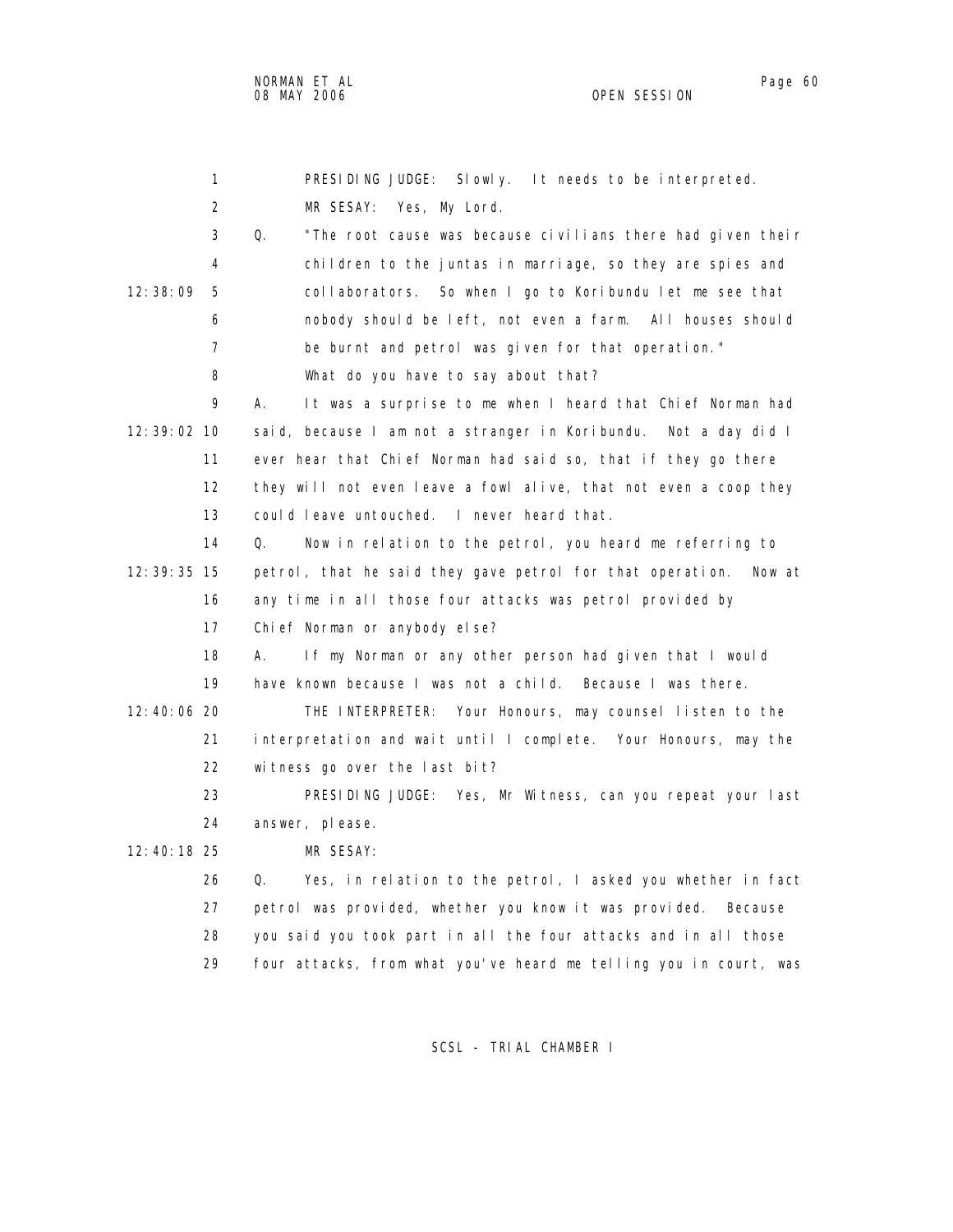1 petrol provided for that operation by Chief Norman or anybody 2 else? 3 A. I did not see any petrol. I did not see any petrol given 4 by Chief Norman or by any other person, not just Chief Norman. 12:41:04 5 Q. You made reference to a Borbor Tucker; not so? 6 A. Yes. 7 Q. You said he also took part in the attacks; not so? 8 A. Yes, yes. 9 MR SESAY: My Lords, it's TF2-190. 12:41:30 10 Q. Now he gave evidence in this Court -- 11 PRESIDING JUDGE: What time? 12 MR SESAY: My Lord, it was on 23rd November 2004. 13 PRESIDING JUDGE: Thank you. 14 MR SESAY: 12:41:47 15 Q. He said, "Norman gave me instructions that his group" -- 16 MR KAMARA: Excuse me, counsel, that date cannot be 17 correct. He didn't give evidence together with Nallo on the same 18 date, 23rd November 2004. 19 MR SESAY: My Lord, it's based on the documents I have 12:42:14 20 before me. My Lord, since I am not sure of the date he 21 testified, having regard to what my learned colleague has said, I 22 would rather put it in another form. I am sure it will be in the 23 same directive, My Lord -- the same direction, My Lord, without 24 reference to the date. 12:42:53 25 Q. Now, in all those four attacks did Chief Norman give 26 instructions to anybody in your presence or to your knowledge? 27 A. No. 28 Q. You know Chief Norman; not so? 29 A. Yes, I know him very well.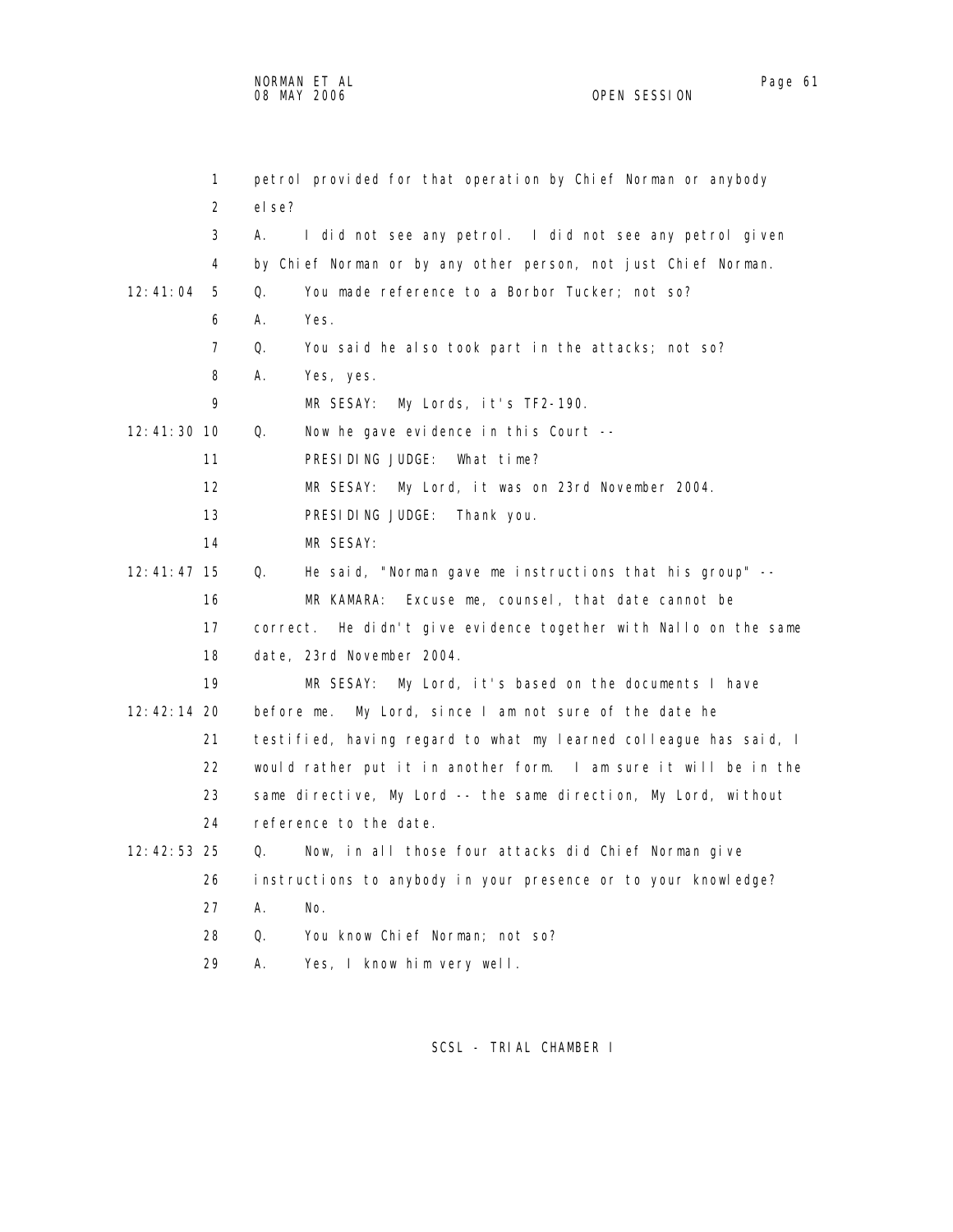NORMAN ET AL Page 62

2 identify him?

OPEN SESSION

 1 Q. If you were to look around the Court would you be able to 3 PRESIDING JUDGE: Is this really an issue for this witness? 4 MR SESAY: My Lord, it's initial to the next question --

12:43:55 5 THE WITNESS: In fact I had seen him long ago today.

6 MR SESAY: -- which I will be asking him. That is why I

7 want him to identify Chief Norman.

8 PRESIDING JUDGE: Very well.

9 MR SESAY:

12:44:06 10 Q. Where is he?

 11 A. Excuse me for pointing my finger at him. Look at him over 12 there with the glasses on with the black hat.

 13 PRESIDING JUDGE: For the record, the witness indicates the 14 first accused, Mr Norman.

12:44:31 15 MR SESAY:

 16 Q. Who was the chief in that Koribundu, for Koribundu? First 17 of all, Koribundu is in what chiefdom?

18 A. It is in the Jiama Bongor Chiefdom.

 19 JUDGE ITOE: It's in Jiama Bongor Chiefdom. We have that, 12:44:44 20 you know. We don't need to go through that. Koribundu is in 21 Jiama Bongor. 22 MR SESAY: My Lord, I am trying to preface the question for

23 a series of questions which may flow from that, My Lord.

24 JUDGE ITOE: Go ahead.

 12:44:57 25 MR SESAY: I'm sure if Your Lordships would bear with me I 26 would be grateful, My Lord.

27 JUDGE ITOE: Go ahead. We have always borne with you.

28 MR SESAY: As My Lords please.

29 Q. Who was the chief of Jiama Bongor Chiefdom? So Chief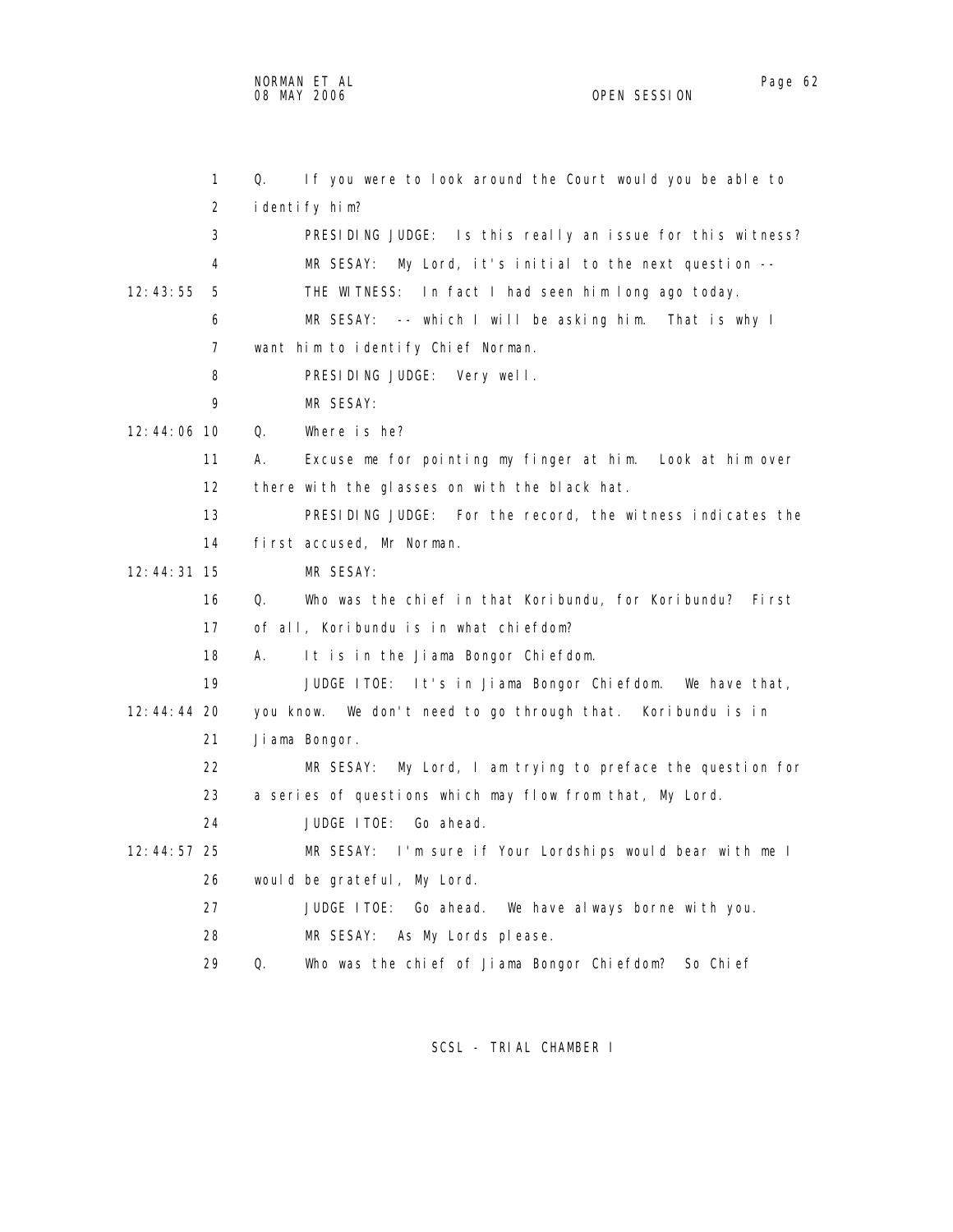1 Norman was regent chief -- [Overlapping speakers] 2 A. Chief Norman was the regent chief for Jiama Bongor. 3 THE INTERPRETER: Your Honours, counsel is still going on 4 whilst the interpretation is on. 12:45:24 5 PRESIDING JUDGE: Mr Counsel, please let the witness 6 complete his answer before you carry on with -- and that answer 7 be interpreted before you carry on with your next question. 8 MR SESAY: I will take it in good part, My Lord. 9 PRESIDING JUDGE: It's not because the question is too 12:45:41 10 long, it's only because you ask the question before the answer is 11 translated, so that causes the confusion. Please proceed. 12 MR SESAY: Yes, My Lord. 13 Q. You said he was regent chief, not so? 14 A. Yes, sir. 12:46:02 15 Q. Do you know one xxx xxx, alias xxx xxx? 16 A. Yes. 17 Q. Do you know what happened to him? 18 A. Very well. 19 Q. Yes, can you tell this Court. 12:46:35 20 A. I am telling this Court that at the time it was a surprise 21 to me when I heard that he himself,  $xxx$ , had come here, that he 22 came to stand before this Court and say that Kamajors came 23 here -- 24 JUDGE ITOE: Let's be careful. Was that not -- just a 12:47:03 25 question which the learned Presiding Judge has put to the learned 26 Prosecutor, are we sure we are treading on the right grounds 27 here? Is he not a protected witness? 28 MR SESAY: Yes, My Lord, I would not wish -- 29 PRESIDING JUDGE: How come this witness knows about this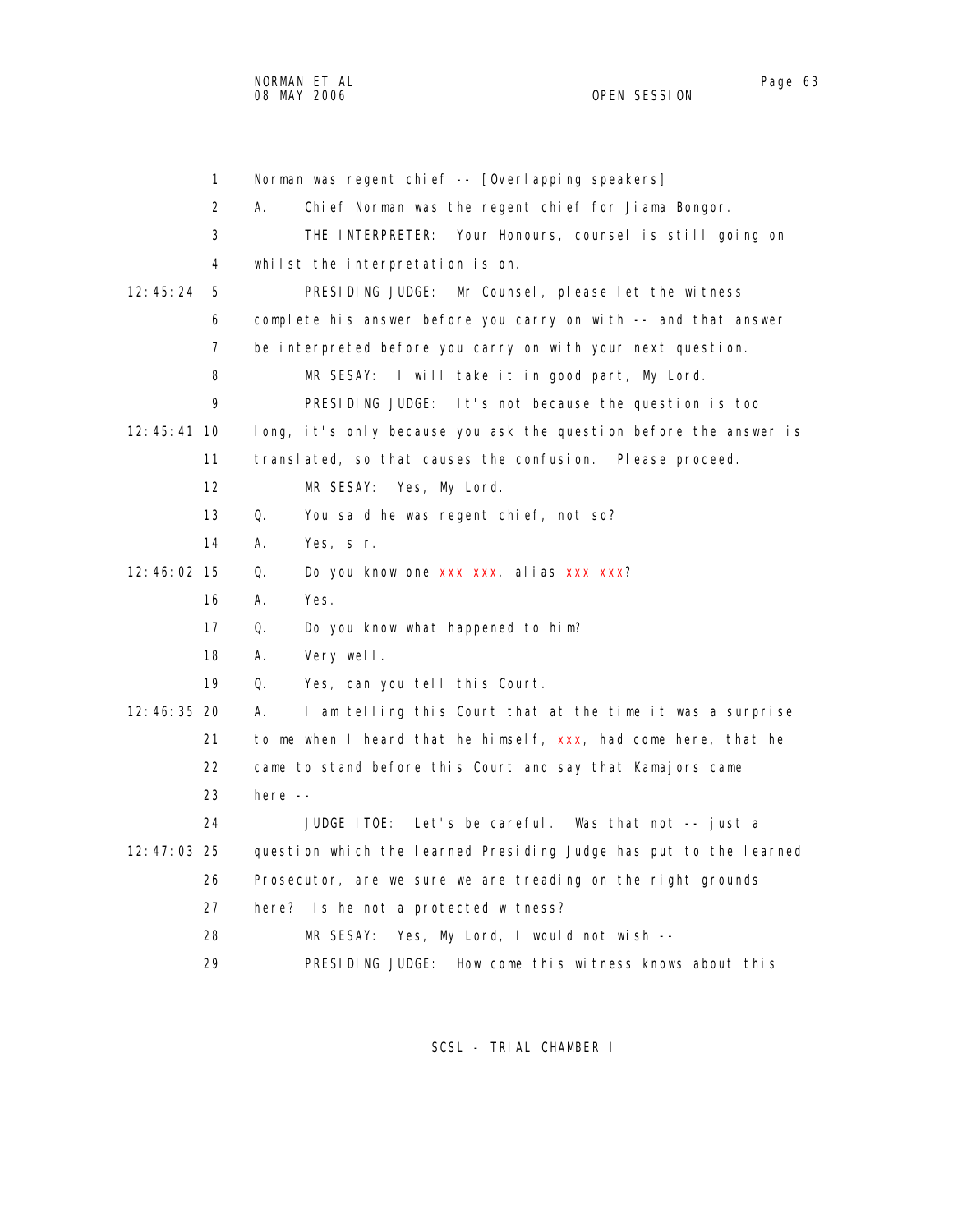| $\mathbf{1}$    | wi tness having given evidence under protective measures then?    |
|-----------------|-------------------------------------------------------------------|
| 2               | Well, My Lord, I believe he had just said that<br>MR SESAY:       |
| 3               | in fact he saw --                                                 |
| 4               | PRESIDING JUDGE: No, he said at the time he was surprised         |
| 12:47:35<br>5   | that -- I heard that he came to this Court to testify. How come   |
| 6               | he knows that?                                                    |
| 7               | MR SESAY: As My Lord pleases.                                     |
| 8               | Q.<br>Did you at any time --                                      |
| 9               | JUDGE ITOE: How come he knows that? How come he knows             |
| $12: 47: 46$ 10 | that?                                                             |
| 11              | MR SESAY: My Lord, he had said that in fact -- he's               |
| 12              | leading towards that, My Lord, regarding how he saw --            |
| 13              | PRESIDING JUDGE: No, when you asked a question he answered        |
| 14              | to you that he knew him and he said, "At the time I was surprised |
| 12:48:01 15     | when I heard that he had come here to testify."                   |
| 16              | My Lord, he will explain how he heard that,<br>MR SESAY:          |
| 17              | It was not in this Court, with all due respect,<br>My Lord.       |
| 18              | My Lord.                                                          |
| 19              | Q.<br>Now how did you get to know that?                           |
| 12:48:14 20     | Where we are, it's a big town, there is no secrets.<br>А.         |
| 21              | Q.<br>Do you know a Reverend Bob Kandeh?                          |
| 22              | Yes, I know him.<br>А.                                            |
| 23              | Q.<br>Now, did you see him anywhere?                              |
| 24              | PRESIDING JUDGE: Mr Counsel, please wait for the answer to        |
| 12:48:32 25     | be completed before you carry on.                                 |
| 26              | MR SESAY: As My Lord pleases. I'm a bit too fast,                 |
| 27              | My Lord. I'll slow down.                                          |
| 28              | PRESIDING JUDGE: It's not because you're too fast, it's           |
| 29              | because you listen to the answer given in Mende and then you      |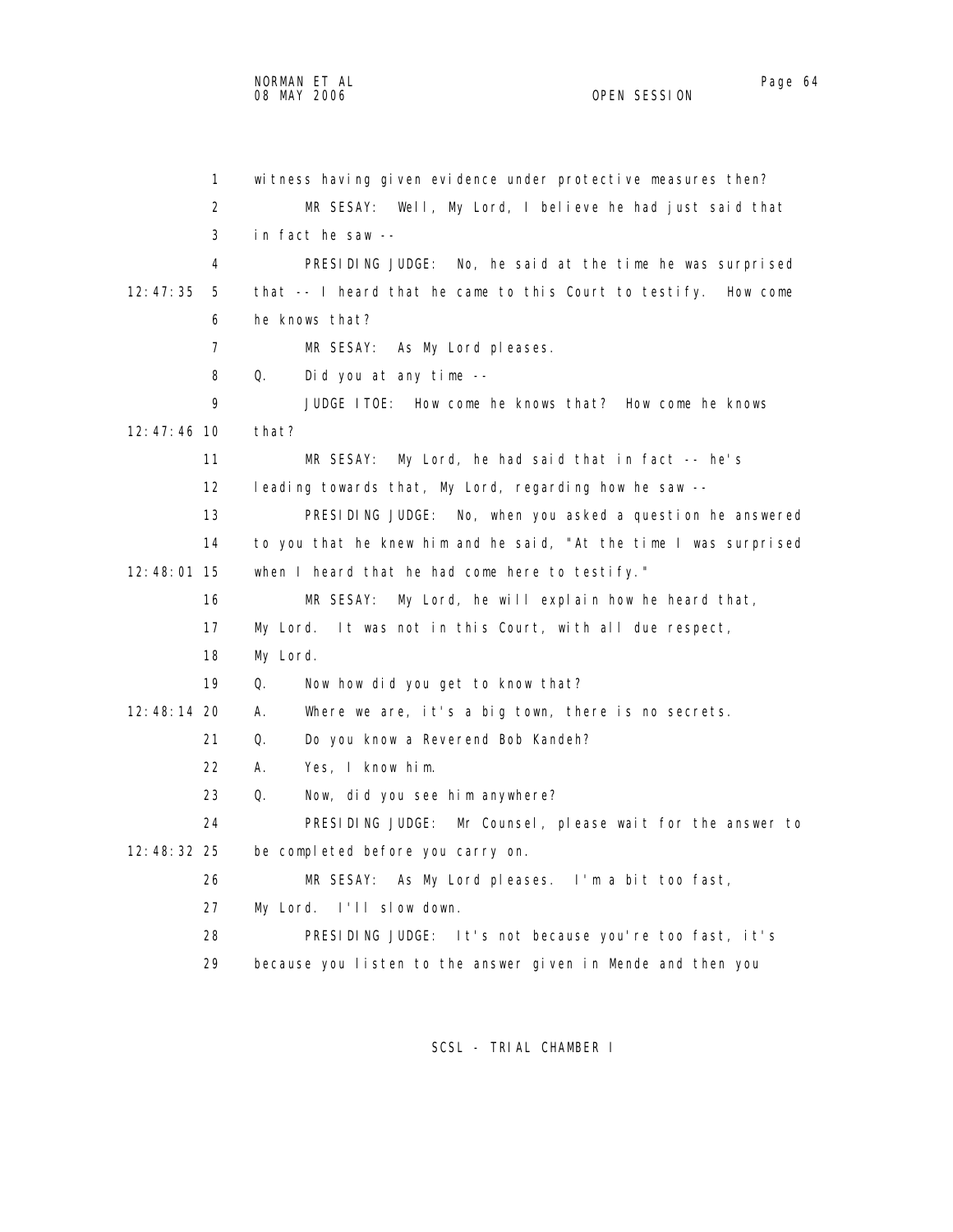1 carry on and it is not interpreted. So this is the problem.

2 Please proceed.

3 MR SESAY: Yes, My Lord.

 4 MR KAMARA: My Lord, if I may interpose here. I'm sorry, 12:48:55 5 my learned friend, but the Prosecution is slightly worried with 6 the line of direct examination on this issue, not only about the 7 protective measures in place but as to the facts of evidence 8 being led in closed session as well. If my learned friend is 9 pursuing questions along those lines we are a bit worried about 12:49:15 10 matters raised that were raised in closed session. Over and 11 above that, if that is the issue, counsel should refer the Court 12 to the portions of the evidence in court and not have this 13 witness to tell this Court what happened in court when he was not 14 here. So it is for counsel to tell us, as has been the 12:49:33 15 procedure, the transcript and then pose questions to this witness 16 from facts of the transcript and not lead questions from this 17 witness to suggest things that might have happened in court and 18 which we're not even sure happened in court and we're not even 19 sure whether this witness ever testified in this Court. 12:49:51 20 PRESIDING JUDGE: Mr Sesay, what do you respond? 21 MR SESAY: My Lord, I will concede on that and I do not 22 wish to in any way whatsoever pursue that line. I will rest my 23 question on that. 24 Q. Now let me take you back, Mr Witness. 12:50:15 25 A. I'm ready. 26 Q. You have made reference to Joe Tamidey in your testimony, 27 not so? 28 A. Yes.

29 Q. What was the status of Joe Tamidey at the time when those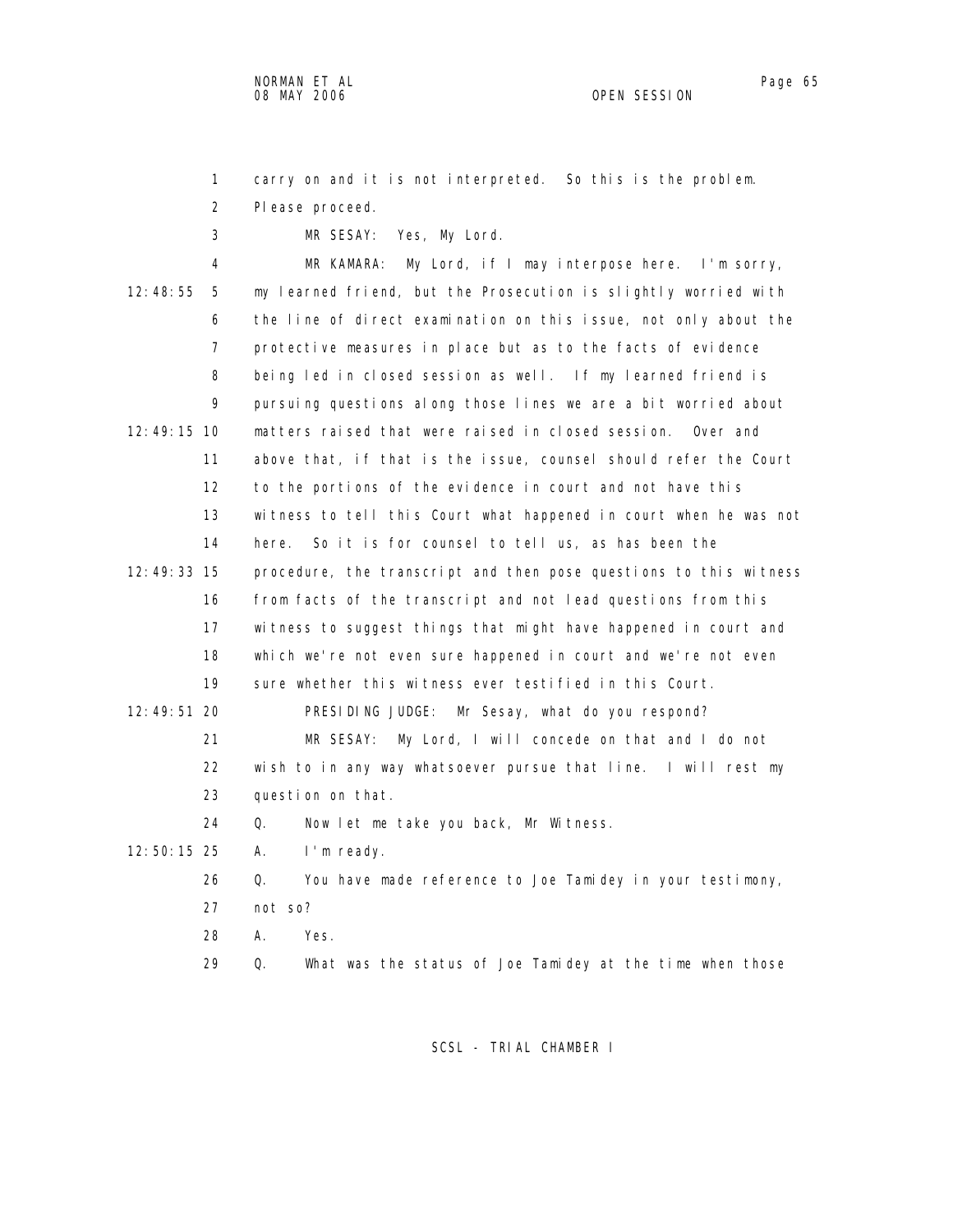|               | 1  | attacks were made on Koribundu?                                   |
|---------------|----|-------------------------------------------------------------------|
|               | 2  | А.<br>Well, the War Council appointed him that he should fight,   |
|               | 3  | if he could capture Koribundu he would become the battalion       |
|               | 4  | commander.                                                        |
| 12:51:36      | 5  | Now from whom does the battalion commander take<br>Q.             |
|               | 6  | instructions?                                                     |
|               | 7  | А.<br>The person who would give him instructions was the district |
|               | 8  | administrator.                                                    |
|               | 9  | Q.<br>Do you know who was the district administrator at that      |
| $12:52:18$ 10 |    | time?                                                             |
|               | 11 | А.<br>Very well.                                                  |
|               | 12 | Who was the district administrator?<br>Q.                         |
|               | 13 | He was called Chief Kosseh Hindowa.<br>А.                         |
|               | 14 | Q.<br>And can you assist in relation to the time frame, please;   |
| 12:52:49 15   |    | when was that?                                                    |
|               | 16 | А.<br>He started taking instructions from him since 1998 up till  |
|               | 17 | the time of disarmament.                                          |
|               | 18 | MR SESAY:<br>My Lord, that is all for this witness.               |
|               | 19 | PRESIDING JUDGE: Any cross-examination, Mr Koppe?                 |
| $12:53:31$ 20 |    | MR KOPPE: No thank you, Your Honour.                              |
|               | 21 | PRESIDING JUDGE:<br>Mr Margai, any cross-examination?             |
|               | 22 | MR MARGAI: None, My Lord.                                         |
|               | 23 | PRESIDING JUDGE:<br>Thank you.<br>Mr Prosecutor, any              |
|               | 24 | cross-examination?                                                |
| $12:53:42$ 25 |    | MR KAMARA: Yes, My Lord.                                          |
|               | 26 | PRESIDING JUDGE: Is your cross-examination to be somewhat         |
|               | 27 | lengthy or short?                                                 |
|               | 28 | It will be short, for about 30 minutes.<br>MR KAMARA:             |
|               | 29 | PRESIDING JUDGE:<br>Thirty minutes?                               |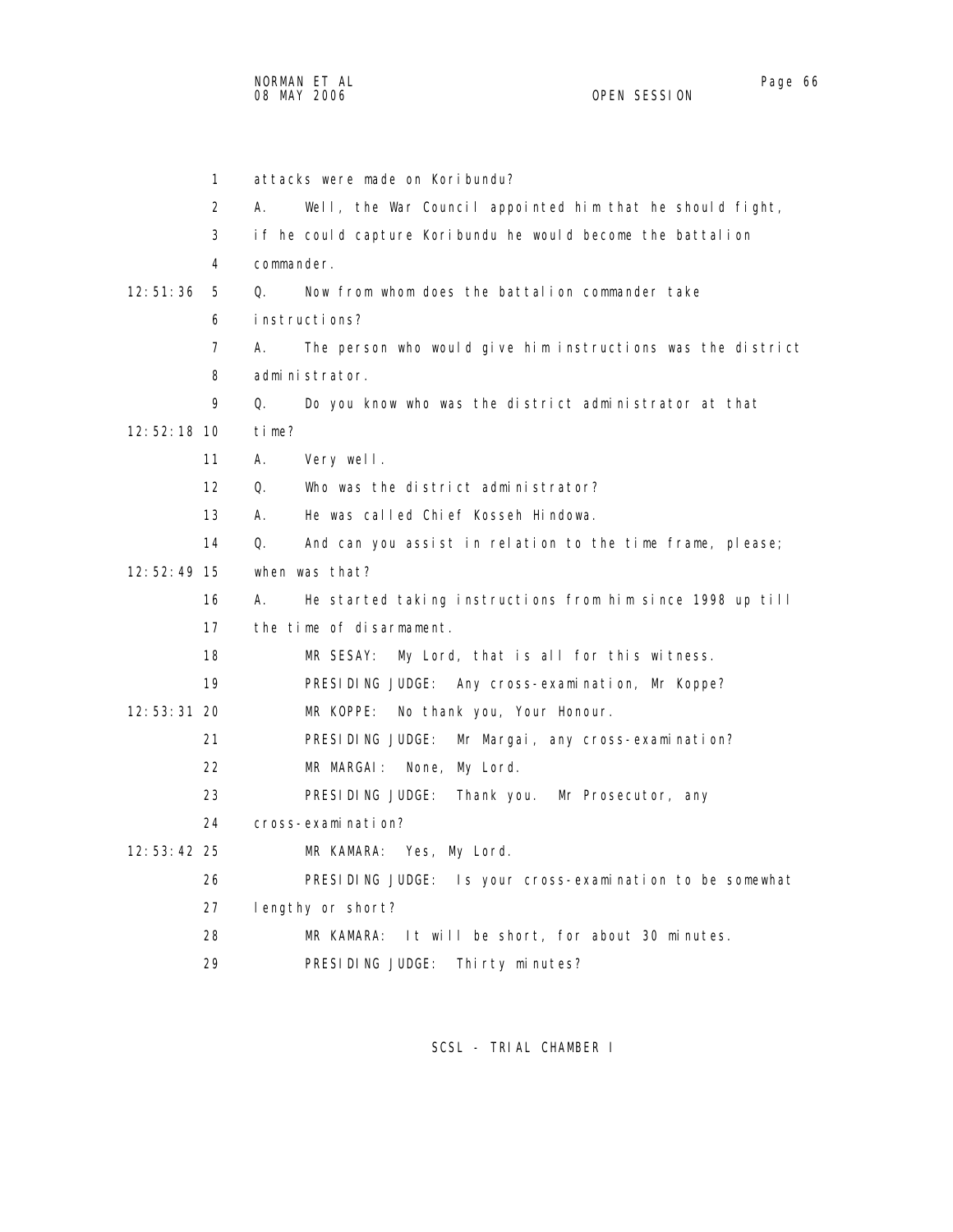| 1             | MR KAMARA:<br>Yes.                                              |
|---------------|-----------------------------------------------------------------|
| 2             | PRESIDING JUDGE: Because we're wondering if we should           |
| 3             | start before we are to break, because we're only five minutes   |
| 4             | before the usual time. But it won't be five minutes?            |
| 12:54:17<br>5 | No, about 30 minutes. We can do a break and<br>MR KAMARA:       |
| 6             | come back.                                                      |
| 7             | PRESIDING JUDGE: Fine.<br>We'll adjourn the proceedings then    |
| 8             | for the lunch recess. Court is adjourned to 2.30. Thank you.    |
| 9             | [Luncheon recess taken at 12.55 p.m.]                           |
| $14:44:07$ 10 | [CDFO8MAYO6D - SV]                                              |
| 11            | [Upon resuming at 2.44 p.m.]                                    |
| 12            | PRESIDING JUDGE: Mr Prosecutor, Mr Kamara.                      |
| 13            | MR KAMARA:<br>Yes, My Lord.                                     |
| 14            | PRESIDING JUDGE: So you're ready to proceed with the            |
| 14:45:08 15   | cross-examination of this witness?                              |
| 16            | MR KAMARA:<br>Yes, My Lord.                                     |
| 17            | PRESIDING JUDGE: Please do so.                                  |
| 18            | CROSS-EXAMINED BY MR KAMARA:                                    |
| 19            | Q.<br>Good afternoon, Mr xxx.                                   |
| 14:45:18 20   | А.<br>Yes, good afternoon.                                      |
| 21            | My first question to you is between the period 1997 to<br>Q.    |
| 22            | 1998, did you go to Talia; Your Honours, Base Zero?             |
| 23            | А.<br>Yes, I went there.                                        |
| 24            | Q.<br>When did you go to Base Zero?                             |
| 14:45:50 25   | '98.<br>А.<br>1998.                                             |
| 26            | Q.<br>The first part or the second part of 1998?                |
| 27            | А.<br>At the beginning.                                         |
| 28            | When you visited Base Zero, who was the overall leader of<br>Q. |
| 29            | the Kamajors based at Base Zero?                                |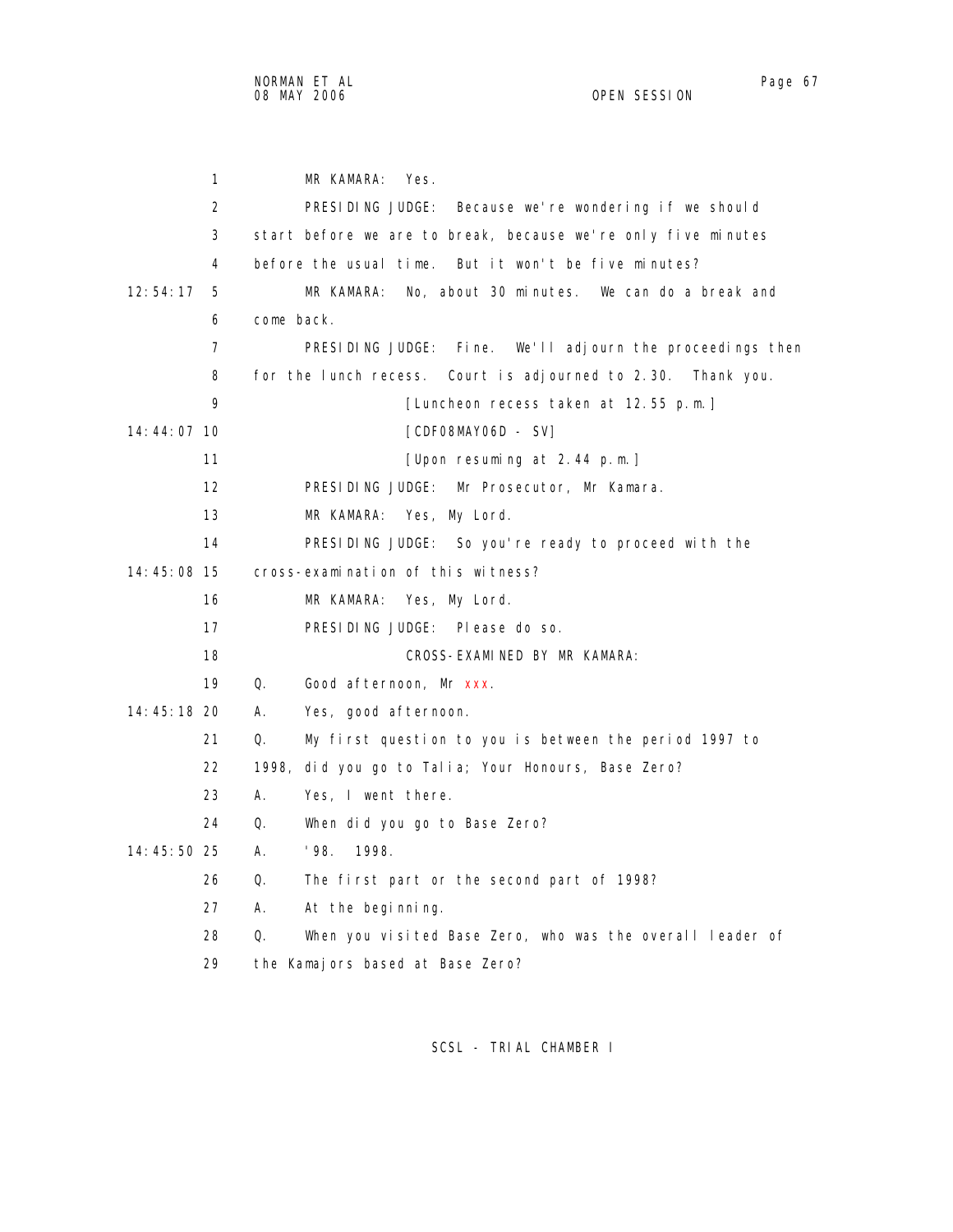NORMAN ET AL Page 68 and the set of the set of the set of the set of the set of the set of the set of the set o 08 MAY 2006 OPEN SESSION

|               | $\mathbf{1}$      | А.      | Before we went there, the only person whom we saw then was       |
|---------------|-------------------|---------|------------------------------------------------------------------|
|               | 2                 | XXX XXX | Sometimes when we went there we'd sleep only once                |
|               | 3                 |         | and return.<br>Sometimes we don't sleep there. So I do not       |
|               | 4                 |         | actually know who was leading the Kamajors then.                 |
| 14:46:52      | 5                 | 0.      | Was Chief Norman based at Base Zero at that time?                |
|               | 6                 | А.      | I used to see him there, but they were many there.               |
|               | $\overline{7}$    | Q.      | I'm talking about Chief Norman.                                  |
|               | 8                 | А.      | Yes, he was there.                                               |
|               | 9                 |         | Did you say you used to see him there?<br>JUDGE ITOE:            |
| $14:47:45$ 10 |                   |         | THE WITNESS:<br>Yes.                                             |
|               | 11                |         | MR KAMARA:                                                       |
|               | $12 \overline{ }$ | 0.      | Do you, by any chance, know what he was doing at Base Zero?      |
|               | 13                | А.      | I did not know what he was doing there. We were just             |
|               | 14                |         | underlings, so we'd go there and return.                         |
| 14: 48: 21 15 |                   | Q.      | Are you aware that xxx xxx, whom you've mentioned as             |
|               | 16                |         | your leader then, had a superior in the person of Chief Norman?  |
|               | 17                | А.      | I can't speak about that.                                        |
|               | 18                |         | The question is are you aware. It is were you<br>JUDGE ITOE:     |
|               | 19                |         | aware or you were not aware.                                     |
| 14:49:00 20   |                   |         | Thank you, My Lord.<br>MR KAMARA:                                |
|               | 21                |         | THE WITNESS:<br>I did not know.                                  |
|               | 22                |         | MR KAMARA:                                                       |
|               | 23                | Q.      | You did not know that xxx xxx had a leader in the                |
|               | 24                |         | person of Chief Norman?                                          |
| 14:49:15 25   |                   | А.      | No.                                                              |
|               | 26                | Q.      | Mr Witness, you, yourself, have you had dealings with            |
|               | 27                |         | Chief Norman during the course of the war between 1997 and 1999? |
|               | 28                | А.      | I myself sitting here, there was nothing between us.             |
|               | 29                | Q.      | Did you ever receive instructions from him?                      |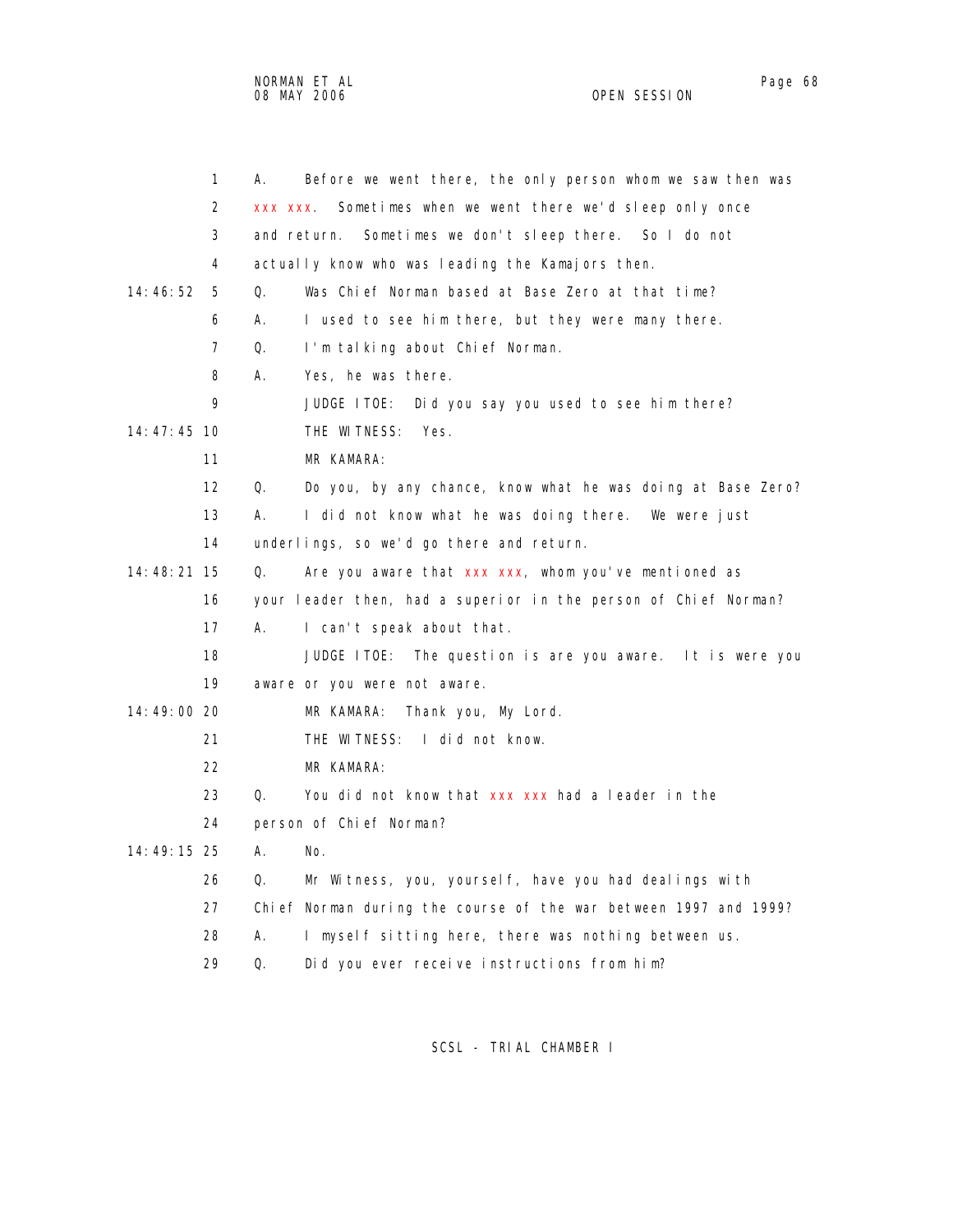NORMAN ET AL Page 69 and the set of the set of the set of the set of the set of the set of the set of the set o 08 MAY 2006 OPEN SESSION

|               | $\mathbf{1}$      | Who are you talking about?<br>Α.                                 |
|---------------|-------------------|------------------------------------------------------------------|
|               | 2                 | Q.<br>Chief Norman?                                              |
|               | 3                 | А.<br>But I said there was nothing between us. How could he give |
|               | 4                 | me an order or ask me to do something?                           |
| 14:50:38      | 5                 | Did you ask him for anything in terms of supplies or<br>Q.       |
|               | 6                 | di recti ves?                                                    |
|               | 7                 | I am still telling you people that there was nothing<br>А.       |
|               | 8                 | between us. The only person that I had something to do with was  |
|               | 9                 | XXX XXX                                                          |
| 14:50:59 10   |                   | My Lords, let the witness be shown this<br>MR KAMARA:            |
|               | 11                | document. My Lords, the document is numbered Registry 3875.      |
|               | $12 \overline{ }$ | It's a two-page document.                                        |
|               | 13                | Mr Witness, have you finished looking at the document?<br>0.     |
|               | 14                | A.<br>I have finished looking at it.                             |
| 14:53:58 15   |                   | Q.<br>Do you recognise that document?                            |
|               | 16                | А.<br>This document, I am telling you, that's why I've sworn     |
|               | 17                | today, that this person, he just put my name on that document.   |
|               | 18                | Q.<br>Mr Witness, do you recognise the document? I'm not asking  |
|               | 19                | you where your name is. Have you seen this document before?      |
| 14:54:33 20   |                   | А.<br>I have never seen it before.                               |
|               | 21                | Q.<br>What is the date on that document?                         |
|               | 22                | А.<br>I am seeing it here 29/9/1997.                             |
|               | 23                | Q.<br>Thank you. Mr Witness, is that not your handwriting?       |
|               | 24                | А.<br>I didn't write this at all.                                |
| $14:55:33$ 25 |                   | Q.<br>Is that your handwriting or not?                           |
|               | 26                | А.<br>It's not my handwriting.                                   |
|               | 27                | Q.<br>Now look at the second page where it says, "Yours          |
|               | 28                | fai thful I y."                                                  |
|               | 29                | Α.<br>I have seen it.                                            |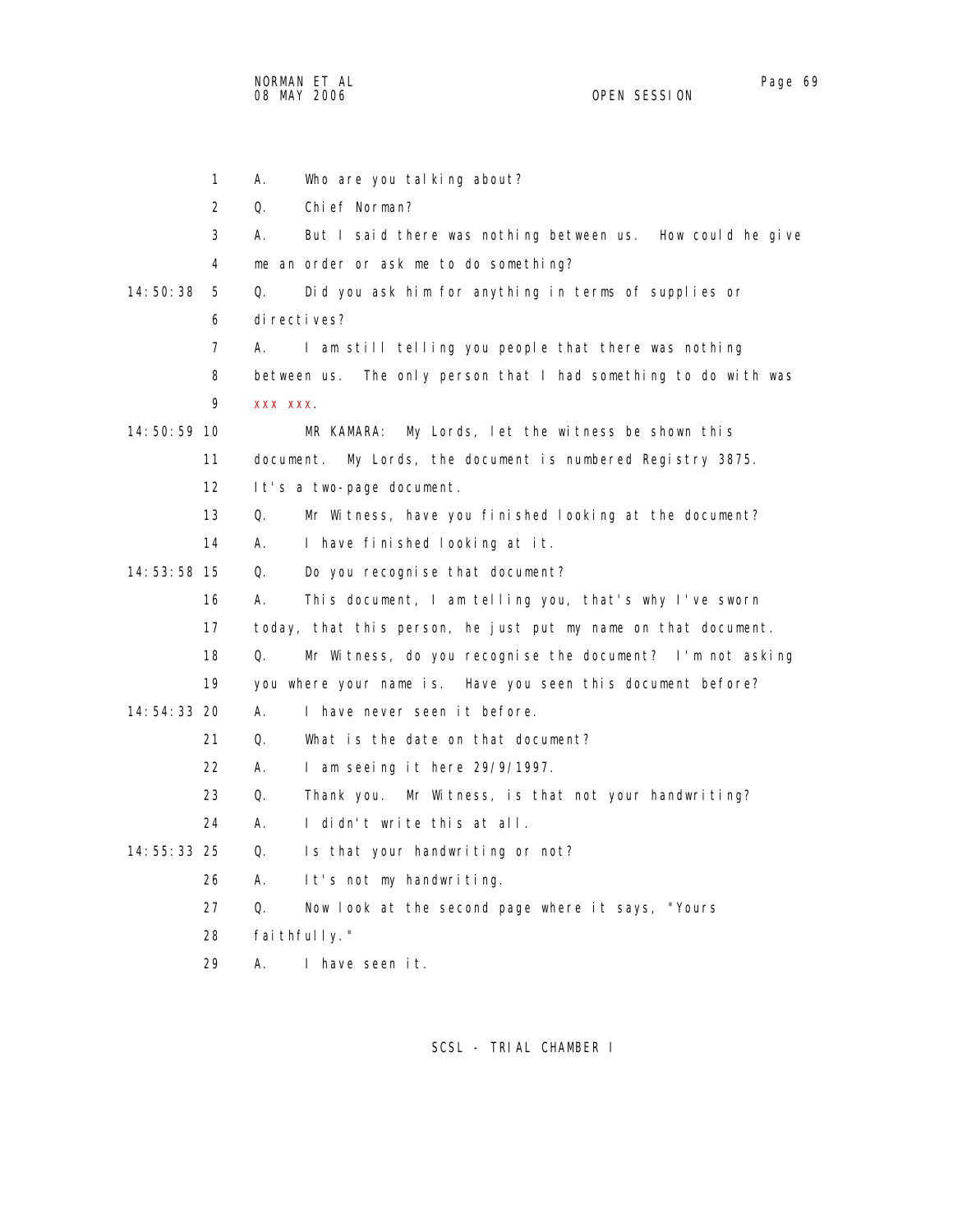|               | $\mathbf{1}$   | Could you read out the name that is signed underneath?<br>Q.      |
|---------------|----------------|-------------------------------------------------------------------|
|               | $\overline{2}$ | It's my very name written there, Dixon S Kosia.<br>А.<br>Then the |
|               | 3              | person wrote there again deputy co-ordinator. It could be there   |
|               | 4              | are people who could do that. They could forge.                   |
| 14:56:31      | 5              | Wait, wait, wait. The question I posed to you is:<br>Q.<br>read   |
|               | 6              | out the name of the person whose signature it is underneath       |
|               | 7              | "Yours faithfully."                                               |
|               | 8              | I am seeing it written here, "Yours faithfully, Dixon S<br>А.     |
|               | 9              | Kosia, deputy co-ordinator."                                      |
| 14:57:09 10   |                | Q.<br>Thank you.                                                  |
|               | 11             | А.<br>Yes.                                                        |
|               | 12             | Q.<br>Now take a look at the heading where it says, "Dear Chief   |
|               | 13             | Norman".                                                          |
|               | 14             | А.<br>I'm seeing it.                                              |
| 14: 57: 32 15 |                | It says, "Request for arms and ammunitions for laying an<br>Q.    |
|               | 16             | ambush on Bo, Pujehun and Sumbuya Highways" --                    |
|               | 17             | My Lords, I believe this document is not yet in<br>MR MARGAI:     |
|               | 18             | evi dence.                                                        |
|               | 19             | PRESIDING JUDGE: Indeed it is not yet in evidence.                |
| $14:57:46$ 20 |                | Thank you. I'm sure my learned friend has got<br>MR MARGAI:       |
|               | 21             | the message.                                                      |
|               | 22             | I haven't got it. I'm laying the foundation<br>MR KAMARA:         |
|               | 23             | and you need not tell me what it is. Thank you very much, my      |
|               | 24             | counsel.                                                          |
| 14:57:58 25   |                | Now, Mr Witness, the heading "Request for arms and<br>Q.          |
|               | 26             | ammunition for laying an ambush on Bo, Pujehun and Sumbuya        |
|               | 27             | Highways, " right?                                                |
|               | 28             | А.<br>No.                                                         |
|               | 29             | Q.<br>What does the heading say?                                  |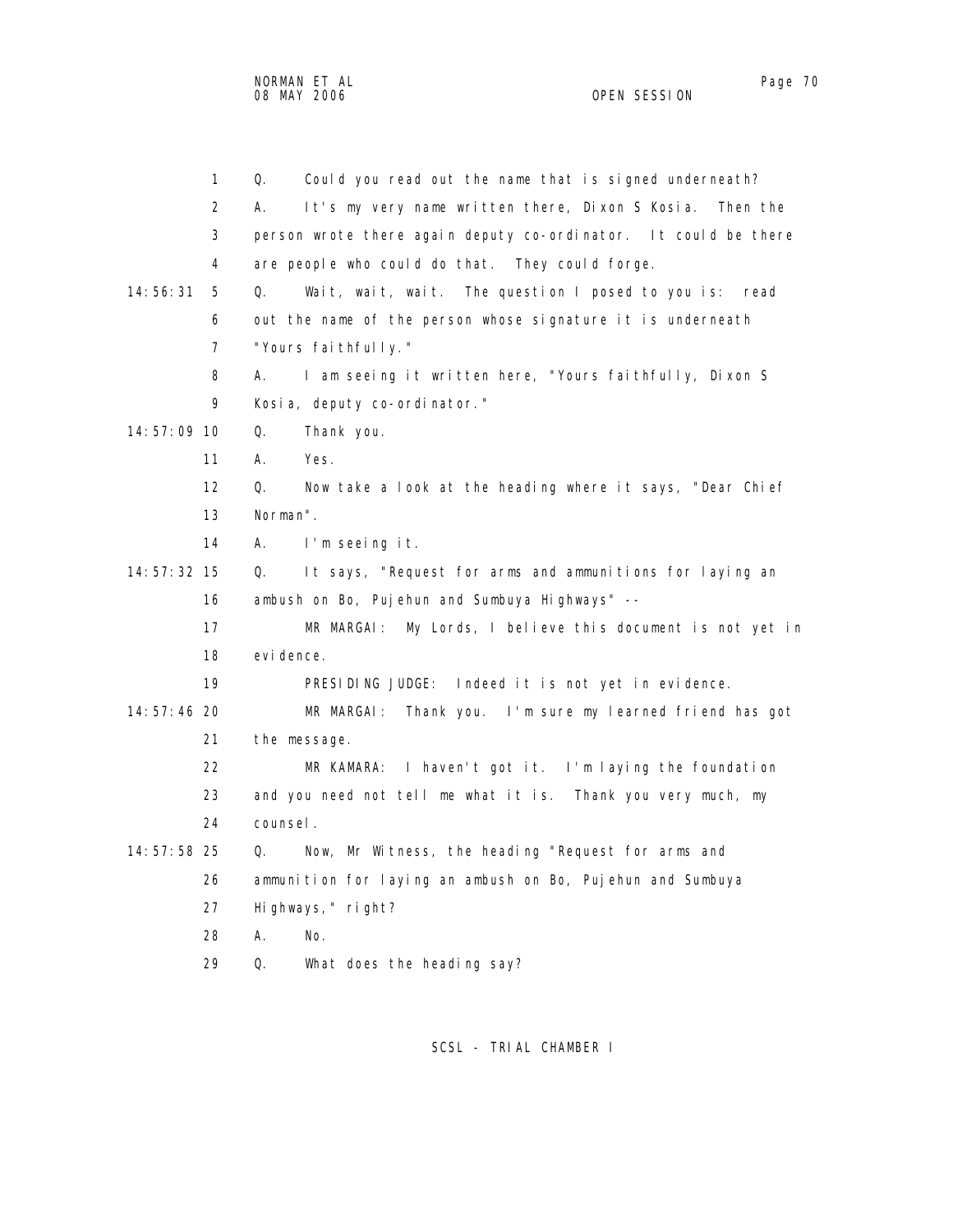1 MR MARGAI: Objection, My Lord. My learned friend is fully 2 aware of the procedure here. You cannot go into the contents of 3 a document which has not been tendered. 4 PRESIDING JUDGE: We are not in the content yet. We're 14:58:27 5 trying to ascertain what document we're talking about before 6 going to the content, Mr Margai. 7 MR MARGAI: And that ascertainment comes from the body of 8 the document. 9 PRESIDING JUDGE: I would like to remind you as well that 14:58:38 10 this is not your witness. You were in cross-examination. This 11 is a witness for the first accused and I don't know how many 12 times I need to tell you that, Mr Margai, but you've not been 13 allowed to do any re-examination or objection. You are a 14 cross-examiner like any other cross-examiner in these matters. 14:58:54 15 MR MARGAI: I'm hearing this for the first time, My Lords. 16 As My Lord pleases. 17 PRESIDING JUDGE: You hear this for the first time? 18 MR MARGAI: Yes, My Lord, in relation to this particular 19 issue because when I got up I said that my learned friend had not 14:59:12 20 tendered this document. 21 PRESIDING JUDGE: Indeed, and I agreed with you. 22 MR MARGAI: And he responded which means either expressly 23 or by implication Your Lordship was prepared to hear me. But now 24 that Your Lordship has ruled otherwise -- 14:59:29 25 PRESIDING JUDGE: Very well. Thank you, Mr Margai. 26 MR MARGAI: Thank you. 27 MR KAMARA: 28 Q. Mr Witness, were you at any point in time deputy 29 co-ordinator for Lugbu Civil Defence Committee?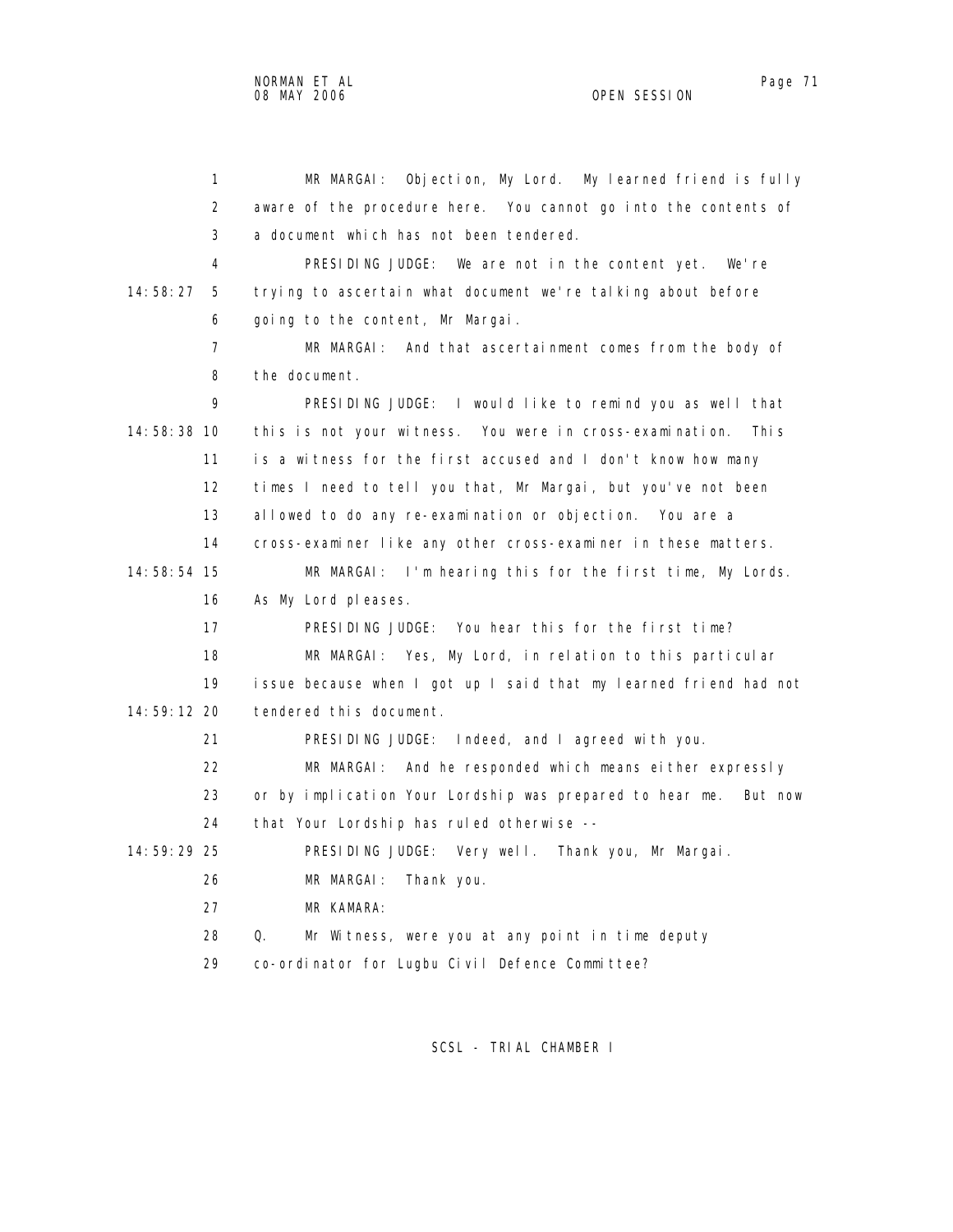1 A. No.

2 Q. Thank you.

| 3                 | My Lord, the Prosecution seeks to tender this<br>MR KAMARA:      |
|-------------------|------------------------------------------------------------------|
| 4                 | document as an exhibit.                                          |
| 14:59:55<br>5     | PRESIDING JUDGE: Counsel for the first accused?                  |
| 6                 | MR SESAY: Yes, My Lord. My Lord, I'll object to that             |
| $\overline{7}$    | document being tendered for the following grounds, My Lord:      |
| 8                 | There is no nexus between the document and the witness, My Lord. |
| 9                 | My Lord, he has denied that he is the author of this document.   |
| 15:00:27 10       | My Lord, he has said he has never seen this document before.     |
| 11                | My Lord, to attempt to tender this document I submit will have   |
| $12 \overline{ }$ | the effect of eliciting evidence from this witness which might   |
| 13                | cause him to testify about matters which he is not privy to.     |
| 14                | PRESIDING JUDGE: Yes.                                            |
| 15:01:25 15       | MR SESAY: My Lord, in its totality it would be highly            |
| 16                | prejudicial if this document were to be allowed to be tendered   |
| 17                | through this witness, having regard to the answers he had given  |
| 18                | in relation to the questions put by the Prosecutor.              |
| 19                | PRESIDING JUDGE: But don't you think this is more a matter       |
| 15:01:51 20       | that goes to weight rather than relevancy? Is this document      |
| 21                | relevant or not? This is really the issue. The issue is not the  |
| 22                | weight to be attached. This is a different matter.               |
| 23                | Yes, My Lord, but the first criteria, I beg to<br>MR SESAY:      |
| 24                | differ, My Lord, is that there has to be a nexus between the     |
| 15:02:07 25       | witness and the document.                                        |
| 26                | PRESIDING JUDGE: Well, I beg to differ with you because we       |
| 27                | have admitted many, many documents that had no connection or     |
| 28                | nexus between the witness and the document.                      |
| 29                | MR SESAY:<br>Because I submit, My Lord, that the Prosecutor      |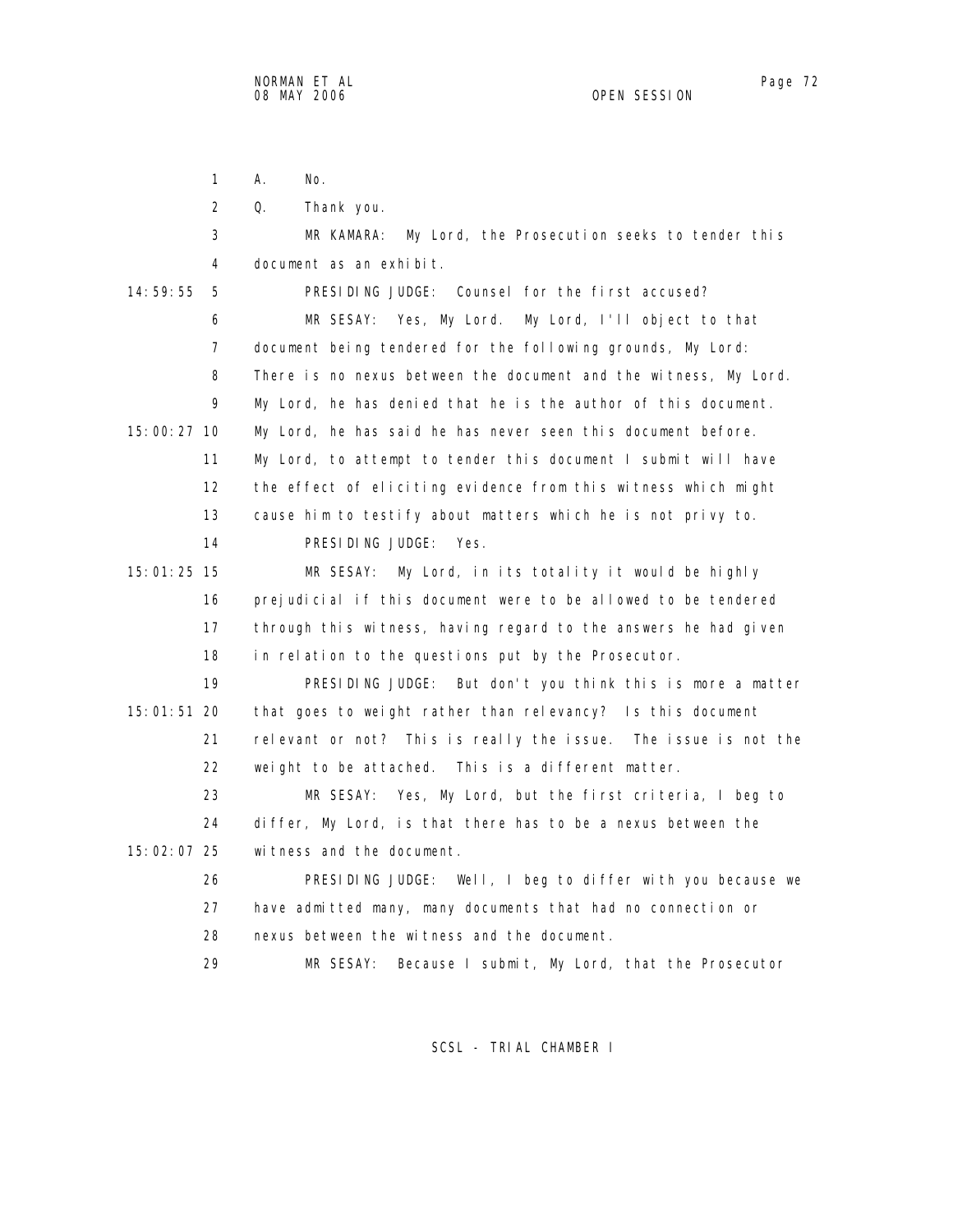1 has not even -- he has attempted in futility to establish the 2 nexus, the foundation, through this witness in order to tender 3 this document. 4 PRESIDING JUDGE: Thank you. Mr Prosecutor, what do you 15:02:37 5 wish to respond to this? 6 MR KAMARA: My Lord, this document is clearly connected to 7 the evidence before this Court. This witness has testified that 8 he did not have any dealings with Chief Norman in response to a 9 question I posed to him and this document goes to his credit 15:02:55 10 because here is a document, the Prosecution will submit, is 11 signed by this witness requesting for arms and ammunition. In 12 his evidence this morning, My Lords, the witness did also mention 13 that he was a clerk for the CDF between 1997 and 1998. And here 14 is this witness denying his own signature, denying his own 15:03:24 15 handwriting, My Lord. We submit there's every connection between 16 this document and the evidence before this Court. 17 JUDGE THOMPSON: Learned counsel for the first accused, 18 isn't the criterion here that Rule 89(C) governs relevance for 19 the admission of the document, the distinction here between the 15:03:52 20 legal admissibility of the evidence of a document and the weight 21 to be attached to it. Isn't that one of the principles? 22 MR SESAY: Yes, My Lord, I agree on that. 23 JUDGE THOMPSON: So when you say the document -- do you 24 sincerely say that the document is not relevant and relevant in 15:04:12 25 the sense of matters before this Court? 26 MR SESAY: My Lord, relevant in the sense of the testimony 27 of the witness. 28 JUDGE THOMPSON: Well, no, that is a narrow and restrictive 29 interpretation. When we say relevant, isn't the term given a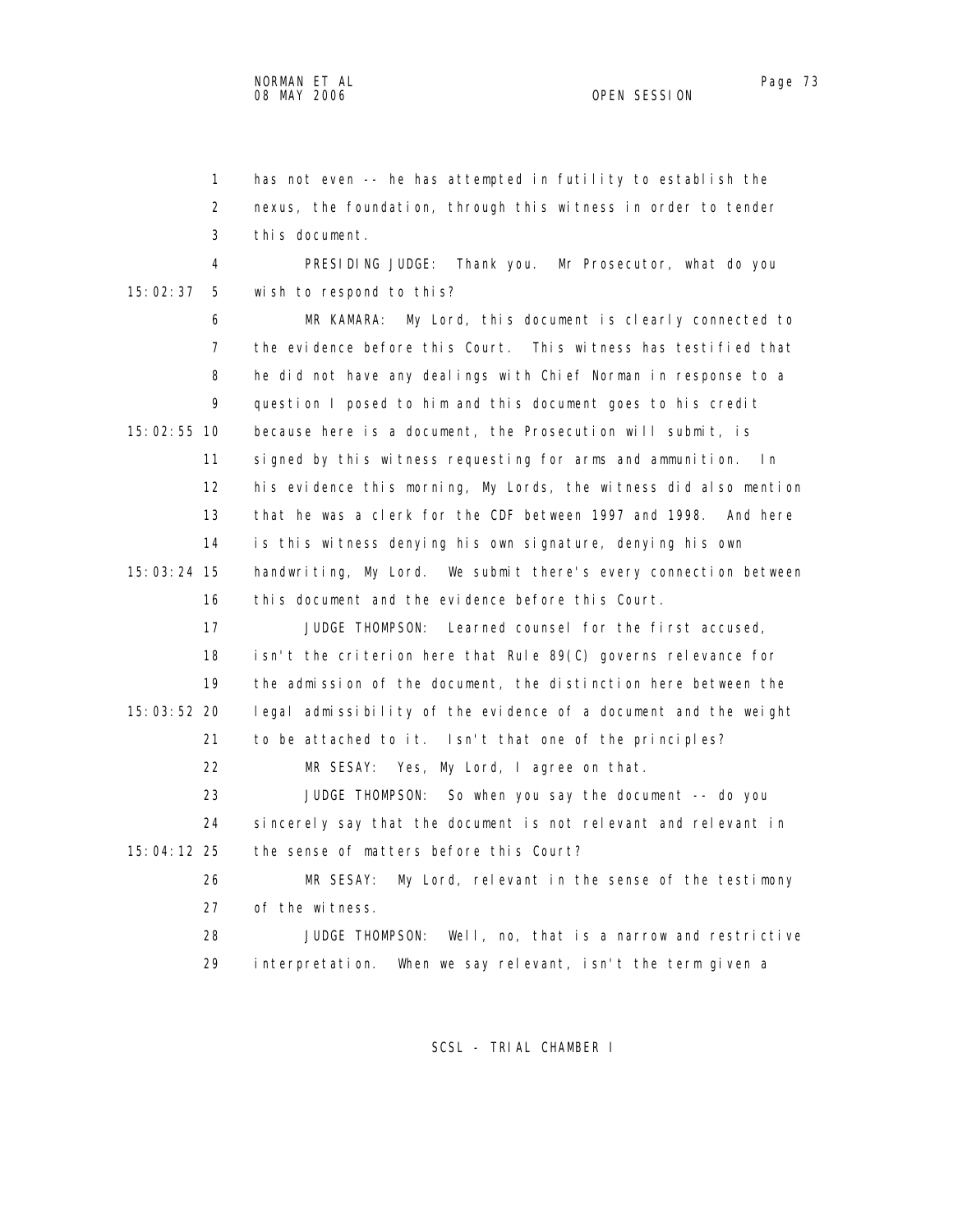1 broad interpretation; relevant to the issues in controversy in 2 the Court between the parties? 3 MR SESAY: Yes, My Lord, but if you may have heard the 4 Prosecutor, he had not expounded on that insofar as it relates to 15:04:43 5 the relevance in a broad sense. 6 JUDGE THOMPSON: [Overlapping speakers] we've been talking 7 about this witness's section, alleged connection between the 8 witness and the first accused and here this particular document 9 relates to matters which are alleged in the indictment, the fact 15:05:08 10 that he was a member of the Kamajor movement, and what is in 11 issue now is the authenticity or validity of this particular 12 document from this witness's perspective. My question to you is 13 that the statutory authority for admitting documents is 14 Rule 89(C). 15:05:33 15 MR SESAY: Yes, My Lord. 16 JUDGE THOMPSON: [Overlapping speakers] relevance, do you 17 concede that broadly speaking, and as far as the issues in 18 controversy between the parties in this case are concerned, this 19 document is relevant? 15:05:47 20 MR SESAY: My Lord, may I be heard on that. My Lord, I do 21 wish to quarrel -- 22 JUDGE THOMPSON: Satisfy us whether the term "relevance" 23 here in 89(C) should be given your restrictive interpretation of 24 relevant to the witness as distinct from relevant to the matters 15:06:05 25 in controversy between the parties. 26 MR SESAY: My Lord, I'll go further than that. 27 JUDGE THOMPSON: Persuade me. 28 MR SESAY: The Prosecutor had even said that the reason

29 why, in fact, he's attempting to tender this document is to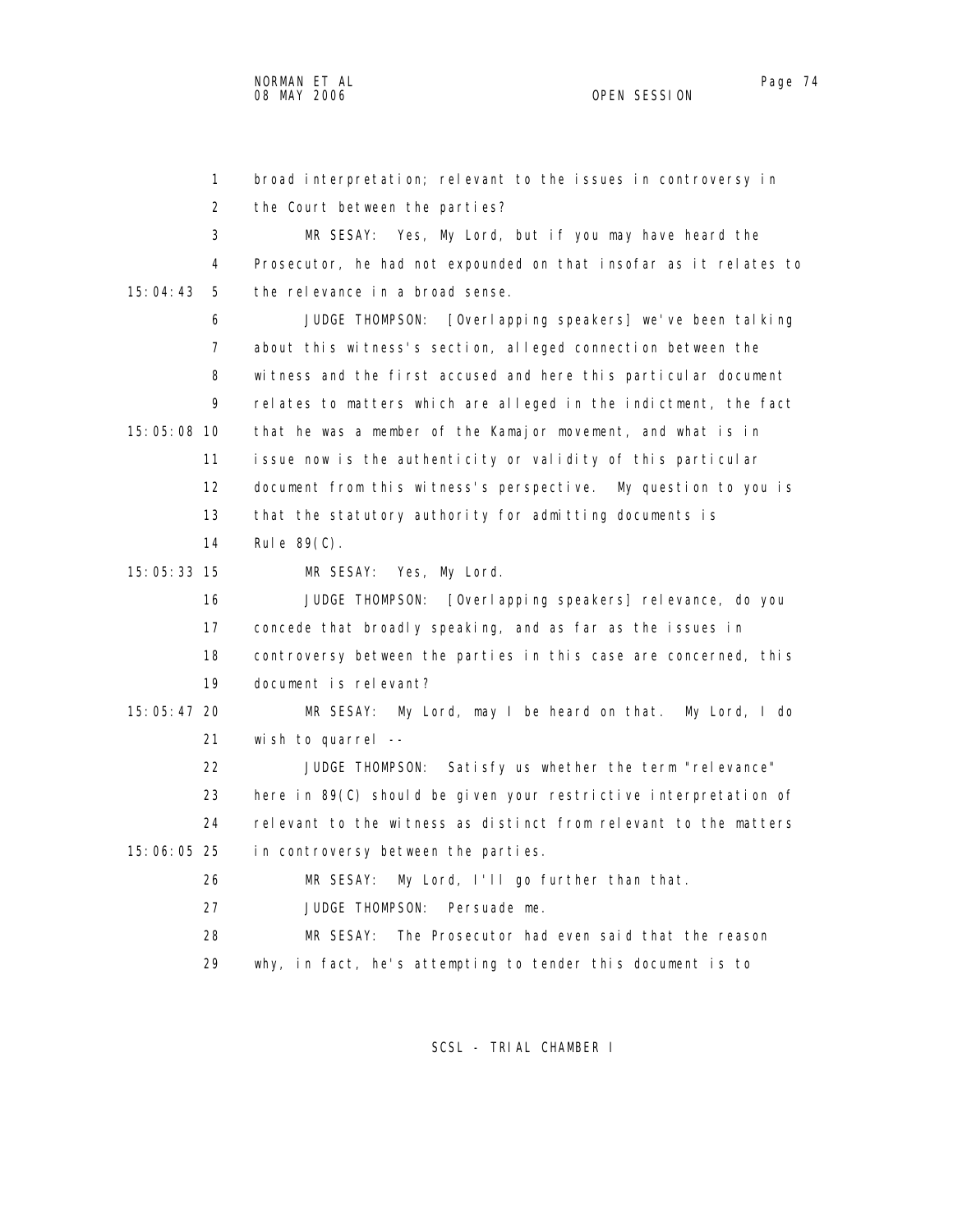2 witness. My Lord, he raised certain questions in relation to 3 that. He asked the witness to identify his signature. He 4 denied. He says that is not his signature. He asked the witness 15:06:35 5 on issues relating to the document which he has also denied. So, 6 My Lord, I think it behoves the Prosecutor to expound or possibly 7 to bring out a sufficient nexus, My Lord. My Lord, we have not 8 reached -- 9 JUDGE THOMPSON: No, the point I am making is that from the 15:07:00 10 answers of this witness, he's not excluding that the matters 11 adverted to prima facie in the document are unconnected to the 12 matters in controversy between the parties. He admits it's his 13 name that's written there. 14 MR SESAY: Yes, My Lord. 15:07:22 15 JUDGE THOMPSON: What I understand from his responses is 16 that he is saying this document tells a lie about itself. So 17 what I think he's saying, it is non est factum. It is not my 18 deed. Isn't that what he's saying? 19 MR SESAY: In fact, My Lord. 15:07:43 20 JUDGE THOMPSON: And if he's saying it is non est factum, 21 what does it go to? Admissibility or does it go to probative 22 value or weight, judging from the state of the jurisprudence 23 which we apply in international criminal tribunals as distinct 24 from the rules applicable in the national system? Of course 15:08:13 25 you'd readily concede, would you not, that one of the principles 26 of our tribunal is that national rules of evidence do not apply 27 and we're not bound by them. We only use them when perhaps there 28 may be a lacuna in our system. But there's no requirement of 29 automatic application of national rules. Then, of course, I

1 challenge the witness's credibility. The credibility of the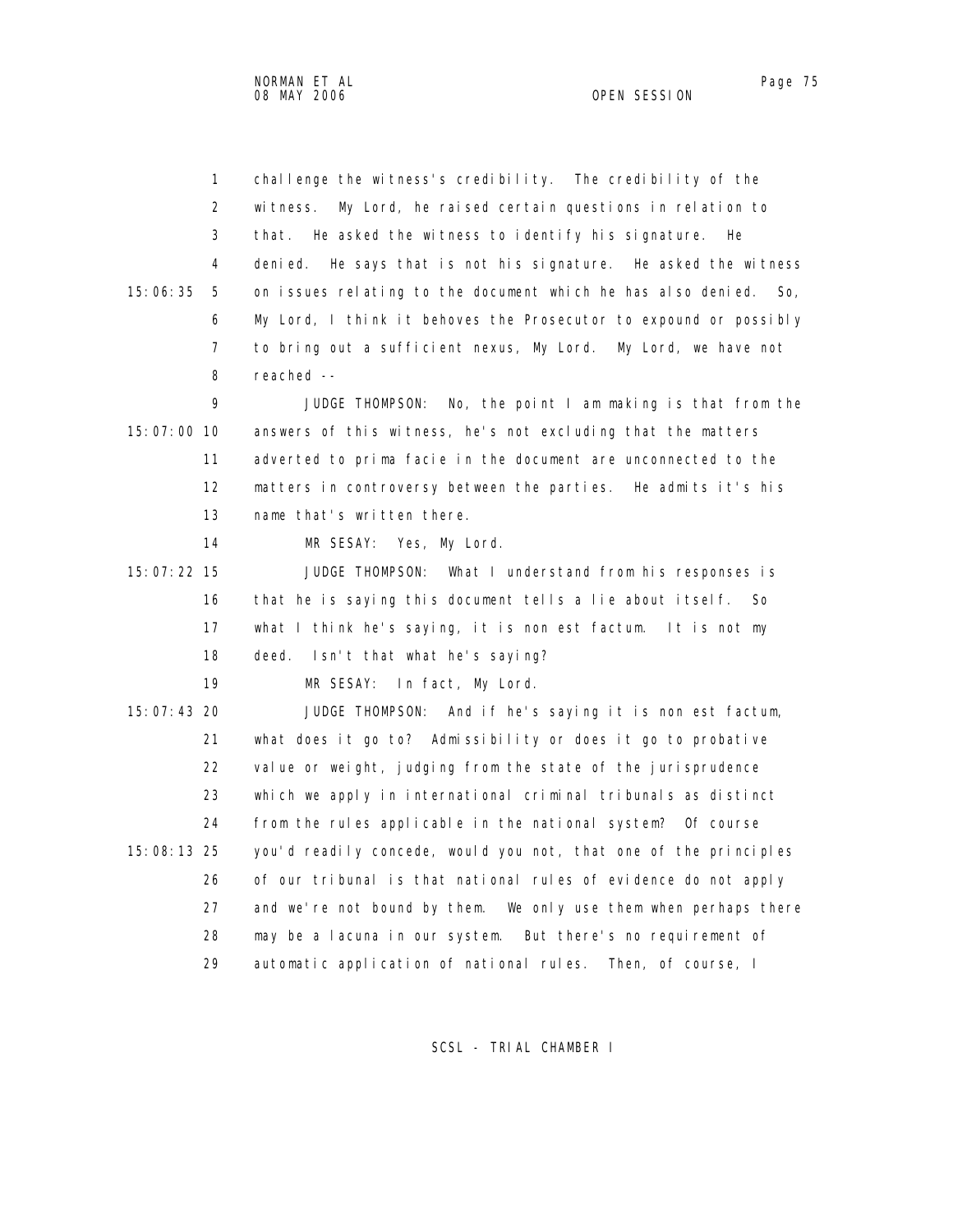1 would argue with you that if it were under the common law system, 2 the issue of non est factum may well go to admissibility. Are we 3 ad idem on the law? 4 MR SESAY: We are on the same radar screen, My Lord, to 15:09:00 5 some -- 6 JUDGE THOMPSON: On the law? 7 MR SESAY: On the law, My Lord. 8 JUDGE THOMPSON: So if that is the case, unless I am 9 mis-stating the law inadvertently or deliberately, then it would 15:09:12 10 seem to me that what this witness has put in issue here by his 11 answers is the authenticity of this document which, in my own 12 appreciation of the law, goes to weight. Remember one of the 13 principles is that the mere admission of a document in evidence 14 does not indicate that the contents will be considered an 15:09:41 15 accurate portrayal of the facts stated therein. I'll just 16 restrain myself [overlapping speakers] where I understand the law 17 to be. 18 MR SESAY: My Lord, I was rather in the midstream thinking 19 about the issue of whether, in fact, he had actually established 15:09:57 20 the nexus that was required for this document to be tendered 21 through this witness. 22 JUDGE THOMPSON: No, the question of the nexus, as I say, 23 we probably differ on this. Your conception of legal nexus or 24 logical nexus is a much narrower one. I understand the nexus to

 15:10:13 25 be what 89(C) says. Is it relevant to the matters in issue 26 between the parties? Remember, we apply here the open system of 27 cross-examination, not the closed system that applies in other 28 jurisdictions.

29 MR SESAY: My Lords, I will rest my objection there.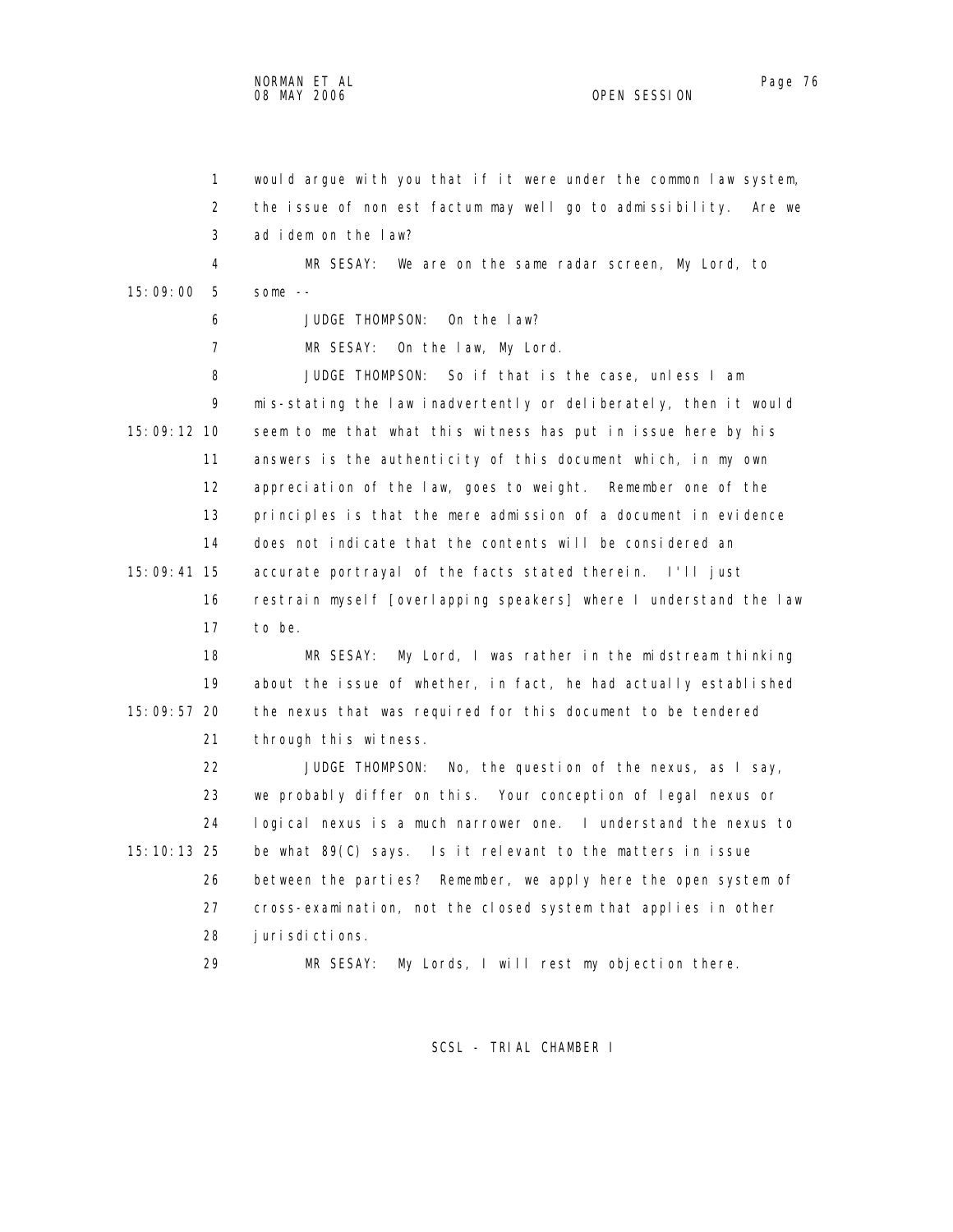NORMAN ET AL Page 77

OPEN SESSION

 1 PRESIDING JUDGE: I would add that credibility is always a 2 matter in issue as well. 3 MR SESAY: Grateful, My Lord. 4 PRESIDING JUDGE: Counsel for second accused. 15:10:51 5 MR KOPPE: No objection, Your Honour. 6 PRESIDING JUDGE: Counsel for third accused? 7 MR MARGAI: My Lord, quite frankly, it is my view that much 8 as we have been adopting a rather flexibility attitude towards 9 admissibility of documents, but I believe in this particular case 15:11:10 10 that flexibility ought not to be applied. First of all, I would 11 very much appreciate if the Prosecutor could provide me with the 12 original on this document, because if you look at the bottom of 13 this document where the name Dixon S Kosia is written, I'm not 14 sure whether that was a result of the ink or Tippex or whatever 15:11:38 15 it is, I don't know. But I'm sure the original will explain the 16 concerns raised. But be that as it may, learned counsel himself, 17 after the witness had denied the name written on it as having 18 been written by him, the witness was also asked whether he was 19 deputy co-ordinator of Lugbu and he denied it. When all these 15:12:14 20 things are put together, then it brings into question, quite 21 frankly, apart from weight, the question of admissibility 22 because, I mean, I would have thought that where I deny a 23 signature on a document as being mine, under our national rules, 24 then the task goes back to the Prosecutor. 15:12:38 25 JUDGE THOMPSON: This is where I would stop you. I did say 26 to you that one of the entrenched principles, unless you disagree 27 with us on the law and you can satisfy us, is that the 28 international tribunals are enjoined mandatorily under our own 29 rules, not to be bound by national rules. I think it's because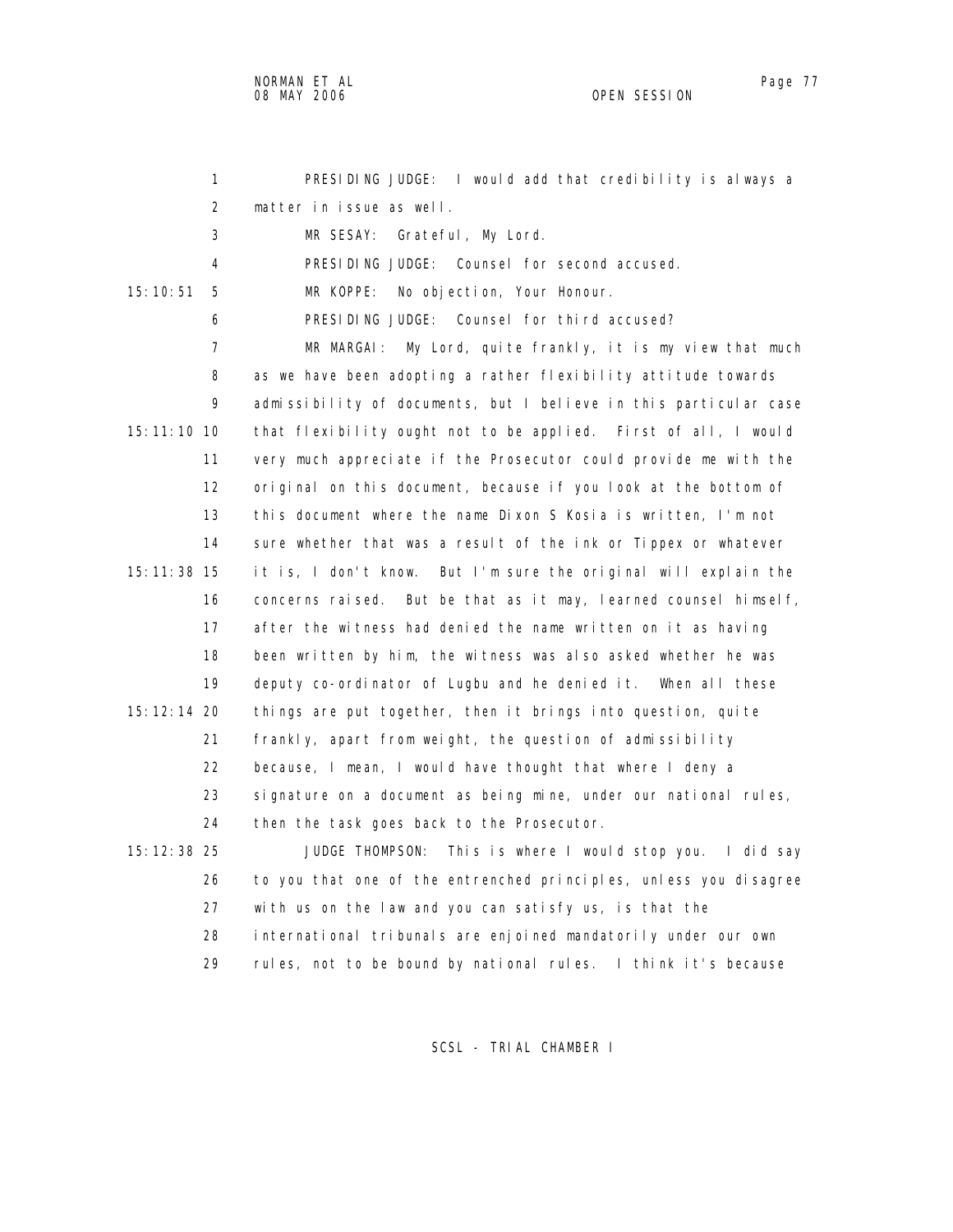| $\mathbf{1}$    | of this idea that if we were bound by our national rules we would |
|-----------------|-------------------------------------------------------------------|
| 2               | get bogged down in all kinds of technical restrictions which are  |
| 3               | applicable in the common law system. It was really for good       |
| 4               | measure that the entire rule-making process at the international  |
| 15: 13: 26<br>5 | criminal level was meant to synthesise the common law tradition   |
| 6               | and the civil law tradition and in fact what we have here, we're  |
| $\overline{7}$  | enjoined to adopt a flexible policy of admission of evidence. I   |
| 8               | do agree with you, Mr Margai, that if it were under the system    |
| 9               | applicable in Sierra Leone, it would be really difficult for this |
| 15:13:49 10     | document to be admitted.                                          |
| 11              | Not only this document, but so many of them.<br>MR MARGAL:        |
| 12              | Be that as it may, My Lord, for the sake of process.              |
| 13              | JUDGE THOMPSON:<br>But we're enjoined not to let these            |
| 14              | technicalities of admissibility detain these processes.           |
| 15: 14: 05 15   | PRESIDING JUDGE: So your arguments, Mr Margai, will be            |
| 16              | welcome in due course when you, as you can imagine, we will have  |
| 17              | an immense task to make that determination at the end of the      |
| 18              | evidence because we will have to assess these documents, we'll    |
| 19              | have to give it weight, whatever it may mean at that time, and    |
| 15:14:20 20     | obviously your comments and arguments will be most welcome to     |
| 21              | allow us and facilitate our work at that time.                    |
| 22              | MR MARGAI: I will wait until such time.                           |
| 23              | PRESIDING JUDGE: The more we accept these documents you           |
| 24              | can imagine the more work we keep to ourselves as well.           |
| 15: 14: 36 25   | MR MARGAI: I want to reduce the level of work, because I          |
| 26              | think it's unfair, really, but I shall await that time.<br>Thank  |
| 27              | you.                                                              |
| 28              | PRESIDING JUDGE:<br>Thank you, Mr Margai. So this document        |
| 29              | will be admitted as an exhibit. The objection by the first        |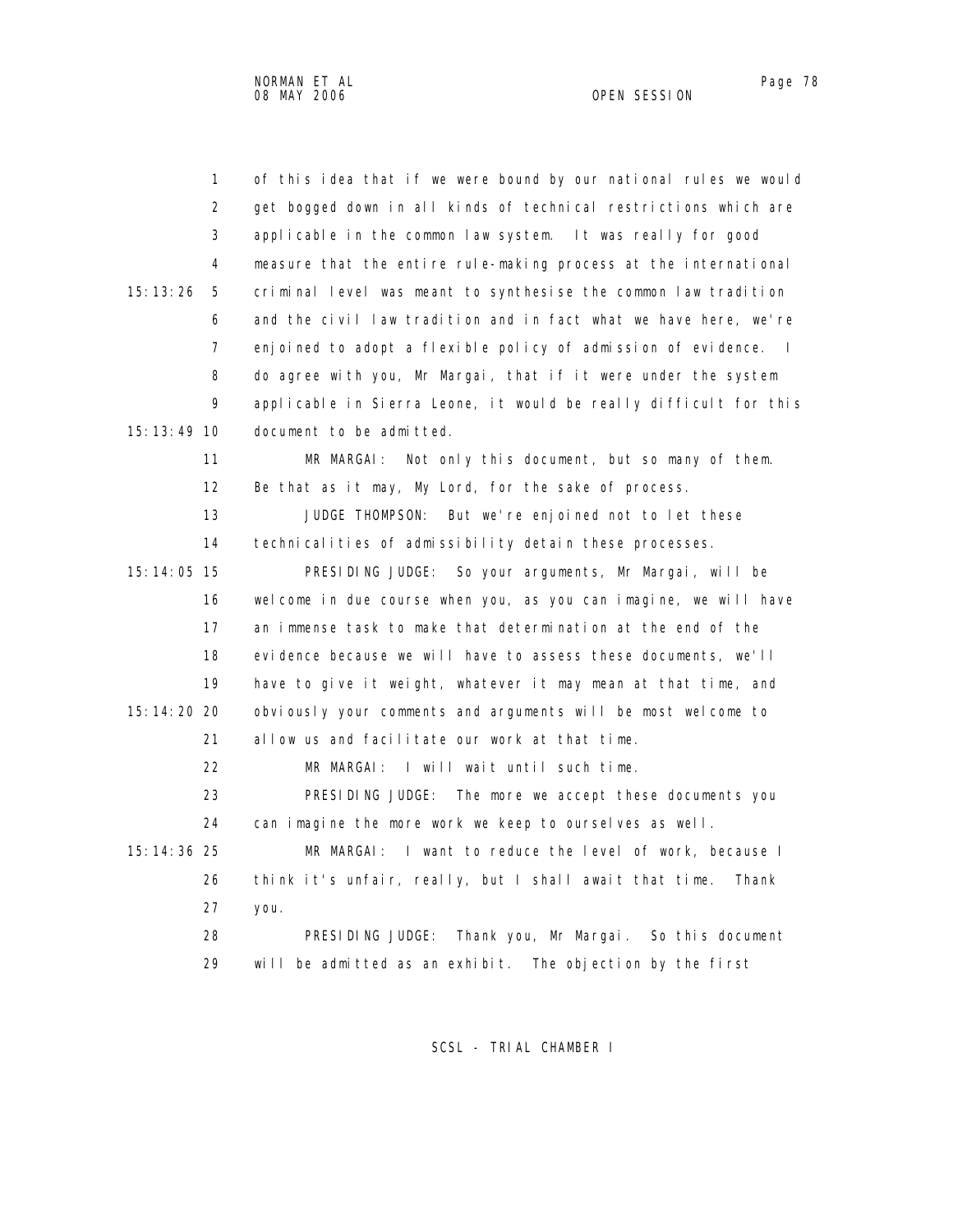|               | 1                 | accused and the third accused is overruled and we consider this   |
|---------------|-------------------|-------------------------------------------------------------------|
|               | 2                 | document to be relevant to the matters in issue. This document,   |
|               | 3                 | which is described as a request for arms and ammunitions for      |
|               | 4                 | laying an ambush on Bo, Pujehun and Sumbuya Highways with a date  |
| 15:15:11      | 5                 | at the top that appears to be 29/9/97 with a stamp, "Lugbu        |
|               | 6                 | Defence Committee Kamajors".                                      |
|               | $\overline{7}$    | MR KAMARA: Yes, My Lord.                                          |
|               | 8                 | PRESIDING JUDGE: This is marked as Exhibit 150.                   |
|               | 9                 | [Exhibit No. 150 was admitted]                                    |
| 15: 15: 39 10 |                   | Thank you, My Lords.<br>MR KAMARA:                                |
|               | 11                | Mr Witness, I put it to you that your denial of Exhibit 150<br>Q. |
|               | $12 \overline{ }$ | is a deliberate intention to mislead this Court.                  |
|               | 13                | А.<br>That's not to say that the Court would not know the truth.  |
|               | 14                | I am saying that that's not mine. It's not my handwriting, I      |
| 15: 16: 22 15 |                   | didn't write it. It's somebody who has written it and written my  |
|               | 16                | name on $it$ .                                                    |
|               | 17                | Mr Witness, in your evidence this morning you mentioned<br>Q.     |
|               | 18                | about planning being done at Kpetewoma for the Koribundu attack?  |
|               | 19                | А.<br>Yes, we did it at Kpetewoma.                                |
| 15:17:05 20   |                   | Do you know the source of the arms and ammunition for the<br>Q.   |
|               | 21                | Koribundu attack?                                                 |
|               | 22                | Those weapons, the commander whose name I was calling today<br>А. |
|               | 23                | Borbor Tucker, also called Jegbeyama, they had a group called     |
|               | 24                | Death Squad. They were the ones who brought the weapons which we  |
| $15:17:53$ 25 |                   | used to go and fight in Koribundu.                                |
|               | 26                | Q.<br>Thank you, Mr Witness. Would it surprise you to know that   |
|               | 27                | Borbor Tucker that you've just mentioned gave evidence before     |
|               | 28                | this Court that the source of those weapons were from Talia and   |

29 from Chief Norman?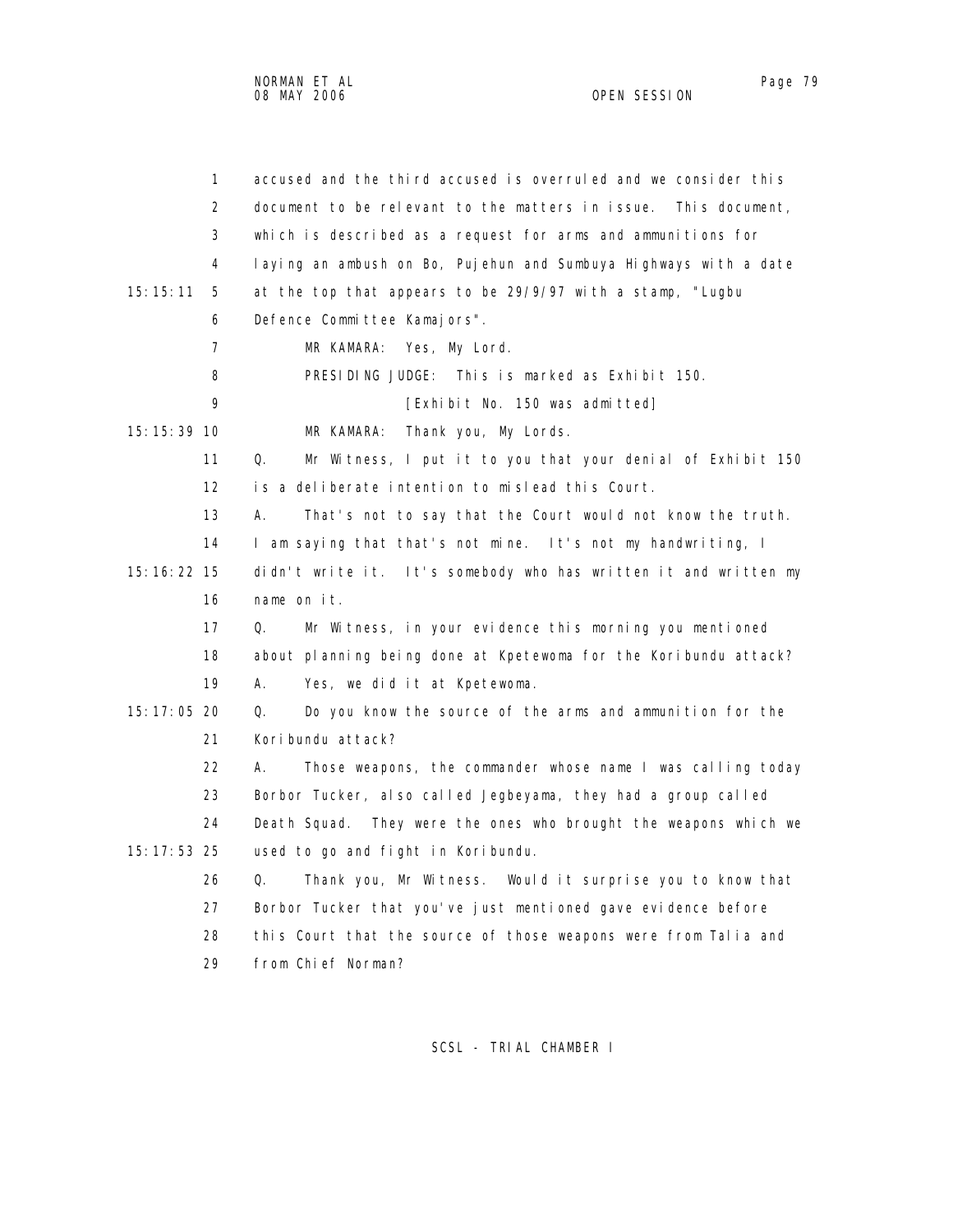NORMAN ET AL Page 80 and the state of the state of the state of the state of the state of the state of the state of the state of the state of the state of the state of the state of the state of the state of the state of th 08 MAY 2006 OPEN SESSION

|               | 1                 | А.<br>I wouldn't agree or disagree.                                |
|---------------|-------------------|--------------------------------------------------------------------|
|               | 2                 | Can I have that again, I'm sorry. I didn't hear.<br>Q.             |
|               | 3                 | I wouldn't agree or disagree, because they were the ones<br>А.     |
|               | 4                 | who brought them and we would go and attack Koribundu.             |
| 15: 19: 21    | 5                 | Now, in your evidence this morning you also mentioned the<br>Q.    |
|               | 6                 | fact of captured AFRC and RUF soldiers; am I right?                |
|               | 7                 | А.<br>I spoke about the juntas, yes.                               |
|               | 8                 | Q.<br>You mentioned the name of one Kamanda, that he was the       |
|               | 9                 | leader of those captured.                                          |
| 15: 19: 53 10 |                   | А.<br>Yes, he was a sergeant then.                                 |
|               | 11                | And what was it that you said happened to those men?<br>Q.<br>Yes. |
|               | $12 \overline{ }$ | What happened to them?                                             |
|               | 13                | А.<br>Nothing wrong was done to them. My commander Tamidey         |
|               | 14                | handed them over to ECOMOG and they took them to Bo.               |
| 15: 20: 21 15 |                   | I am suggesting to you, Mr Witness, that Sergeant Kamanda<br>Q.    |
|               | 16                | was not handed over to ECOMOG, he was sent to Base Zero, to        |
|               | 17                | Chief Norman?                                                      |
|               | 18                | No, I don't know that, whether he was sent to Chief Norman<br>А.   |
|               | 19                | at Base Zero, not in the least.                                    |
| 15:21:09 20   |                   | Q.<br>There is evidence before this Court, Mr Witness, and that    |
|               | 21                | is from TF2-082 at page 38, My Lords. I have copies for the        |
|               | 22                | Bench.                                                             |
|               | 23                | PRESIDING JUDGE:<br>What's the date?                               |
|               | 24                | MR KAMARA: 15th September 2004.                                    |
| 15: 21: 51 25 |                   | Q.<br>Do you know any person, any Kamajor, by the name of          |
|               | 26                | Ki ndi gba?                                                        |
|               | 27                | JUDGE ITOE: What about TF --                                       |
|               | 28                | MR KAMARA:<br>TF2-082.                                             |
|               | 29                | JUDGE I TOE:<br>What happened?                                     |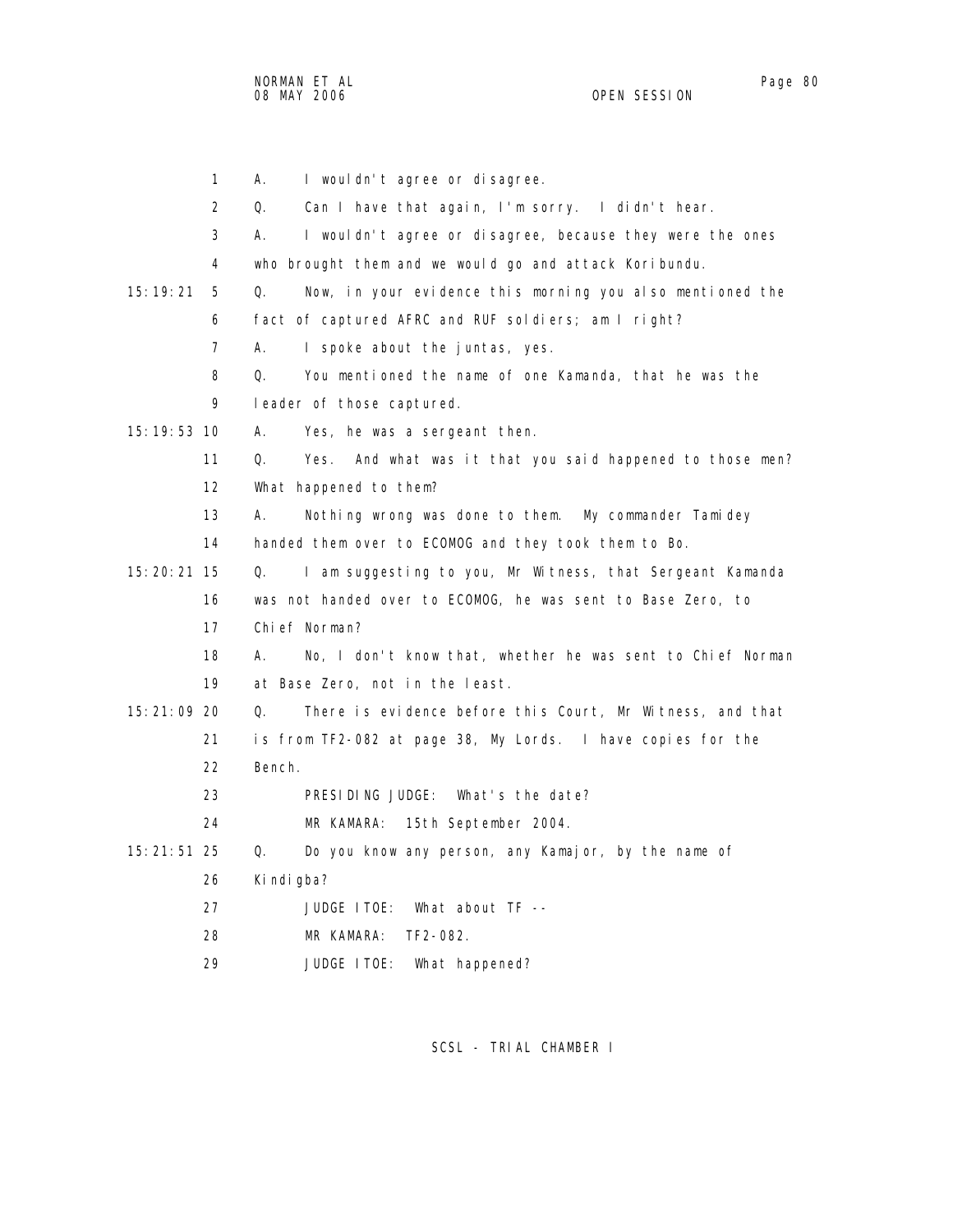1 MR KAMARA: My Lord, I can let you have copies. 2 JUDGE ITOE: What did he say? Instead of copies, what did 3 he testify to? 4 MR KAMARA: He testified that Sergeant Kamanda was sent to 15:22:18 5 Chief Norman. 6 THE WITNESS: I did not say he was sent to Chief Norman. I 7 said Joe Tamidey sent them to ECOMOG in Bo. 8 MR KAMARA: That is starting at line 14, My Lords. I think 9 before that, line 3 until line 19. 15:23:28 10 PRESIDING JUDGE: The transcript you are providing now is a 11 closed session transcript. 12 MR KAMARA: Yes, My Lord. That is why I didn't go into the 13 details. I only wanted the judges to -- My Lordships to take 14 note of the -- 15:23:42 15 PRESIDING JUDGE: But you've given a copy to the witness 16 now. I mean, closed session is a closed session. Unless a part 17 of it is disclosed in public, this is a closed session. I don't 18 see how the witness can even read this. 19 MR KAMARA: Sorry, My Lord, I will take it back. 15:24:00 20 Q. Mr Witness, can you let us have that document. The point I 21 was trying to make to you is that Sergeant Kamanda was sent to 22 Chief Norman at Talia and not to ECOMOG. 23 A. That's what I said a while ago. Even if he had gone to 24 Chief Norman in Talia, I don't know that. What I know is that 15:24:24 25 Joe Tamidey sent him to ECOMOG. He was not the only person. 26 There were many. 27 Q. Let me take you to the night of the attack, which you said 28 was on a Friday, and that you went into Koribundu, you did not 29 see any soldier on that day; am I right?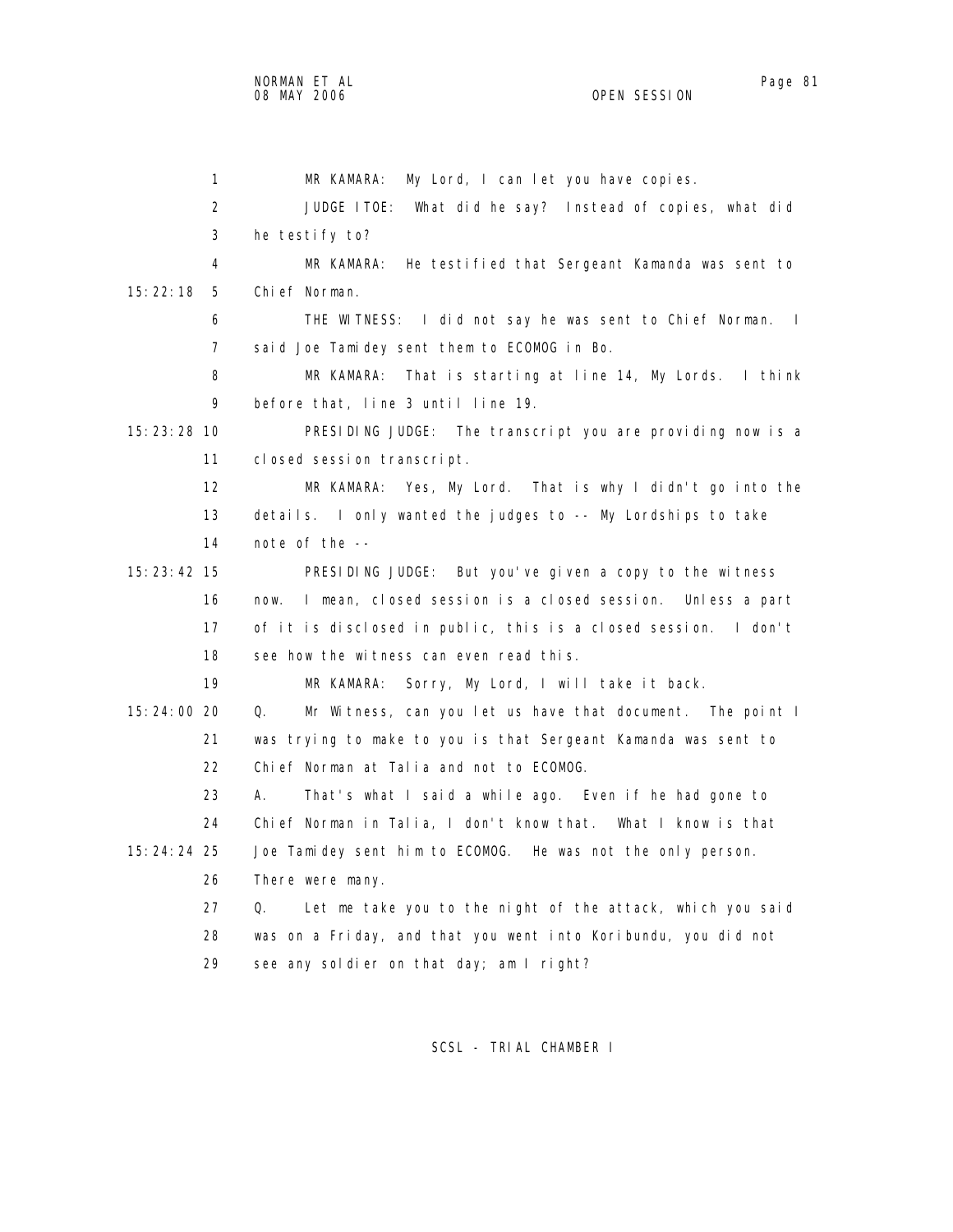1 A. Yes. 2 Q. Then you retreated? 3 A. Yes, we returned to the bush. 4 Q. While you were at the bush, did you observe the movements 15:25:37 5 of people or soldiers in and out of Koribundu? 6 A. From that end where we were, there was nobody who would go 7 to our own end on the Bo road, if it was anything for them to 8 leave to go towards Bo. But we were inwards towards Sumbuya. 9 Q. While you were at the bush, did anything happen in 15:26:07 10 Koribundu? 11 A. That evening? 12 Q. Yes. 13 A. I can't recall whether anything happened, but when we were 14 in the bush, I was not seeing the town. 15:26:25 15 Q. You gave evidence that you came back in the morning; is 16 that so? 17 A. Yes, sir. 18 Q. You didn't see any junta except for one later in the 19 afternoon? 15:26:48 20 A. Yes. It's not just one, I said there were many. They came 21 with a vehicle, MSF Land Cruiser, together with their wives. 22 Q. Yes, but you met the town -- houses being burnt in the 23 town. Is that your evidence? 24 A. Some houses. 15:27:12 25 Q. Yes. Do you know who burnt those houses? 26 A. If I said that I would be telling lies to the Court. I do 27 not know anybody. 28 MR KAMARA: Thank you. That's all for this witness, 29 My Lord.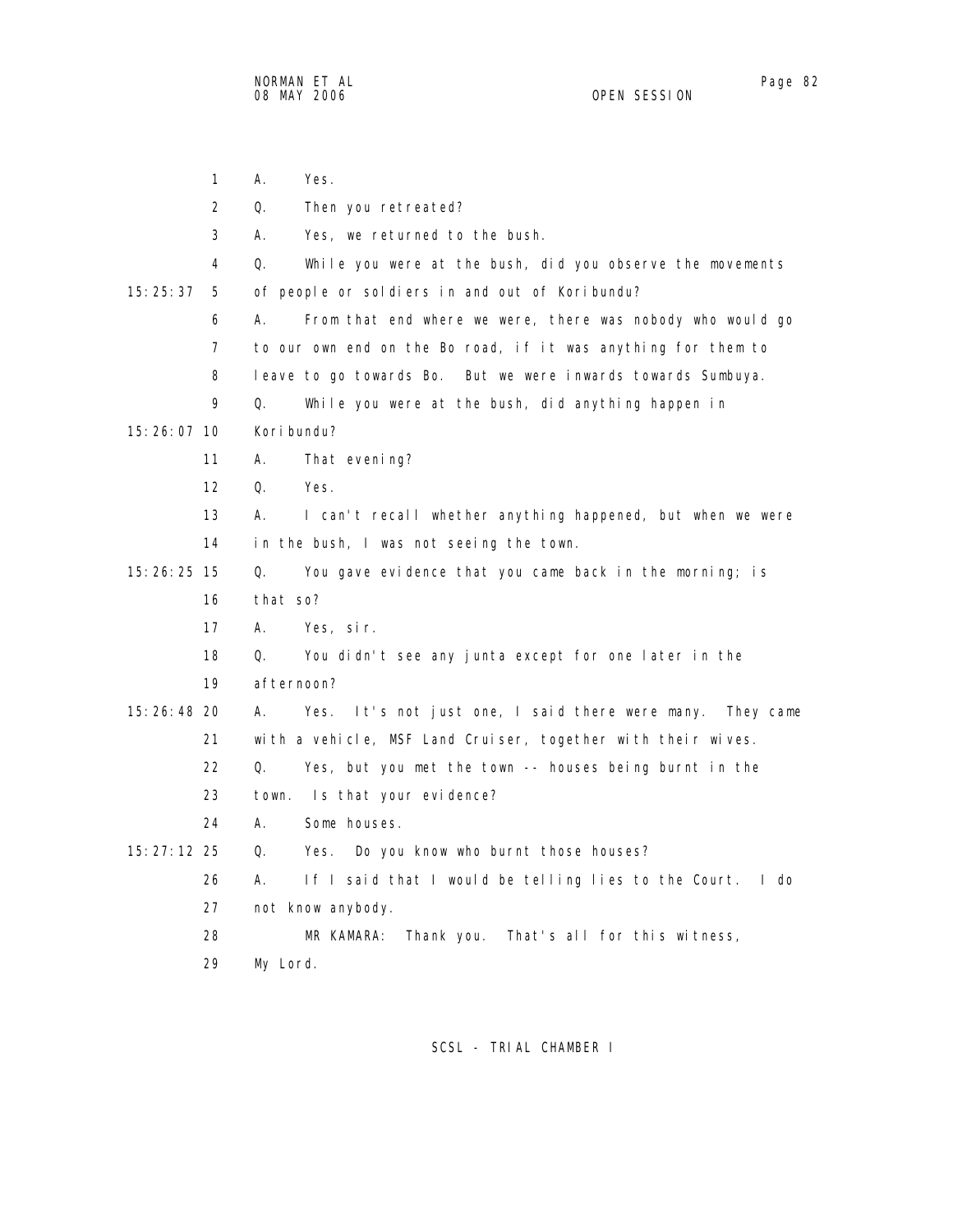|             | 1  |    | PRESIDING JUDGE: Thank you. Any re-examination?                  |
|-------------|----|----|------------------------------------------------------------------|
|             | 2  |    | MR SESAY:<br>Yes, My Lord. Can the witness be shown again        |
|             | 3  |    | Exhibit 150?                                                     |
|             | 4  |    | RE-EXAMINED BY MR SESAY:                                         |
| 15:28:17    | 5  | Q. | Now, Mr Witness, in answer to the questions from the             |
|             | 6  |    | learned Prosecutor, you said that you did not write this letter, |
|             | 7  |    | it's not your signature?                                         |
|             | 8  | А. | No.                                                              |
|             | 9  | Q. | Now I want you to look beneath your signature -- I mean the      |
| 15:28:44 10 |    |    | supposed signature of Dixon S Kosia. It's written deputy         |
|             | 11 |    | co-ordinator. Have you seen it?                                  |
|             | 12 | А. | Yes, I've seen it, today.                                        |
|             | 13 | Q. | [Microphone not activated].                                      |
|             | 14 | А. | No, no.                                                          |
| 15:29:00 15 |    |    | PRESIDING JUDGE: What is the question?                           |
|             | 16 |    | MR SESAY:<br>Whether he sees written under his name on           |
|             | 17 |    | Exhibit 150 deputy co-ordinator, Lugbu.                          |
|             | 18 |    | PRESIDING JUDGE:<br>Yes.                                         |
|             | 19 |    | JUDGE ITOE:<br>[Microphone not activated].                       |
| 15:29:22 20 |    |    | MR SESAY:<br>He has said so. Sorry, it's my memory, My Lord.     |
|             | 21 | Q. | Now in the last paragraph of Exhibit 150, can you read the       |
|             | 22 |    | last paragraph?                                                  |
|             | 23 | А. | The last paragraph?                                              |
|             | 24 | Q. | [Overl apping speakers] page 2?                                  |
| 15:29:37 25 |    | А. | Page 2, yes.                                                     |
|             | 26 | Q. | Yes, the last paragraph, you reference to the name               |
|             | 27 |    | Mr Kaindu Hindolo [phon].                                        |
|             | 28 | А. | I'm seeing it there.                                             |

29 Q. Did you ever know this Kaindu Hindolo?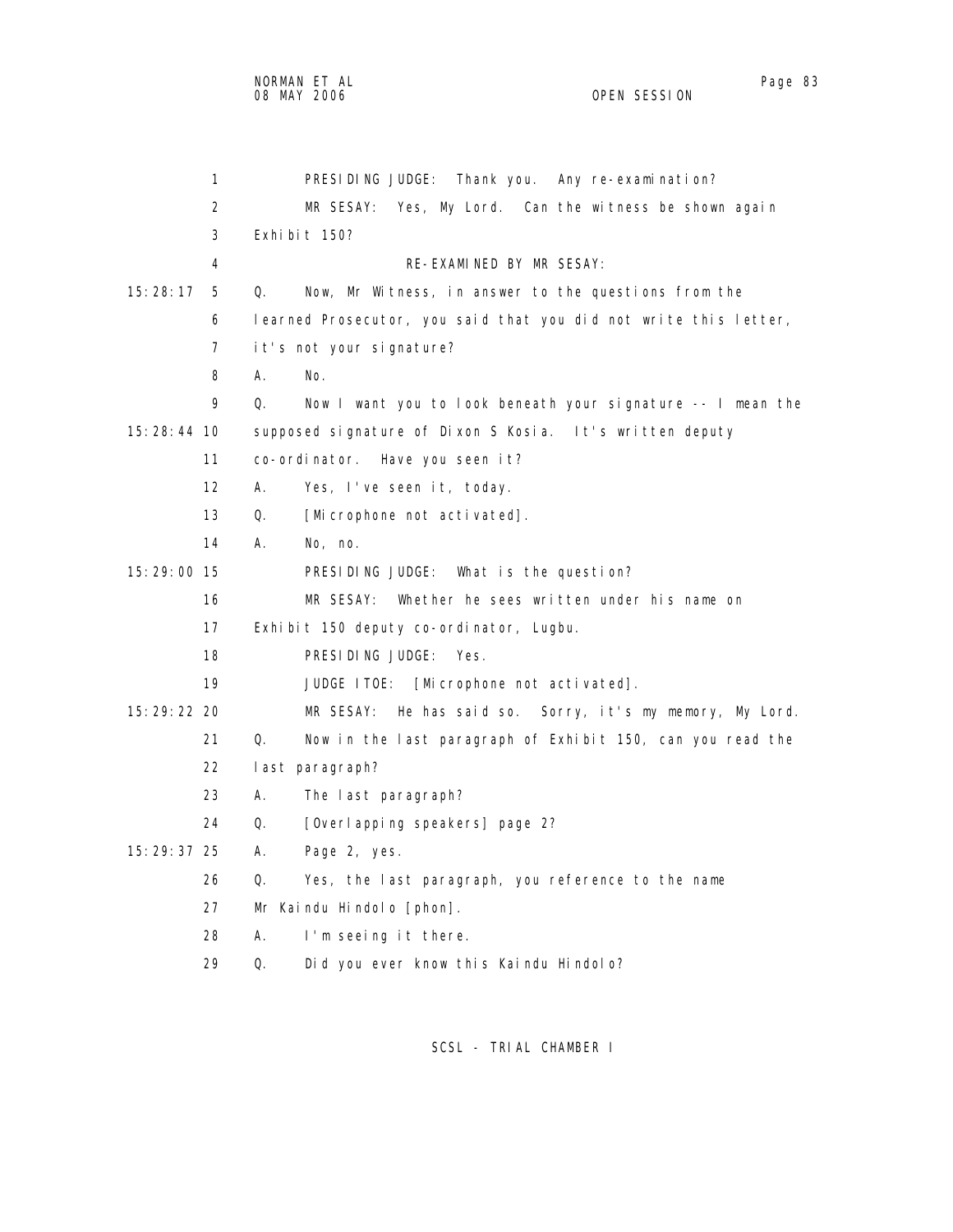NORMAN ET AL Page 84

4 sign?

 1 A. This Kaindu Hindolo, I do not know him. 2 Q. Now I want to come back to where a signature is written 3 there, "Yours faithfully, Dixon S Kosia." Now, is that how you 15:30:19 5 A. That's not how I sign. 6 Q. How do you sign? Do you write your name or just -- 7 MR KAMARA: Objection, My Lord. 8 THE WITNESS: I do write my name. 9 MR KAMARA: I do not understand this nature of the line of 15:30:36 10 re-examination. There is nothing in doubt here. 11 JUDGE ITOE: But he says he does write his name. 12 MR KAMARA: Yes, My Lord. 13 JUDGE ITOE: Is that not what he's answering.

 14 MR KAMARA: It's because my learned friend was asking about 15:30:45 15 signature, how he signs and how he doesn't sign. I think he's 16 moving beyond the realm of re-examination.

17 PRESIDING JUDGE: Your objection is overruled.

18 MR SESAY:

 19 Q. Now if you are given the opportunity now, would you be able 15:30:59 20 to demonstrate on paper the manner in which you sign? Can you do 21 that, with the permission of the Court?

22 A. Yes, I will do it. Yes.

23 PRESIDING JUDGE: Give him a blank piece of paper.

24 MR KAMARA: My Lords, he should write his name as well,

15:31:56 25 Dixon S Kosia. Go ahead and write your name as well.

26 THE WITNESS: I've written it. I've written it.

- 27 MR SESAY:
- 28 Q. You want this Court to see it?
- 29 A. Yes.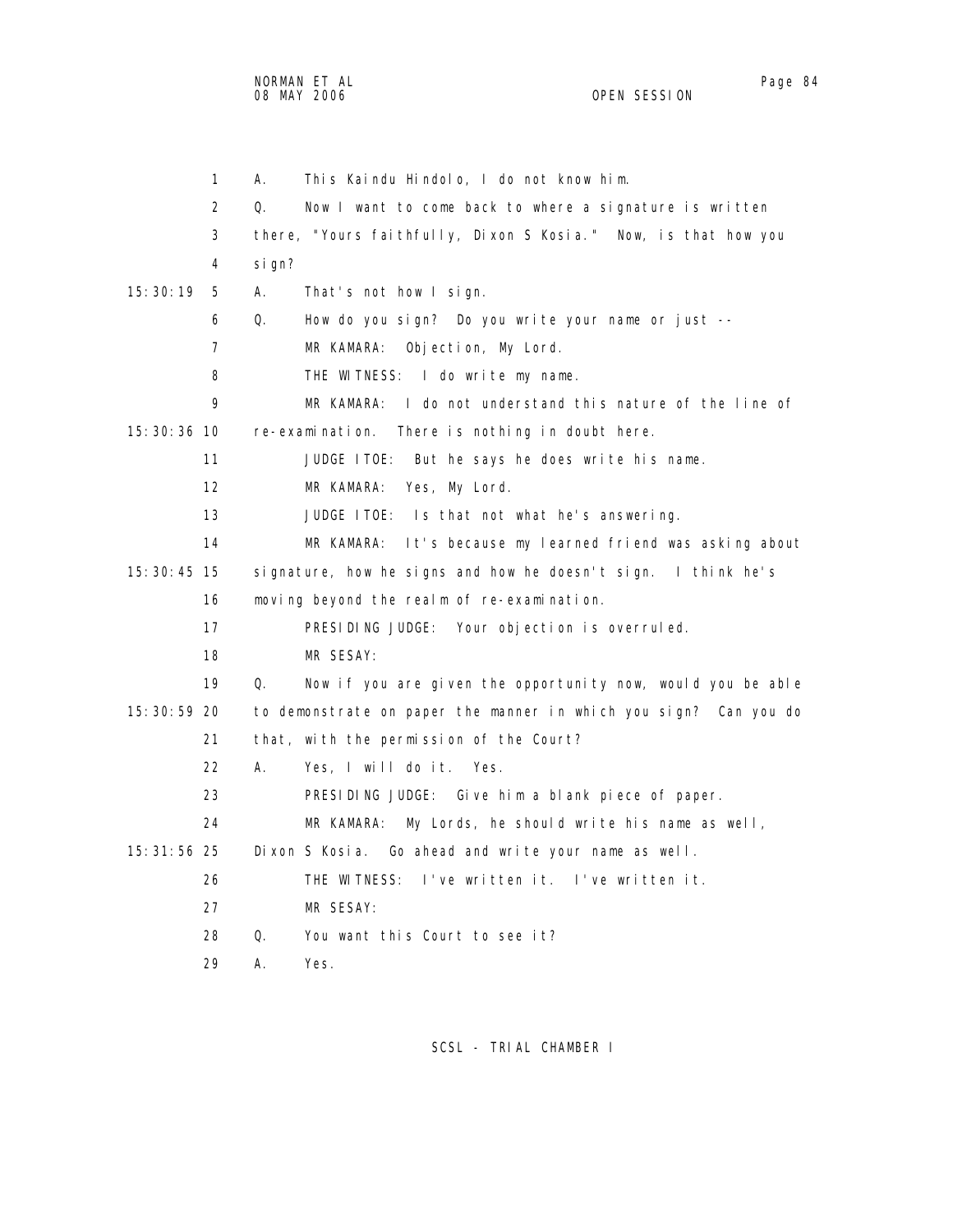NORMAN ET AL Page 85

OPEN SESSION

 1 Q. Can I have a look at it? 2 PRESIDING JUDGE: Do you intend to file that as an exhibit? 3 What do you intend to do with it? 4 MR SESAY: Yes, My Lord, to tender it as an exhibit. 15:32:25 5 PRESIDING JUDGE: Otherwise it's of very little use, if 6 any. 7 MR SESAY: As an exhibit, My Lord, because this Exhibit 150 8 is already in evidence now. There is an issue which has come out 9 in relation to it. 15:32:37 10 PRESIDING JUDGE: I know, but now you've asked the witness 11 to put his signature on that piece of paper. So if it is to be 12 of any assistance to you and/or the Court, presumably you want 13 the Court to see it? 14 MR SESAY: I tender it, My Lord. 15:33:30 15 PRESIDING JUDGE: Is this the way you sign normally, 16 Mr Kosia? 17 THE WITNESS: Yes. 18 JUDGE THOMPSON: Do I take it that at some point in time 19 you may be seeking leave for some expert testimony on this issue, 15:33:48 20 because I don't know whether if you leave it as it is, it might 21 just hang loose in the air. I speak for myself. 22 MR SESAY: We shall consider it, My Lord. I think we will 23 think about it, My Lord. Taking the cue, My Lord. 24 JUDGE ITOE: In the absence of that, I think the tribunal 15:34:05 25 can look at the two documents and see what meaning to make out of 26 it. 27 PRESIDING JUDGE: Mr Counsel for second accused, any 28 objection? 29 MR KOPPE: None, Your Honour.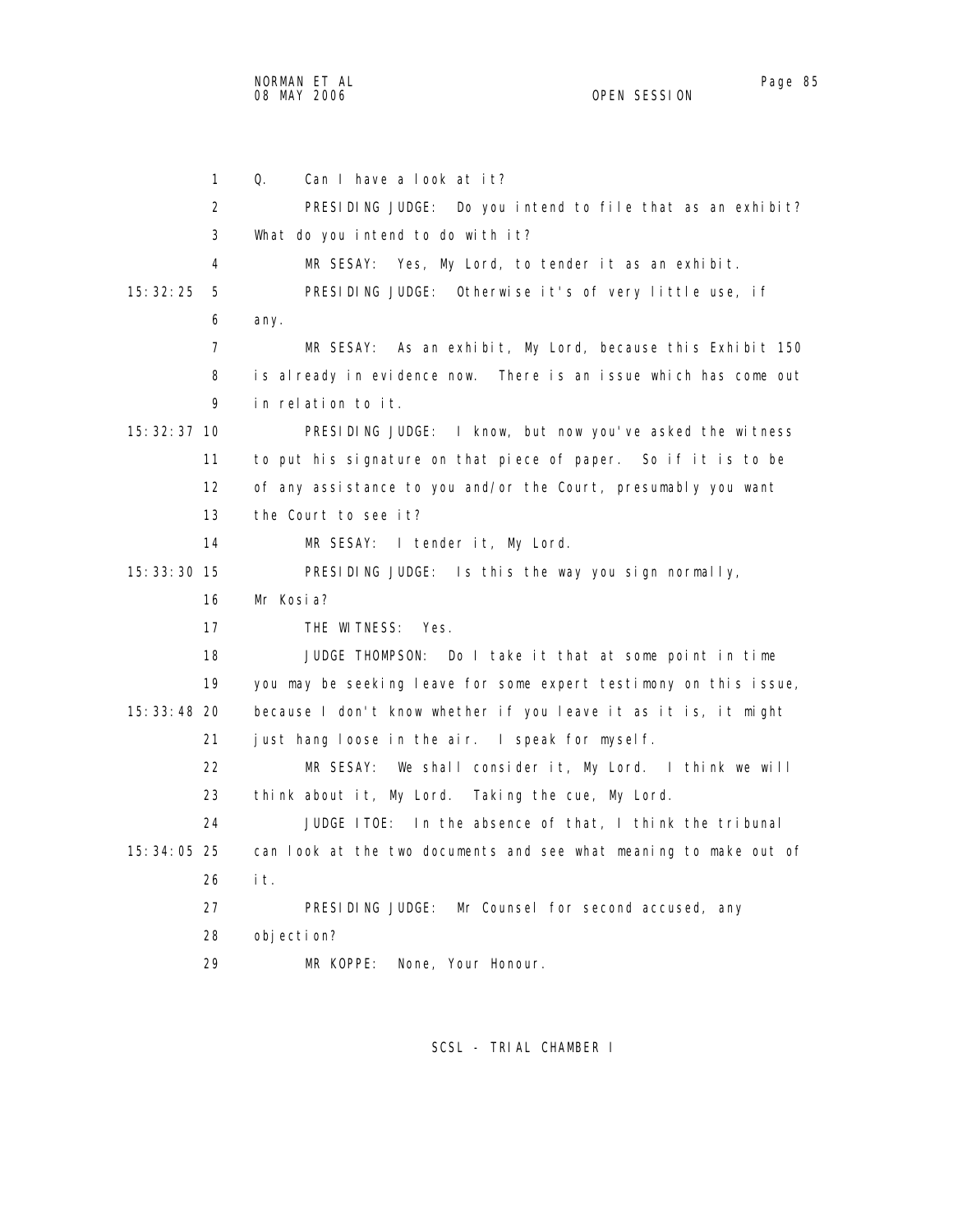NORMAN ET AL Page 86 and the state of the state of the state of the state of the state of the state of the state of the state of the state of the state of the state of the state of the state of the state of the state of th 08 MAY 2006 OPEN SESSION

| 1               | PRESIDING JUDGE:<br>Mr Margai?                                    |
|-----------------|-------------------------------------------------------------------|
| $\overline{2}$  | MR MARGAI:<br>No, My Lord.                                        |
| 3               | No objection, My Lord. It's the same.<br>MR KAMARA:               |
| 4               | JUDGE THOMPSON: I hope counsel will withdraw that.                |
| 15: 34: 35<br>5 | PRESIDING JUDGE: This document with a signature on it             |
| 6               | opposed by the witness Dixon S Kosia is marked Exhibit 151.       |
| $\overline{7}$  | [Exhibit No. 151 was admitted]                                    |
| 8               | That is all, My Lord.<br>MR SESAY:                                |
| 9               | PRESIDING JUDGE: Thank you, but before we conclude with           |
| $15:34:57$ 10   | this witness, I would like to raise an issue that is of very,     |
| 11              | very serious concern to this Bench in its totality. I make        |
| 12              | reference here to part of the evidence of the witness when he     |
| 13              | referred to the name of a witness that has testified in this case |
| 14              | and testified under protection, protective measures, one of these |
| 15: 35: 22 15   | measures being that the identity of that witness would not be     |
| 16              | disclosed, and it is obvious from what the witness has said that  |
| 17              | this is information that is well within his knowledge.<br>I would |
| 18              | like to know either from the witness or from you, Mr Counsel, how |
| 19              | it is that this information has been made available to this       |
| 15: 35: 45 20   | witness? We're so concerned that we're even thinking of asking    |
| 21              | for an investigation to be conducted in this matter. I would      |
| 22              | like to hear from you first before we proceed on this. Mr Sesay?  |
| 23              | Yes, My Lord, I asked that question invariably<br>MR SESAY:       |
| 24              | because of what was contained in the statement of this witness    |
| 15: 36: 14 25   | and he was referring to an issue from the statement in relation   |
| 26              | to a video cassette which was shown to him by the Outreach        |
| 27              | section of the Court, My Lord, in which he saw this witness       |
| 28              | He made a reaction to that in his statement.<br>testi fy.         |
| 29              | PRESIDING JUDGE: I'm not disputing, that's why I'm asking         |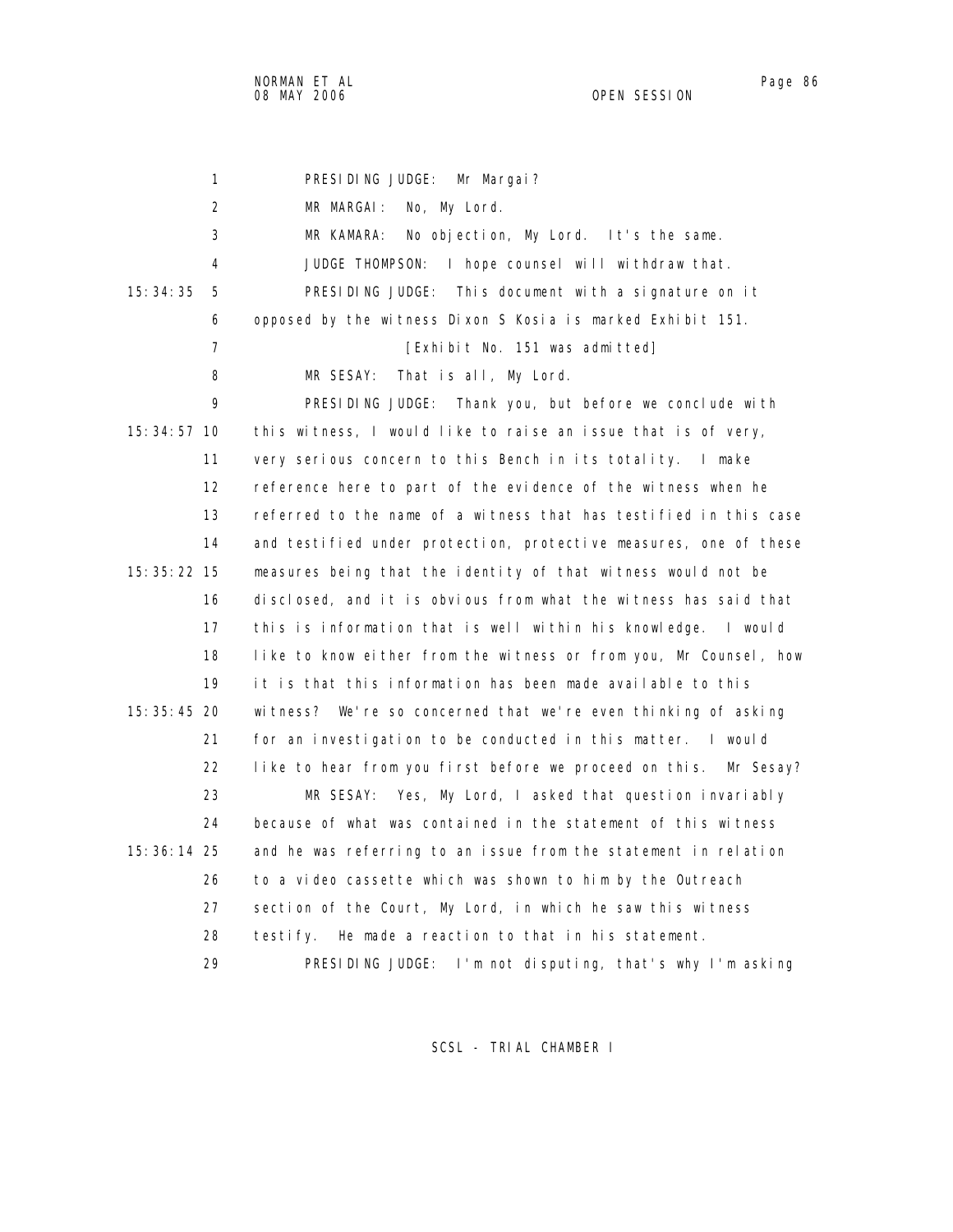1 these questions. Whether it is you or somebody else or some 2 other organs of this Court, we want to know because there were 3 very clear orders and directions about protective measures, and 4 that applies to Outreach like any other organisation. If 15:36:57 5 Outreach breached the order of the Court, we want to know. So if 6 what you're saying is that's where we it came from, very well, we 7 will have this matter --

 8 MR SESAY: I was about to ask him in addition to that in 9 the statement of this witness, My Lord, the issue of whether it 15:37:16 10 was meant to disclose the testimony of somebody who is a 11 protected witness? My Lord, I will inform this Court that that 12 was not done deliberately to breach any of the rules which say 13 you should not disclose the testimony of a protected witness. 14 Because I was never aware that in fact that witness was a 15:37:45 15 protected witness.

 16 PRESIDING JUDGE: Well, Mr Sesay, I have to differ with 17 you. You are counsel in this case, you're counsel for the first 18 accused. You should be familiar with the orders of the Court and 19 the protective measures that have been issued. This is 15:38:01 20 absolutely no justification, no excuse whatsoever to say "I 21 didn't know." In the position you are, you must know and you 22 ought to know because this is so fundamental for this system to 23 function that if lawyers occupying for an accused don't know, you 24 should know that there are not that many witnesses that have 15:38:22 25 testified for the Prosecution in the open. So you can assume 26 that 90 percent plus of the witnesses have testified under 27 protective measures. So to say that you didn't know, it may be 28 you didn't know. If that is the case, you may have been 29 negligent in not trying to ascertain what it was.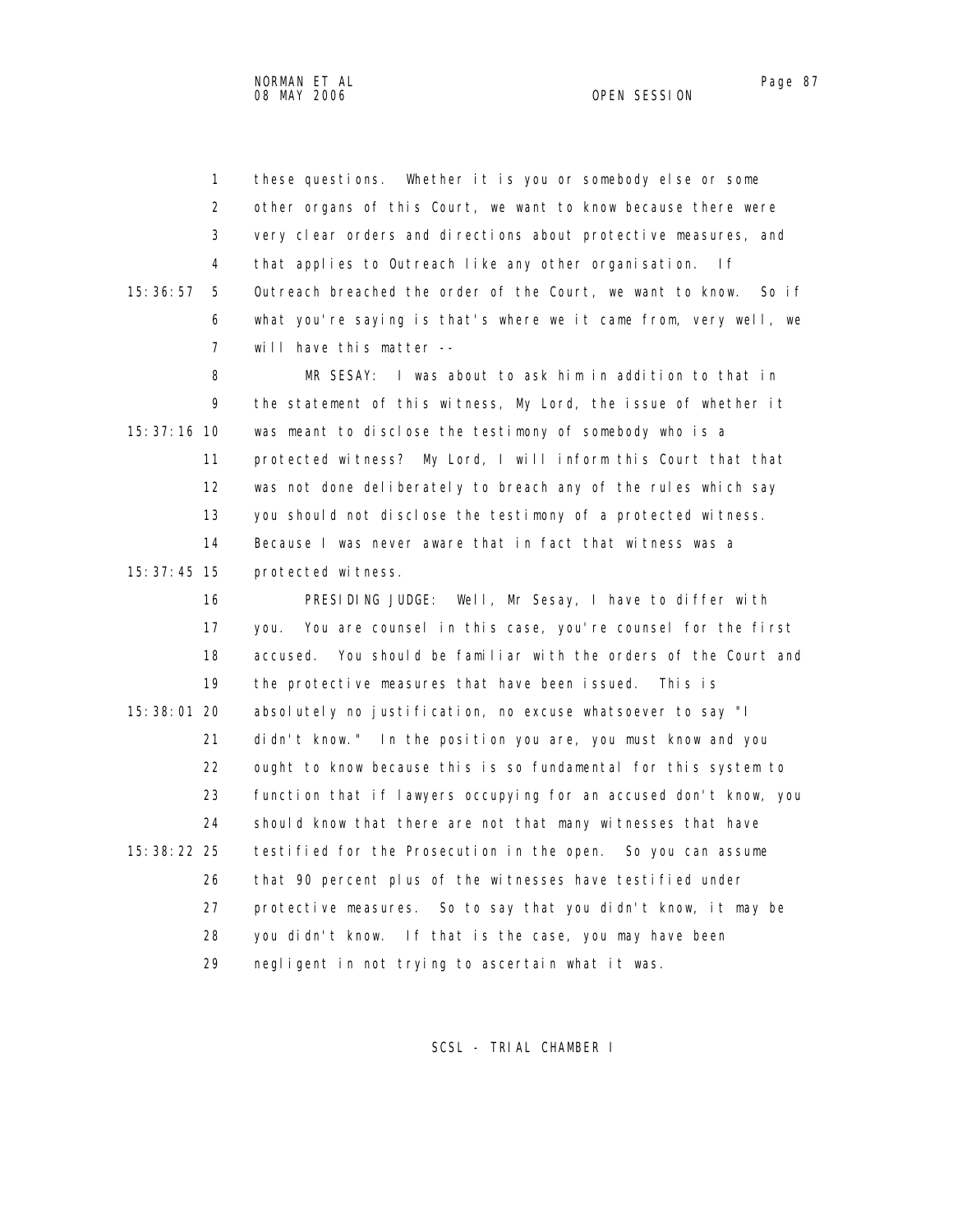3 of proceeding on that line.

 1 MR SESAY: Yes, My Lord. That is why in fact when the 2 learned Prosecutor raised that issue I had to abandon that issue 4 PRESIDING JUDGE: I appreciate that and I understand that,

 15:38:52 5 Mr Sesay. I understood that you were not prepared to pursue this 6 particular issue. But the issue still has been raised in open 7 court and our concern, as I have expressed it, as I say, this is 8 a joint concern and a serious concern for the Bench that orders 9 about protective measures seem to have been breached and you're 15:39:10 10 telling me that this is not from you or from your organisation, 11 but it may be that the witness in his statement is making 12 reference to -- 13 MR SESAY: I was merely leading from the statement of the 14 witness. 15:39:20 15 PRESIDING JUDGE: If that's where he learned the 16 information, well this is also very, very troubling to this Court 17 because, as I say, if it is the Outreach or any other 18 organisation, they must comply with the direction of the Court 19 and they must not disclose the identity of witnesses, whatever 15:39:39 20 their purposes may be. We will look into this matter, I can 21 assure you. 22 MR SESAY: As My Lords please. 23 PRESIDING JUDGE: Thank you, Mr Sesay. So we will not 24 pursue this matter with you or with the witness at this 15:40:09 25 particular time, but we will ask that this matter be investigated 26 in due course. Thank you, Mr Witness, for coming here to give 27 evidence today and we wish you a safe trip back home. Thank you 28 very much.

29 THE WITNESS: Yes, sir.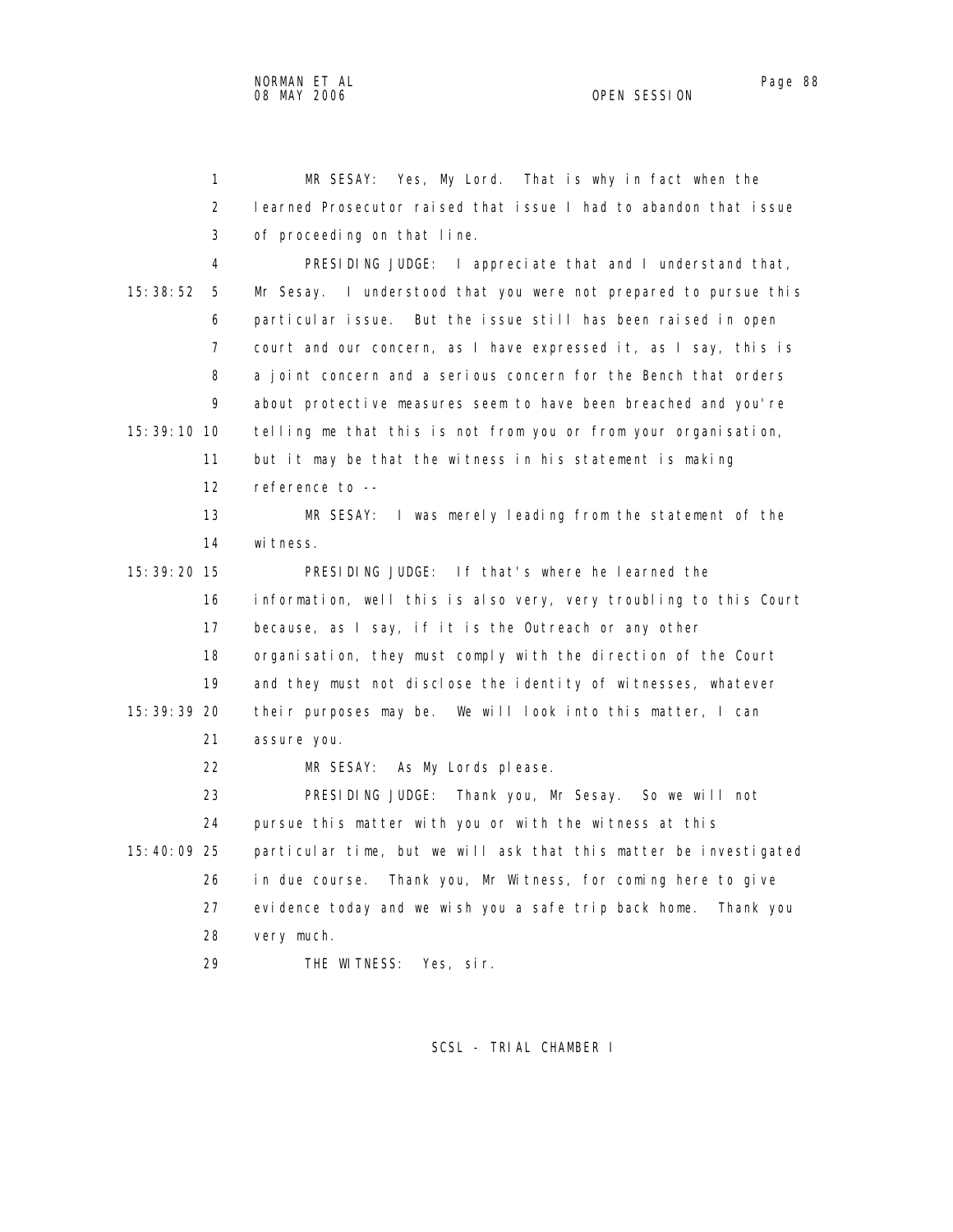1 PRESIDING JUDGE: Mr Sesay, you have another witness ready 2 to proceed? Can the witness be assisted, please? 3 **I**The witness withdrew] 4 PRESIDING JUDGE: Mr Prosecutor, for your governance this 15:41:01 5 afternoon we will have to adjourn at probably 10 to 5.00, so 6 rather than taking the recess, we will just proceed ahead and 7 have no recess and go until 10 to 5.00 and then we'll adjourn. 8 So I say this so you can organise the presentation of your 9 evidence accordingly. Obviously if any of the accused need to go 15:41:30 10 to the restroom, just let us know and you'll be granted 11 permission. 12 Mr Sesay or Dr Jabbi, your next witness is, according to 13 your witness list, Dauda Sheriff. 14 MR JABBI: Yes, My Lord. 15:42:01 15 PRESIDING JUDGE: This is a witness who will also testify 16 through the interpretation in Mende? 17 MR JABBI: Yes, My Lord. 18 **18** [The witness entered court] 19 PRESIDING JUDGE: Thank you. This will be your 12th 15:42:13 20 witness. Yes, Mr Court Officer, you can proceed to swear this 21 witness. 22 WITNESS: DAUDA SHERIFF [Sworn] 23 **EXECUTE:** [Witness answered through interpreter] 24 EXAMINED BY MR JABBI: 15:45:20 25 Q. Mr Witness, good afternoon. 26 A. Good afternoon, sir. 27 Q. Before we start let me advise that you talk slowly when you 28 are answering questions. 29 A. Okay. That's what I want even. I am not worried about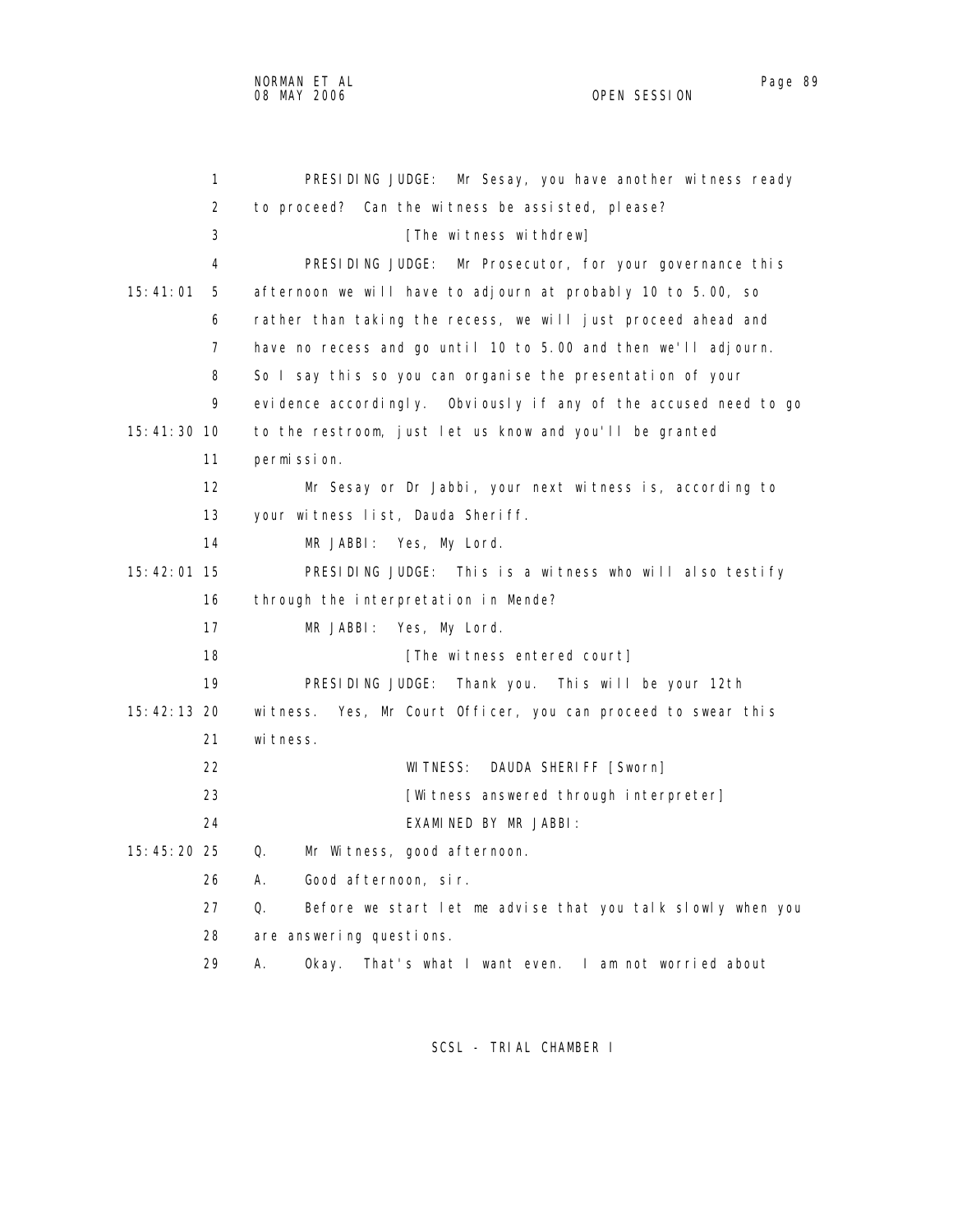NORMAN ET AL Page 90 and the state of the state of the state of the state of the state of the state of the state of the state of the state of the state of the state of the state of the state of the state of the state of th 08 MAY 2006 OPEN SESSION

| $\mathbf{1}$  | anything. I have not come here to make any quarrels, I have come    |
|---------------|---------------------------------------------------------------------|
| 2             | here to say the truth.                                              |
| 3             | Q.<br>Thank you. Now can you give the Court your full names?        |
| 4             | Α.<br>I am called Dauda Sheriff.                                    |
| 15:46:23<br>5 | Where do you live?<br>Q.                                            |
| 6             | А.<br>I live in Koribundu.                                          |
| 7             | Q.<br>How old are you?                                              |
| 8             | А.<br>I am 45 years old.                                            |
| 9             | Q.<br>And what do you do for a living?                              |
| 15:47:09 10   | А.<br>I am a farmer. I do rice farming.                             |
| 11            | Q.<br>Do you know about the Kamajor society?                        |
| 12            | А.<br>Very well.                                                    |
| 13            | Q.<br>Do you belong to that society?                                |
| 14            | Α.<br>Doing the initiation, I participated in the initiation.       |
| 15:48:30 15   | Q.<br>Are you a member of the society?                              |
| 16            | А.<br>Very well.                                                    |
| 17            | Q.<br>Can you tell the Court very briefly - very, very briefly -    |
| 18            | how you became a member. Talk slowly, please.                       |
| 19            | А.<br>When the war started -- when the rebel war started, we were   |
| 15:49:15 20   | fighting it when the soldiers went and settled in Koribundu.<br>We  |
| 21            | were there and they took us and they asked us to be moving around   |
| 22            | They took us as hunters. We were moving around with<br>with them.   |
| 23            | them when we heard that a society had come called the Kamajor       |
| 24            | society wherein you would be fired at and the bullet would not      |
| 15:49:41 25   | Thereafter our chiefs told them that at that time if<br>pierce you. |
| 26            | you wanted to be initiated into the Kamajor society except you      |
| 27            | were appointed by the chiefs themselves. Our town chief and his     |
| 28            | deputies and the other elders in the town summoned all of us and    |
| 29            | asked us to be initiated in that Kamajor society.<br>We accepted to |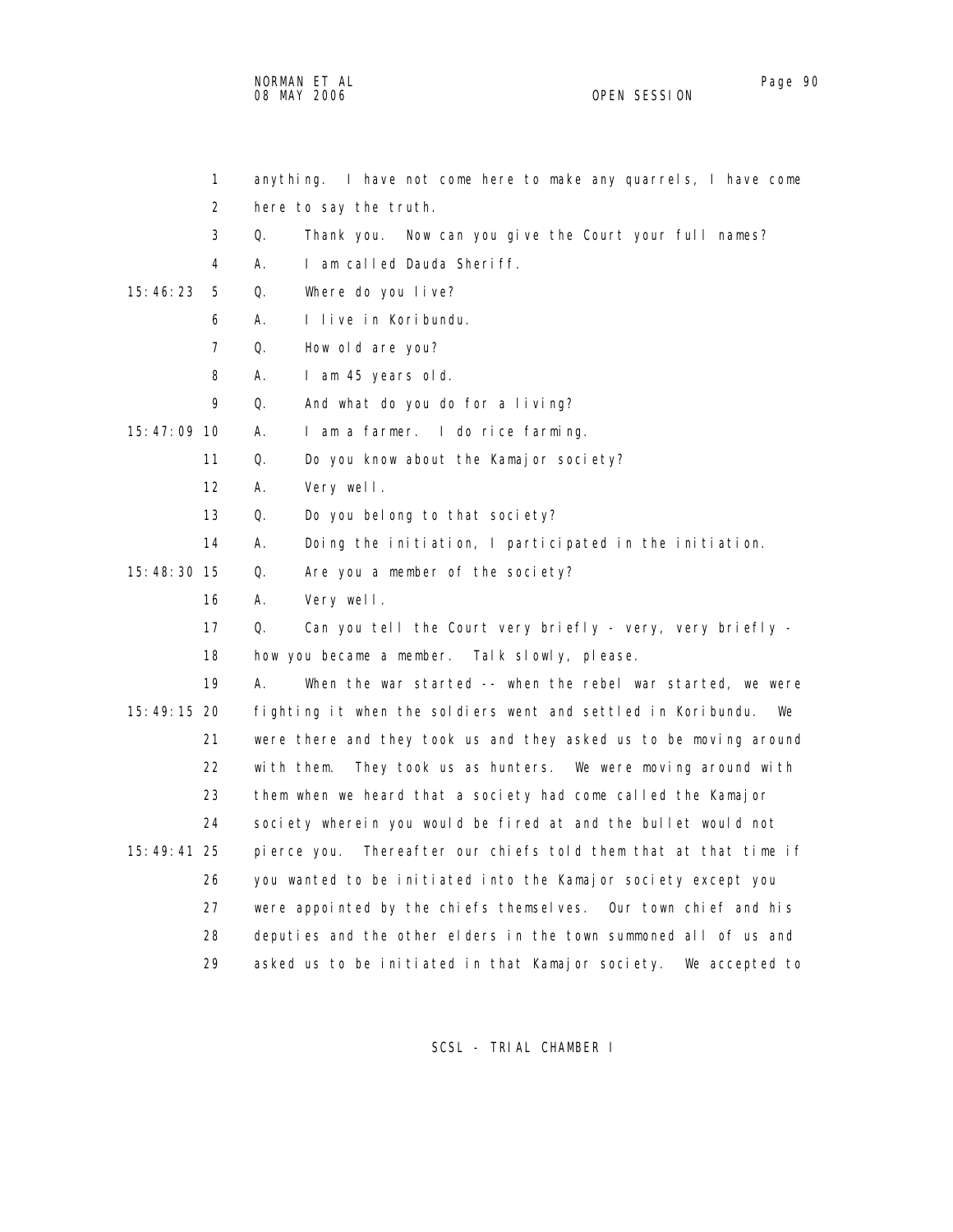NORMAN ET AL Page 91 and the set of the set of the set of the set of the set of the set of the set of the set o 08 MAY 2006 OPEN SESSION

|               | 1                 |    | protect our land. We were there when our regent chief Mr Felewa  |
|---------------|-------------------|----|------------------------------------------------------------------|
|               | 2                 |    | [phon] sent for us.                                              |
|               | 3                 | Q. | Wait one minute, please. Did you say Mr Felewa?                  |
|               | 4                 | А. | I have not heard you.                                            |
| 15:50:48      | 5                 | Q. | Did you say Mr Felewa?                                           |
|               | 6                 | А. | Yes, Mr Felewa.                                                  |
|               | $\overline{7}$    | Q. | Who was he?                                                      |
|               | 8                 | А. | He was the regent chief when Pa Norman left.                     |
|               | 9                 |    | [CDFO8MAYO6E - RK]                                               |
| 15:51:04 10   |                   | Q. | Yes.                                                             |
|               | 11                | А. | We went and were initiated into the society.                     |
|               | $12 \overline{ }$ | Q. | Where?                                                           |
|               | 13                | А. | Telu, Telu Bongor.                                               |
|               | 14                | Q. | Do you know the initiator who initiated you?                     |
| 15:51:38 15   |                   | А. | Very well.                                                       |
|               | 16                | Q. | Who?                                                             |
|               | 17                | А. | He was Pa Kondewa.                                               |
|               | 18                | Q. | After the initiation, where did you go?                          |
|               | 19                | А. | They took us to Koribundu, our homeland.                         |
| 15:52:10 20   |                   | Q. | Can you say briefly and generally what activities you did        |
|               | 21                |    | after you went back to Koribundu?                                |
|               | 22                | А. | When I went back to Koribundu, we were there together with       |
|               | 23                |    | the soldiers.<br>We would go into the bush and chase the rebels. |
|               | 24                |    | It came a time when there was a problem between us.<br>When the  |
| 15: 52: 47 25 |                   |    | relationship started becoming sour, they hated us and they drove |
|               | 26                |    | us away from the town. And we also went to get ourselves         |
|               | 27                |    | prepared and then returned and came back to Koribundu.           |
|               | 28                | Q. | Now just one minute at that point.                               |
|               | 29                | А. | Okay, sir.                                                       |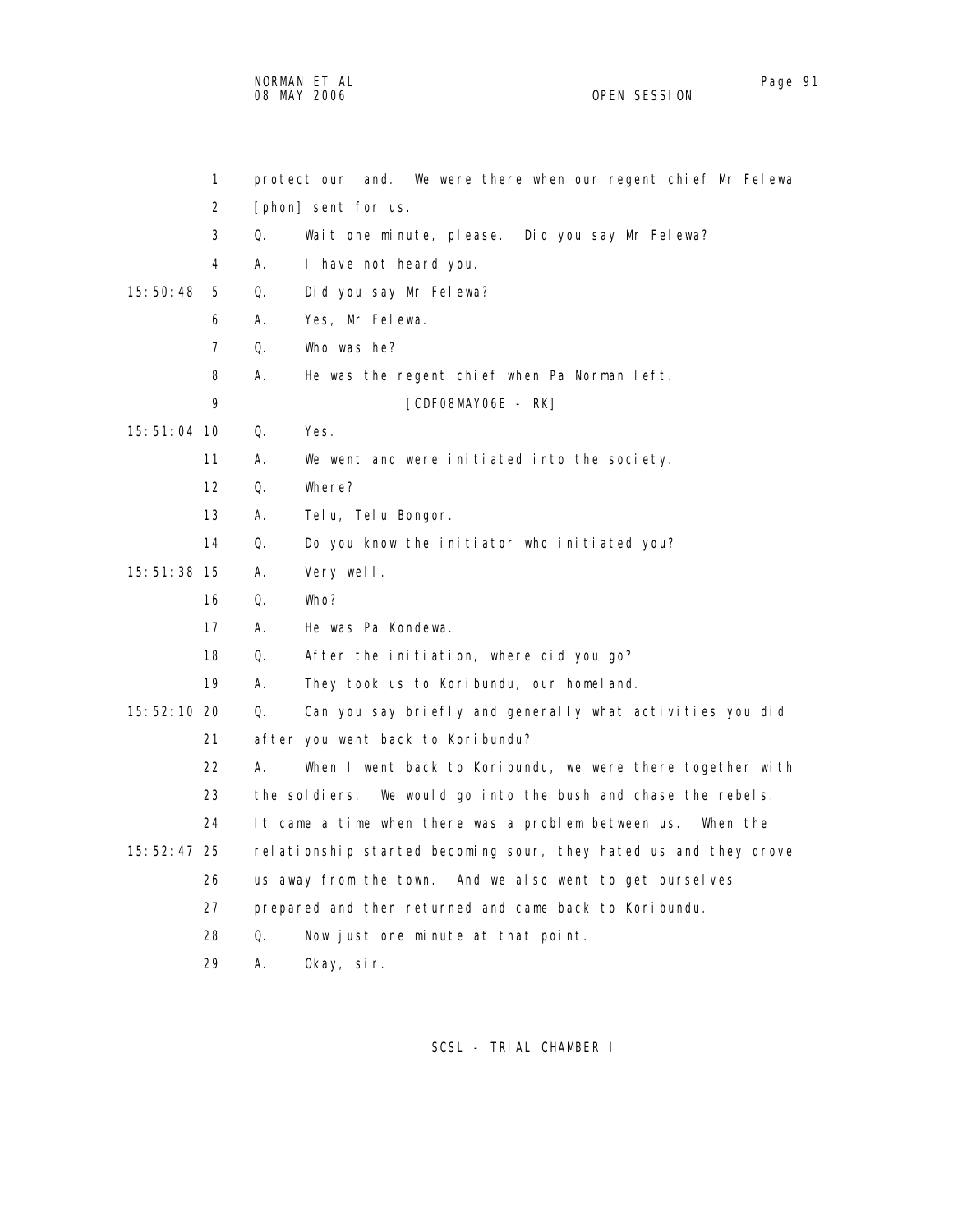|             | $\mathbf{1}$   | Q.<br>You said there came a time when the relationship between   |
|-------------|----------------|------------------------------------------------------------------|
|             | 2              | the Kamajors and soldiers got sour. Do you know when that        |
|             | 3              | happened?                                                        |
|             | 4              | А.<br>When that relationship became sour?                        |
| 15:53:41    | 5              | Q.<br>Yes, when was that, can you give a time frame?             |
|             | 6              | А.<br>I can't remember the year or the month but it was the time |
|             | $\overline{7}$ | when the country was overthrown, when the announcement was made  |
|             | 8              | that there had been an overthrow.                                |
|             | 9              | So when that happened, what next?<br>0.<br>Yes.                  |
| 15:54:11 10 |                | After that I was sitting at my house when one soldier went<br>А. |
|             | 11             | and said he wanted to disarm us, the Kamajors. So we should      |
|             | 12             | bring our guns to them immediately. I replied that you cannot    |
|             | 13             | disarm the guns that you give to the Kamajors yourself. At the   |
|             | 14             | time $-$                                                         |
| 15:54:48 15 |                | Talk slowly, please, and wait a bit after you have said<br>Q.    |
|             | 16             | something                                                        |
|             | 17             | А.<br>0kay.                                                      |
|             | 18             | PRESIDING JUDGE: It is okay, Dr Jabbi. We were able to           |
|             | 19             | follow. If we run into difficulties we will ask for your help.   |
| 15:55:07 20 |                | MR JABBI:<br>Thank you.                                          |
|             | 21             | Q.<br>Yes, carry on.                                             |
|             | 22             | At the time we were in that town when the soldiers trained<br>А. |
|             | 23             | their colleagues. During that training we were sitting there at  |
|             | 24             | night, there was my brother who had just completed college and   |
| 15:55:41 25 |                | was about to go overseas.                                        |
|             | 26             | Q.<br>What was his name, your brother's name?                    |
|             | 27             | THE INTERPRETER: Your Honours, may the witness go over the       |
|             | 28             | name again.                                                      |
|             | 29             | His name was Ibrahim Jigbao Sheriff [phon].<br>THE WITNESS:      |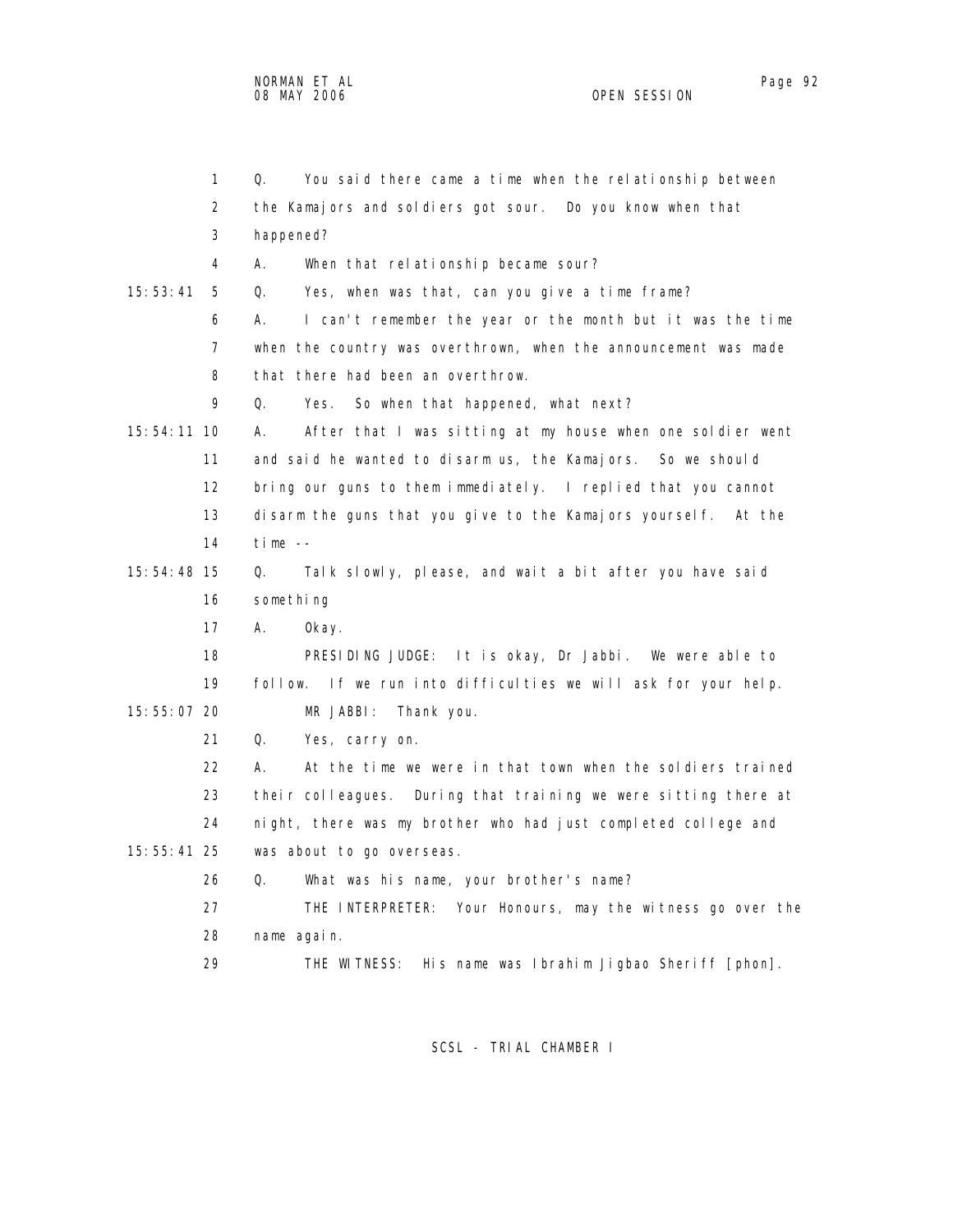1 Ibrahim Jigbao Sheriff.

2 MR JABBI:

3 Q. Continue.

 4 A. When we heard the gunshots early that morning they said it 15:56:27 5 was an attack. Then one soldier came to us.

6 Q. Do you know who was attacking?

 7 A. Yes, according to what they said, because a soldier entered 8 into our sitting room. I asked him, "Fellow, why are you putting 9 on a military uniform and these sort of gunshots going on about 15:56:58 10 the place and you are here in our sitting room and we are just 11 civilians?" He said, "Fellow, leave me alone, don't you know 12 it's an attack from the rebels. It's a real rebel attack so no 13 one should move out of his place."

 14 Q. Do you know when that happened? Was that before or after 15:57:23 15 the overthrow you mentioned?

16 A. That happened before the overthrow.

17 Q. By that time were you a Kamajor?

 18 A. At that time I was not a Kamajor. That brother of mine who 19 had just completed college and was about going overseas, who had 15:58:02 20 already completed the arrangements, it was that early morning 21 that the attack took place. After that attack, my brother took 22 his luggage and went outside by the back door and entered through 23 the swamp. After stepping into the swamp, stepping into the 24 swamp, he met with those who finally killed him. 15:58:35 25 Q. Your brother was killed before the overthrow?

- 26 A. Yes.
- 27 Q. After the overthrow, what happened?

 28 A. After the overthrow the guys hated us and there was no 29 peace amongst us.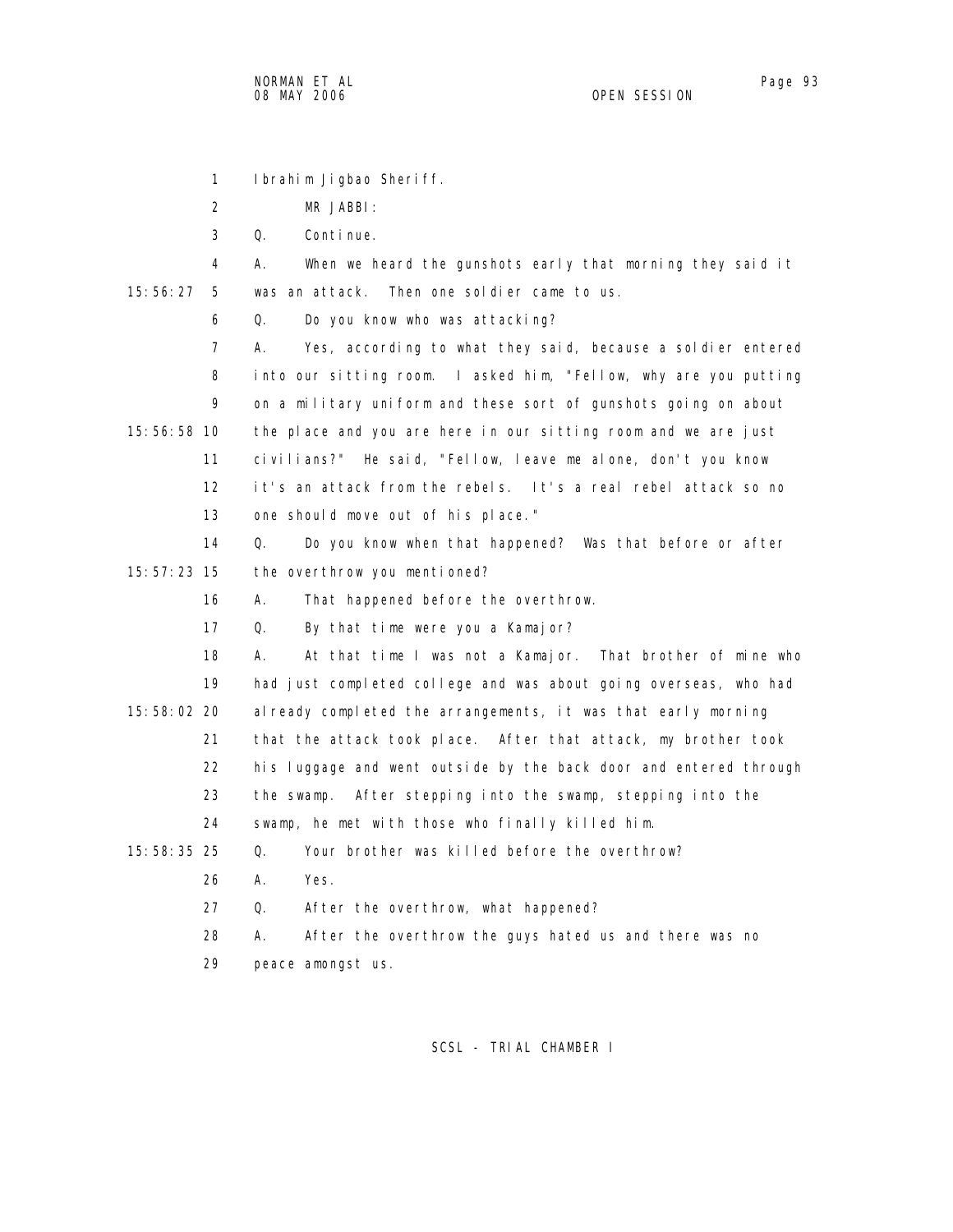|             | 3              | Q.<br>Yes?                                                        |
|-------------|----------------|-------------------------------------------------------------------|
|             | 4              | А.<br>They drove us out of the town. They asked us to report to   |
| 15:59:20    | 5              | them and we never did.                                            |
|             | 6              | Where did you go?<br>Q.                                           |
|             | $\overline{7}$ | We went into the bush.<br>А.                                      |
|             | 8              | You and who?<br>Q.                                                |
|             | 9              | Myself and my colleague Kamajors who were driven out of the<br>А. |
| 15:59:35 10 |                | town.                                                             |
|             | 11             | Q.<br>Yes?                                                        |
|             | 12             | А.<br>After we had gone into the bush, we gathered, all of us,    |
|             | 13             | the Kamajors around our own area, Kamajors from our own area.     |
|             | 14             | This sort of thing that had happened, it's terrible.<br>We are    |
| 16:00:03 15 |                | leaving our homes. We eat from here, we get our food from here,   |
|             | 16             | our children are here, our relatives are here.                    |
|             | 17             | Q.<br>Just explain what happened, please. You went back to the    |
|             | 18             | bush and what did you do?                                         |
|             | 19             | А.<br>That's what I'm saying. So also we prepared ourselves to    |
| 16:00:26 20 |                | come back to drive them away from the town, the soldiers.         |
|             | 21             | Q.<br>Did you come there?                                         |
|             | 22             | Α.<br>Very well.                                                  |
|             | 23             | Q.<br>How long were you in the bush before you came to attack?    |
|             | 24             | А.<br>We took up to eight months before coming back to town.      |
| 16:00:50 25 |                | Q.<br>Yes, what happened?                                         |
|             | 26             | We organised ourselves and came and we drove them away from<br>А. |
|             | 27             | Kori bundu.                                                       |
|             | 28             | Q.<br>Do you remember when that happened?                         |
|             | 29             | The time we drove them from Koribundu?<br>А.                      |

1 Q. Who were the guys you are talking about?

2 A. The soldiers. I'm talking about the soldiers.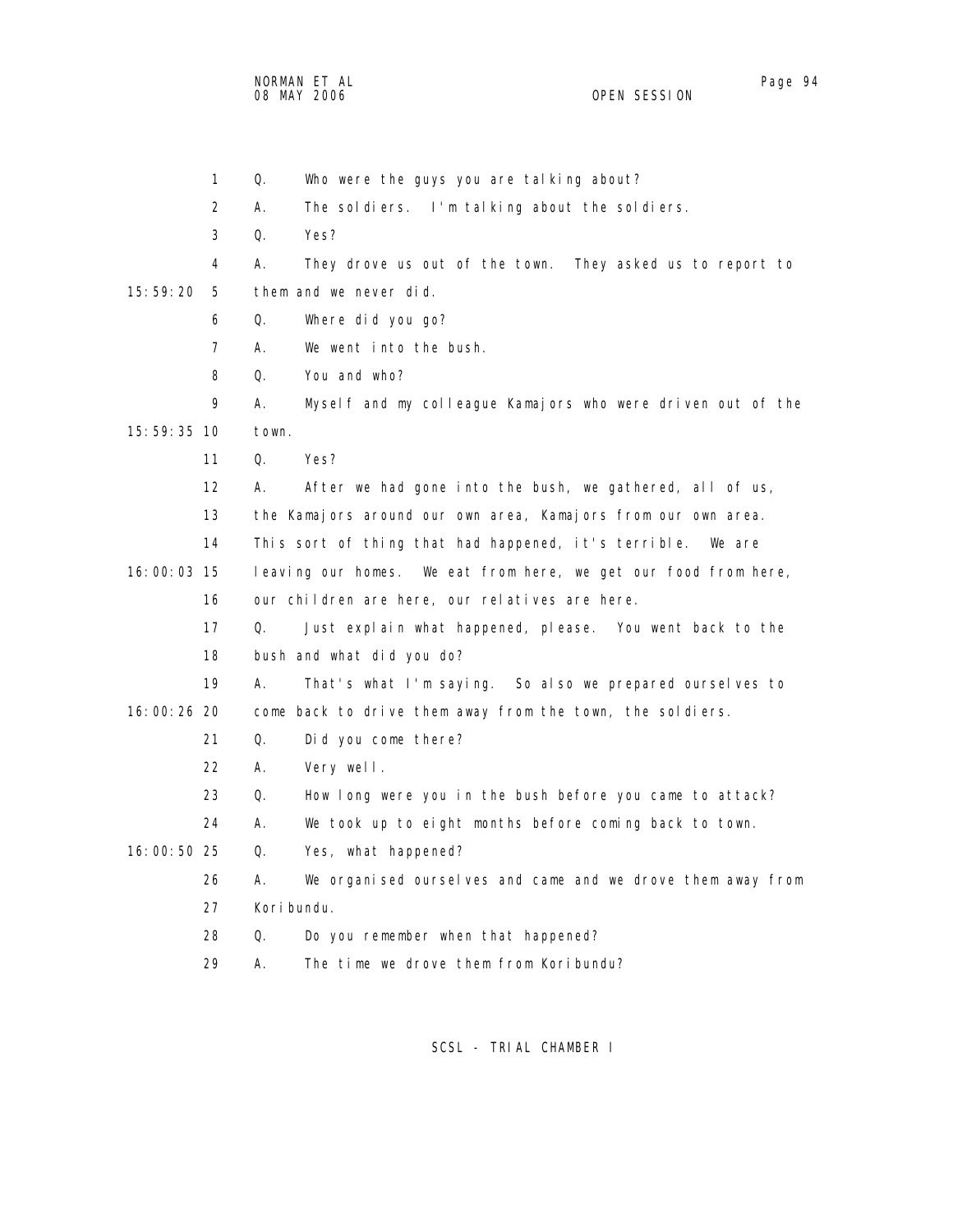1 Q. Yes. 2 A. Yes, I can name the month, but I can't remember the day, 3 because I am not literate. I cannot remember the date. 4 Q. What was the month? 16:01:27 5 A. That month called February. 6 Q. Do you know how many times you attacked? 7 A. Yes. 8 Q. Yes, can you tell the Court? 9 A. We did the attack three times and on the fourth occasion we 16:01:50 10 were able to dislodge them. 11 Q. And the fourth occasion is what you are referring to as 12 February? 13 A. Yes. It was in that February that we dislodged them. 14 Q. Can you explain to the Court what happened on that 16:02:17 15 occasion, that final attack? 16 A. What happened during that last attack, we organised 17 ourselves and there were commanders. Those commanders organised 18 themselves that Lahai Judge was to come by the Sumbuya road. 19 Jegbeyama would come from the Bo road. CO Lamin and others would 16:02:51 20 come from the Pujehun road, and Joe Tamidey would come from the 21 Blama road. That is how we made the arrangements. 22 Q. How did it then go? 23 A. When we came that Friday in that February, when we came, 24 there was several people in the town because they were supposed 16:03:17 25 to observe the Friday prayer. When we were coming we met with 26 one lady, she had ash on her head and she dropped it and returned 27 and she shouted that Kamajors were coming. The soldiers were at 28 the checkpoints and so they opened fire at us. So we said let's 29 go back, but those people -- we leave this town. Our commanders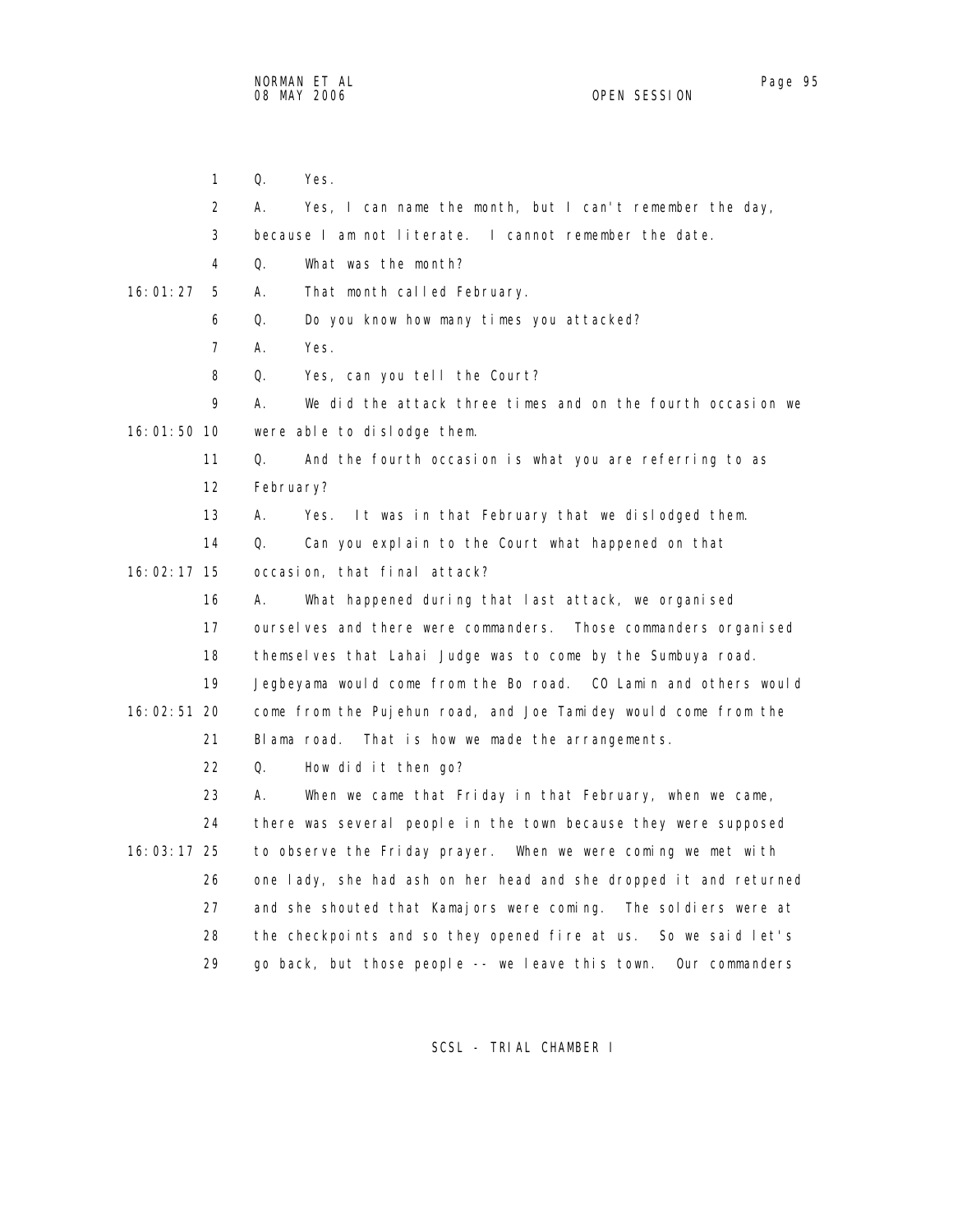|               | $\mathbf{1}$ | told us to go back. When we returned, the following morning,      |
|---------------|--------------|-------------------------------------------------------------------|
|               | 2            | Saturday, when we came back, we did not meet any soldier, neither |
|               | 3            | a civilian, except when houses were on fire.                      |
|               | 4            | From what approach did you enter Koribundu on that<br>Q.          |
| 16:04:17      | 5            | Saturday?                                                         |
|               | 6            | А.<br>So we put out the fire. We came from the Blama road and     |
|               | 7            | went into Koribundu.                                              |
|               | 8            | You said you found houses on fire?<br>Q.                          |
|               | 9            | Very well.<br>А.                                                  |
| 16:04:44 10   |              | Where was that?<br>Q.                                             |
|               | 11           | In Koribundu.<br>А.                                               |
|               | 12           | Q.<br>Which part of Koribundu?                                    |
|               | 13           | Where the houses were on fire?<br>А.                              |
|               | 14           | Q.<br>Yes.                                                        |
| 16:04:55 15   |              | А.<br>There was a house on -- there was a house on fire at Biola  |
|               | 16           | [phon]; house on fire along the Bo road; house on fire along the  |
|               | 17           | Pujehun road; and also along the Sumbuya road by the mosque.      |
|               | 18           | Q.<br>Do you know who set those houses on fire?                   |
|               | 19           | Very, very well.<br>А.                                            |
| 16:05:30 20   |              | Can you tell the Court, please?<br>Q.                             |
|               | 21           | I would tell the Court that the soldiers burnt those<br>А.        |
|               | 22           | houses.                                                           |
|               | 23           | Q.<br>Yes, so you found these houses on fire. What did you do,    |
|               | 24           | if anything?                                                      |
| $16:05:53$ 25 |              | We said now that the place was our home, that the houses on<br>А. |
|               | 26           | those fires, that we put them out. Those that we could, we put    |
|               | 27           | them out.                                                         |
|               | 28           | Q.<br>Did anything else happen?                                   |
|               | 29           | А.<br>May I continue? After that, those of us whose<br>Yes.       |
|               |              |                                                                   |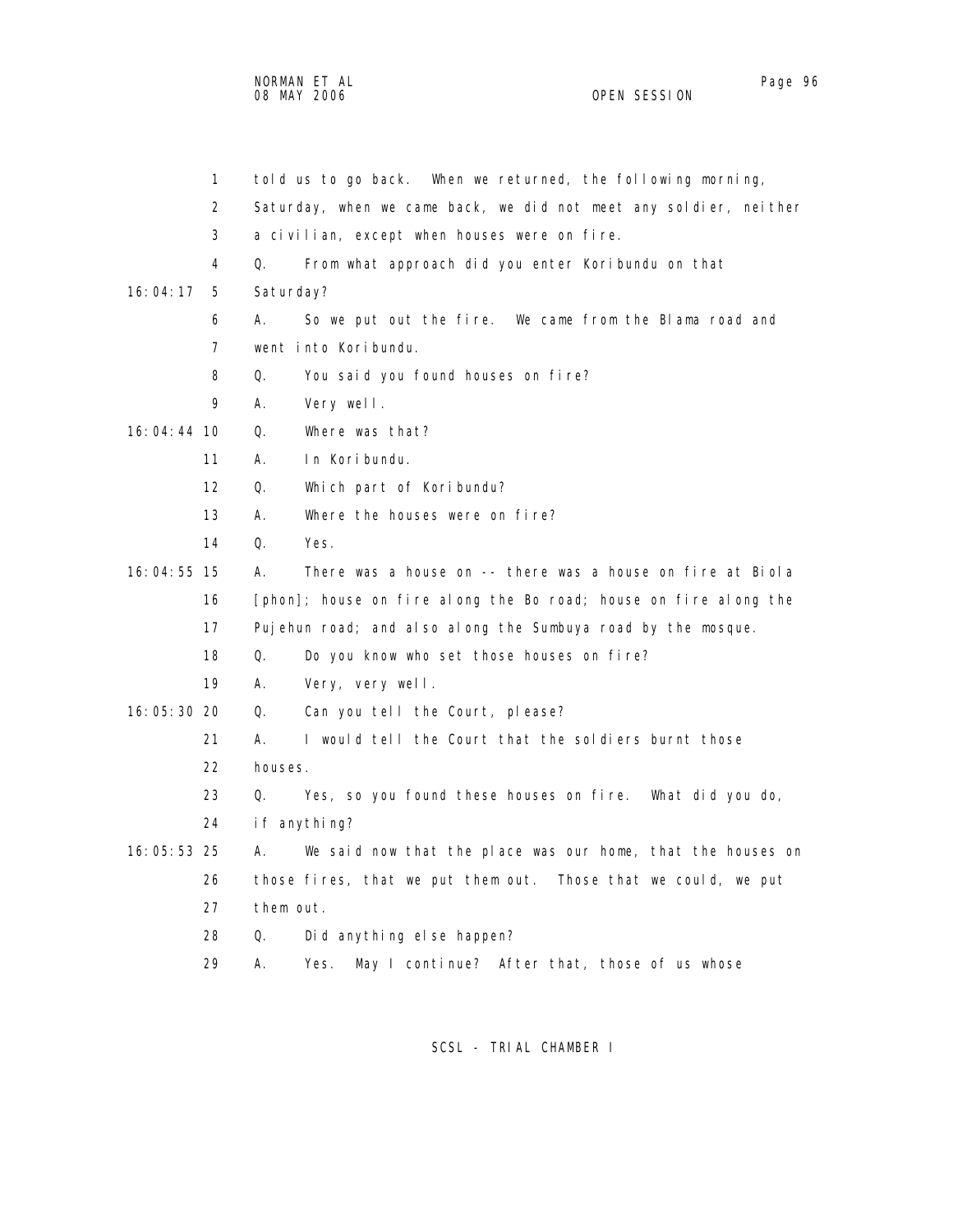| $\mathbf{1}$   | relatives had gone into the bush after the attack, we were there  |
|----------------|-------------------------------------------------------------------|
| $\overline{2}$ | and Joe Tamidey had told us to take them from the bush and bring  |
| 3              | them into the town. We brought them from the bush, we came and    |
| 4              | settled. Yes. We were very many now in Koribundu by that time,    |
| 16:06:57<br>5  | the people. People who had gone to Bo returned. We called all     |
| 6              | of them and we came back and we all settled in Bo now.<br>We were |
| $\overline{7}$ | working together.                                                 |
| 8              | Now, when you came into Koribundu and found the houses on<br>Q.   |
| 9              | fire, did you at any time see any soldiers in Koribundu?          |
| $16:07:27$ 10  | А.<br>Yes.<br>May I continue? After we had captured Koribundu,    |
| 11             | sol diers came from Pujehun, from the Pujehun end. They had a     |
| 12             | white vehicle, a Land Cruiser. We were standing at the junction   |
| 13             | when we heard a gunshot from that Pujehun route end in the        |
| 14             | evening, and we organised ourselves immediately and we went       |
| 16:08:00 15    | When we went there, we met the soldiers where they had<br>there.  |
| 16             | stopped the vehicle and they had set an ambush around the place.  |
| 17             | We went there with all our masculinity. When they saw us, they    |
| 18             | went all about the place. They went in disarray. So we arrested   |
| 19             | all of them and brought them to Koribundu, but in that troop      |
| 16:08:32 20    | there was a senior officer. He was called Sergeant Kamanda.       |
| 21             | Q.<br>How many soldiers were there, in all?                       |
| 22             | А.<br>We captured from the -- the count that I did, there were    |
| 23             | ni ne.                                                            |
| 24             | Q.<br>Can you say the number again, please? How many soldiers     |
| 16:08:57 25    | were there in all?                                                |
| 26             | The soldiers that we brought, those that we met by that<br>А.     |
| 27             | vehicle, at first there were nine that I witnessed.               |
| 28             | 0.<br>Yes, what did you do to them?                               |
| 29             | Well, during that time they would eat three times a day and<br>Α. |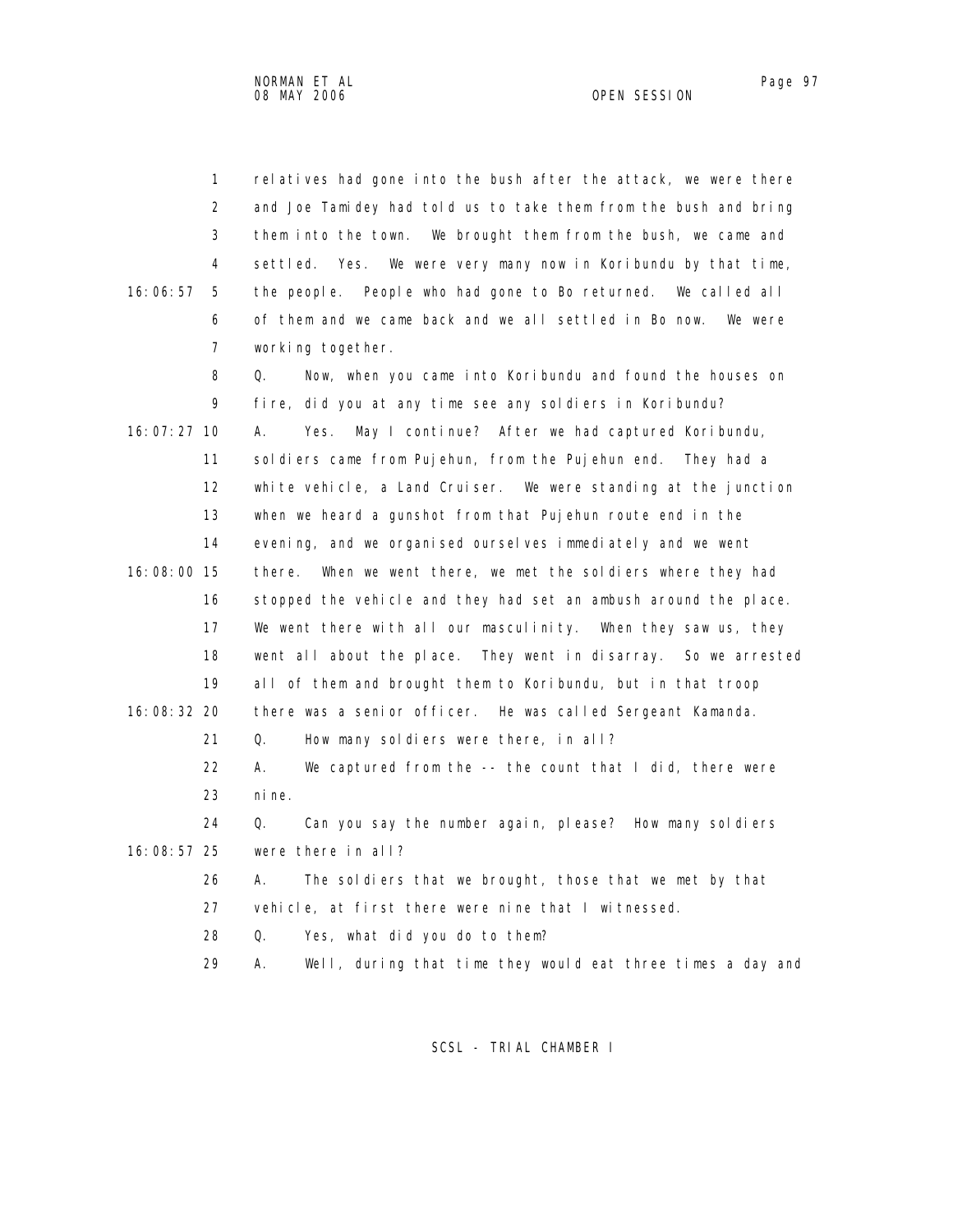NORMAN ET AL Page 98 and the set of the set of the set of the set of the set of the set of the set of the set o 08 MAY 2006 OPEN SESSION

|               | $\mathbf{1}$ | Joe Tamidey, Uncle Joe sent to ECOMOG. Having sent to ECOMOG,    |
|---------------|--------------|------------------------------------------------------------------|
|               | 2            | the ECOMOG personnel came, Colonel Ihaji. He came and we handed  |
|               | 3            | over the soldiers to them. And even the vehicle that they had,   |
|               | 4            | the Land Cruiser, was also handed over to them, and they took it |
| 16:09:54      | 5            | to the white people. I don't know the office, the institution    |
|               | 6            | that they worked for. The time the vehicle was handed over to    |
|               | 7            | them, we were in Koribundu when two of them came back, that they |
|               | 8            | had come to thank us.                                            |
|               | 9            | Who came to thank you?<br>Q.                                     |
| 16: 10: 14 10 |              | I said these were people from whom the vehicle was taken.<br>А.  |
|               | 11           | I can't recall the name of the institute they worked for now.    |
|               | 12           | Q.<br>Yes, carry on.                                             |
|               | 13           | А.<br>After they had come and thanked us and they returned, then |
|               | 14           | ECOMOG gave them their vehicles.                                 |
| 16: 10: 40 15 |              | Now, in Koribundu itself, after it had been captured, can<br>Q.  |
|               | 16           | you explain any other major thing that happened there?           |
|               | 17           | А.<br>Yes.                                                       |
|               | 18           | Q.<br>Yes?                                                       |
|               | 19           | А.<br>One important thing that happened: Say, for example, when  |
| 16: 11: 18 20 |              | we were there with our people, when we came back we did not see  |
|               | 21           | any dead person, nothing more, except that the houses were on    |
|               | 22           | fire. But when we came back, some of our people were afraid to   |
|               | 23           | return, the elders. It took some time, some time. They did not   |
|               | 24           | return and so we also became afraid. And so we went to them, the |
| 16: 11: 54 25 |              | We said, "This thing that you have done to us, it is<br>chi efs. |
|               | 26           | becoming worrying to us. Why have we captured Koribundu? Nobody  |
|               | 27           | is dead there. We never saw a corpse, particularly civilians.    |
|               | 28           | "But then you are afraid of us. Aren't you our parents?<br>Now   |
|               | 29           | that you have done this to us" --                                |
|               |              |                                                                  |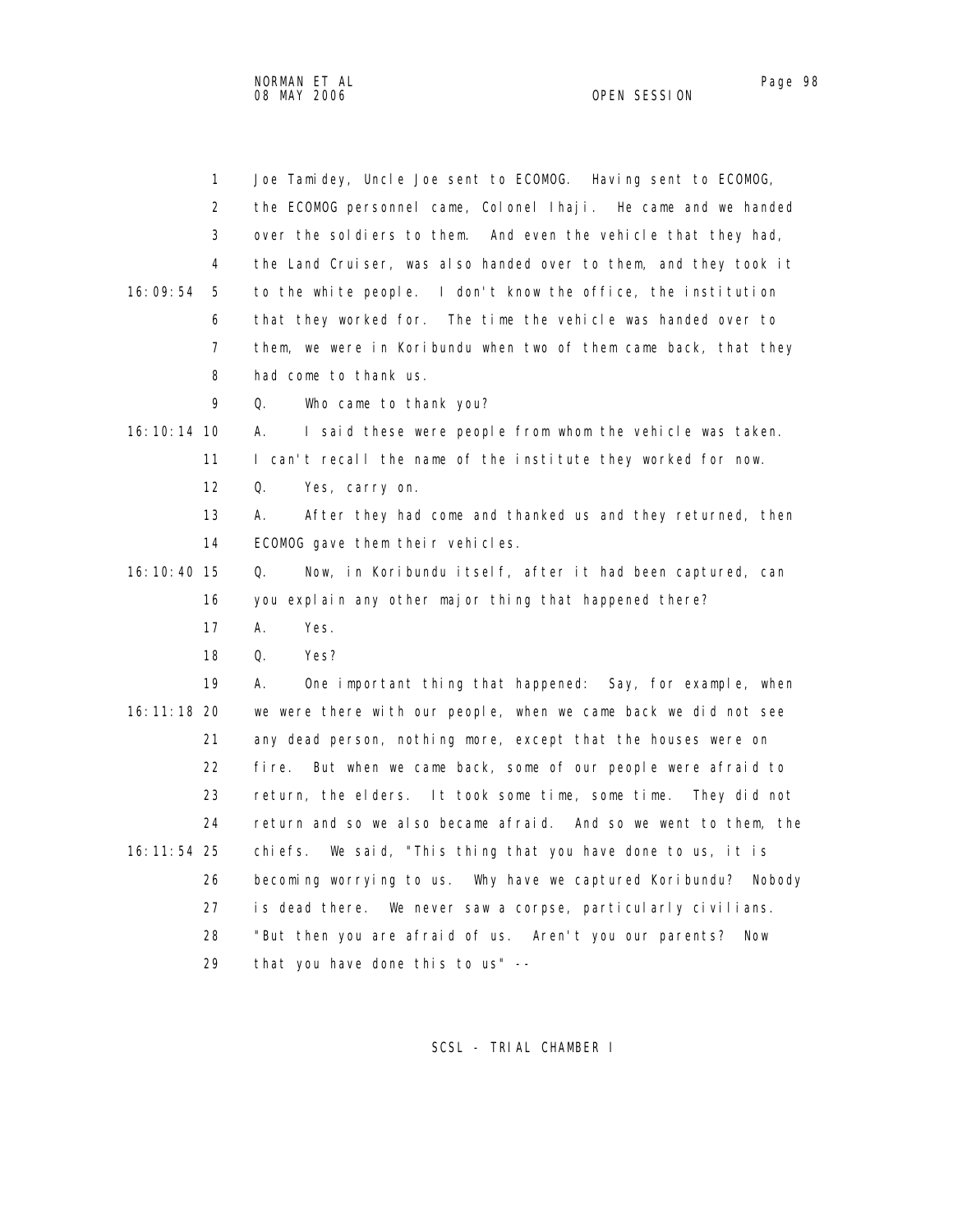1 Q. Now -- 2 A. So they came back. All of them came back. 3 Q. [Overlapping speakers]? 4 A. I have not heard you. 16:12:37 5 Q. Your last statement, are you saying the people who had gone 6 into bush came back to town? 7 A. Yes. Those of our brothers that went into the bush, yes, 8 all of them came back to town. 9 Q. Now, Mr Witness, do you know Chief Norman? 16:13:06 10 A. Very, very well. 11 Q. Did you see him in Koribundu at any time? 12 A. I saw him in Koribundu. 13 Q. After Koribundu was taken by the Kamajors, did you see 14 Chief Norman there? 16:13:34 15 A. I saw him pass by. 16 Q. When? 17 A. After we captured Koribundu. It took some time. It took 18 about three to four months. 19 Q. Then what happened? 16:13:53 20 A. After he had passed -- after that had passed, he came 21 and -- he came and addressed us. But we invited him. He did not 22 ask for the address. We invited him. We stopped him and he 23 stopped, indeed. He said, "Why are you stopping me?" We said, 24 "You were our chief in this chiefdom. You are the regent chief. 16:14:30 25 You were gone for so long and after this war, ourselves and our 26 people are here. So we want you to come and talk between us so 27 we will all be together again." 28 Q. Where did you stop Chief Norman and ask him those 29 questions?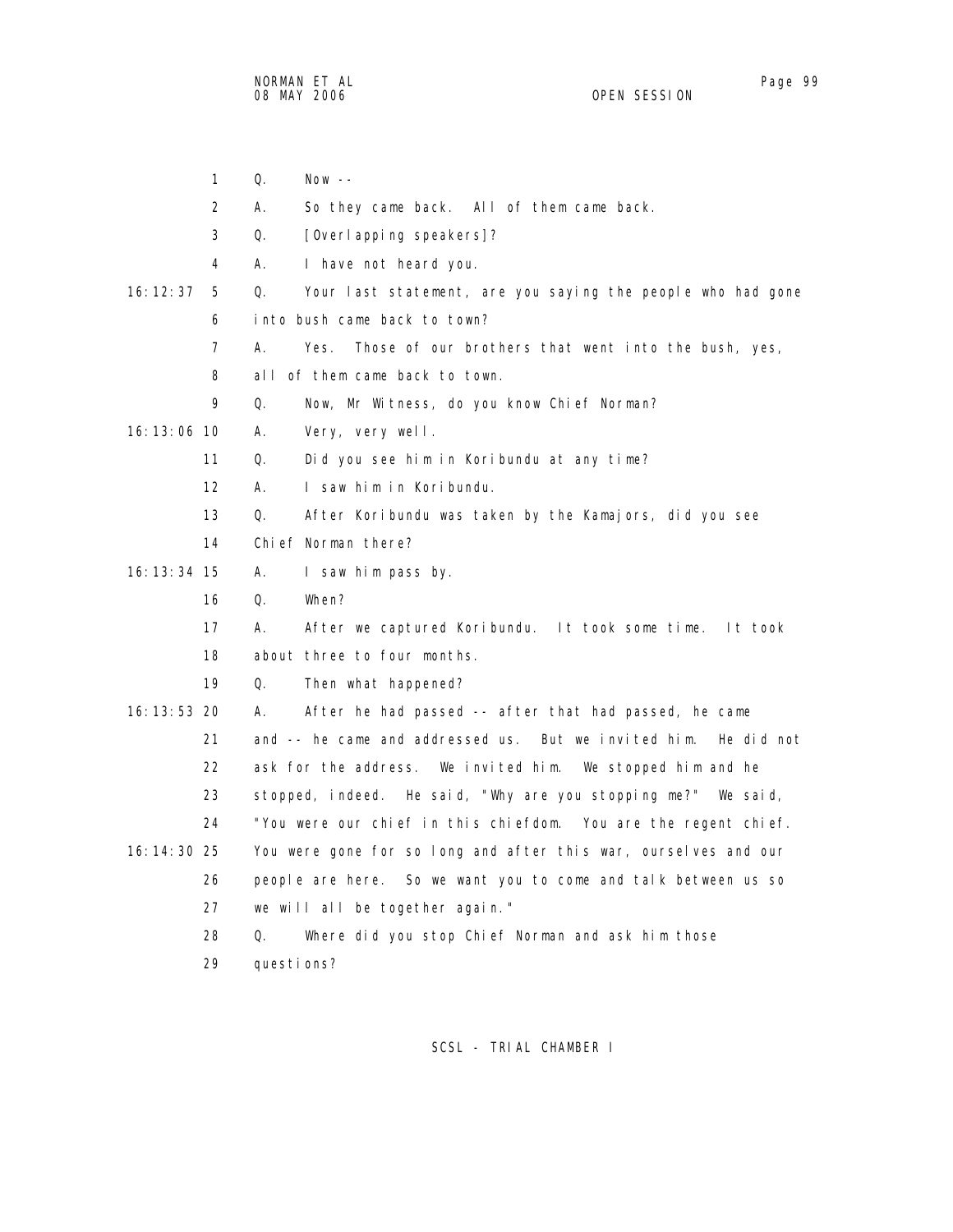|               | 1              | At the junction, Koribundu Junction, when he was going to<br>А.    |
|---------------|----------------|--------------------------------------------------------------------|
|               | $\overline{2}$ | Puj ehun.                                                          |
|               | 3              | Do you know where he was going?<br>Q.                              |
|               | 4              | А.<br>He told us he was going to Pujehun.                          |
| 16:15:04      | 5              | What did he reply to your request that he should talk to<br>Q.     |
|               | 6              | you?                                                               |
|               | 7              | He told us that he would be going to Pujehun, but I'll be<br>А.    |
|               | 8              | coming back. "I am going to attend to some few issues, but I       |
|               | 9              | will be coming back. Look out for me." That was what he said.      |
| $16:15:31$ 10 |                | Did he come back?<br>Q.                                            |
|               | 11             | Yes, he came back.<br>А.                                           |
|               | 12             | $\Omega$ .<br>And what happened then?                              |
|               | 13             | А.<br>After he returned, we stopped him again and he stopped and   |
|               | 14             | he said, "Why?" We said, "Let's go to the barri," and he said      |
| 16: 15: 47 15 |                | "No, I'm not going to the barri." We said, "Please let's go<br>no. |
|               | 16             | to the court barri." He said, "No, I'm not going there." We        |
|               | 17             | pleaded with him and he came down on the vehicle and so we went    |
|               | 18             | to the office and told him what we wanted to tell him.<br>We said, |
|               | 19             | "No, we can't go to the office, we are so many, so let's go to     |
| 16: 16: 10 20 |                | the court barri." He said, "Why are you asking me to go to court   |
|               | 21             | barri?" We said, "You told us that when you would be coming back   |
|               | 22             | you would stop here and you would talk to us and people who were   |
|               | 23             | in the court barri who had told them that when you come back you   |
|               | 24             | will talk to us." He said, "But that is not why I am here. That    |
| 16: 16: 29 25 |                | is not the trip that I have made." We said, "Please, do that for   |
|               | 26             | us, for you being an elder."                                       |
|               | 27             | Q.<br>Did he agree to go in the end?                               |
|               | 28             | А.<br>To the court barri?                                          |
|               | 29             | Q.<br>Yes.                                                         |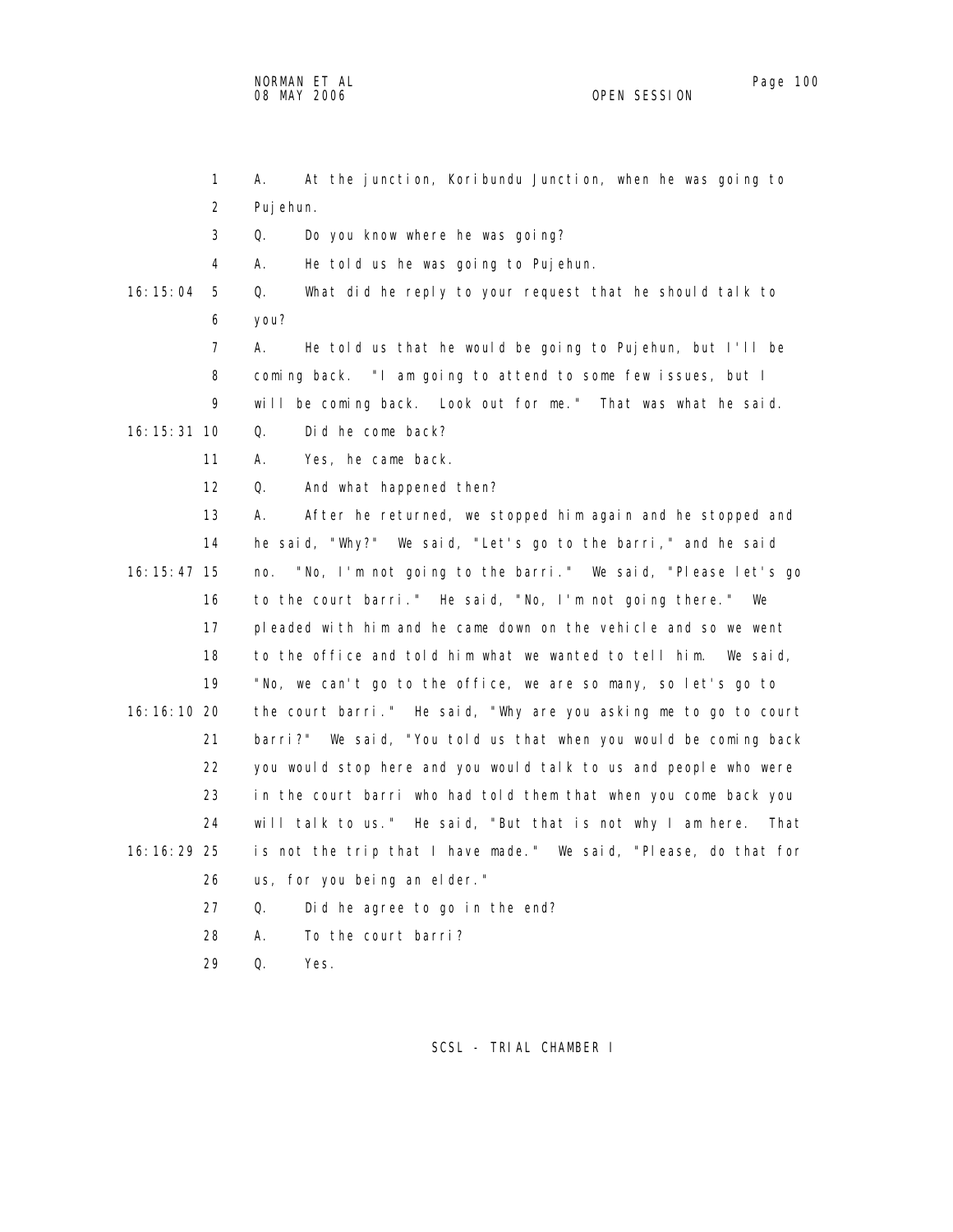1 A. Yes. 2 Q. Can you explain what happened at the barri? 3 A. When we went to the court barri he asked us about 4 happenings there and we -- 16:17:07 5 THE INTERPRETER: Your Honours, may the witness go over his 6 last answer. 7 PRESIDING JUDGE: Mr Witness, please. 8 MR JABBI: 9 Q. Can you talk slowly, please, and can you repeat what you 16:17:20 10 said when you went to the barri. Please talk slowly. 11 A. We went to the barri, we went to the court barri. Then 12 Chief Norman asked us, "So why have you brought me here? What 13 have you brought me here for?" And then we also asked our 14 elders, out chiefs, those who were at the barri and they said, 16:17:47 15 "What you have done is good, but, grandfather, we're telling you 16 now that we and our children were living here very well. In 17 fact, they have brought us from the bush. There is nothing wrong 18 between us. There is no problem between us. They did not do 19 anything wrong to us. And we have also not wronged them at all." 16:18:15 20 What Chief Norman said, he said, "That is what I want. This 21 place was my chiefdom. I was the regent chief here. Even after 22 this war that I had not come here, I am not pleased about it. 23 But now that you've said that to me, I'm pleased about it. 24 That's what I want. Yes, I'm happy about that because you said 16:18:50 25 there is nothing wrong between yourselves and your children. So 26 I'm happy about that." So he stepped down from the barri and we 27 followed him until he entered into the vehicle. So that is all I 28 know about the trip that he made to Koribundu. 29 Q. Do you know if Chief Norman made any other visit to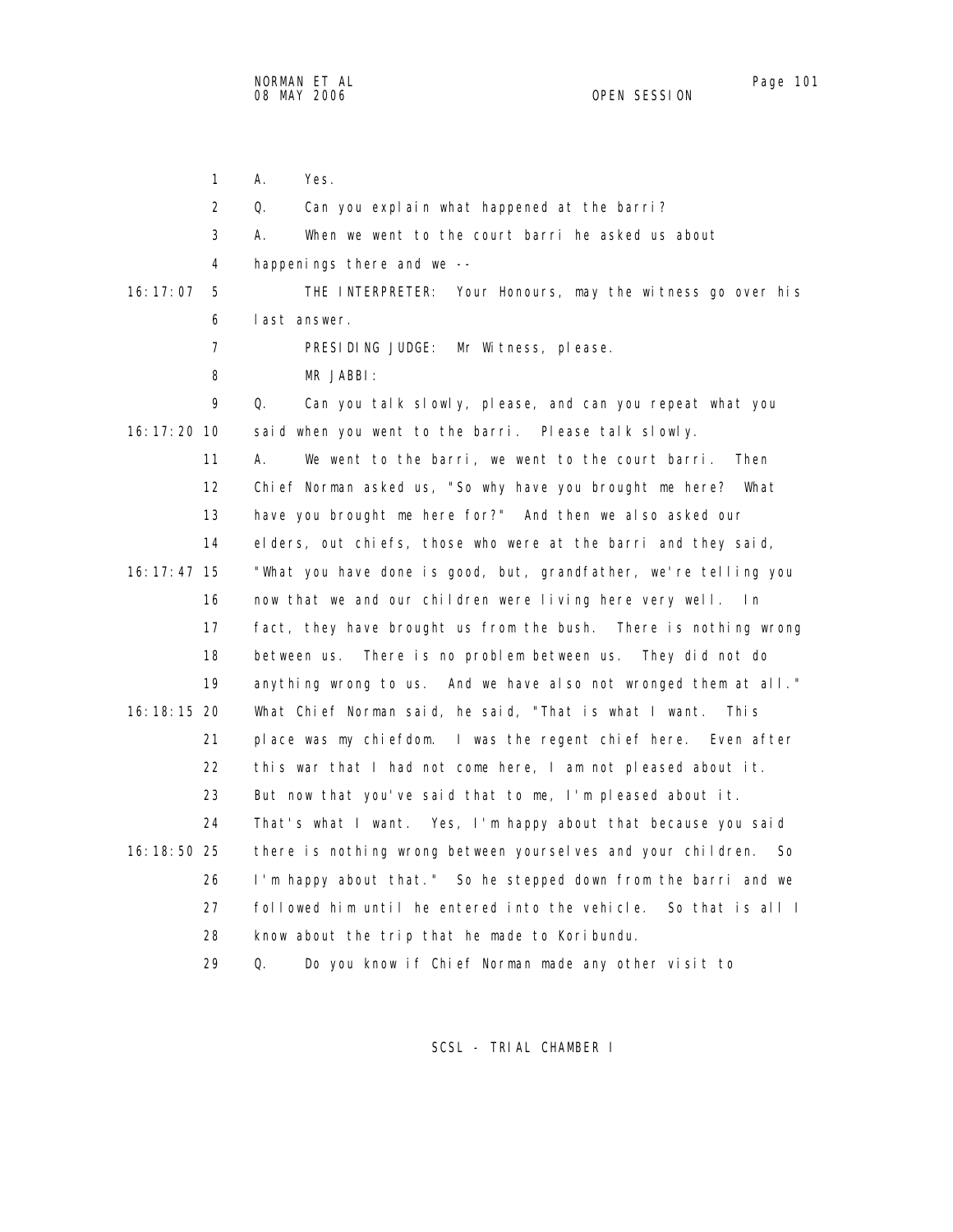1 Koribundu? 2 A. No, I don't know about that. 3 Q. What was the attitude of the people to Chief Norman on that 4 occasion when he spoke to them? 16:19:34 5 A. After Chief Norman had left the place, I never heard anyone 6 saying anything negative about Chief Norman. 7 Q. No, I'm talking about the time he was there on the visit 8 when he spoke to you and was going back to his vehicle, what was 9 the attitude of the people? 16:20:13 10 A. At the time he was talking to us, and we took him, people 11 were clapping when he was talking, when he was admonishing the 12 people, and even when he had stepped down from the court barri, 13 were all behind him singing, even. That is what I saw. That is 14 what I thought. 16:20:31 15 MR JABBI: Thank you. My Lords, that is all for the 16 witness. 17 PRESIDING JUDGE: Thank you. Second accused, any question 18 for this witness? 19 MR KOPPE: No questions, Your Honour. 16:20:46 20 PRESIDING JUDGE: Mr Margai, any questions? 21 MR MARGAI: No questions, My Lord. 22 PRESIDING JUDGE: Thank you. Mr Prosecutor, any questions 23 in cross-examination? 24 MR De SILVA: Yes, I'm trying to work out what relevant 16:21:08 25 evidence this witness has given to the issues we're concerned 26 with. 27 CROSS-EXAMINED BY MR De SILVA: 28 Q. Mr Witness, did you undergo any military training as a 29 Kamajor?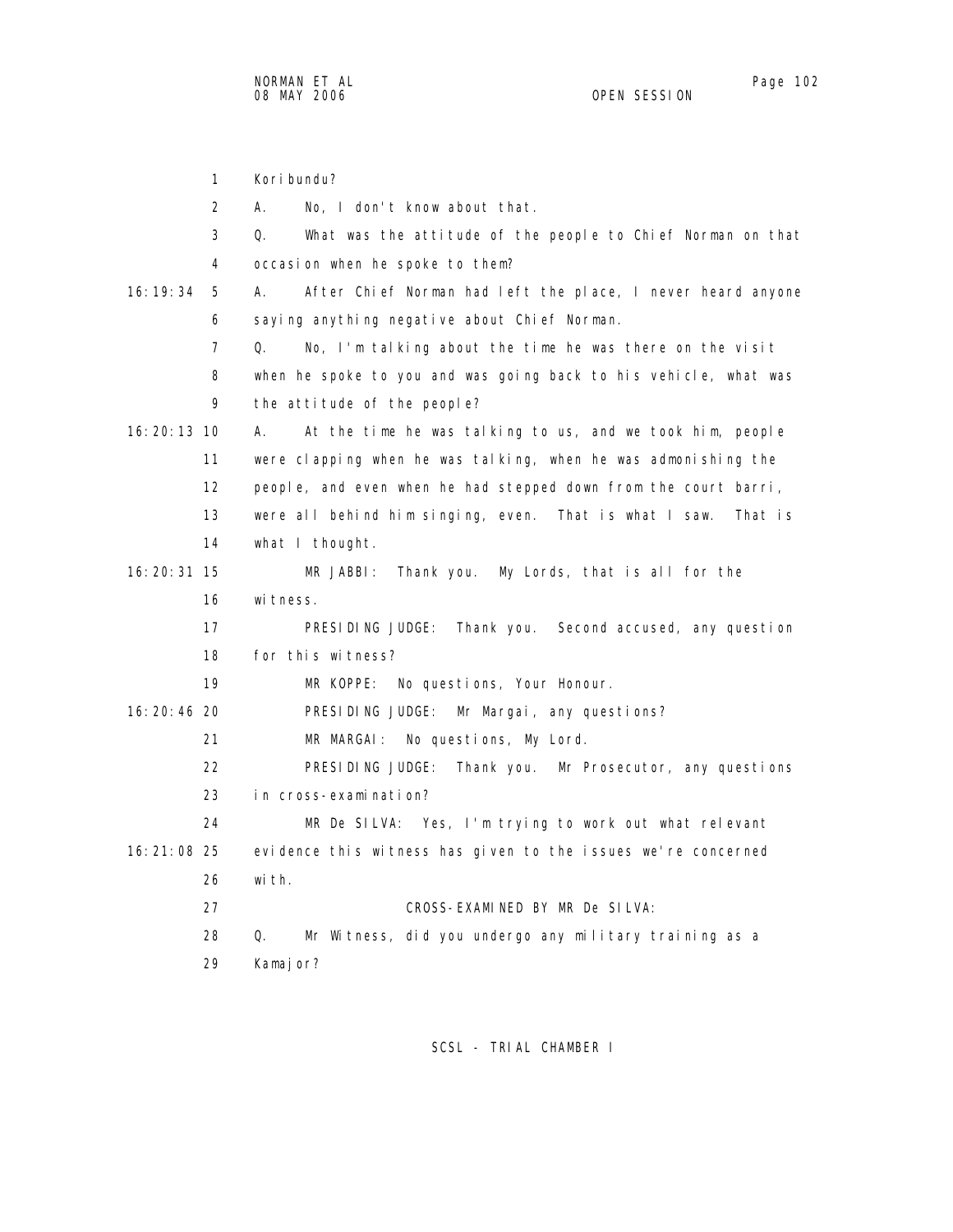NORMAN ET AL Page 103 08 MAY 2006 OPEN SESSION

|               | $\mathbf{1}$   | Α.    | God forbid, I never did that.                               |
|---------------|----------------|-------|-------------------------------------------------------------|
|               | 2              | Q.    | Do you know where Talia is?                                 |
|               | 3              | А.    | Very, very well.                                            |
|               | 4              | Q.    | Have you been to Talia?                                     |
| 16:21:55      | 5              | А.    | Yes, Talia Yawbeko. Yes, I know there.                      |
|               | 6              | Q.    | You know the Kamajors had a training base there called Base |
|               | $\overline{7}$ | Zero? |                                                             |
|               | 8              | А.    | Talia Yawbeko?                                              |
|               | 9              |       | PRESIDING JUDGE: We seem to have some strange noises        |
| $16:22:14$ 10 |                |       | coming from the system. It is not you, it is the system,    |
|               | 11             |       | Mr Prosecutor. Let's try it again.                          |
|               | 12             |       | MR De SILVA:                                                |
|               | 13             | Q.    | Did you know the Kamajors had a training base at Talia,     |
|               | 14             |       | known as Base Zero?                                         |
| 16: 22: 33 15 |                | А.    | I know Base Zero very well.                                 |
|               | 16             | Q.    | How long did you spend at Base Zero?                        |
|               | 17             | А.    | I took three days at Base Zero and I went back to my own    |
|               | 18             | base. |                                                             |
|               | 19             | Q.    | At Base Zero, did you see Chief Norman?                     |
| 16: 23: 10 20 |                | А.    | Yes, when I went there, yes, I met him there.               |
|               | 21             | Q.    | What were you doing in Base Zero for those three days?      |
|               | 22             | А.    | What I was doing there during those three days, I went to   |
|               | 23             |       | my brother's.                                               |
|               | 24             | Q.    | Was your brother at Base Zero at the time?                  |
| $16:23:34$ 25 |                | А.    | Yes. I went for him.                                        |
|               | 26             | Q.    | Now, the victory at Koribundu was an important Kamajor      |
|               | 27             |       | victory; would you agree?                                   |
|               | 28             | А.    | There?                                                      |
|               | 29             | Q.    | Sorry, I don't know whether I got an answer to that.<br>The |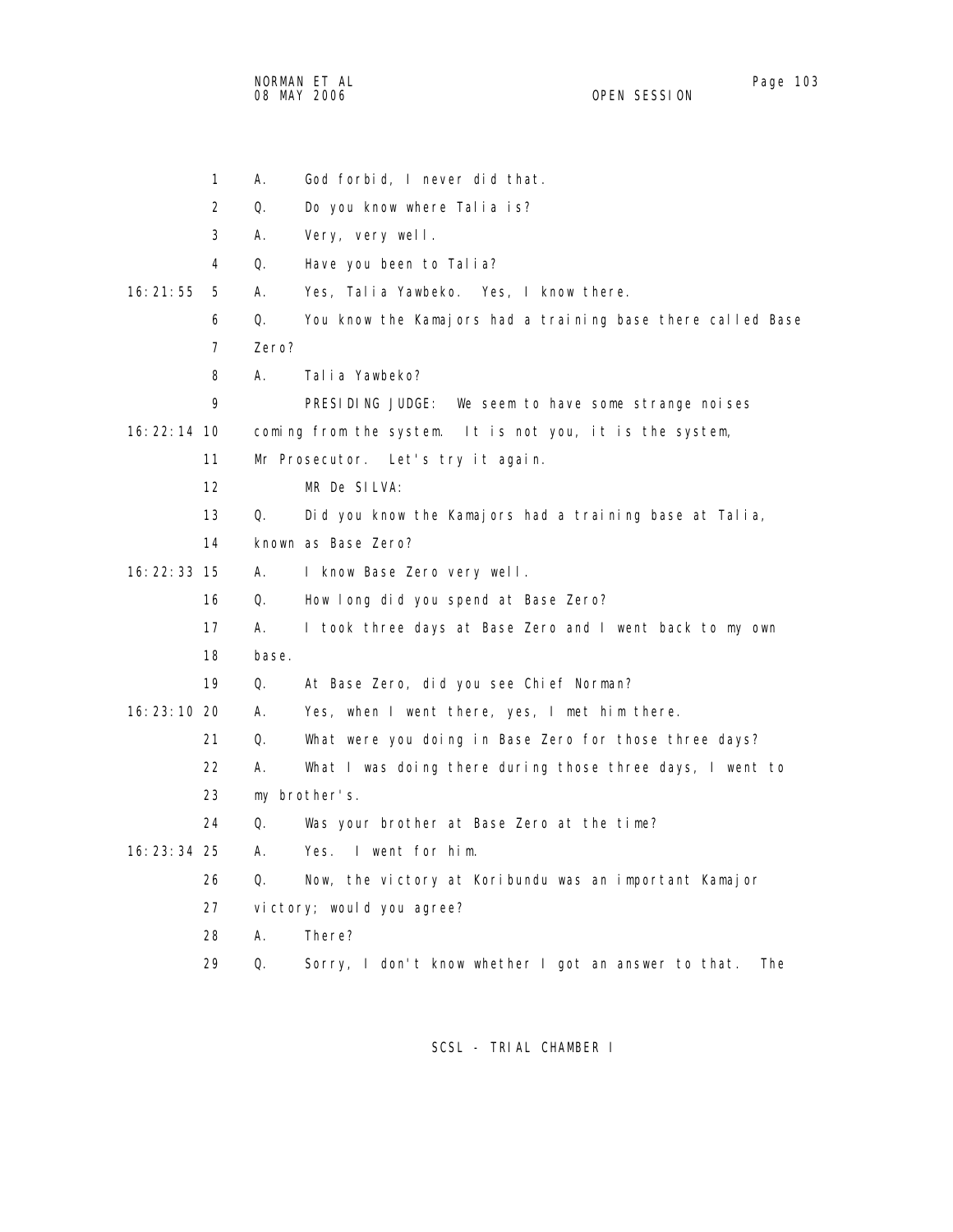NORMAN ET AL Page 104

OPEN SESSION

 1 victory the Kamajors won at Koribundu was an important victory. 2 A. Very, very well for us. 3 Q. A lot of Kamajors came, as you know, from Base Zero to help 4 fight the rebels to help fight the soldiers at Koribundu? 16:25:00 5 A. It was not just Talia Yawbeko. All of us around that area, 6 we gathered together. 7 Q. Yes. 8 PRESIDING JUDGE: Mr Court Officer, can you see if you can 9 speak to the audio people to see if you can fix the problem? It 16:25:23 10 is getting very bothersome now. Thank you. 11 MR De SILVA: 12 Q. But the answer is yes, I think. You know that a lot of 13 Kamajors came from Talia to help fight the victory that was won 14 in Koribundu? 16:25:48 15 A. Very well. 16 Q. Yes, did you know of a particular individual called Borbor 17 Tucker or Jegbeyama? 18 A. Very, very well. 19 Q. He came from -- he assisted the Kamajors in Koribundu, 16:26:20 20 didn't he? 21 THE INTERPRETER: Your Honours, may counsel go over the 22 question again? 23 MR De SILVA: 24 Q. Let's take the final attack, the fourth attack when victory 16:26:44 25 was won at Koribundu? 26 A. Yes. 27 Q. [Microphone not activated]? 28 A. Yes.

29 Q. He was the leader of a squad, do you remember?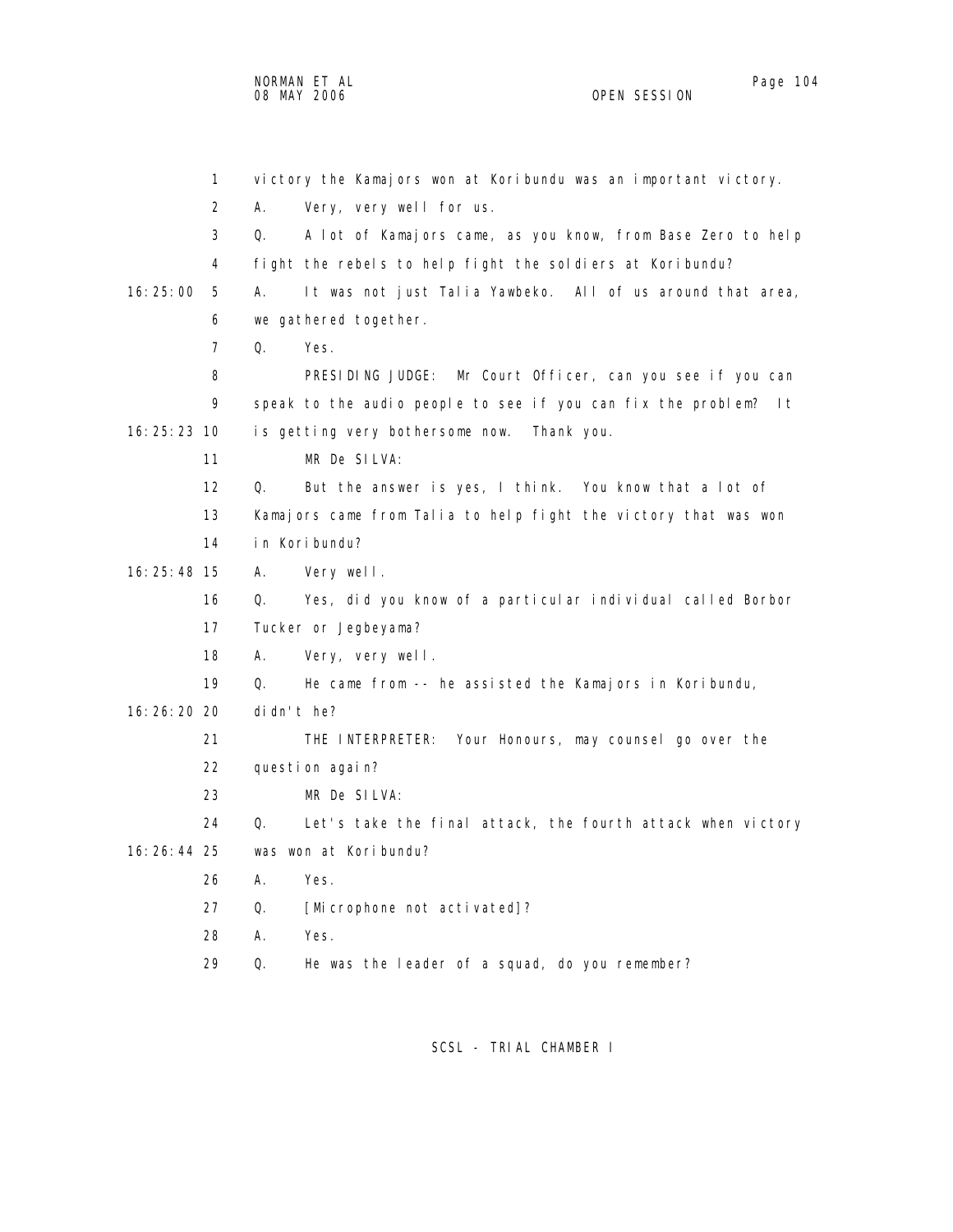NORMAN ET AL Page 105

1 A. Very well, I can remember. 2 Q. Do you remember that squad he had? It was known as the 3 Death Squad, I think? 4 A. Yes, I can remember. I used to hear he had the name. 16:27:20 5 Q. Thank you. Of course, as you know, they came from Base 6 Zero? 7 A. If I know that who came from Base Zero? I did not get you 8 clearly. 9 Q. You know the squad came from Base Zero? 16:27:50 10 A. His squad? 11 Q. Yes. 12 A. I did not ask him where -- I did not ask them where they 13 came from. Because where I came from is far from Base Zero, but 14 they went, indeed. 16:28:13 15 JUDGE ITOE: Mr Interpreter, when you said they went 16 indeed, what do you mean? If there is any ambiguity, please, I 17 would like -- 18 THE INTERPRETER: Your Honour, it would be better if the 19 witness goes over it, because he said "they". 16:28:28 20 JUDGE ITOE: "They went, indeed," what does that mean? 21 PRESIDING JUDGE: The question was: they came from Base 22 Zero. That was the question. So what is the answer? 23 MR De SILVA: Perhaps I should ask it again. 24 Q. Mr Witness, did Borbor Tucker and his squad come from Base 16:28:52 25 Zero, as far as you knew? 26 A. Yes. 27 Q. Now, I want to ask you this: after the fourth attack, 28 after victory was won in Koribundu, you have told us of the 29 visits by Chief Norman; correct? Correct? Two visits, I think,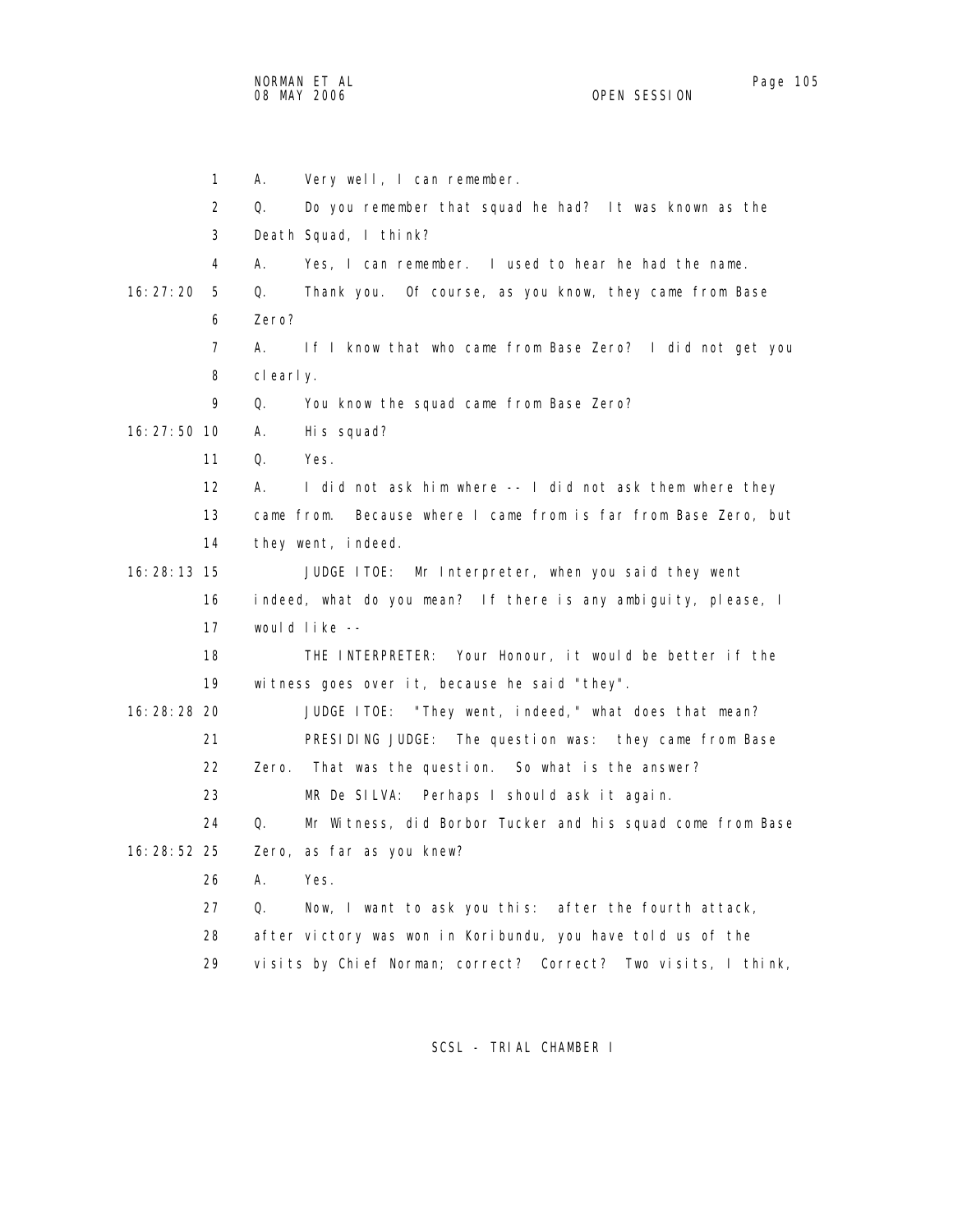|               | $\mathbf{1}$   | you told us?                                                     |  |  |
|---------------|----------------|------------------------------------------------------------------|--|--|
|               | 2              | I did not talk about two visits. I said only once. I said<br>А.  |  |  |
|               | 3              | he passed by the place. He didn't even spend the night there.    |  |  |
|               | 4              | He returned the same day.                                        |  |  |
| 16:29:59      | 5              | Was that the only time he came to Koribundu, as far as you<br>Q. |  |  |
|               | 6              | know?                                                            |  |  |
|               | $\overline{7}$ | А.<br>Very well. That is what I knew, and that is the place that |  |  |
|               | 8              | I am, that I live, and I never saw him any other time.           |  |  |
|               | 9              | Q.<br>You see, when did you make a statement to the lawyers for  |  |  |
| $16:30:30$ 10 |                | the Defence?                                                     |  |  |
|               | 11             | А.<br>It's quite a long time now.                                |  |  |
|               | 12             | Q.<br>Can you remember how many statements you have made?        |  |  |
|               | 13             | А.<br>Yes.                                                       |  |  |
|               | 14             | Q.<br>How many?                                                  |  |  |
| 16: 30: 59 15 |                | Where I'm sitting now, where those people went to us?<br>А.      |  |  |
|               | 16             | Q.<br>How many times were you seen by lawyers or investigators   |  |  |
|               | 17             | from the Defence?                                                |  |  |
|               | 18             | I did not see lawyers at my place. Only the investigators<br>А.  |  |  |
|               | 19             | went to my place.                                                |  |  |
| 16: 31: 46 20 |                | Q.<br>Did the investigators come to you?                         |  |  |
|               | 21             | А.<br>Yes.                                                       |  |  |
|               | 22             | Q.<br>How many times did they come to see you?                   |  |  |
|               | 23             | А.<br>They went to me only once, that I talked to them, except   |  |  |
|               | 24             | when I heard they were coming back -- that I'm coming here to    |  |  |
| 16: 32: 11 25 |                | testi fy.                                                        |  |  |
|               | 26             | Can you remember which month it was?<br>Q.                       |  |  |
|               | 27             | А.<br>I'm a Mende person. I don't count months, but I can        |  |  |
| 28            |                | remember things that I say, but I can't remember months.         |  |  |
|               | 29             | Q.<br>Was it this year or last year?                             |  |  |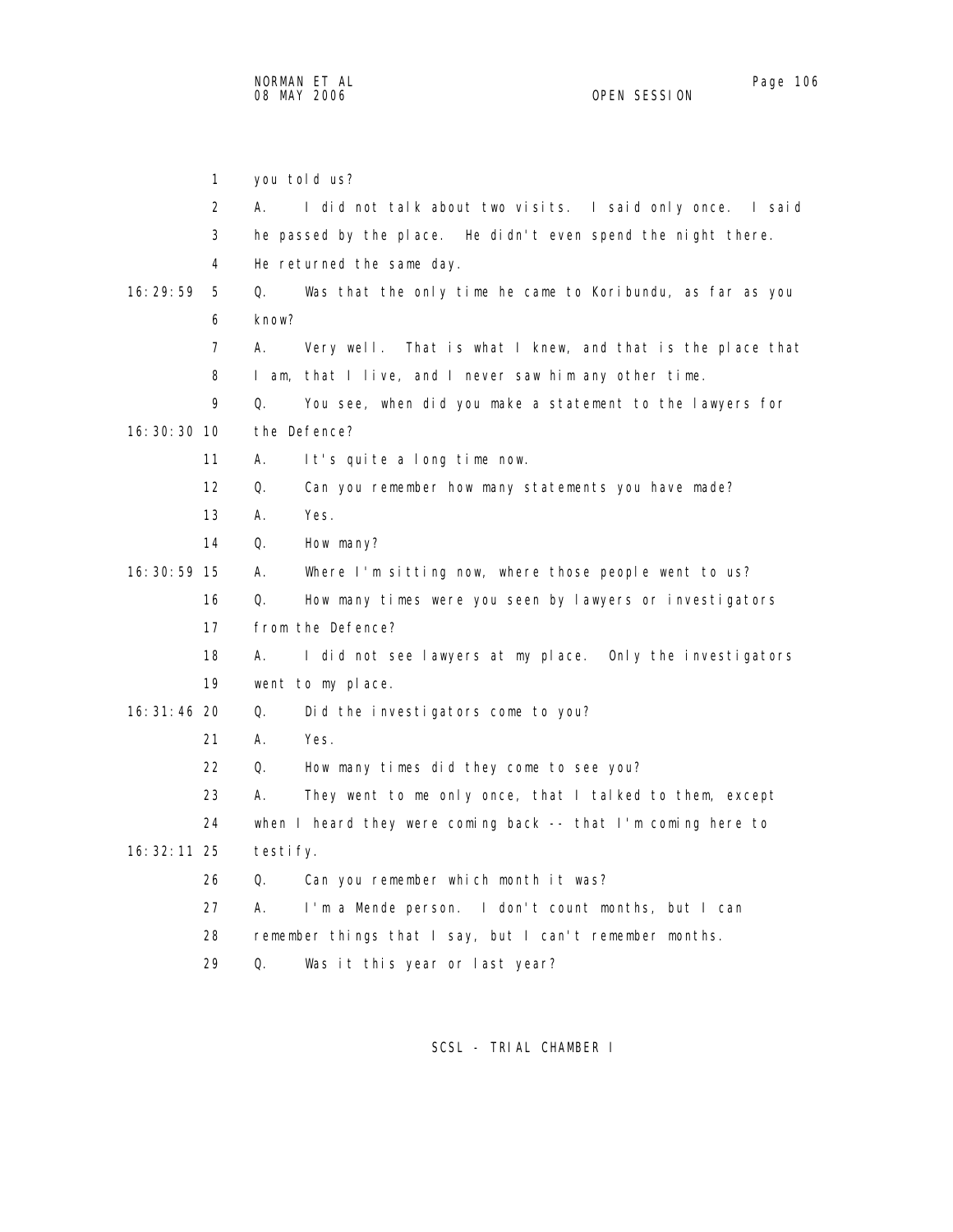NORMAN ET AL Page 107 08 MAY 2006

 1 A. What happened? 2 Q. Did they come to see you this year or did they come to see 3 you last year? 4 A. It has taken a long time. It is not this year. 16:33:03 5 Q. I assume when Chief Norman spoke in Koribundu he spoke in 6 Mende, did he? 7 A. Oh, yes. 8 Q. Do you consider Chief Norman to be a hero? 9 A. No. 16:33:44 10 Q. No? Why don't you consider him to be a hero? 11 A. Because I did not see him fighting anywhere and I did not 12 fight together with him, so I cannot call him a hero. 13 Q. When you were at Base Zero, wasn't he the top man at Base 14 Zero? Wasn't he the most important person at Base Zero? 16:34:23 15 A. I did not see that. The person that I spoke to that I even 16 greeted was MT Collier. In fact, he made all -- he computed all 17 my arrangements and I returned. 18 Q. You knew the name of Chief Hinga Norman before you went to 19 Talia, didn't you? 16:34:47 20 A. I knew his name before going to Talia. 21 Q. What did you think he was doing at Talia? 22 A. I did not know anything about what he was doing at Talia. 23 I just went there and returned. 24 Q. What did you think he was doing at Talia? 16:35:10 25 A. I have said this twice. I said I did not know what he was 26 doing at Talia. 27 Q. What did you believe he was doing at Talia? 28 A. Myself or who? 29 Q. You.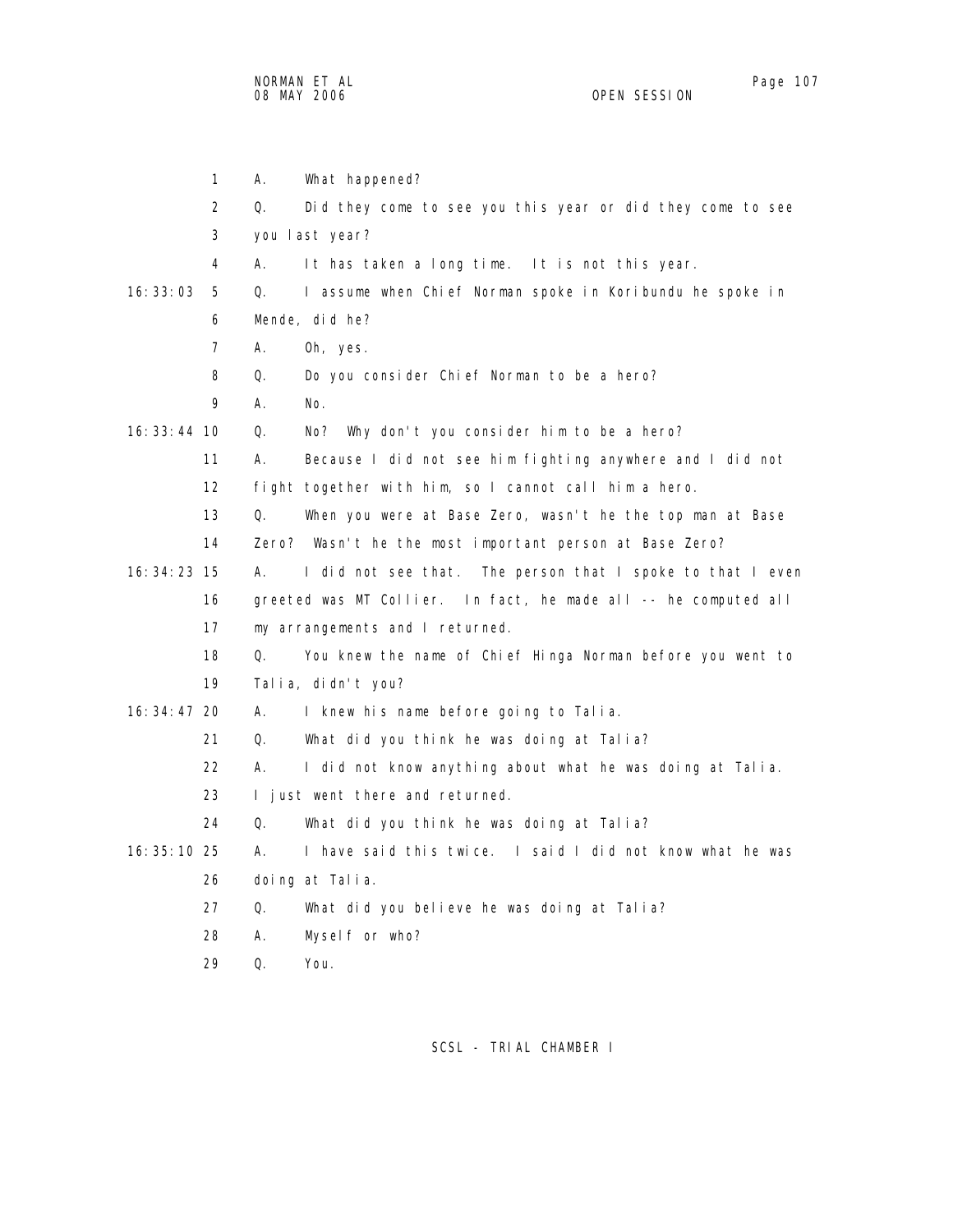|               | 1  | I did not see him do anything at Talia. I said I'd only<br>А.       |
|---------------|----|---------------------------------------------------------------------|
|               | 2  | spent three days there and I returned to my home.                   |
|               | 3  | The one thing that is perfectly clear is this, isn't it:<br>Q.      |
|               | 4  | that when Koribundu was taken in February 1998, it was taken by     |
| 16:35:53      | 5  | the Kamajors?                                                       |
|               | 6  | Yes.<br>А.                                                          |
|               | 7  | Q.<br>You didn't see any ECOMOG people there giving any orders as   |
|               | 8  | to how the military operations were to be run; that is correct,     |
|               | 9  | isn't it?                                                           |
| $16:36:28$ 10 |    | In fact, ECOMOG trained us. They used to feed us.<br>А.<br>They     |
|               | 11 | did a whole lot of things.                                          |
|               | 12 | Q.<br>Where did ECOMOG train you?                                   |
|               | 13 | А.<br>I did not say they trained us. I said they were the ones      |
|               | 14 | that fed us.                                                        |
| 16: 36: 54 15 |    | When victory was won at Koribundu, there were no ECOMOG<br>Q.       |
|               | 16 | troops there. There were no ECOMOG personnel giving orders as to    |
|               | 17 | how the battle should be conducted; is that correct?                |
|               | 18 | MR De SILVA:<br>Would you like to share your joke with me?          |
|               | 19 | PRESIDING JUDGE: Mr Witness, would you answer the                   |
| 16: 37: 48 20 |    | question, please?                                                   |
|               | 21 | THE WITNESS: No, I'm not joking, the question that man had          |
|               | 22 | asked me was -- that is what I want to answer.<br>The war that we   |
|               | 23 | fought in Koribundu, we were not trained by ECOMOG. We did our      |
|               | 24 | fight before ever ECOMOG could even come.                           |
| 16: 38: 06 25 |    | That is exactly what I am asking you. I've got my answer.<br>Q.     |
|               | 26 | Thank you very much.                                                |
|               | 27 | That is what I want.<br>А.                                          |
|               | 28 | When Chief Norman came to Koribundu after the victory<br>Q.<br>Yes. |
|               | 29 | was won, you told us he made a speech?                              |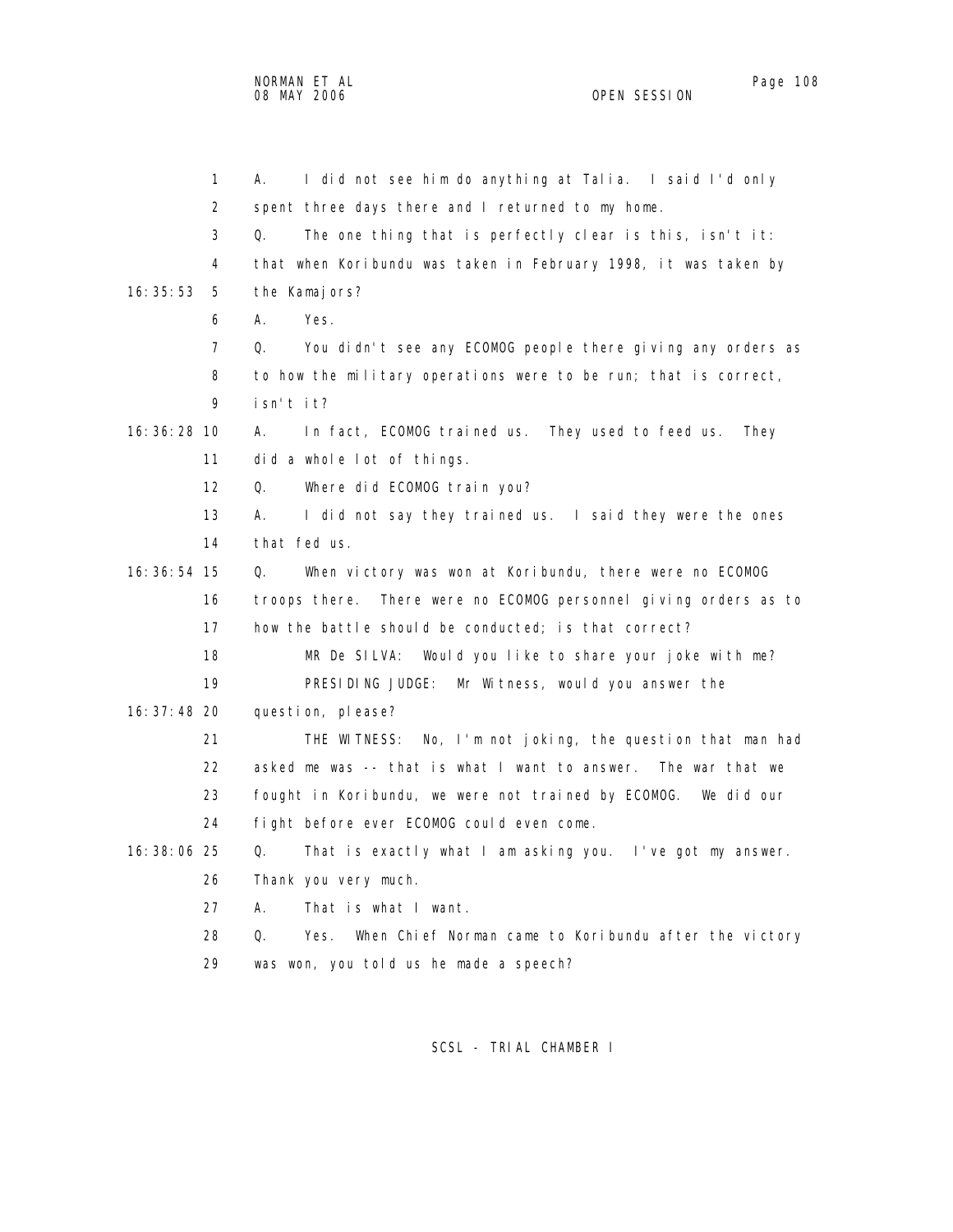|                 | $\mathbf{1}$    | Yes. I said that, very well.<br>А.                                |
|-----------------|-----------------|-------------------------------------------------------------------|
|                 | 2               | Do you remember how long that speech lasted, in rough<br>Q.       |
|                 | 3               | terms?                                                            |
|                 | 4               | He didn't take long talking. In fact, he didn't stay there<br>А.  |
| 16:39:14        | 5               | for long.                                                         |
|                 | 6               | Was he angry about anything when he made the speech?<br>Q.        |
|                 | $\overline{7}$  | А.<br>In fact, the first instance he was laughing from the first  |
|                 | 8               | moment until we left the place, he was laughing.                  |
|                 | 9               | Q.<br>What was he laughing at? He wasn't laughing at you, I       |
| $16:39:55$ 10   |                 | What was he laughing at?<br>assume.                               |
|                 | 11              | Because the civilians had told him -- the town chiefs had<br>А.   |
|                 | 12 <sup>2</sup> | told him that we were living in peace, so he was pleased. That    |
|                 | 13              | is why he was laughing. Because he was also pleased and he was a  |
|                 | 14              | regent chief in that chiefdom. So that is why he was laughing.    |
| 16:40:19 15     |                 | Q.<br>You see, I suggest he made a speech in which he told the    |
|                 | 16              | people that he was angry and angry that they had failed to burn   |
|                 | 17              | the houses that they had been ordered to burn. Is that wrong?     |
|                 | 18              | Father forbid. If anybody said that, he would be telling a<br>А.  |
|                 | 19              | He never said anything of that nature. In fact, never did<br>lie. |
| 16:40:51 20     |                 | he say anything closer to that.                                   |
|                 | 21              | Q.<br>He further said he had given instructions that no living    |
|                 | 22              | thing was to be left alive.                                       |
|                 | 23              | А.<br>No, no, no. He never said that.                             |
|                 | 24              | Q.<br>Yes. Can you help the Court about this: When you were       |
| $16: 41: 33$ 25 |                 | initiated, you told us by the third accused, Kondewa, that's      |
|                 | 26              | correct, isn't it?                                                |
|                 | 27              | Α.<br>Oh, yes.                                                    |
|                 | 28              | Did it cost you any money?<br>Q.                                  |
|                 | 29              | Α.<br>Yes, I gave some money.                                     |
|                 |                 |                                                                   |

SCSL - TRIAL CHAMBER I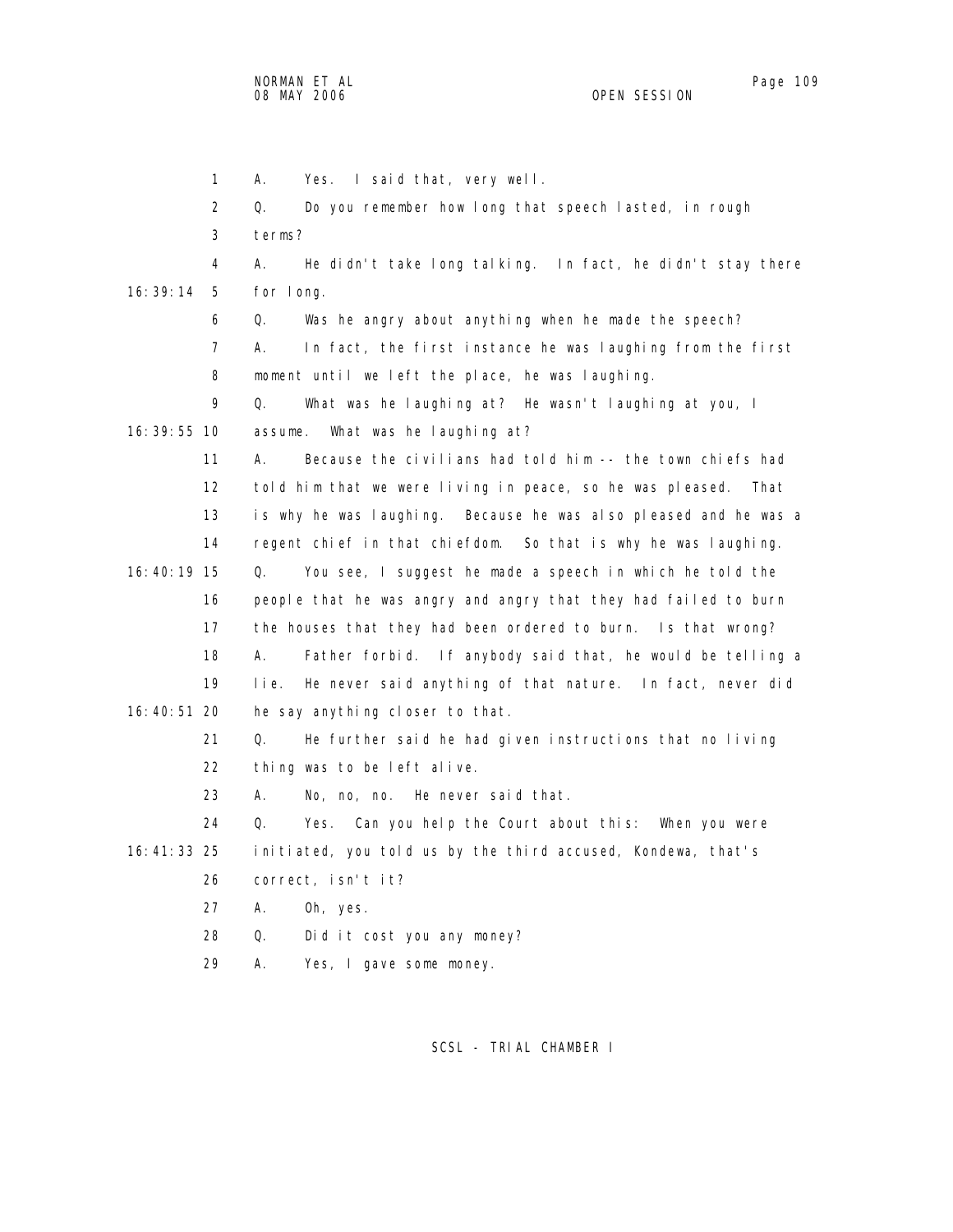1 Q. And was everybody who was initiated -- did everybody who 2 was initiated pay money? 3 A. Yes. If you want your life to be protected, you would have 4 to pay money for that. You would have to buy your life. If you 16:42:25 5 don't want to die during the war, you would have to buy for your 6 life. So you have to pay for your protection. 7 Q. Help us about this: Did you see any of these experiments 8 carried out where guns were fired at people? Did you see any? 9 A. In fact, I'm one of the fighters. 16:42:53 10 Q. The question I asked was: Did you see [overlapping 11 speakers] -- 12 A. Yes. 13 Q. And the guns that were always used were shotguns, weren't 14 they? 16:43:16 15 A. Yes, yes, those shotguns, those single barrels that we used 16 to do our hunting, that is what we were using. 17 Q. These great experiments would be doctored shotgun 18 cartridges that couldn't injure anyone but made a big noise; that 19 is the truth, isn't it? 16:43:52 20 A. They doctored it before they shot it? There was no other 21 organisation. They would just shoot, as long as you have been 22 initiated. They would not remove the bullet. 23 MR De SILVA: No. Anyway, thank you very much. 24 PRESIDING JUDGE: Thank you. Any re-examination, Dr Jabbi? 16:44:15 25 MR JABBI: Yes, My Lord. 26 RE-EXAMINED BY MR JABBI: 27 Q. Now, Mr Witness, do you know where the money came from that 28 paid for your initiation?

29 A. Yes.

SCSL - TRIAL CHAMBER I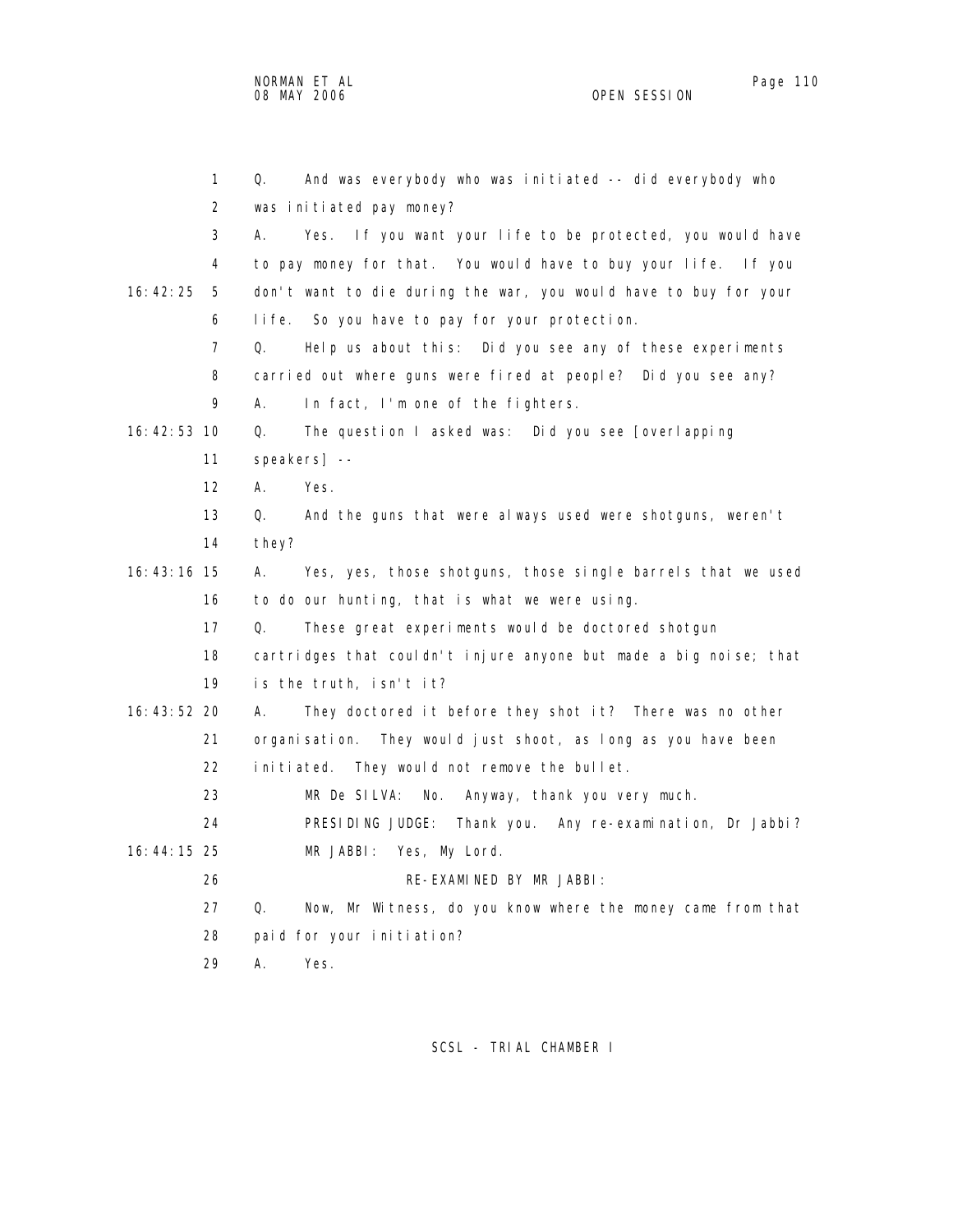NORMAN ET AL Page 111 08 MAY 2006 OPEN SESSION

|               | 1                 | Q.<br>Can you tell us, please?                                           |
|---------------|-------------------|--------------------------------------------------------------------------|
|               | $\overline{2}$    | When the chiefdom people said Kondewa should go to Telu,<br>А.           |
|               | 3                 | the whole chiefdom sat and said in one's chiefdom that whatever          |
|               | 4                 | town that the people are coming from to be initiated, that town          |
| 16:45:05      | 5                 | would be responsible for the feeding, including the section              |
|               | 6                 | They were contributing the money. They paid for<br>chi efs.              |
|               | 7                 | That is the same money we used for our feeding.<br>i ni ti ati on.<br>So |
|               | 8                 | it was our chiefs who did that. That was how they got the money.         |
|               | 9                 | Q.<br>So what you are saying is that the money that went to pay          |
| $16:45:33$ 10 |                   | for your initiation came from your chiefs and your people by             |
|               | 11                | general contribution?                                                    |
|               | $12 \overline{ }$ | А.<br>Yes.                                                               |
|               | 13                | That is all for the witness, My Lord.<br>MR JABBI:                       |
|               | 14                | PRESIDING JUDGE: Thank you, very much.                                   |
| $16:45:53$ 15 |                   | MR MARGAI:<br>My Lords, regarding the effectiveness of the               |
|               | 16                | immunisation process, I am not sure whether my learned friend            |
|               | 17                | would wish to witness a demonstration.                                   |
|               | 18                | MR De SILVA: I'm willing to be the subject to be shot at.                |
|               | 19                | In fact, I volunteered this before, so long as I am allowed to           |
| 16:46:19 20   |                   | load the gun.                                                            |
|               | 21                | JUDGE ITOE: With the sort of bullet which you would                      |
|               | 22                | choose.                                                                  |
|               | 23                | MR De SILVA: Well, with a bullet that looks very much like               |
|               | 24                | any other cartridge. It's very easy.                                     |
| 16: 46: 42 25 |                   | PRESIDING JUDGE: Thank you very much.                                    |
|               | 26                | Thank you, Mr Witness. That concludes your evidence in                   |
|               | 27                | this Court. You may proceed back to your home place and we wish          |
|               | 28                | you a safe trip back home. Thank you very much.                          |
|               | 29                | THE WITNESS:<br>Can I get up?                                            |

SCSL - TRIAL CHAMBER I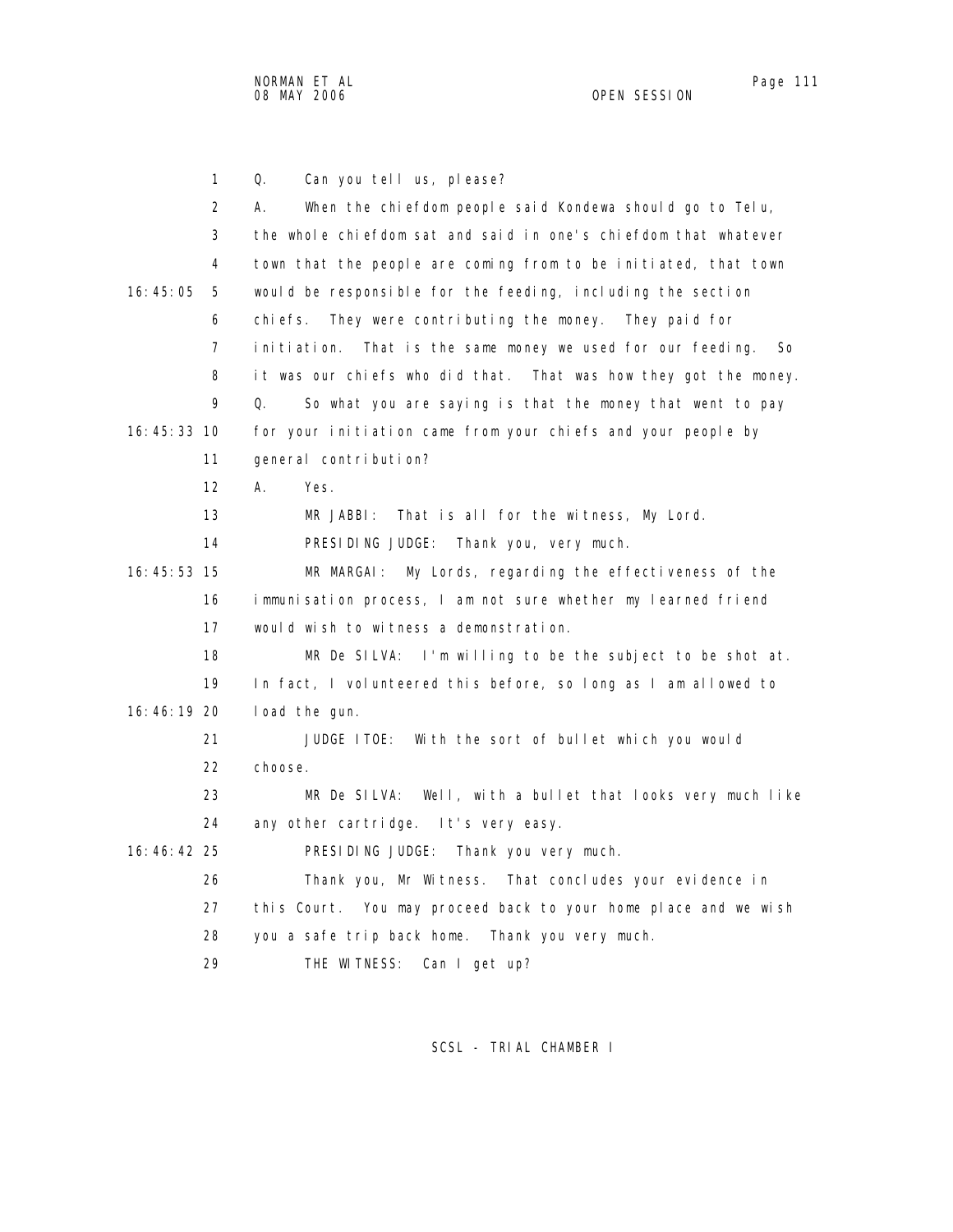1 PRESIDING JUDGE: Yes, you may get up. 2 Dr Jabbi, we have said that we would adjourn at ten to 3 5.00. We are almost there, so we will adjourn until tomorrow 4 morning. You are ready to proceed with your next witness on your 16:47:13 5 witness list tomorrow morning? 6 MR JABBI: Yes, My Lord. 7 PRESIDING JUDGE: Very well, the Court will adjourn to 9.30 8 tomorrow morning. 9 [Whereupon the hearing adjourned at 4.48 p.m. 16:47:36 10 to be reconvened on Tuesday, the 9th day of 11 May, 2006, at 9.30 a.m.] 12 13 14 15 16 17 18 19 20 21 22 23 24 25 26 27 28 29